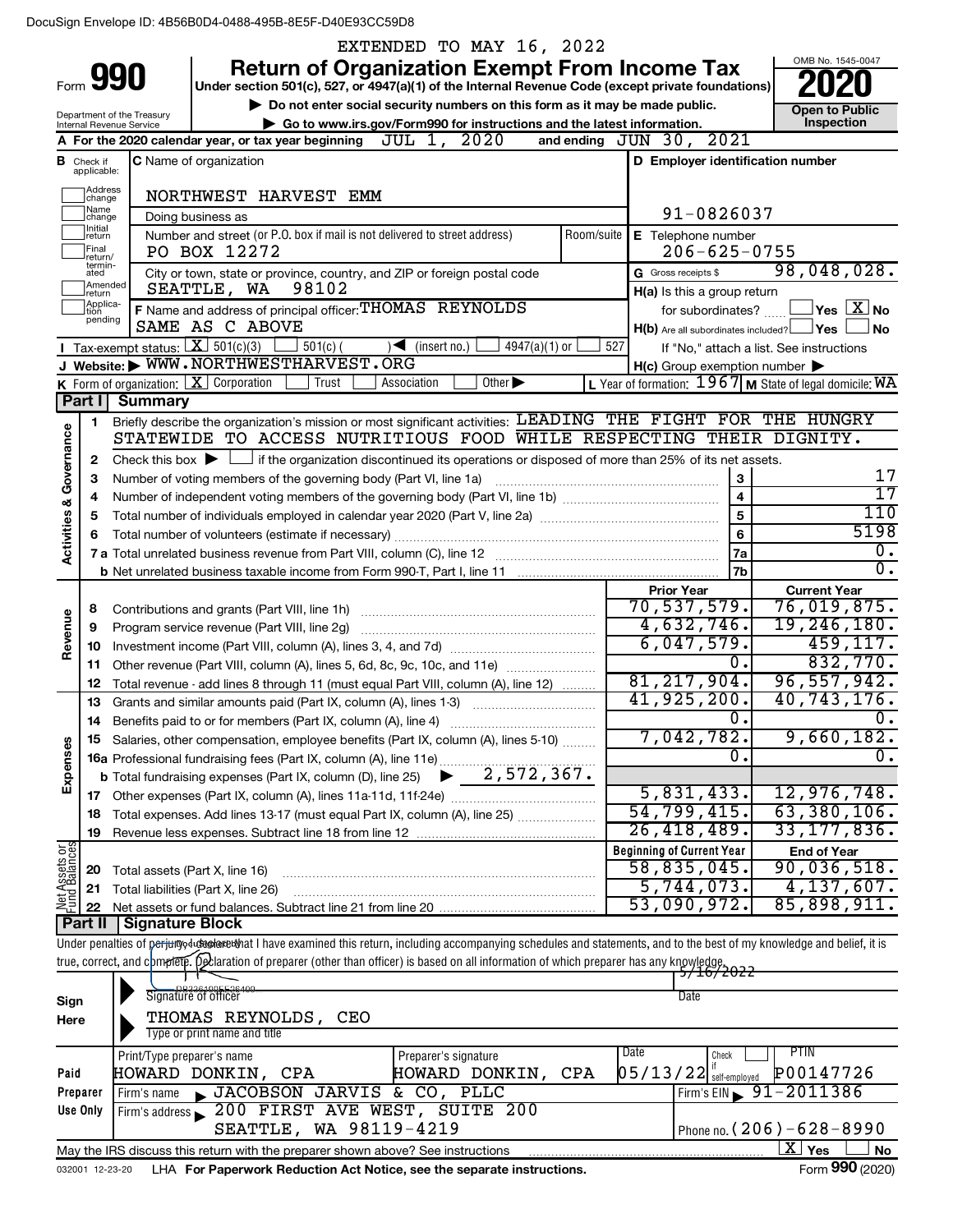|                | NORTHWEST HARVEST EMM<br>Form 990 (2020)                                                                                                     | 91-0826037<br>Page 2                              |
|----------------|----------------------------------------------------------------------------------------------------------------------------------------------|---------------------------------------------------|
|                | Part III   Statement of Program Service Accomplishments                                                                                      |                                                   |
|                |                                                                                                                                              |                                                   |
| 1              | Briefly describe the organization's mission:                                                                                                 |                                                   |
|                | LEADING THE FIGHT FOR HUNGRY PEOPLE STATEWIDE TO HAVE ACCESS TO                                                                              |                                                   |
|                | NUTRITIOUS FOOD WHILE RESPECTING THEIR DIGNITY AND PROMOTING GOOD<br>HEALTH. OUR VISION IS ENDING HUNGER IN WA STATE.                        |                                                   |
|                |                                                                                                                                              |                                                   |
|                |                                                                                                                                              |                                                   |
| $\overline{2}$ | Did the organization undertake any significant program services during the year which were not listed on the<br>prior Form 990 or 990-EZ?    | $ {\mathsf Y}\mathsf{es}\ \boxed{{\mathsf X}}$ No |
|                | If "Yes," describe these new services on Schedule O.                                                                                         |                                                   |
| 3              | Did the organization cease conducting, or make significant changes in how it conducts, any program services?                                 | $\mathsf{Yes} \mathsf{X}$ No                      |
|                | If "Yes," describe these changes on Schedule O.                                                                                              |                                                   |
| 4              | Describe the organization's program service accomplishments for each of its three largest program services, as measured by expenses.         |                                                   |
|                | Section 501(c)(3) and 501(c)(4) organizations are required to report the amount of grants and allocations to others, the total expenses, and |                                                   |
|                | revenue, if any, for each program service reported.                                                                                          |                                                   |
| 4a             | 40, 743, 176.<br>$\overline{58}$ , $\overline{186}$ , $\overline{428}$ . including grants of \$<br>) (Expenses \$<br>(Code:                  | 19, 246, 180.<br>) (Revenue \$                    |
|                | NORTHWEST HARVEST COLLECTS FOOD AND CASH DONATIONS TO PURCHASE AND                                                                           |                                                   |
|                | DISTRIBUTE FOOD TO FRONTLINE HUNGER RELIEF PROGRAMS AND INDIVIDUALS AT                                                                       |                                                   |
|                | NO CHARGE. DURING THE 2021 FISCAL YEAR, MORE THAN 33.6 MILLION POUNDS                                                                        |                                                   |
|                | OF FOOD WAS DISTRIBUTED. HIGHLIGHTS INCLUDE:                                                                                                 |                                                   |
|                |                                                                                                                                              |                                                   |
|                | DISTRIBUTION - NORTHWEST HARVEST JOINED THE STATE'S COVID-19                                                                                 | HUNGER                                            |
|                | RELIEF TASK FORCE IN AN UNPRECEDENTED EMERGENCY PARTNERSHIP.                                                                                 | IN THE                                            |
|                | LEAD COUNTY STRATEGY, NWH PROVIDED PROVISIONS FOR A THIRD OF                                                                                 | THE STATE                                         |
|                | 13 OF THE TOTAL 39 COUNTIES - WITH 12- TO 15-POUND EMERGENCY FOOD                                                                            |                                                   |
|                | BOXES.                                                                                                                                       |                                                   |
|                |                                                                                                                                              |                                                   |
|                |                                                                                                                                              |                                                   |
| 4b             | (Expenses \$<br>including grants of \$<br>(Code:<br>ACCESS - WE EXPANDED RURAL & BIPOC ACCESS BY SERVING ADDITIONAL AREAS                    | ) (Revenue \$                                     |
|                | UNDER THE LEAD COUNTY STRATEGY; BY PILOTING A CASH-EQUIVALENT PROGRAM                                                                        |                                                   |
|                | WITH MAJOR CORPORATE SUPPORT; AND BY ADDING VARIOUS CBOS (IMMIGRANT                                                                          |                                                   |
|                | ORGANIZATIONS, TRANSITIONAL HOUSING SITES, FAITH COMMUNITIES,                                                                                | SHELTERS                                          |
|                | IN FOOD DELIVERIES IN SOUTH KING, PIERCE, YAKIMA & SPOKANE<br>& CLINICS)                                                                     |                                                   |
|                | COUNTIES.                                                                                                                                    |                                                   |
|                |                                                                                                                                              |                                                   |
|                | PUBLIC POLICY - WE HAD MAJOR POLICY SUCCESSES: EXPANDING THE COMMUNITY                                                                       |                                                   |
|                | ELIGIBILITY PROVISION FOR SCHOOL MEAL ACCESS; INCREASING THE VALUE OF                                                                        |                                                   |
|                | WIC FARMERS MARKET VOUCHERS; FORMALIZING THE STATE FOOD POLICY FORUM;                                                                        |                                                   |
|                | INCREASING OUR STATE'S MATCH FOR SNAP DOLLARS; INVESTING IN COLD                                                                             |                                                   |
|                | STORAGE AT FOOD BANKS; EXPANDING OUR FARM TO FOOD PANTRY PROGRAM.                                                                            |                                                   |
|                |                                                                                                                                              |                                                   |
|                |                                                                                                                                              |                                                   |
|                |                                                                                                                                              |                                                   |
|                |                                                                                                                                              |                                                   |
|                |                                                                                                                                              |                                                   |
|                |                                                                                                                                              |                                                   |
|                |                                                                                                                                              |                                                   |
|                |                                                                                                                                              |                                                   |
|                |                                                                                                                                              |                                                   |
|                |                                                                                                                                              |                                                   |
|                |                                                                                                                                              |                                                   |
|                |                                                                                                                                              |                                                   |
|                | 4d Other program services (Describe on Schedule O.)                                                                                          |                                                   |
|                | (Expenses \$<br>including grants of \$<br>) (Revenue \$                                                                                      |                                                   |
|                | 58, 186, 428.<br>4e Total program service expenses                                                                                           | Form 990 (2020)                                   |
|                |                                                                                                                                              |                                                   |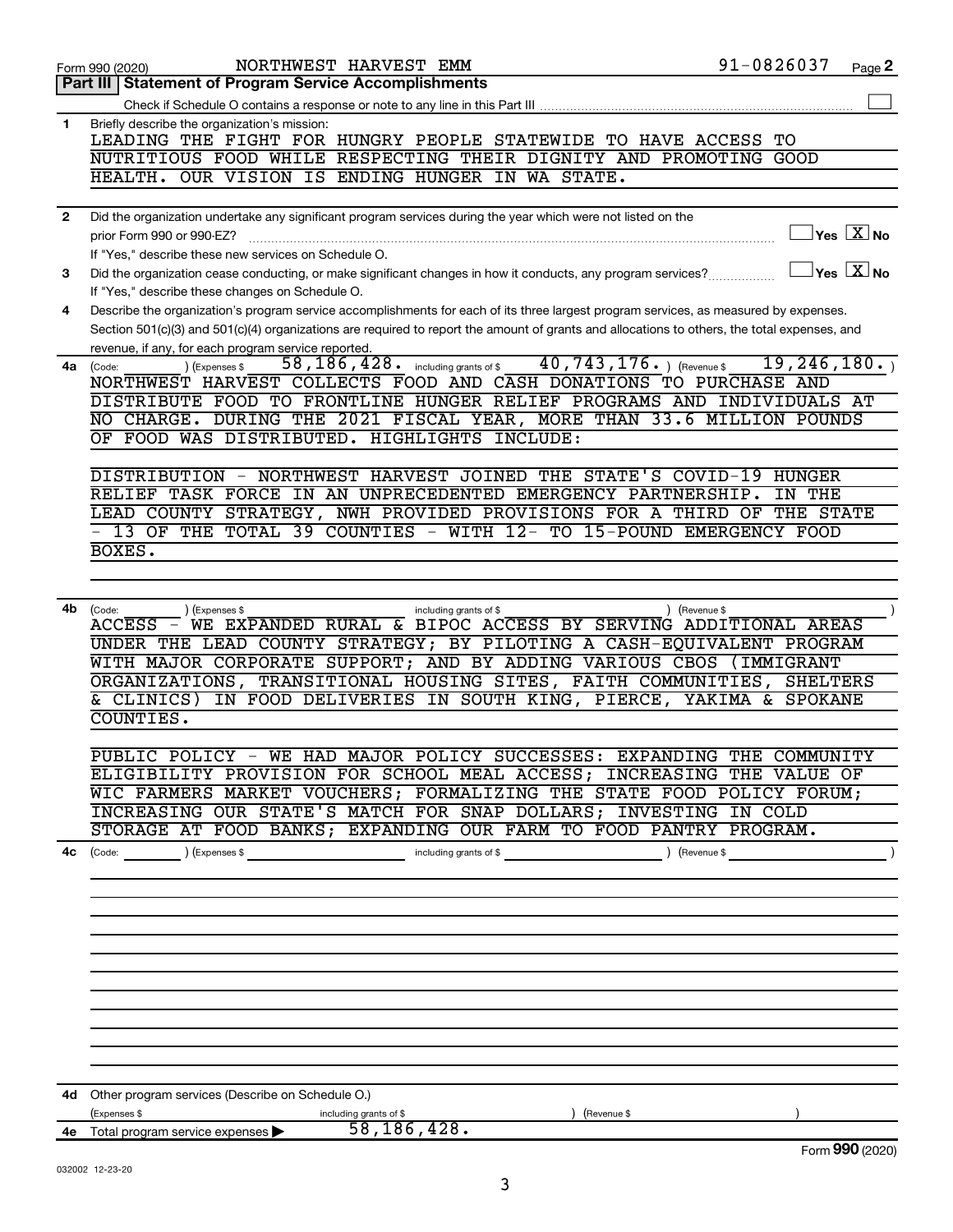**Part IV Checklist of Required Schedules**

 $\frac{1}{100}$   $\frac{1}{2020}$   $\frac{1}{200}$   $\frac{1}{200}$   $\frac{1}{200}$   $\frac{1}{200}$   $\frac{1}{200}$   $\frac{1}{200}$   $\frac{1}{200}$   $\frac{1}{200}$   $\frac{1}{200}$   $\frac{1}{200}$   $\frac{1}{200}$   $\frac{1}{200}$   $\frac{1}{200}$   $\frac{1}{200}$   $\frac{1}{200}$   $\frac{1}{200}$   $\frac{$ NORTHWEST HARVEST EMM 91-0826037

|    |                                                                                                                                                                                                                                                                |                          | Yes | No                      |
|----|----------------------------------------------------------------------------------------------------------------------------------------------------------------------------------------------------------------------------------------------------------------|--------------------------|-----|-------------------------|
| 1. | Is the organization described in section 501(c)(3) or 4947(a)(1) (other than a private foundation)?                                                                                                                                                            | 1                        | х   |                         |
| 2  | Is the organization required to complete Schedule B, Schedule of Contributors? [1111] [12] the organization required to complete Schedule B, Schedule of Contributors?                                                                                         | $\mathbf{2}$             | х   |                         |
| 3  | Did the organization engage in direct or indirect political campaign activities on behalf of or in opposition to candidates for                                                                                                                                |                          |     |                         |
|    | public office? If "Yes," complete Schedule C, Part I                                                                                                                                                                                                           | 3                        |     | x.                      |
| 4  | Section 501(c)(3) organizations. Did the organization engage in lobbying activities, or have a section 501(h) election in effect                                                                                                                               |                          |     |                         |
|    |                                                                                                                                                                                                                                                                | 4                        | x   |                         |
| 5  | Is the organization a section 501(c)(4), 501(c)(5), or 501(c)(6) organization that receives membership dues, assessments, or                                                                                                                                   |                          |     |                         |
|    |                                                                                                                                                                                                                                                                | 5                        |     | x                       |
| 6  | Did the organization maintain any donor advised funds or any similar funds or accounts for which donors have the right to                                                                                                                                      |                          |     |                         |
|    | provide advice on the distribution or investment of amounts in such funds or accounts? If "Yes," complete Schedule D, Part I                                                                                                                                   | 6                        |     | х                       |
| 7  | Did the organization receive or hold a conservation easement, including easements to preserve open space,                                                                                                                                                      |                          |     |                         |
|    |                                                                                                                                                                                                                                                                | $\overline{\phantom{a}}$ |     | x                       |
| 8  | Did the organization maintain collections of works of art, historical treasures, or other similar assets? If "Yes," complete                                                                                                                                   |                          |     |                         |
|    |                                                                                                                                                                                                                                                                | 8                        |     | x                       |
| 9  | Did the organization report an amount in Part X, line 21, for escrow or custodial account liability, serve as a custodian for                                                                                                                                  |                          |     |                         |
|    | amounts not listed in Part X; or provide credit counseling, debt management, credit repair, or debt negotiation services?                                                                                                                                      |                          |     |                         |
|    |                                                                                                                                                                                                                                                                | 9                        |     | x                       |
| 10 | Did the organization, directly or through a related organization, hold assets in donor-restricted endowments                                                                                                                                                   |                          |     |                         |
|    |                                                                                                                                                                                                                                                                | 10                       | х   |                         |
| 11 | If the organization's answer to any of the following questions is "Yes," then complete Schedule D, Parts VI, VII, VIII, IX, or X                                                                                                                               |                          |     |                         |
|    | as applicable.                                                                                                                                                                                                                                                 |                          |     |                         |
|    | a Did the organization report an amount for land, buildings, and equipment in Part X, line 10? If "Yes," complete Schedule D,                                                                                                                                  |                          | X   |                         |
|    |                                                                                                                                                                                                                                                                | 11a                      |     |                         |
|    | <b>b</b> Did the organization report an amount for investments - other securities in Part X, line 12, that is 5% or more of its total                                                                                                                          |                          |     | х                       |
|    |                                                                                                                                                                                                                                                                | 11b                      |     |                         |
|    | c Did the organization report an amount for investments - program related in Part X, line 13, that is 5% or more of its total                                                                                                                                  | 11c                      |     | x                       |
|    | d Did the organization report an amount for other assets in Part X, line 15, that is 5% or more of its total assets reported in                                                                                                                                |                          |     |                         |
|    |                                                                                                                                                                                                                                                                | 11d                      | х   |                         |
|    |                                                                                                                                                                                                                                                                | 11e                      |     | x                       |
| f  | Did the organization's separate or consolidated financial statements for the tax year include a footnote that addresses                                                                                                                                        |                          |     |                         |
|    | the organization's liability for uncertain tax positions under FIN 48 (ASC 740)? If "Yes," complete Schedule D, Part X                                                                                                                                         | 11f                      |     | x                       |
|    | 12a Did the organization obtain separate, independent audited financial statements for the tax year? If "Yes," complete                                                                                                                                        |                          |     |                         |
|    |                                                                                                                                                                                                                                                                | 12a                      | х   |                         |
|    | <b>b</b> Was the organization included in consolidated, independent audited financial statements for the tax year?                                                                                                                                             |                          |     |                         |
|    | If "Yes," and if the organization answered "No" to line 12a, then completing Schedule D, Parts XI and XII is optional                                                                                                                                          | 12 <sub>b</sub>          |     | х                       |
| 13 |                                                                                                                                                                                                                                                                | 13                       |     | $\overline{\mathbf{X}}$ |
|    |                                                                                                                                                                                                                                                                | 14a                      |     | x                       |
|    | <b>b</b> Did the organization have aggregate revenues or expenses of more than \$10,000 from grantmaking, fundraising, business,<br>investment, and program service activities outside the United States, or aggregate foreign investments valued at \$100,000 |                          |     |                         |
|    |                                                                                                                                                                                                                                                                | 14b                      |     | х                       |
| 15 | Did the organization report on Part IX, column (A), line 3, more than \$5,000 of grants or other assistance to or for any                                                                                                                                      |                          |     |                         |
|    |                                                                                                                                                                                                                                                                | 15                       |     | х                       |
| 16 | Did the organization report on Part IX, column (A), line 3, more than \$5,000 of aggregate grants or other assistance to                                                                                                                                       |                          |     |                         |
|    |                                                                                                                                                                                                                                                                | 16                       |     | х                       |
| 17 | Did the organization report a total of more than \$15,000 of expenses for professional fundraising services on Part IX,                                                                                                                                        |                          |     |                         |
|    |                                                                                                                                                                                                                                                                | 17                       |     | х                       |
| 18 | Did the organization report more than \$15,000 total of fundraising event gross income and contributions on Part VIII, lines                                                                                                                                   |                          |     |                         |
|    |                                                                                                                                                                                                                                                                | 18                       |     | х                       |
| 19 | Did the organization report more than \$15,000 of gross income from gaming activities on Part VIII, line 9a? If "Yes,"                                                                                                                                         |                          |     |                         |
|    |                                                                                                                                                                                                                                                                | 19                       |     | x                       |
|    |                                                                                                                                                                                                                                                                | 20a                      |     | x                       |
|    |                                                                                                                                                                                                                                                                | 20 <sub>b</sub>          |     |                         |
| 21 | Did the organization report more than \$5,000 of grants or other assistance to any domestic organization or                                                                                                                                                    |                          |     |                         |
|    |                                                                                                                                                                                                                                                                | 21                       | х   |                         |

4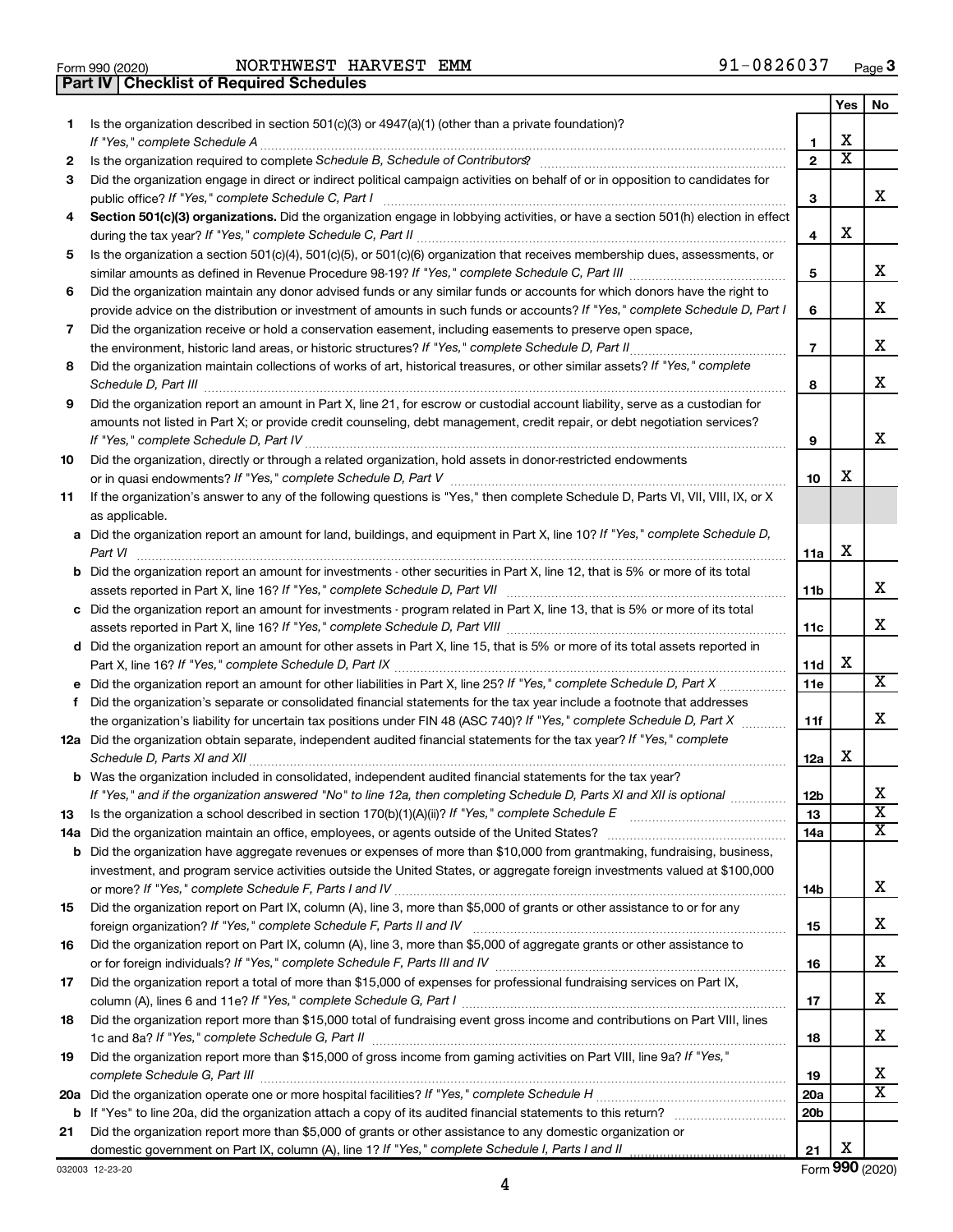Form 990 (2020) Page NORTHWEST HARVEST EMM 91-0826037

*(continued)* **Part IV Checklist of Required Schedules**

|               |                                                                                                                                                                                                                                                                                                                                                                                                                                        |                 | Yes | No                      |
|---------------|----------------------------------------------------------------------------------------------------------------------------------------------------------------------------------------------------------------------------------------------------------------------------------------------------------------------------------------------------------------------------------------------------------------------------------------|-----------------|-----|-------------------------|
| 22            | Did the organization report more than \$5,000 of grants or other assistance to or for domestic individuals on                                                                                                                                                                                                                                                                                                                          |                 |     |                         |
|               |                                                                                                                                                                                                                                                                                                                                                                                                                                        | 22              |     | x                       |
| 23            | Did the organization answer "Yes" to Part VII, Section A, line 3, 4, or 5 about compensation of the organization's current                                                                                                                                                                                                                                                                                                             |                 |     |                         |
|               | and former officers, directors, trustees, key employees, and highest compensated employees? If "Yes," complete                                                                                                                                                                                                                                                                                                                         |                 |     |                         |
|               | $\textit{Schedule J} \textit{ \textbf{} } \textit{ \textbf{} } \textit{ \textbf{} } \textit{ \textbf{} } \textit{ \textbf{} } \textit{ \textbf{} } \textit{ \textbf{} } \textit{ \textbf{} } \textit{ \textbf{} } \textit{ \textbf{} } \textit{ \textbf{} } \textit{ \textbf{} } \textit{ \textbf{} } \textit{ \textbf{} } \textit{ \textbf{} } \textit{ \textbf{} } \textit{ \textbf{} } \textit{ \textbf{} } \textit{ \textbf{} } \$ | 23              | x   |                         |
|               | 24a Did the organization have a tax-exempt bond issue with an outstanding principal amount of more than \$100,000 as of the                                                                                                                                                                                                                                                                                                            |                 |     |                         |
|               | last day of the year, that was issued after December 31, 2002? If "Yes," answer lines 24b through 24d and complete                                                                                                                                                                                                                                                                                                                     |                 |     |                         |
|               |                                                                                                                                                                                                                                                                                                                                                                                                                                        | 24a             |     | x                       |
|               |                                                                                                                                                                                                                                                                                                                                                                                                                                        | 24 <sub>b</sub> |     |                         |
|               | c Did the organization maintain an escrow account other than a refunding escrow at any time during the year to defease                                                                                                                                                                                                                                                                                                                 |                 |     |                         |
|               |                                                                                                                                                                                                                                                                                                                                                                                                                                        | 24c             |     |                         |
|               |                                                                                                                                                                                                                                                                                                                                                                                                                                        | 24d             |     |                         |
|               | 25a Section 501(c)(3), 501(c)(4), and 501(c)(29) organizations. Did the organization engage in an excess benefit                                                                                                                                                                                                                                                                                                                       |                 |     |                         |
|               |                                                                                                                                                                                                                                                                                                                                                                                                                                        | 25a             |     | x                       |
|               | <b>b</b> Is the organization aware that it engaged in an excess benefit transaction with a disqualified person in a prior year, and                                                                                                                                                                                                                                                                                                    |                 |     |                         |
|               | that the transaction has not been reported on any of the organization's prior Forms 990 or 990-EZ? If "Yes," complete                                                                                                                                                                                                                                                                                                                  |                 |     |                         |
|               | Schedule L, Part I                                                                                                                                                                                                                                                                                                                                                                                                                     | 25b             |     | x                       |
| 26            | Did the organization report any amount on Part X, line 5 or 22, for receivables from or payables to any current                                                                                                                                                                                                                                                                                                                        |                 |     |                         |
|               | or former officer, director, trustee, key employee, creator or founder, substantial contributor, or 35%                                                                                                                                                                                                                                                                                                                                |                 |     |                         |
|               |                                                                                                                                                                                                                                                                                                                                                                                                                                        | 26              |     | х                       |
| 27            | Did the organization provide a grant or other assistance to any current or former officer, director, trustee, key employee,                                                                                                                                                                                                                                                                                                            |                 |     |                         |
|               | creator or founder, substantial contributor or employee thereof, a grant selection committee member, or to a 35% controlled                                                                                                                                                                                                                                                                                                            |                 |     |                         |
|               | entity (including an employee thereof) or family member of any of these persons? If "Yes," complete Schedule L, Part III                                                                                                                                                                                                                                                                                                               | 27              |     | x                       |
| 28            | Was the organization a party to a business transaction with one of the following parties (see Schedule L, Part IV                                                                                                                                                                                                                                                                                                                      |                 |     |                         |
|               | instructions, for applicable filing thresholds, conditions, and exceptions):                                                                                                                                                                                                                                                                                                                                                           |                 |     |                         |
|               | a A current or former officer, director, trustee, key employee, creator or founder, or substantial contributor? If                                                                                                                                                                                                                                                                                                                     |                 |     |                         |
|               | "Yes," complete Schedule L, Part IV [111] [12] www.marrows.communications.communications.communications.communications.com                                                                                                                                                                                                                                                                                                             | 28a             |     | x                       |
|               |                                                                                                                                                                                                                                                                                                                                                                                                                                        | 28 <sub>b</sub> |     | $\overline{\texttt{x}}$ |
|               | c A 35% controlled entity of one or more individuals and/or organizations described in lines 28a or 28b?If                                                                                                                                                                                                                                                                                                                             |                 |     |                         |
|               |                                                                                                                                                                                                                                                                                                                                                                                                                                        | 28c             |     | х                       |
| 29            |                                                                                                                                                                                                                                                                                                                                                                                                                                        | 29              | х   |                         |
| 30            | Did the organization receive contributions of art, historical treasures, or other similar assets, or qualified conservation                                                                                                                                                                                                                                                                                                            |                 |     |                         |
|               |                                                                                                                                                                                                                                                                                                                                                                                                                                        | 30              |     | x                       |
| 31            | Did the organization liquidate, terminate, or dissolve and cease operations? If "Yes," complete Schedule N, Part I                                                                                                                                                                                                                                                                                                                     | 31              |     | X                       |
| 32            | Did the organization sell, exchange, dispose of, or transfer more than 25% of its net assets? If "Yes," complete                                                                                                                                                                                                                                                                                                                       |                 |     |                         |
|               |                                                                                                                                                                                                                                                                                                                                                                                                                                        | 32              |     | х                       |
| 33            | Did the organization own 100% of an entity disregarded as separate from the organization under Regulations                                                                                                                                                                                                                                                                                                                             |                 |     |                         |
|               |                                                                                                                                                                                                                                                                                                                                                                                                                                        | 33              |     | х                       |
| 34            | Was the organization related to any tax-exempt or taxable entity? If "Yes," complete Schedule R, Part II, III, or IV, and                                                                                                                                                                                                                                                                                                              |                 |     |                         |
|               | Part V, line 1                                                                                                                                                                                                                                                                                                                                                                                                                         | 34              |     | х                       |
|               | 35a Did the organization have a controlled entity within the meaning of section 512(b)(13)?                                                                                                                                                                                                                                                                                                                                            | 35a             |     | х                       |
|               | b If "Yes" to line 35a, did the organization receive any payment from or engage in any transaction with a controlled entity                                                                                                                                                                                                                                                                                                            |                 |     |                         |
|               |                                                                                                                                                                                                                                                                                                                                                                                                                                        | 35b             |     |                         |
| 36            | Section 501(c)(3) organizations. Did the organization make any transfers to an exempt non-charitable related organization?                                                                                                                                                                                                                                                                                                             |                 |     |                         |
|               |                                                                                                                                                                                                                                                                                                                                                                                                                                        | 36              |     | x                       |
| 37            | Did the organization conduct more than 5% of its activities through an entity that is not a related organization                                                                                                                                                                                                                                                                                                                       |                 |     | х                       |
|               |                                                                                                                                                                                                                                                                                                                                                                                                                                        | 37              |     |                         |
| 38            | Did the organization complete Schedule O and provide explanations in Schedule O for Part VI, lines 11b and 19?                                                                                                                                                                                                                                                                                                                         |                 | х   |                         |
| <b>Part V</b> | <b>Statements Regarding Other IRS Filings and Tax Compliance</b>                                                                                                                                                                                                                                                                                                                                                                       | 38              |     |                         |
|               |                                                                                                                                                                                                                                                                                                                                                                                                                                        |                 |     |                         |
|               |                                                                                                                                                                                                                                                                                                                                                                                                                                        |                 |     |                         |
|               | 59                                                                                                                                                                                                                                                                                                                                                                                                                                     |                 | Yes | No                      |
|               | 1a Enter the number reported in Box 3 of Form 1096. Enter -0- if not applicable <i>manumeraness</i><br>1a<br>0                                                                                                                                                                                                                                                                                                                         |                 |     |                         |
| b             | Enter the number of Forms W-2G included in line 1a. Enter -0- if not applicable<br>1b                                                                                                                                                                                                                                                                                                                                                  |                 |     |                         |
|               | c Did the organization comply with backup withholding rules for reportable payments to vendors and reportable gaming                                                                                                                                                                                                                                                                                                                   |                 | x   |                         |
|               |                                                                                                                                                                                                                                                                                                                                                                                                                                        | 1c              |     |                         |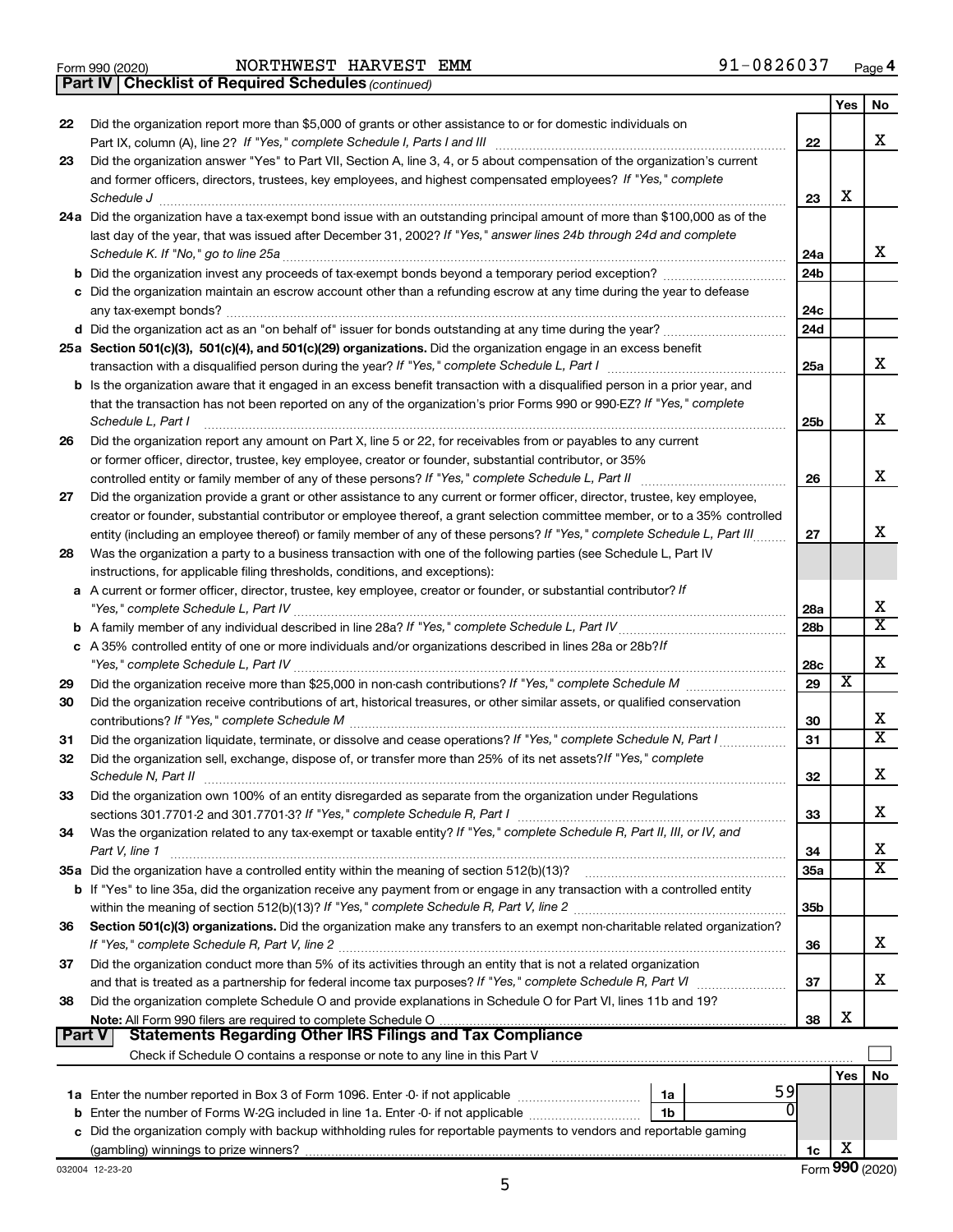|        | 91-0826037<br>NORTHWEST HARVEST EMM<br>Form 990 (2020)                                                                                                                                                                      |                 |     | Page 5                  |  |  |  |  |  |  |
|--------|-----------------------------------------------------------------------------------------------------------------------------------------------------------------------------------------------------------------------------|-----------------|-----|-------------------------|--|--|--|--|--|--|
| Part V | Statements Regarding Other IRS Filings and Tax Compliance (continued)                                                                                                                                                       |                 |     |                         |  |  |  |  |  |  |
|        |                                                                                                                                                                                                                             |                 | Yes | No                      |  |  |  |  |  |  |
|        | 2a Enter the number of employees reported on Form W-3, Transmittal of Wage and Tax Statements,                                                                                                                              |                 |     |                         |  |  |  |  |  |  |
|        | 110<br>filed for the calendar year ending with or within the year covered by this return<br>2a                                                                                                                              |                 |     |                         |  |  |  |  |  |  |
| b      | If at least one is reported on line 2a, did the organization file all required federal employment tax returns?                                                                                                              | 2 <sub>b</sub>  | X   |                         |  |  |  |  |  |  |
|        |                                                                                                                                                                                                                             |                 |     |                         |  |  |  |  |  |  |
| За     | Did the organization have unrelated business gross income of \$1,000 or more during the year?                                                                                                                               |                 |     |                         |  |  |  |  |  |  |
|        |                                                                                                                                                                                                                             | 3 <sub>b</sub>  |     |                         |  |  |  |  |  |  |
|        | 4a At any time during the calendar year, did the organization have an interest in, or a signature or other authority over, a                                                                                                |                 |     |                         |  |  |  |  |  |  |
|        | financial account in a foreign country (such as a bank account, securities account, or other financial account)?                                                                                                            | 4a              |     | х                       |  |  |  |  |  |  |
|        | <b>b</b> If "Yes," enter the name of the foreign country $\blacktriangleright$                                                                                                                                              |                 |     |                         |  |  |  |  |  |  |
|        | See instructions for filing requirements for FinCEN Form 114, Report of Foreign Bank and Financial Accounts (FBAR).                                                                                                         |                 |     |                         |  |  |  |  |  |  |
|        |                                                                                                                                                                                                                             | 5a              |     | х                       |  |  |  |  |  |  |
| b      |                                                                                                                                                                                                                             | 5 <sub>b</sub>  |     | $\overline{\mathbf{x}}$ |  |  |  |  |  |  |
| с      |                                                                                                                                                                                                                             | 5 <sub>c</sub>  |     |                         |  |  |  |  |  |  |
|        | 6a Does the organization have annual gross receipts that are normally greater than \$100,000, and did the organization solicit                                                                                              |                 |     |                         |  |  |  |  |  |  |
|        | any contributions that were not tax deductible as charitable contributions?                                                                                                                                                 | 6а              |     | x                       |  |  |  |  |  |  |
| b      | If "Yes," did the organization include with every solicitation an express statement that such contributions or gifts                                                                                                        |                 |     |                         |  |  |  |  |  |  |
|        | were not tax deductible?                                                                                                                                                                                                    | 6b              |     |                         |  |  |  |  |  |  |
| 7      | Organizations that may receive deductible contributions under section 170(c).                                                                                                                                               |                 |     |                         |  |  |  |  |  |  |
| а      | Did the organization receive a payment in excess of \$75 made partly as a contribution and partly for goods and services provided to the payor?                                                                             | 7а              |     | х                       |  |  |  |  |  |  |
|        |                                                                                                                                                                                                                             | 7b              |     |                         |  |  |  |  |  |  |
| с      | Did the organization sell, exchange, or otherwise dispose of tangible personal property for which it was required                                                                                                           |                 |     |                         |  |  |  |  |  |  |
|        |                                                                                                                                                                                                                             | 7c              |     | x                       |  |  |  |  |  |  |
| d      | 7d<br>If "Yes," indicate the number of Forms 8282 filed during the year manufacture intervent in the number                                                                                                                 |                 |     |                         |  |  |  |  |  |  |
| е      | Did the organization receive any funds, directly or indirectly, to pay premiums on a personal benefit contract?                                                                                                             | 7е<br>7f        |     | х<br>$\overline{X}$     |  |  |  |  |  |  |
|        | Did the organization, during the year, pay premiums, directly or indirectly, on a personal benefit contract?                                                                                                                |                 |     |                         |  |  |  |  |  |  |
| g      | If the organization received a contribution of qualified intellectual property, did the organization file Form 8899 as required?                                                                                            |                 |     |                         |  |  |  |  |  |  |
|        | If the organization received a contribution of cars, boats, airplanes, or other vehicles, did the organization file a Form 1098-C?                                                                                          | 7h              |     |                         |  |  |  |  |  |  |
| 8      | Sponsoring organizations maintaining donor advised funds. Did a donor advised fund maintained by the                                                                                                                        |                 |     |                         |  |  |  |  |  |  |
|        | sponsoring organization have excess business holdings at any time during the year?                                                                                                                                          | 8               |     |                         |  |  |  |  |  |  |
| 9      | Sponsoring organizations maintaining donor advised funds.                                                                                                                                                                   |                 |     |                         |  |  |  |  |  |  |
| а      | Did the sponsoring organization make any taxable distributions under section 4966?                                                                                                                                          | 9a              |     |                         |  |  |  |  |  |  |
| b      |                                                                                                                                                                                                                             | 9 <sub>b</sub>  |     |                         |  |  |  |  |  |  |
| 10     | Section 501(c)(7) organizations. Enter:                                                                                                                                                                                     |                 |     |                         |  |  |  |  |  |  |
| а      | <b>10a</b><br>Initiation fees and capital contributions included on Part VIII, line 12 [100] [100] [100] [100] [100] [100] [<br>Gross receipts, included on Form 990, Part VIII, line 12, for public use of club facilities |                 |     |                         |  |  |  |  |  |  |
|        | 10b                                                                                                                                                                                                                         |                 |     |                         |  |  |  |  |  |  |
| 11     | Section 501(c)(12) organizations. Enter:<br>11a                                                                                                                                                                             |                 |     |                         |  |  |  |  |  |  |
| а      | Gross income from other sources (Do not net amounts due or paid to other sources against                                                                                                                                    |                 |     |                         |  |  |  |  |  |  |
| b      | amounts due or received from them.)<br>11b                                                                                                                                                                                  |                 |     |                         |  |  |  |  |  |  |
|        | 12a Section 4947(a)(1) non-exempt charitable trusts. Is the organization filing Form 990 in lieu of Form 1041?                                                                                                              | <b>12a</b>      |     |                         |  |  |  |  |  |  |
|        | <b>b</b> If "Yes," enter the amount of tax-exempt interest received or accrued during the year<br>12b                                                                                                                       |                 |     |                         |  |  |  |  |  |  |
| 13     | Section 501(c)(29) qualified nonprofit health insurance issuers.                                                                                                                                                            |                 |     |                         |  |  |  |  |  |  |
| а      | Is the organization licensed to issue qualified health plans in more than one state?                                                                                                                                        | 1За             |     |                         |  |  |  |  |  |  |
|        | Note: See the instructions for additional information the organization must report on Schedule O.                                                                                                                           |                 |     |                         |  |  |  |  |  |  |
| b      | Enter the amount of reserves the organization is required to maintain by the states in which the                                                                                                                            |                 |     |                         |  |  |  |  |  |  |
|        | 13 <sub>b</sub>                                                                                                                                                                                                             |                 |     |                         |  |  |  |  |  |  |
| с      | 13 <sub>c</sub>                                                                                                                                                                                                             |                 |     |                         |  |  |  |  |  |  |
| 14a    | Did the organization receive any payments for indoor tanning services during the tax year?                                                                                                                                  | 14a             |     | $\overline{\mathbf{X}}$ |  |  |  |  |  |  |
|        | b If "Yes," has it filed a Form 720 to report these payments? If "No," provide an explanation on Schedule O                                                                                                                 | 14 <sub>b</sub> |     |                         |  |  |  |  |  |  |
| 15     | Is the organization subject to the section 4960 tax on payment(s) of more than \$1,000,000 in remuneration or                                                                                                               |                 |     |                         |  |  |  |  |  |  |
|        |                                                                                                                                                                                                                             | 15              |     | x                       |  |  |  |  |  |  |
|        | If "Yes," see instructions and file Form 4720, Schedule N.                                                                                                                                                                  |                 |     |                         |  |  |  |  |  |  |
| 16     | Is the organization an educational institution subject to the section 4968 excise tax on net investment income?                                                                                                             | 16              |     | х                       |  |  |  |  |  |  |
|        | If "Yes," complete Form 4720, Schedule O.                                                                                                                                                                                   |                 |     |                         |  |  |  |  |  |  |

Form (2020) **990**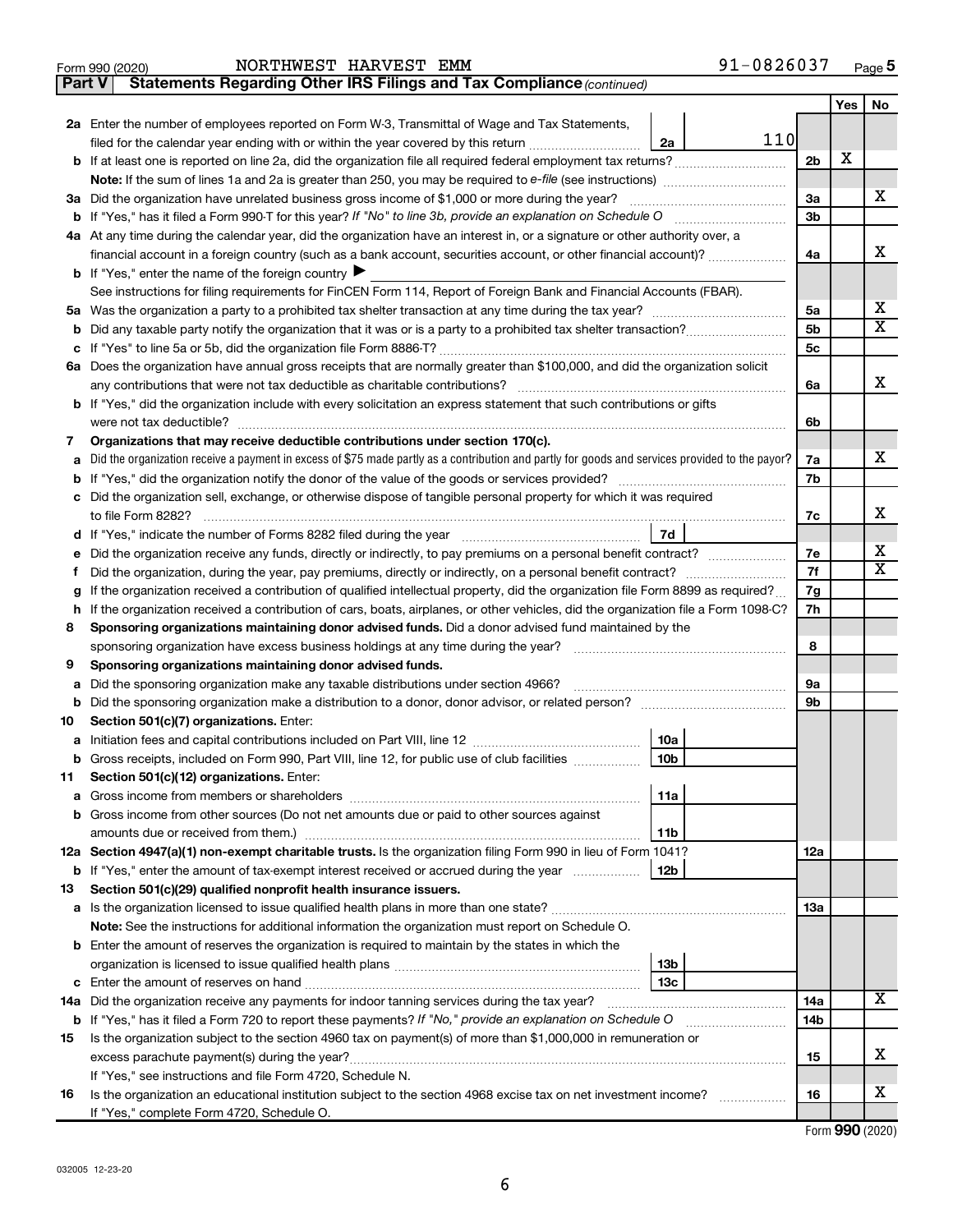| Form 990 (2020) |  |
|-----------------|--|
|-----------------|--|

#### Form 990 (2020) Page NORTHWEST HARVEST EMM 91-0826037

**Part VI** Governance, Management, and Disclosure For each "Yes" response to lines 2 through 7b below, and for a "No" response *to line 8a, 8b, or 10b below, describe the circumstances, processes, or changes on Schedule O. See instructions.*

|     |                                                                                                                                                  |                 |                         | $\mathbf{X}$            |
|-----|--------------------------------------------------------------------------------------------------------------------------------------------------|-----------------|-------------------------|-------------------------|
|     | <b>Section A. Governing Body and Management</b>                                                                                                  |                 |                         |                         |
|     |                                                                                                                                                  |                 | Yes                     | No                      |
|     | 17<br><b>1a</b> Enter the number of voting members of the governing body at the end of the tax year<br>1a                                        |                 |                         |                         |
|     | If there are material differences in voting rights among members of the governing body, or if the governing                                      |                 |                         |                         |
|     | body delegated broad authority to an executive committee or similar committee, explain on Schedule O.                                            |                 |                         |                         |
| b   | 17<br>Enter the number of voting members included on line 1a, above, who are independent<br>1b                                                   |                 |                         |                         |
| 2   | Did any officer, director, trustee, or key employee have a family relationship or a business relationship with any other                         |                 |                         |                         |
|     | officer, director, trustee, or key employee?                                                                                                     | $\mathbf{2}$    |                         | х                       |
| 3   | Did the organization delegate control over management duties customarily performed by or under the direct supervision                            |                 |                         |                         |
|     |                                                                                                                                                  | 3               |                         | x                       |
| 4   | Did the organization make any significant changes to its governing documents since the prior Form 990 was filed?                                 | 4               |                         | $\overline{\textbf{x}}$ |
| 5   |                                                                                                                                                  | 5               |                         | $\overline{\mathbf{x}}$ |
| 6   | Did the organization have members or stockholders?                                                                                               | 6               |                         | $\overline{\textbf{x}}$ |
| 7a  | Did the organization have members, stockholders, or other persons who had the power to elect or appoint one or                                   |                 |                         |                         |
|     |                                                                                                                                                  | 7a              |                         | х                       |
|     | <b>b</b> Are any governance decisions of the organization reserved to (or subject to approval by) members, stockholders, or                      |                 |                         |                         |
|     | persons other than the governing body?                                                                                                           | 7b              |                         | x                       |
| 8   | Did the organization contemporaneously document the meetings held or written actions undertaken during the year by the following:                |                 |                         |                         |
| a   |                                                                                                                                                  | 8а              | х                       |                         |
| b   |                                                                                                                                                  | 8b              | $\overline{\textbf{x}}$ |                         |
| 9   | Is there any officer, director, trustee, or key employee listed in Part VII, Section A, who cannot be reached at the                             |                 |                         |                         |
|     |                                                                                                                                                  | 9               |                         | x                       |
|     | <b>Section B. Policies</b> (This Section B requests information about policies not required by the Internal Revenue Code.)                       |                 |                         |                         |
|     |                                                                                                                                                  |                 | Yes                     | No                      |
|     |                                                                                                                                                  | 10a             |                         | х                       |
|     | <b>b</b> If "Yes," did the organization have written policies and procedures governing the activities of such chapters, affiliates,              |                 |                         |                         |
|     |                                                                                                                                                  | 10 <sub>b</sub> |                         |                         |
|     | 11a Has the organization provided a complete copy of this Form 990 to all members of its governing body before filing the form?                  | 11a             | х                       |                         |
| b   | Describe in Schedule O the process, if any, used by the organization to review this Form 990.                                                    |                 |                         |                         |
| 12a |                                                                                                                                                  | 12a             | х                       |                         |
| b   | Were officers, directors, or trustees, and key employees required to disclose annually interests that could give rise to conflicts?              | 12 <sub>b</sub> | $\overline{\mathbf{x}}$ |                         |
| с   | Did the organization regularly and consistently monitor and enforce compliance with the policy? If "Yes," describe                               |                 |                         |                         |
|     | in Schedule O how this was done                                                                                                                  | 12c             | х                       |                         |
| 13  | Did the organization have a written whistleblower policy?                                                                                        | 13              | $\overline{\mathbf{x}}$ |                         |
| 14  |                                                                                                                                                  | 14              | X                       |                         |
| 15  | Did the process for determining compensation of the following persons include a review and approval by independent                               |                 |                         |                         |
|     | persons, comparability data, and contemporaneous substantiation of the deliberation and decision?                                                |                 |                         |                         |
| а   |                                                                                                                                                  | 15a             | х                       |                         |
|     |                                                                                                                                                  | 15b             |                         | X                       |
|     | If "Yes" to line 15a or 15b, describe the process in Schedule O (see instructions).                                                              |                 |                         |                         |
|     | 16a Did the organization invest in, contribute assets to, or participate in a joint venture or similar arrangement with a                        |                 |                         |                         |
|     | taxable entity during the year?                                                                                                                  | 16a             |                         | x                       |
|     | b If "Yes," did the organization follow a written policy or procedure requiring the organization to evaluate its participation                   |                 |                         |                         |
|     | in joint venture arrangements under applicable federal tax law, and take steps to safeguard the organization's                                   |                 |                         |                         |
|     | exempt status with respect to such arrangements?                                                                                                 | 16b             |                         |                         |
|     | <b>Section C. Disclosure</b>                                                                                                                     |                 |                         |                         |
| 17  | List the states with which a copy of this Form 990 is required to be filed $\blacktriangleright\text{WA}$                                        |                 |                         |                         |
| 18  | Section 6104 requires an organization to make its Forms 1023 (1024 or 1024-A, if applicable), 990, and 990-T (Section 501(c)(3)s only) available |                 |                         |                         |
|     | for public inspection. Indicate how you made these available. Check all that apply.                                                              |                 |                         |                         |
|     | $ \mathbf{X} $ Own website<br>$\lfloor \underline{X} \rfloor$ Upon request<br>Another's website<br>Other (explain on Schedule O)                 |                 |                         |                         |
| 19  | Describe on Schedule O whether (and if so, how) the organization made its governing documents, conflict of interest policy, and financial        |                 |                         |                         |
|     | statements available to the public during the tax year.                                                                                          |                 |                         |                         |
| 20  | State the name, address, and telephone number of the person who possesses the organization's books and records                                   |                 |                         |                         |
|     | THOMAS REYNOLDS - 206-625-0755                                                                                                                   |                 |                         |                         |
|     | PO BOX 12272, SEATTLE, WA<br>98102                                                                                                               |                 |                         |                         |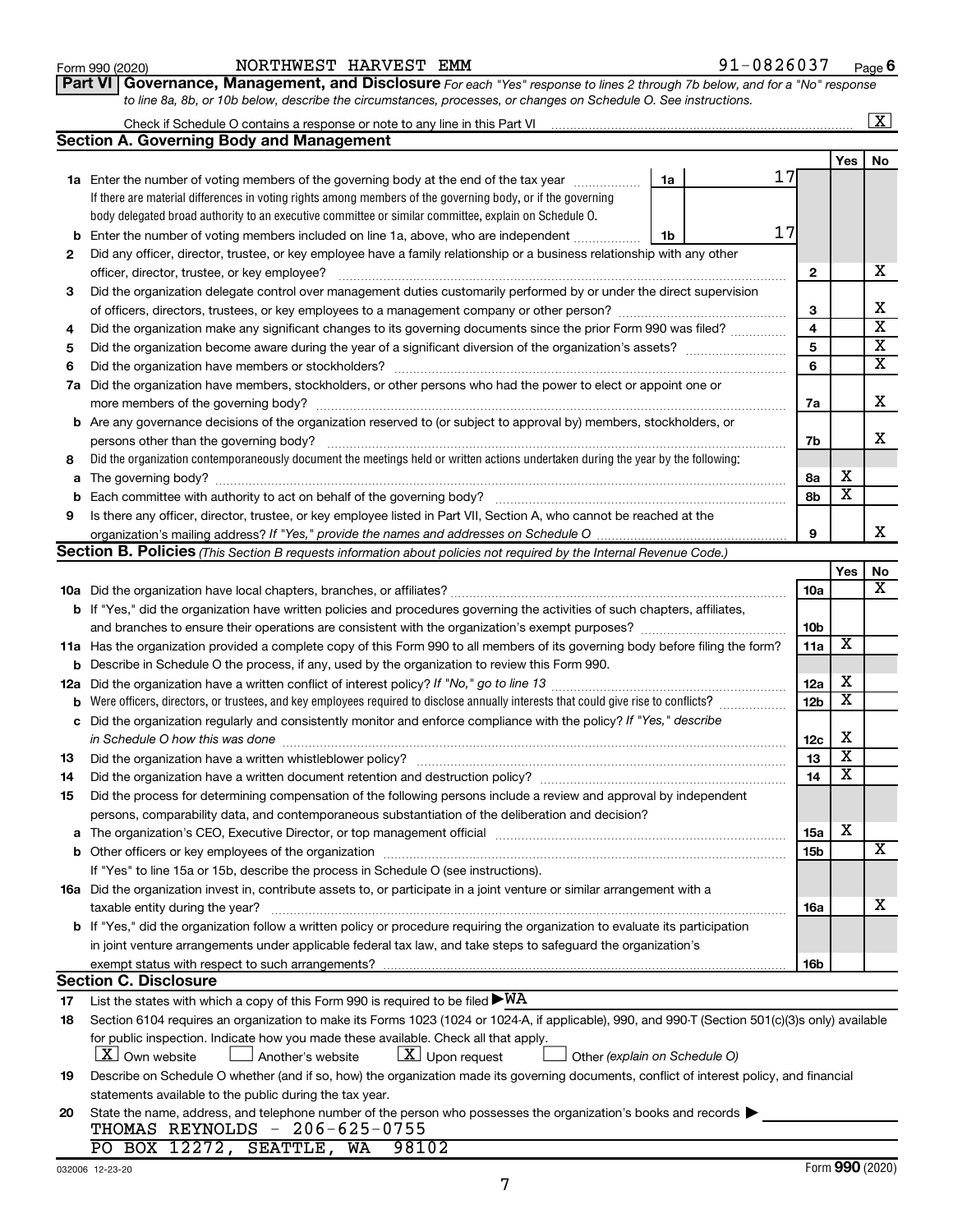$\Box$ 

| Part VII Compensation of Officers, Directors, Trustees, Key Employees, Highest Compensated |  |  |
|--------------------------------------------------------------------------------------------|--|--|
| <b>Employees, and Independent Contractors</b>                                              |  |  |

Check if Schedule O contains a response or note to any line in this Part VII

**Section A. Officers, Directors, Trustees, Key Employees, and Highest Compensated Employees**

**1a**  Complete this table for all persons required to be listed. Report compensation for the calendar year ending with or within the organization's tax year.  $\bullet$  List all of the organization's current officers, directors, trustees (whether individuals or organizations), regardless of amount of compensation.

Enter -0- in columns (D), (E), and (F) if no compensation was paid.

**•** List all of the organization's current key employees, if any. See instructions for definition of "key employee."

• List the organization's five *current* highest compensated employees (other than an officer, director, trustee, or key employee) who received reportable compensation (Box 5 of Form W-2 and/or Box 7 of Form 1099-MISC) of more than \$100,000 from the organization and any related organizations.

 $\bullet$  List all of the organization's former officers, key employees, and highest compensated employees who received more than \$100,000 of reportable compensation from the organization and any related organizations.

**•** List all of the organization's former directors or trustees that received, in the capacity as a former director or trustee of the organization, more than \$10,000 of reportable compensation from the organization and any related organizations.

See instructions for the order in which to list the persons above.

Check this box if neither the organization nor any related organization compensated any current officer, director, or trustee.  $\Box$ 

| (A)                                 | (B)                  |                                                                          |                                 | (C)         |              |                                   |        | (D)                        | (E)                        | (F)                    |
|-------------------------------------|----------------------|--------------------------------------------------------------------------|---------------------------------|-------------|--------------|-----------------------------------|--------|----------------------------|----------------------------|------------------------|
| Name and title                      | Average<br>hours per | Position<br>(do not check more than one<br>box, unless person is both an |                                 |             |              |                                   |        | Reportable<br>compensation | Reportable<br>compensation | Estimated<br>amount of |
|                                     | week                 |                                                                          | officer and a director/trustee) |             |              |                                   |        | from                       | from related               | other                  |
|                                     | (list any            |                                                                          |                                 |             |              |                                   |        | the                        | organizations              | compensation           |
|                                     | hours for            |                                                                          |                                 |             |              |                                   |        | organization               | (W-2/1099-MISC)            | from the               |
|                                     | related              |                                                                          | trustee                         |             |              |                                   |        | (W-2/1099-MISC)            |                            | organization           |
|                                     | organizations        |                                                                          |                                 |             |              |                                   |        |                            |                            | and related            |
|                                     | below                | Individual trustee or director                                           | Institutional t                 | Officer     | Key employee | Highest compensated<br>  employee | Former |                            |                            | organizations          |
| (1)<br>THOMAS REYNOLDS              | line)<br>40.00       |                                                                          |                                 |             |              |                                   |        |                            |                            |                        |
| CEO                                 |                      |                                                                          |                                 | $\mathbf X$ |              |                                   |        | 192,091.                   | 0.                         | 31,678.                |
| (2)<br>WAYNE SHORTER                | 40.00                |                                                                          |                                 |             |              |                                   |        |                            |                            |                        |
| COO                                 |                      |                                                                          |                                 |             |              | X                                 |        | 158,247.                   | 0.                         | 18,839.                |
| LAURA HAMILTON<br>(3)               | 40.00                |                                                                          |                                 |             |              |                                   |        |                            |                            |                        |
| CHIEF ADVANCEMENT OFFICER           |                      |                                                                          |                                 |             |              | $\rm X$                           |        | 107,987.                   | 0.                         | 43,766.                |
| CARMEN D'ARCHANGELO<br>(4)          | 40.00                |                                                                          |                                 |             |              |                                   |        |                            |                            |                        |
| STRATEGIC TALENT AND ORGANIZATIONAL |                      |                                                                          |                                 |             |              | X                                 |        | 129,653.                   | 0.                         | 17,646.                |
| DAVID COE<br>(5)                    | 40.00                |                                                                          |                                 |             |              |                                   |        |                            |                            |                        |
| IT MANAGER                          |                      |                                                                          |                                 |             |              | $\mathbf X$                       |        | 104,051.                   | 0.                         | 29,279.                |
| (6)<br><b>JAMES GIBBS</b>           | 40.00                |                                                                          |                                 |             |              |                                   |        |                            |                            |                        |
| CHIEF OF STAFF                      |                      |                                                                          |                                 |             |              | X                                 |        | 112,623.                   | 0.                         | 16,965.                |
| (7)<br>CYNTHIA CHAVEZ               | 40.00                |                                                                          |                                 |             |              |                                   |        |                            |                            |                        |
| CFO                                 |                      |                                                                          |                                 | $\mathbf X$ |              |                                   |        | $\mathbf 0$ .              | 0.                         | $\mathbf 0$ .          |
| (8)<br>SCOTT MCQUILKIN              | 3.00                 |                                                                          |                                 |             |              |                                   |        |                            |                            |                        |
| <b>BOARD CHAIR</b>                  |                      | X                                                                        |                                 | X           |              |                                   |        | $\mathbf 0$ .              | $\mathbf 0$ .              | $\mathbf 0$ .          |
| <b>BRANDON PEDERSEN</b><br>(9)      | 3.00                 |                                                                          |                                 |             |              |                                   |        |                            |                            |                        |
| TREASURER                           |                      | X                                                                        |                                 | X           |              |                                   |        | $\mathbf 0$ .              | $\mathbf 0$ .              | $\boldsymbol{0}$ .     |
| (10) CRIS HALES                     | 3.00                 |                                                                          |                                 |             |              |                                   |        |                            |                            |                        |
| SECRETARY                           |                      | X                                                                        |                                 | X           |              |                                   |        | $\mathbf 0$ .              | $\mathbf 0$ .              | $\boldsymbol{0}$ .     |
| (11) RACHEL BEDA                    | 3.00                 |                                                                          |                                 |             |              |                                   |        |                            |                            |                        |
| CHAIR-ELECT                         |                      | X                                                                        |                                 | $\mathbf X$ |              |                                   |        | $\mathbf 0$ .              | $\mathbf 0$ .              | $\mathbf 0$ .          |
| (12) NEAL BOLING                    | 3.00                 |                                                                          |                                 |             |              |                                   |        |                            |                            |                        |
| BOARD MEMBER                        |                      | X                                                                        |                                 |             |              |                                   |        | $\mathbf 0$ .              | $\mathbf 0$ .              | $\mathbf 0$ .          |
| (13) ALAN CAPLAN                    | 3.00                 |                                                                          |                                 |             |              |                                   |        |                            |                            |                        |
| <b>BOARD MEMBER</b>                 |                      | X                                                                        |                                 |             |              |                                   |        | $\mathbf 0$ .              | $\mathbf 0$ .              | $\boldsymbol{0}$ .     |
| (14) MELANNIE DENISE CUNNINGHAM     | 3.00                 |                                                                          |                                 |             |              |                                   |        |                            |                            |                        |
| <b>BOARD MEMBER</b>                 |                      | X                                                                        |                                 |             |              |                                   |        | $\mathbf 0$                | $\mathbf 0$ .              | $\mathbf 0$ .          |
| (15) CONNIE FALON                   | 3.00                 |                                                                          |                                 |             |              |                                   |        |                            |                            |                        |
| <b>BOARD MEMBER</b>                 |                      | X                                                                        |                                 |             |              |                                   |        | $\mathbf 0$ .              | $\mathbf 0$ .              | $\mathbf 0$ .          |
| (16) TIM GROVES                     | 3.00                 |                                                                          |                                 |             |              |                                   |        |                            |                            |                        |
| <b>BOARD MEMBER</b>                 |                      | X                                                                        |                                 |             |              |                                   |        | $\mathbf 0$                | 0.                         | $\mathbf 0$ .          |
| (17) VIN GUPTA                      | 3.00                 |                                                                          |                                 |             |              |                                   |        |                            |                            |                        |
| <b>BOARD MEMBER</b>                 |                      | $\mathbf X$                                                              |                                 |             |              |                                   |        | 0.                         | $\mathbf 0$ .              | 0.                     |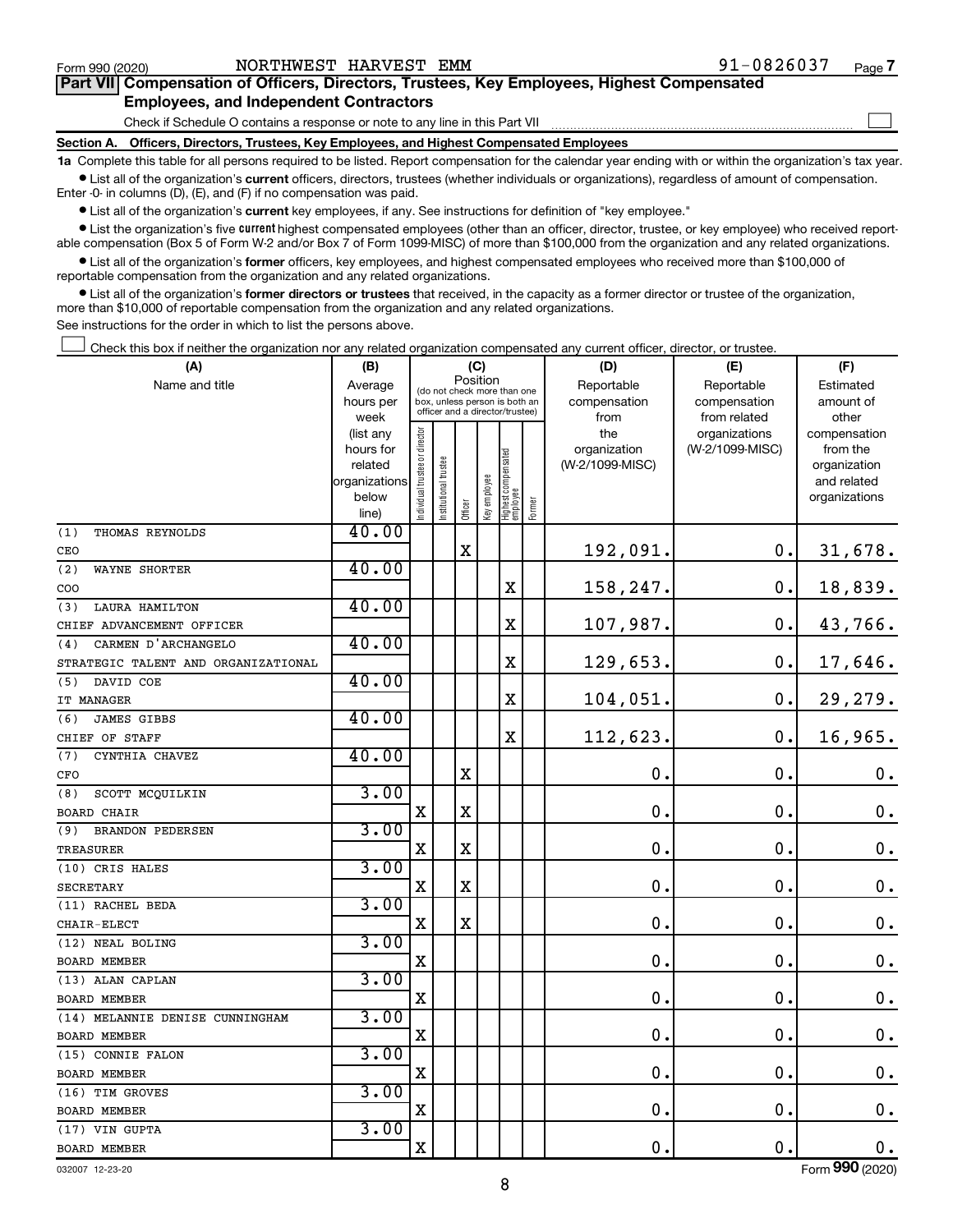|  | Form 990 (2020) |
|--|-----------------|
|  |                 |

| ו טוווט שטט וווט ו<br>Part VII Section A. Officers, Directors, Trustees, Key Employees, and Highest Compensated Employees (continued)      |                   |                                         |                       |                                 |              |                                   |        |                                |                                  |                  |              | . ugu                    |
|--------------------------------------------------------------------------------------------------------------------------------------------|-------------------|-----------------------------------------|-----------------------|---------------------------------|--------------|-----------------------------------|--------|--------------------------------|----------------------------------|------------------|--------------|--------------------------|
| (B)<br>(A)                                                                                                                                 |                   |                                         |                       | (C)                             |              |                                   |        | (D)                            | (E)                              |                  |              | (F)                      |
| Name and title                                                                                                                             | Average           | Position<br>(do not check more than one |                       |                                 |              |                                   |        | Reportable                     | Reportable                       |                  |              | Estimated                |
|                                                                                                                                            | hours per         |                                         |                       | box, unless person is both an   |              |                                   |        | compensation                   | compensation                     |                  |              | amount of                |
|                                                                                                                                            | week<br>(list any |                                         |                       | officer and a director/trustee) |              |                                   |        | from                           | from related                     |                  |              | other                    |
|                                                                                                                                            | hours for         |                                         |                       |                                 |              |                                   |        | the<br>organization            | organizations<br>(W-2/1099-MISC) |                  |              | compensation<br>from the |
|                                                                                                                                            | related           |                                         |                       |                                 |              |                                   |        | (W-2/1099-MISC)                |                                  |                  |              | organization             |
|                                                                                                                                            | organizations     |                                         |                       |                                 |              |                                   |        |                                |                                  |                  |              | and related              |
|                                                                                                                                            | below             | Individual trustee or director          | Institutional trustee |                                 | Key employee |                                   |        |                                |                                  |                  |              | organizations            |
|                                                                                                                                            | line)             |                                         |                       | Officer                         |              | Highest compensated<br>  employee | Former |                                |                                  |                  |              |                          |
| (18) SHAMSO ISSAK                                                                                                                          | 3.00              |                                         |                       |                                 |              |                                   |        |                                |                                  |                  |              |                          |
| <b>BOARD MEMBER</b>                                                                                                                        |                   | X                                       |                       |                                 |              |                                   |        | 0.                             |                                  | О.               |              | 0.                       |
| (19) RHONDA MEDOWS                                                                                                                         | 3.00              |                                         |                       |                                 |              |                                   |        |                                |                                  |                  |              |                          |
| <b>BOARD MEMBER</b>                                                                                                                        |                   | X                                       |                       |                                 |              |                                   |        | о.                             |                                  | О.               |              | 0.                       |
| (20) KEN PRICE                                                                                                                             | 3.00              |                                         |                       |                                 |              |                                   |        |                                |                                  |                  |              |                          |
| <b>BOARD MEMBER</b>                                                                                                                        |                   | X                                       |                       |                                 |              |                                   |        | 0.                             |                                  | О.               |              | 0.                       |
| (21) MIKE REGIS                                                                                                                            | 3.00              |                                         |                       |                                 |              |                                   |        |                                |                                  |                  |              |                          |
| <b>BOARD MEMBER</b>                                                                                                                        |                   | X                                       |                       |                                 |              |                                   |        | 0.                             |                                  | О.               |              | 0.                       |
| (22) DWIGHT RIVES                                                                                                                          | 3.00              |                                         |                       |                                 |              |                                   |        |                                |                                  |                  |              |                          |
| <b>BOARD MEMBER</b>                                                                                                                        |                   | X                                       |                       |                                 |              |                                   |        | 0.                             |                                  | О.               |              | 0.                       |
| (23) DEIDRA WAGER                                                                                                                          | 3.00              | X                                       |                       |                                 |              |                                   |        | 0.                             |                                  | О.               |              | 0.                       |
| <b>BOARD MEMBER</b>                                                                                                                        | 3.00              |                                         |                       |                                 |              |                                   |        |                                |                                  |                  |              |                          |
| (24) ESTHER MAGASIS<br><b>BOARD MEMBER</b>                                                                                                 |                   | X                                       |                       |                                 |              |                                   |        | о.                             |                                  | О.               |              | 0.                       |
|                                                                                                                                            |                   |                                         |                       |                                 |              |                                   |        |                                |                                  |                  |              |                          |
|                                                                                                                                            |                   |                                         |                       |                                 |              |                                   |        |                                |                                  |                  |              |                          |
|                                                                                                                                            |                   |                                         |                       |                                 |              |                                   |        |                                |                                  |                  |              |                          |
|                                                                                                                                            |                   |                                         |                       |                                 |              |                                   |        |                                |                                  |                  |              |                          |
| 1b Subtotal                                                                                                                                |                   |                                         |                       |                                 |              |                                   |        | 804,652.                       |                                  | $\overline{0}$ . |              | 158, 173.                |
| c Total from continuation sheets to Part VII, Section A manufactured by                                                                    |                   |                                         |                       |                                 |              |                                   |        | о.                             |                                  | σ.               |              | Ο.                       |
|                                                                                                                                            |                   |                                         |                       |                                 |              |                                   |        | 804,652.                       |                                  | σ.               |              | 158, 173.                |
| Total number of individuals (including but not limited to those listed above) who received more than \$100,000 of reportable<br>2          |                   |                                         |                       |                                 |              |                                   |        |                                |                                  |                  |              |                          |
| compensation from the organization $\blacktriangleright$                                                                                   |                   |                                         |                       |                                 |              |                                   |        |                                |                                  |                  |              |                          |
|                                                                                                                                            |                   |                                         |                       |                                 |              |                                   |        |                                |                                  |                  |              | No<br>Yes                |
| Did the organization list any former officer, director, trustee, key employee, or highest compensated employee on<br>3                     |                   |                                         |                       |                                 |              |                                   |        |                                |                                  |                  |              |                          |
| line 1a? If "Yes," complete Schedule J for such individual                                                                                 |                   |                                         |                       |                                 |              |                                   |        |                                |                                  |                  | 3            | x                        |
| For any individual listed on line 1a, is the sum of reportable compensation and other compensation from the organization<br>4              |                   |                                         |                       |                                 |              |                                   |        |                                |                                  |                  |              |                          |
| and related organizations greater than \$150,000? If "Yes," complete Schedule J for such individual                                        |                   |                                         |                       |                                 |              |                                   |        |                                |                                  |                  | 4            | х                        |
| Did any person listed on line 1a receive or accrue compensation from any unrelated organization or individual for services<br>5            |                   |                                         |                       |                                 |              |                                   |        |                                |                                  |                  |              |                          |
|                                                                                                                                            |                   |                                         |                       |                                 |              |                                   |        |                                |                                  |                  | 5            | x                        |
| <b>Section B. Independent Contractors</b>                                                                                                  |                   |                                         |                       |                                 |              |                                   |        |                                |                                  |                  |              |                          |
| Complete this table for your five highest compensated independent contractors that received more than \$100,000 of compensation from<br>1. |                   |                                         |                       |                                 |              |                                   |        |                                |                                  |                  |              |                          |
| the organization. Report compensation for the calendar year ending with or within the organization's tax year.                             |                   |                                         |                       |                                 |              |                                   |        |                                |                                  |                  |              |                          |
| (A)<br>Name and business address                                                                                                           |                   |                                         |                       |                                 |              |                                   |        | (B)<br>Description of services |                                  |                  | (C)          |                          |
| SMART TALENT                                                                                                                               |                   |                                         |                       |                                 |              |                                   |        |                                |                                  |                  | Compensation |                          |
| PO BOX 2205, GIG HARBOR, WA 98335                                                                                                          |                   |                                         |                       |                                 |              |                                   |        | LABOR                          |                                  | 190,708.         |              |                          |
|                                                                                                                                            |                   |                                         |                       |                                 |              |                                   |        |                                |                                  |                  |              |                          |
|                                                                                                                                            |                   |                                         |                       |                                 |              |                                   |        |                                |                                  |                  |              |                          |
|                                                                                                                                            |                   |                                         |                       |                                 |              |                                   |        |                                |                                  |                  |              |                          |
|                                                                                                                                            |                   |                                         |                       |                                 |              |                                   |        |                                |                                  |                  |              |                          |
|                                                                                                                                            |                   |                                         |                       |                                 |              |                                   |        |                                |                                  |                  |              |                          |
|                                                                                                                                            |                   |                                         |                       |                                 |              |                                   |        |                                |                                  |                  |              |                          |
|                                                                                                                                            |                   |                                         |                       |                                 |              |                                   |        |                                |                                  |                  |              |                          |
|                                                                                                                                            |                   |                                         |                       |                                 |              |                                   |        |                                |                                  |                  |              |                          |
| Total number of independent contractors (including but not limited to those listed above) who received more than<br>2                      |                   |                                         |                       |                                 |              |                                   |        |                                |                                  |                  |              |                          |
| \$100,000 of compensation from the organization                                                                                            |                   |                                         |                       |                                 |              | 1                                 |        |                                |                                  |                  |              |                          |

\$100,000 of compensation from the organization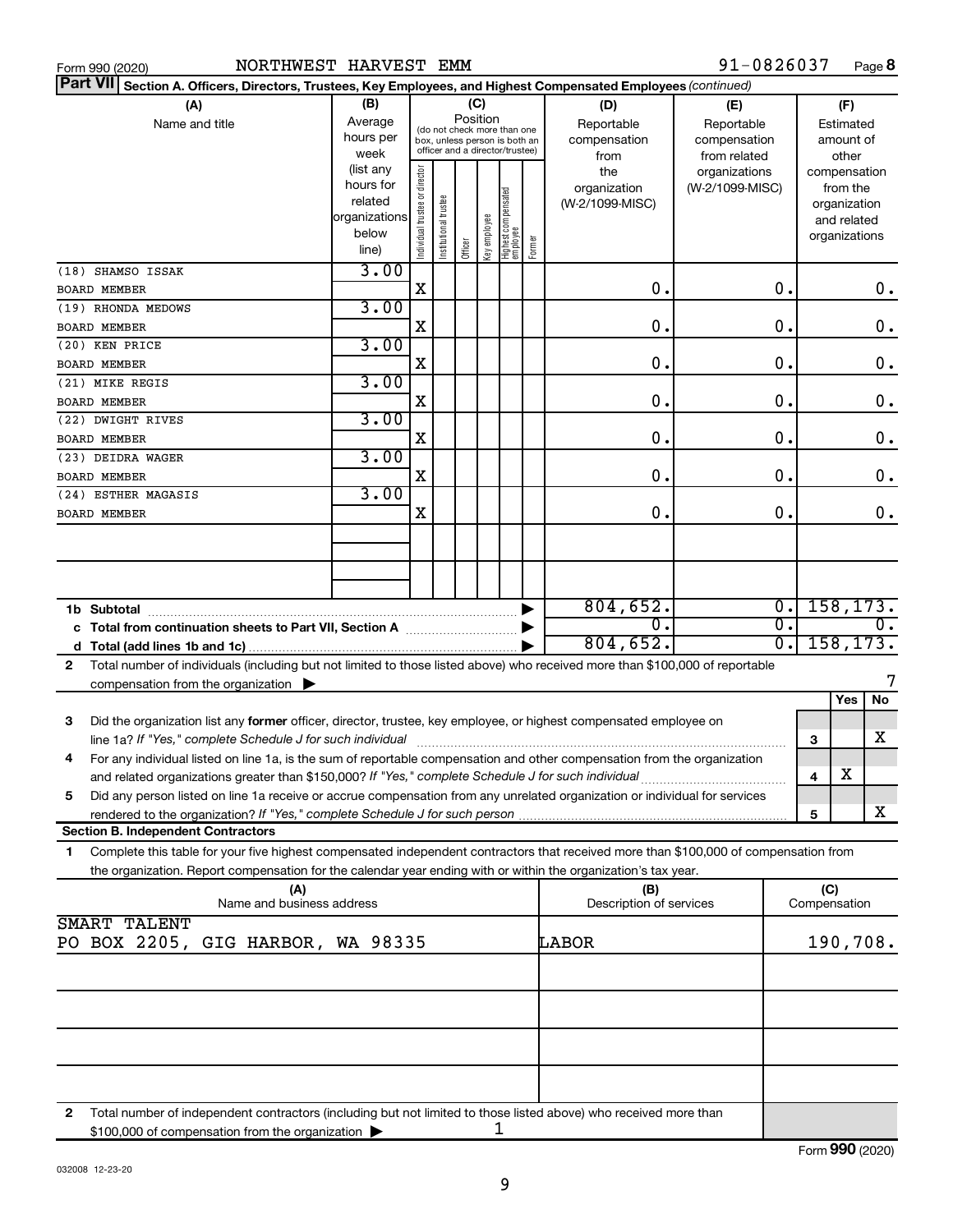| <b>Part VIII</b>                                          |    |           | <b>Statement of Revenue</b>                                                                                                                                                                                                    |        |                                                          |                |                                           |                      |                                                               |                             |                                           |
|-----------------------------------------------------------|----|-----------|--------------------------------------------------------------------------------------------------------------------------------------------------------------------------------------------------------------------------------|--------|----------------------------------------------------------|----------------|-------------------------------------------|----------------------|---------------------------------------------------------------|-----------------------------|-------------------------------------------|
|                                                           |    |           |                                                                                                                                                                                                                                |        |                                                          |                |                                           |                      |                                                               |                             |                                           |
|                                                           |    |           |                                                                                                                                                                                                                                |        |                                                          |                |                                           | (A)<br>Total revenue | (B)<br>Related or exempt<br>function revenue business revenue | $\overline{C}$<br>Unrelated | (D)<br>Revenue excluded<br>from tax under |
|                                                           |    | b         | <b>1 a</b> Federated campaigns<br>Membership dues<br>c Fundraising events<br>d Related organizations                                                                                                                           | .<br>. | 1a<br>1 <sub>b</sub><br>1 <sub>c</sub><br>1 <sub>d</sub> |                |                                           |                      |                                                               |                             | sections 512 - 514                        |
| Contributions, Gifts, Grants<br>and Other Similar Amounts |    |           | Government grants (contributions)<br>All other contributions, gifts, grants, and<br>similar amounts not included above<br>Noncash contributions included in lines 1a-1f                                                        |        | 1e<br>1f<br>$1g$ \$                                      |                | 13,010,434.<br>63,009,441.<br>34,858,815. |                      |                                                               |                             |                                           |
|                                                           |    | h.        |                                                                                                                                                                                                                                |        |                                                          |                |                                           | 76,019,875.          |                                                               |                             |                                           |
|                                                           |    |           |                                                                                                                                                                                                                                |        |                                                          |                | <b>Business Code</b>                      |                      |                                                               |                             |                                           |
|                                                           |    | 2 a       | WSDA EMERGENCY BOXES                                                                                                                                                                                                           |        |                                                          |                | 624200                                    | 18,589,850.          | 18,589,850.                                                   |                             |                                           |
|                                                           |    | b         | TEFAP SVCS PROVIDED                                                                                                                                                                                                            |        |                                                          |                | 624200                                    | 363,154.             | 363,154.                                                      |                             |                                           |
|                                                           |    | C         | SMART BUYS                                                                                                                                                                                                                     |        |                                                          |                | 624200                                    | 266,034.             | 266,034.                                                      |                             |                                           |
|                                                           |    | d         | OTHER SERVICES                                                                                                                                                                                                                 |        |                                                          |                | 624200                                    | 27,142.              | 27, 142.                                                      |                             |                                           |
| Program Service<br>Revenue                                |    | е         |                                                                                                                                                                                                                                |        |                                                          |                |                                           |                      |                                                               |                             |                                           |
|                                                           |    | f         | All other program service revenue                                                                                                                                                                                              |        |                                                          |                |                                           |                      |                                                               |                             |                                           |
|                                                           |    |           |                                                                                                                                                                                                                                |        |                                                          |                |                                           | 19,246,180           |                                                               |                             |                                           |
|                                                           | 3  |           | Investment income (including dividends, interest, and                                                                                                                                                                          |        |                                                          |                |                                           |                      |                                                               |                             |                                           |
|                                                           |    |           |                                                                                                                                                                                                                                |        |                                                          |                |                                           | 456,985.             |                                                               |                             | 456,985.                                  |
|                                                           | 4  |           | Income from investment of tax-exempt bond proceeds                                                                                                                                                                             |        |                                                          |                |                                           |                      |                                                               |                             |                                           |
|                                                           | 5  |           |                                                                                                                                                                                                                                |        |                                                          |                |                                           |                      |                                                               |                             |                                           |
|                                                           |    |           |                                                                                                                                                                                                                                |        | (i) Real                                                 |                | (ii) Personal                             |                      |                                                               |                             |                                           |
|                                                           |    | 6а        | Gross rents<br>.                                                                                                                                                                                                               | 6a     |                                                          |                |                                           |                      |                                                               |                             |                                           |
|                                                           |    | b         | Less: rental expenses                                                                                                                                                                                                          | 6b     |                                                          |                |                                           |                      |                                                               |                             |                                           |
|                                                           |    |           | Rental income or (loss)                                                                                                                                                                                                        | 6c     |                                                          |                |                                           |                      |                                                               |                             |                                           |
|                                                           |    |           | d Net rental income or (loss)                                                                                                                                                                                                  |        |                                                          |                |                                           |                      |                                                               |                             |                                           |
|                                                           |    |           | 7 a Gross amount from sales of                                                                                                                                                                                                 |        | (i) Securities                                           |                | (ii) Other                                |                      |                                                               |                             |                                           |
|                                                           |    |           | assets other than inventory                                                                                                                                                                                                    | 7a     | 1,492,218.                                               |                |                                           |                      |                                                               |                             |                                           |
|                                                           |    |           | <b>b</b> Less: cost or other basis                                                                                                                                                                                             |        |                                                          |                |                                           |                      |                                                               |                             |                                           |
| Revenue                                                   |    |           | and sales expenses                                                                                                                                                                                                             | 7b     | 1,490,086.                                               |                |                                           |                      |                                                               |                             |                                           |
|                                                           |    |           | c Gain or (loss)                                                                                                                                                                                                               | 7c     |                                                          | 2,132.         |                                           |                      |                                                               |                             |                                           |
| ৯                                                         |    |           |                                                                                                                                                                                                                                |        |                                                          |                |                                           | 2,132.               |                                                               |                             | 2,132.                                    |
| Ĕ                                                         |    |           | 8 a Gross income from fundraising events (not<br>including \$                                                                                                                                                                  |        | оf                                                       |                |                                           |                      |                                                               |                             |                                           |
|                                                           |    |           | contributions reported on line 1c). See                                                                                                                                                                                        |        |                                                          |                |                                           |                      |                                                               |                             |                                           |
|                                                           |    |           | b Less: direct expenses                                                                                                                                                                                                        |        |                                                          | l 8a<br>8b     |                                           |                      |                                                               |                             |                                           |
|                                                           |    |           | c Net income or (loss) from fundraising events                                                                                                                                                                                 |        |                                                          |                |                                           |                      |                                                               |                             |                                           |
|                                                           |    |           | 9 a Gross income from gaming activities. See                                                                                                                                                                                   |        |                                                          |                | .                                         |                      |                                                               |                             |                                           |
|                                                           |    |           |                                                                                                                                                                                                                                |        |                                                          | 9a             |                                           |                      |                                                               |                             |                                           |
|                                                           |    |           | <b>b</b> Less: direct expenses <b>manually</b>                                                                                                                                                                                 |        |                                                          | 9 <sub>b</sub> |                                           |                      |                                                               |                             |                                           |
|                                                           |    |           | c Net income or (loss) from gaming activities                                                                                                                                                                                  |        |                                                          |                |                                           |                      |                                                               |                             |                                           |
|                                                           |    |           | 10 a Gross sales of inventory, less returns                                                                                                                                                                                    |        |                                                          |                |                                           |                      |                                                               |                             |                                           |
|                                                           |    |           |                                                                                                                                                                                                                                |        |                                                          | 10a            |                                           |                      |                                                               |                             |                                           |
|                                                           |    |           | <b>b</b> Less: cost of goods sold                                                                                                                                                                                              |        |                                                          | l10bl          |                                           |                      |                                                               |                             |                                           |
|                                                           |    |           | c Net income or (loss) from sales of inventory                                                                                                                                                                                 |        |                                                          |                |                                           |                      |                                                               |                             |                                           |
|                                                           |    |           |                                                                                                                                                                                                                                |        |                                                          |                | <b>Business Code</b>                      |                      |                                                               |                             |                                           |
| Miscellaneous<br>Revenue                                  |    | 11 a<br>b | AMORTIZATION OF DEFERRED GAIN                                                                                                                                                                                                  |        |                                                          |                | 900099                                    | 832,770.             |                                                               |                             | 832,770.                                  |
|                                                           |    | с         | the control of the control of the control of the control of the control of                                                                                                                                                     |        |                                                          |                |                                           |                      |                                                               |                             |                                           |
|                                                           |    |           |                                                                                                                                                                                                                                |        |                                                          |                |                                           |                      |                                                               |                             |                                           |
|                                                           |    |           |                                                                                                                                                                                                                                |        |                                                          |                |                                           | 832,770.             |                                                               |                             |                                           |
|                                                           | 12 |           | Total revenue. See instructions [101] [101] Total revenue. See instructions [101] [101] [101] [101] [101] [101] [101] [101] [101] [101] [101] [101] [101] [101] [101] [101] [101] [101] [101] [101] [101] [101] [101] [101] [1 |        |                                                          |                |                                           | 96, 557, 942.        | 19,246,180.                                                   | 0.                          | 1,291,887.                                |
|                                                           |    |           |                                                                                                                                                                                                                                |        |                                                          |                |                                           |                      |                                                               |                             |                                           |

Form 990 (2020) Page NORTHWEST HARVEST EMM 91-0826037

**9**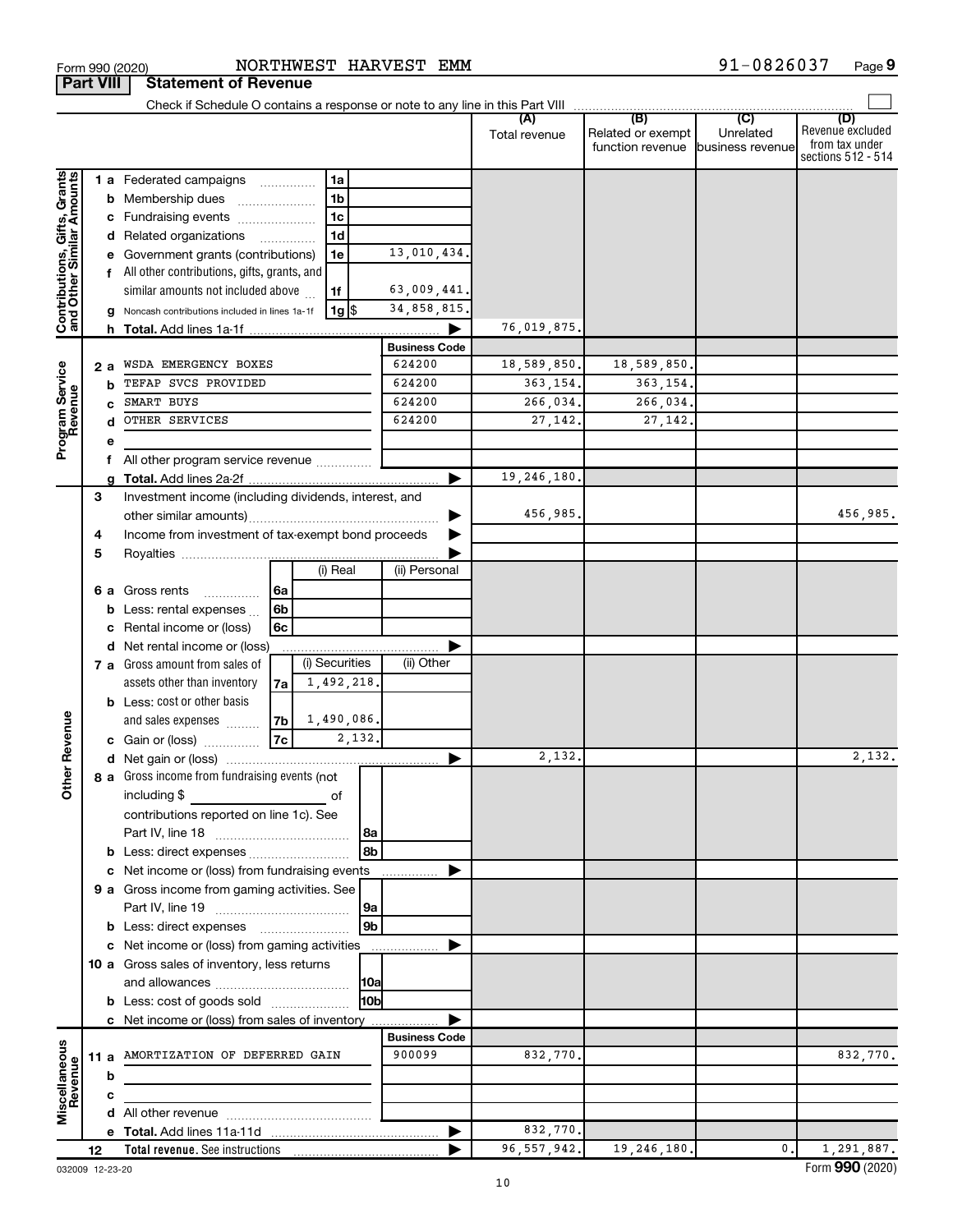### 032010 12-23-20

| Form 990 (2020) |  |
|-----------------|--|
|-----------------|--|

|              | Check if Schedule O contains a response or note to any line in this Part IX                                                                                                                                |                       |                                    |                                           |                                |  |  |  |  |  |
|--------------|------------------------------------------------------------------------------------------------------------------------------------------------------------------------------------------------------------|-----------------------|------------------------------------|-------------------------------------------|--------------------------------|--|--|--|--|--|
|              | Do not include amounts reported on lines 6b,<br>7b, 8b, 9b, and 10b of Part VIII.                                                                                                                          | (A)<br>Total expenses | (B)<br>Program service<br>expenses | (C)<br>Management and<br>general expenses | (D)<br>Fundraising<br>expenses |  |  |  |  |  |
| 1.           | Grants and other assistance to domestic organizations                                                                                                                                                      |                       |                                    |                                           |                                |  |  |  |  |  |
|              | and domestic governments. See Part IV, line 21                                                                                                                                                             | 40,743,176.           | 40,743,176.                        |                                           |                                |  |  |  |  |  |
| $\mathbf{2}$ | Grants and other assistance to domestic                                                                                                                                                                    |                       |                                    |                                           |                                |  |  |  |  |  |
|              | individuals. See Part IV, line 22                                                                                                                                                                          |                       |                                    |                                           |                                |  |  |  |  |  |
| 3            | Grants and other assistance to foreign                                                                                                                                                                     |                       |                                    |                                           |                                |  |  |  |  |  |
|              | organizations, foreign governments, and foreign                                                                                                                                                            |                       |                                    |                                           |                                |  |  |  |  |  |
|              | individuals. See Part IV, lines 15 and 16                                                                                                                                                                  |                       |                                    |                                           |                                |  |  |  |  |  |
| 4            | Benefits paid to or for members                                                                                                                                                                            |                       |                                    |                                           |                                |  |  |  |  |  |
| 5            | Compensation of current officers, directors,                                                                                                                                                               |                       |                                    |                                           |                                |  |  |  |  |  |
|              | trustees, and key employees                                                                                                                                                                                | 208,673.              |                                    | 208,673.                                  |                                |  |  |  |  |  |
| 6            | Compensation not included above to disqualified                                                                                                                                                            |                       |                                    |                                           |                                |  |  |  |  |  |
|              | persons (as defined under section 4958(f)(1)) and                                                                                                                                                          |                       |                                    |                                           |                                |  |  |  |  |  |
|              | persons described in section 4958(c)(3)(B)                                                                                                                                                                 |                       |                                    |                                           |                                |  |  |  |  |  |
| 7            | Other salaries and wages                                                                                                                                                                                   | 7,812,270.            | 5,086,505.                         | 1,413,150.                                | 1,312,615.                     |  |  |  |  |  |
| 8            | Pension plan accruals and contributions (include                                                                                                                                                           |                       |                                    |                                           |                                |  |  |  |  |  |
|              | section 401(k) and 403(b) employer contributions)                                                                                                                                                          | 286,036.              | 181,391.                           | 57,836.                                   | 46,809.                        |  |  |  |  |  |
| 9            | Other employee benefits                                                                                                                                                                                    | 823, 223.             | 522,049.                           | 166, 455.                                 | 134, 719.                      |  |  |  |  |  |
| 10           |                                                                                                                                                                                                            | 529,980.              | 336,088.                           | 107, 161.                                 | 86,731.                        |  |  |  |  |  |
| 11           | Fees for services (nonemployees):                                                                                                                                                                          |                       |                                    |                                           |                                |  |  |  |  |  |
| a            |                                                                                                                                                                                                            |                       |                                    |                                           |                                |  |  |  |  |  |
| b            |                                                                                                                                                                                                            |                       |                                    |                                           |                                |  |  |  |  |  |
| с            |                                                                                                                                                                                                            | 69,682.               | 42,462.                            | 13, 263.                                  | 13,957.                        |  |  |  |  |  |
| d            |                                                                                                                                                                                                            | 17,542.               | 17,542.                            |                                           |                                |  |  |  |  |  |
| e            | Professional fundraising services. See Part IV, line 17                                                                                                                                                    |                       |                                    |                                           |                                |  |  |  |  |  |
| f            | Investment management fees                                                                                                                                                                                 | 126, 706.             | 77,211.                            | 24, 117.                                  | 25,378.                        |  |  |  |  |  |
| a            | Other. (If line 11g amount exceeds 10% of line 25,                                                                                                                                                         |                       |                                    |                                           |                                |  |  |  |  |  |
|              | column (A) amount, list line 11g expenses on Sch O.)                                                                                                                                                       | 800,876.              | 481,178.                           | 155,776.                                  | 163,922.                       |  |  |  |  |  |
| 12           |                                                                                                                                                                                                            | 386,785.              | 5,653.                             | 16, 304.                                  | 364,828.                       |  |  |  |  |  |
| 13           |                                                                                                                                                                                                            | 913,462.              | 483,296.                           | 239,377.                                  | 190, 789.                      |  |  |  |  |  |
| 14           |                                                                                                                                                                                                            | 392,482.              | 244, 230.                          | 78,541.                                   | 69,711.                        |  |  |  |  |  |
| 15           |                                                                                                                                                                                                            |                       |                                    |                                           |                                |  |  |  |  |  |
| 16           |                                                                                                                                                                                                            | 2,474,388.            | 2,382,414.                         | 54,017.                                   | 37,957.                        |  |  |  |  |  |
| 17           | Travel                                                                                                                                                                                                     | 209,095.              | 99,225.                            | 46,727.                                   | 63, 143.                       |  |  |  |  |  |
| 18           | Payments of travel or entertainment expenses                                                                                                                                                               |                       |                                    |                                           |                                |  |  |  |  |  |
|              | for any federal, state, or local public officials                                                                                                                                                          |                       |                                    |                                           |                                |  |  |  |  |  |
| 19           | Conferences, conventions, and meetings                                                                                                                                                                     |                       |                                    |                                           |                                |  |  |  |  |  |
| 20           | Interest                                                                                                                                                                                                   |                       |                                    |                                           |                                |  |  |  |  |  |
| 21           |                                                                                                                                                                                                            |                       |                                    |                                           |                                |  |  |  |  |  |
| 22           | Depreciation, depletion, and amortization                                                                                                                                                                  | 527,855.              | 426, 260.                          | 39,814.                                   | 61,781.                        |  |  |  |  |  |
| 23           | Insurance                                                                                                                                                                                                  |                       |                                    |                                           |                                |  |  |  |  |  |
| 24           | Other expenses. Itemize expenses not covered<br>above (List miscellaneous expenses on line 24e. If<br>line 24e amount exceeds 10% of line 25, column (A)<br>amount, list line 24e expenses on Schedule O.) |                       |                                    |                                           |                                |  |  |  |  |  |
| a            | FOOD/NON-FOOD ADJUSTMEN                                                                                                                                                                                    | 6,348,888.            | 6,348,888.                         |                                           |                                |  |  |  |  |  |
| b            | FOOD/NON-FOOD TRANSPORT                                                                                                                                                                                    | 708,987.              | 708, 860.                          | 100.                                      | 27.                            |  |  |  |  |  |
| c            |                                                                                                                                                                                                            |                       |                                    |                                           |                                |  |  |  |  |  |
| d            |                                                                                                                                                                                                            |                       |                                    |                                           |                                |  |  |  |  |  |
| е            | All other expenses                                                                                                                                                                                         |                       |                                    |                                           |                                |  |  |  |  |  |
| 25           | Total functional expenses. Add lines 1 through 24e                                                                                                                                                         | 63,380,106.           | 58, 186, 428.                      | 2,621,311.                                | 2,572,367.                     |  |  |  |  |  |
| 26           | <b>Joint costs.</b> Complete this line only if the organization                                                                                                                                            |                       |                                    |                                           |                                |  |  |  |  |  |
|              | reported in column (B) joint costs from a combined                                                                                                                                                         |                       |                                    |                                           |                                |  |  |  |  |  |
|              | educational campaign and fundraising solicitation.                                                                                                                                                         |                       |                                    |                                           |                                |  |  |  |  |  |
|              | Check here $\blacktriangleright$<br>if following SOP 98-2 (ASC 958-720)                                                                                                                                    |                       |                                    |                                           |                                |  |  |  |  |  |

*Section 501(c)(3) and 501(c)(4) organizations must complete all columns. All other organizations must complete column (A).*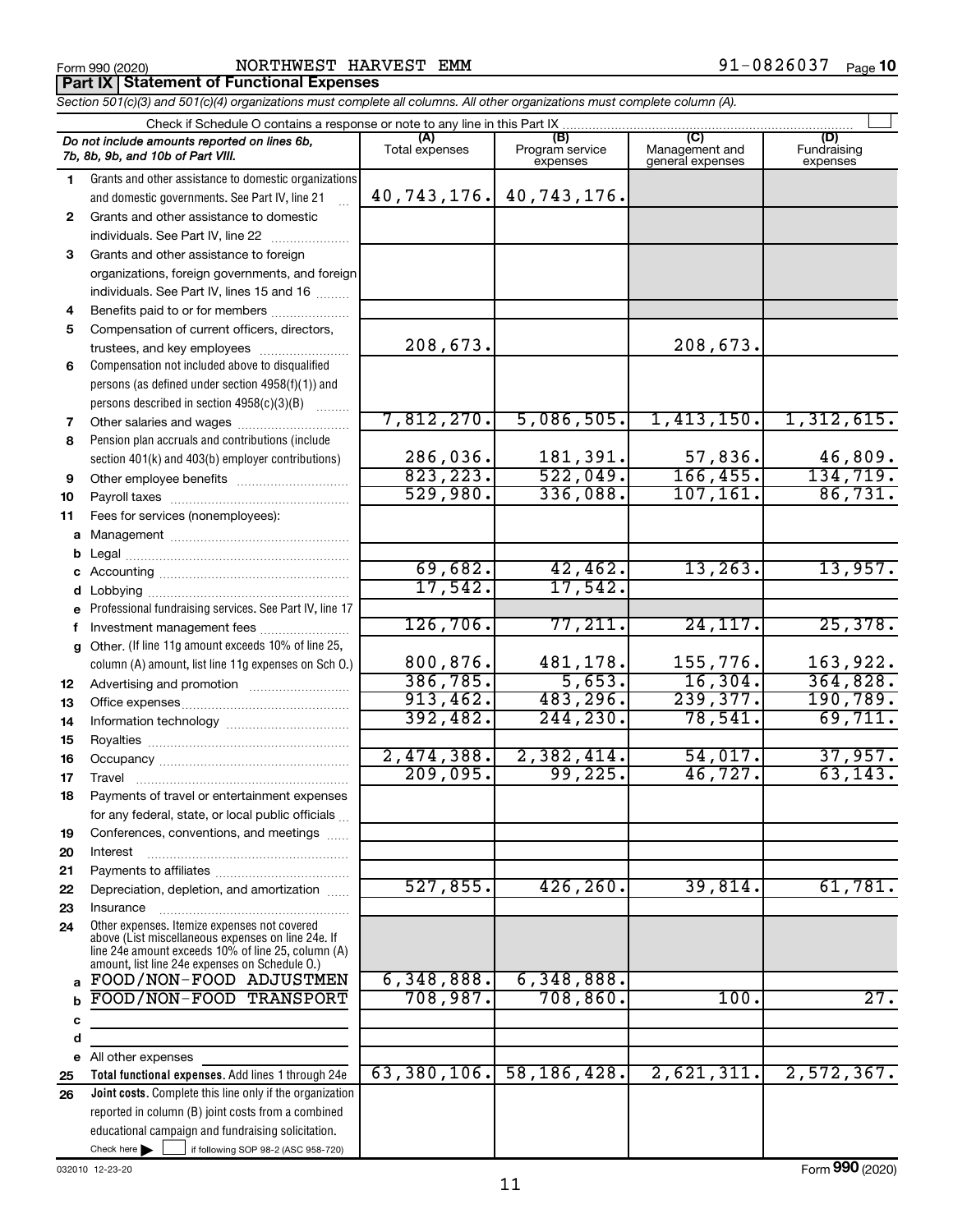|             | Part X | <b>Balance Sheet</b>                                                       |          |                |                   |                         |               |
|-------------|--------|----------------------------------------------------------------------------|----------|----------------|-------------------|-------------------------|---------------|
|             |        |                                                                            |          |                |                   |                         |               |
|             |        |                                                                            |          |                | (A)               |                         | (B)           |
|             |        |                                                                            |          |                | Beginning of year |                         | End of year   |
|             | 1      | Cash - non-interest-bearing                                                |          |                | 20,418,973.       | $\mathbf{1}$            | 18,532,346.   |
|             | 2      |                                                                            |          |                | 18, 230, 146.     | $\mathbf{2}$            | 43,085,286.   |
|             | 3      |                                                                            | 400,000. | $\mathbf{3}$   | 490,000.          |                         |               |
|             | 4      |                                                                            |          |                | 2,770,261.        | $\overline{\mathbf{4}}$ | 949,820.      |
|             | 5      | Loans and other receivables from any current or former officer, director,  |          |                |                   |                         |               |
|             |        | trustee, key employee, creator or founder, substantial contributor, or 35% |          |                |                   |                         |               |
|             |        | controlled entity or family member of any of these persons                 |          | 5              |                   |                         |               |
|             | 6      | Loans and other receivables from other disqualified persons (as defined    |          |                |                   |                         |               |
|             |        | under section 4958(f)(1)), and persons described in section 4958(c)(3)(B)  |          | 6              |                   |                         |               |
|             | 7      |                                                                            |          | $\overline{7}$ |                   |                         |               |
| Assets      | 8      |                                                                            |          |                | 6,009,029.        | 8                       | 10, 749, 587. |
|             | 9      | Prepaid expenses and deferred charges                                      |          |                | 189,222.          | $\mathbf{9}$            | 402,556.      |
|             |        | 10a Land, buildings, and equipment: cost or other                          |          |                |                   |                         |               |
|             |        | basis. Complete Part VI of Schedule D $\ldots$   10a                       |          | 11,476,663.    |                   |                         |               |
|             | b      |                                                                            |          | 5,130,476.     | 2,854,065.        | 10 <sub>c</sub>         | 6,346,187.    |
|             | 11     |                                                                            |          |                |                   | 11                      |               |
|             | 12     |                                                                            |          |                |                   | 12                      |               |
|             | 13     |                                                                            |          |                |                   | 13                      |               |
|             | 14     |                                                                            |          |                |                   | 14                      |               |
|             | 15     |                                                                            |          |                | 7,963,349.        | 15                      | 9,480,736.    |
|             | 16     |                                                                            |          |                | 58,835,045.       | 16                      | 90,036,518.   |
|             | 17     |                                                                            |          |                | 1,461,407.        | 17                      | 1,807,053.    |
|             | 18     |                                                                            |          |                |                   | 18                      |               |
|             | 19     |                                                                            |          |                | 4, 282, 666.      | 19                      | 2,330,554.    |
|             | 20     |                                                                            |          |                | 20                |                         |               |
|             | 21     | Escrow or custodial account liability. Complete Part IV of Schedule D      |          |                |                   | 21                      |               |
|             | 22     | Loans and other payables to any current or former officer, director,       |          |                |                   |                         |               |
|             |        | trustee, key employee, creator or founder, substantial contributor, or 35% |          |                |                   |                         |               |
| Liabilities |        | controlled entity or family member of any of these persons                 |          |                |                   | 22                      |               |
|             | 23     | Secured mortgages and notes payable to unrelated third parties             |          | .              |                   | 23                      |               |

|                        | 22 | Loans and other payables to any current or former officer, director,                                   |               |    |               |
|------------------------|----|--------------------------------------------------------------------------------------------------------|---------------|----|---------------|
|                        |    | trustee, key employee, creator or founder, substantial contributor, or 35%                             |               |    |               |
| Liabilities            |    | controlled entity or family member of any of these persons                                             |               | 22 |               |
|                        | 23 | Secured mortgages and notes payable to unrelated third parties                                         |               | 23 |               |
|                        | 24 | Unsecured notes and loans payable to unrelated third parties                                           |               | 24 |               |
|                        | 25 | Other liabilities (including federal income tax, payables to related third                             |               |    |               |
|                        |    | parties, and other liabilities not included on lines 17-24). Complete Part X                           |               |    |               |
|                        |    | of Schedule D                                                                                          |               | 25 |               |
|                        | 26 |                                                                                                        | 5,744,073.    | 26 | 4,137,607.    |
|                        |    | Organizations that follow FASB ASC 958, check here $\blacktriangleright \lfloor \underline{X} \rfloor$ |               |    |               |
|                        |    | and complete lines 27, 28, 32, and 33.                                                                 |               |    |               |
|                        | 27 |                                                                                                        | 36,476,515.   | 27 | 62, 523, 376. |
| und Balances           | 28 |                                                                                                        | 16,614,457.   | 28 | 23, 375, 535. |
|                        |    | Organizations that do not follow FASB ASC 958, check here $\blacktriangleright \sqsubset$              |               |    |               |
|                        |    | and complete lines 29 through 33.                                                                      |               |    |               |
|                        | 29 |                                                                                                        |               | 29 |               |
| <b>Vet Assets or F</b> | 30 | Paid-in or capital surplus, or land, building, or equipment fund                                       |               | 30 |               |
|                        | 31 | Retained earnings, endowment, accumulated income, or other funds                                       |               | 31 |               |
|                        | 32 |                                                                                                        | 53,090,972.   | 32 | 85,898,911.   |
|                        | 33 | Total liabilities and net assets/fund balances                                                         | 58, 835, 045. | 33 | 90,036,518.   |

Form (2020) **990**

**Assets**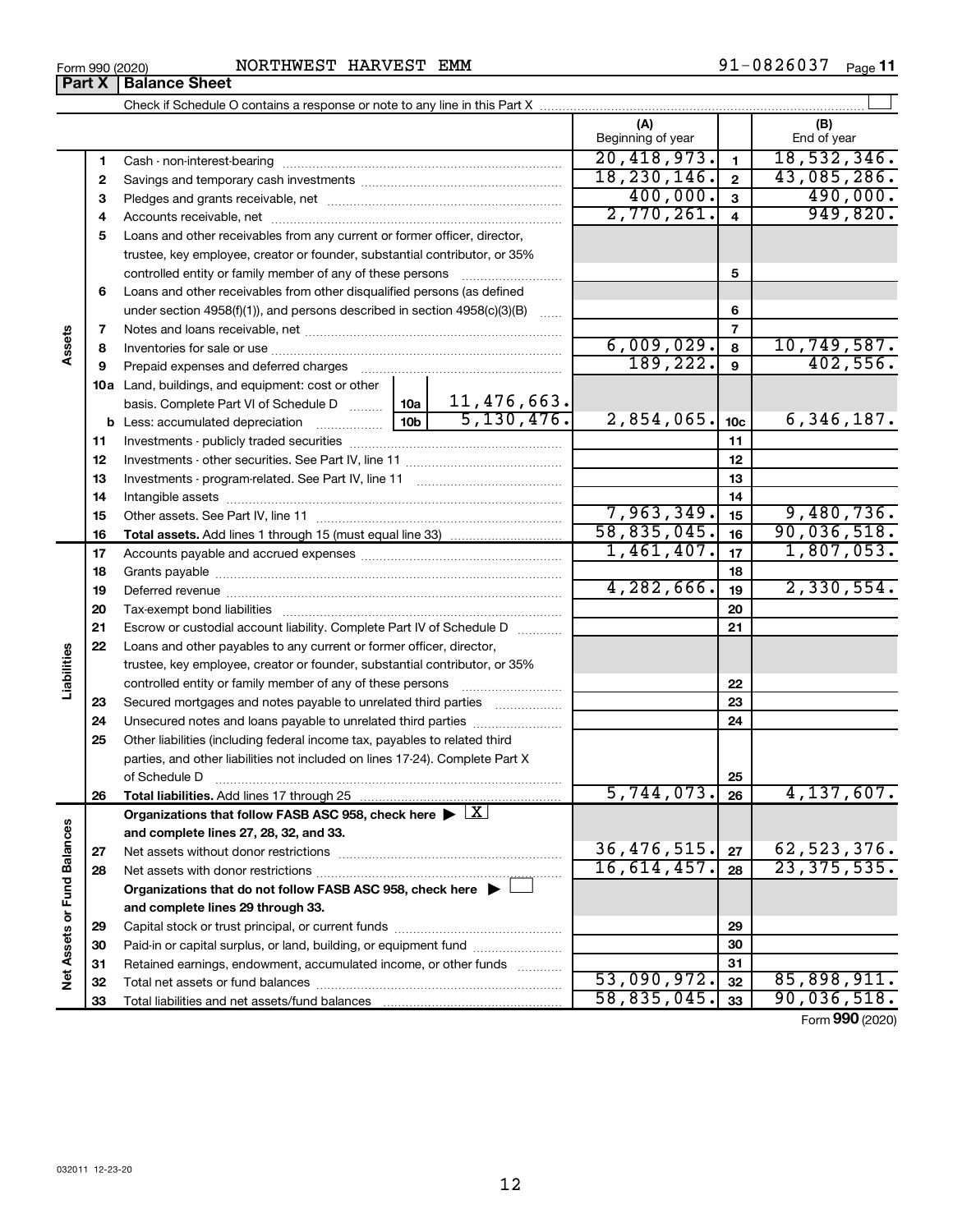|    | NORTHWEST HARVEST EMM<br>Form 990 (2020)                                                                                        |                         | 91-0826037     |     | Page 12                 |
|----|---------------------------------------------------------------------------------------------------------------------------------|-------------------------|----------------|-----|-------------------------|
|    | Part XI<br><b>Reconciliation of Net Assets</b>                                                                                  |                         |                |     |                         |
|    |                                                                                                                                 |                         |                |     |                         |
|    |                                                                                                                                 |                         |                |     |                         |
| 1  |                                                                                                                                 | 1.                      |                |     | 96,557,942.             |
| 2  |                                                                                                                                 | $\overline{2}$          |                |     | 63,380,106.             |
| 3  | Revenue less expenses. Subtract line 2 from line 1                                                                              | 3                       |                |     | 33, 177, 836.           |
| 4  |                                                                                                                                 | $\overline{\mathbf{A}}$ |                |     | 53,090,972.             |
| 5  |                                                                                                                                 | 5                       |                |     | $-369,897.$             |
| 6  |                                                                                                                                 | 6                       |                |     |                         |
| 7  | Investment expenses www.communication.com/www.communication.com/www.communication.com/www.com                                   | $\overline{7}$          |                |     |                         |
| 8  | Prior period adjustments manufactured and content and content and all the manufactured adjustments manufacture                  | 8                       |                |     |                         |
| 9  | Other changes in net assets or fund balances (explain on Schedule O)                                                            | 9                       |                |     | $\overline{0}$ .        |
| 10 | Net assets or fund balances at end of year. Combine lines 3 through 9 (must equal Part X, line 32,                              |                         |                |     |                         |
|    |                                                                                                                                 | 10                      |                |     | 85,898,911.             |
|    | Part XII Financial Statements and Reporting                                                                                     |                         |                |     |                         |
|    |                                                                                                                                 |                         |                |     | $\overline{\mathbf{x}}$ |
|    |                                                                                                                                 |                         |                | Yes | <b>No</b>               |
| 1  | $\boxed{\mathbf{X}}$ Accrual<br>Accounting method used to prepare the Form 990: [130] Cash<br>$\Box$ Other                      |                         |                |     |                         |
|    | If the organization changed its method of accounting from a prior year or checked "Other," explain in Schedule O.               |                         |                |     |                         |
|    |                                                                                                                                 |                         | 2a             |     | x                       |
|    | If "Yes," check a box below to indicate whether the financial statements for the year were compiled or reviewed on a            |                         |                |     |                         |
|    | separate basis, consolidated basis, or both:                                                                                    |                         |                |     |                         |
|    | Separate basis<br>Consolidated basis<br>Both consolidated and separate basis                                                    |                         |                |     |                         |
|    |                                                                                                                                 |                         | 2 <sub>b</sub> | х   |                         |
|    | If "Yes," check a box below to indicate whether the financial statements for the year were audited on a separate basis,         |                         |                |     |                         |
|    | consolidated basis, or both:                                                                                                    |                         |                |     |                         |
|    | $ \mathbf{X} $ Separate basis<br><b>Consolidated basis</b><br>Both consolidated and separate basis                              |                         |                |     |                         |
|    | c If "Yes" to line 2a or 2b, does the organization have a committee that assumes responsibility for oversight of the audit,     |                         |                |     |                         |
|    | review, or compilation of its financial statements and selection of an independent accountant?                                  |                         | 2c             | х   |                         |
|    | If the organization changed either its oversight process or selection process during the tax year, explain on Schedule O.       |                         |                |     |                         |
|    | 3a As a result of a federal award, was the organization required to undergo an audit or audits as set forth in the Single Audit |                         |                |     |                         |
|    |                                                                                                                                 |                         | За             | X   |                         |
|    | b If "Yes," did the organization undergo the required audit or audits? If the organization did not undergo the required audit   |                         |                |     |                         |
|    |                                                                                                                                 |                         | 3 <sub>b</sub> | х   |                         |

Form (2020) **990**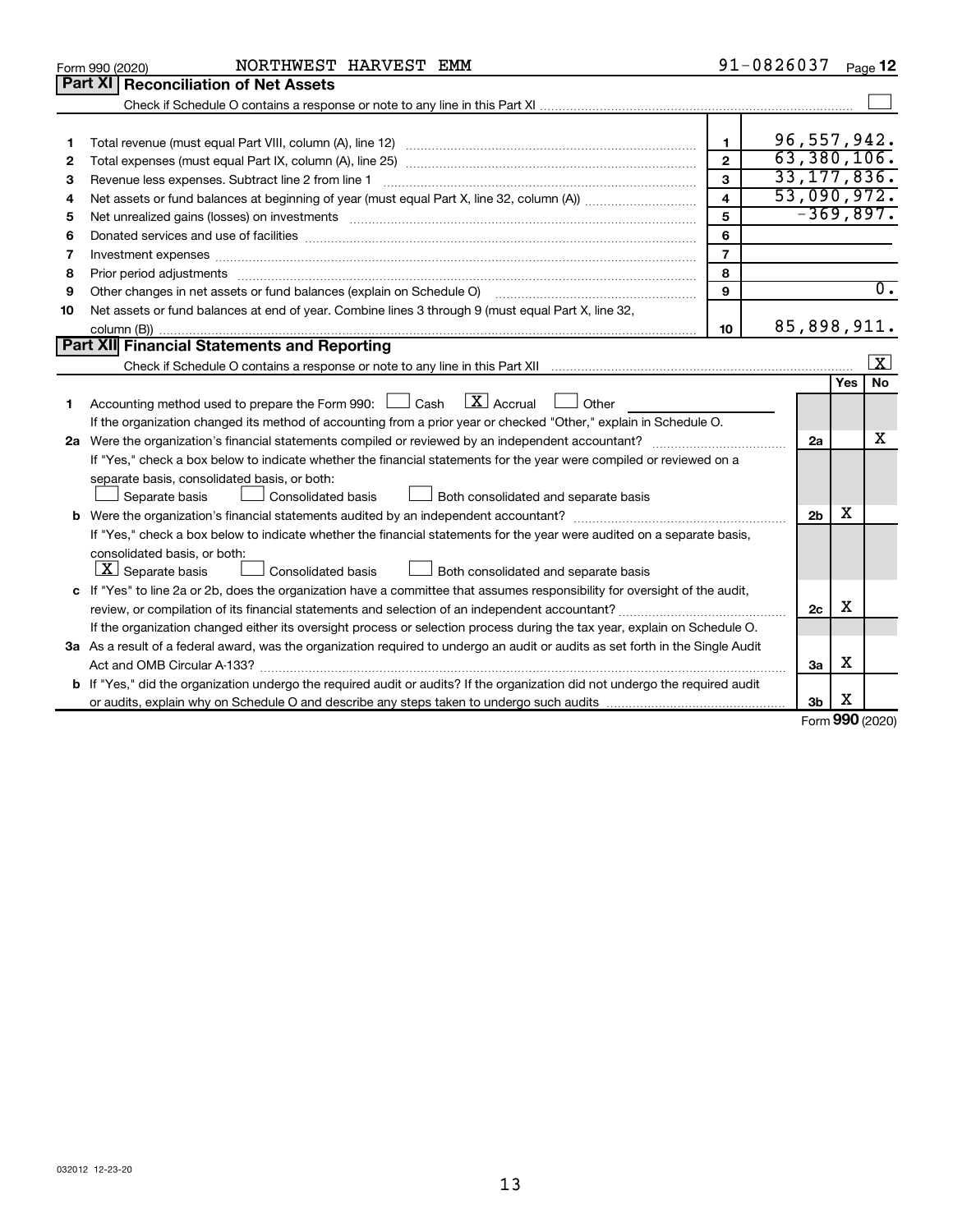**SCHEDULE A**

| (Form 990 or 990-EZ) |  |  |  |  |
|----------------------|--|--|--|--|
|----------------------|--|--|--|--|

#### Department of the Treasury Internal Revenue Service

# Form 990 or 990-EZ) **Public Charity Status and Public Support**<br>
Complete if the organization is a section 501(c)(3) organization or a section<br> **2020**

**4947(a)(1) nonexempt charitable trust.**

**| Attach to Form 990 or Form 990-EZ.** 

**| Go to www.irs.gov/Form990 for instructions and the latest information.**

|   | <b>Open to Public</b><br>Inspection |
|---|-------------------------------------|
| r | entification nu                     |

OMB No. 1545-0047

|        | Name of the organization                                                                         | Employer identification number |  |  |  |  |  |  |  |
|--------|--------------------------------------------------------------------------------------------------|--------------------------------|--|--|--|--|--|--|--|
|        | NORTHWEST HARVEST EMM                                                                            | 91-0826037                     |  |  |  |  |  |  |  |
| Part I | Reason for Public Charity Status. (All organizations must complete this part.) See instructions. |                                |  |  |  |  |  |  |  |
|        |                                                                                                  |                                |  |  |  |  |  |  |  |

|                | Part I                                                                                                    | <b>Reason for Public Charity Status.</b> (All organizations must complete this part.) See instructions.                                      |          |                                                       |                                                                |    |                            |                            |  |  |
|----------------|-----------------------------------------------------------------------------------------------------------|----------------------------------------------------------------------------------------------------------------------------------------------|----------|-------------------------------------------------------|----------------------------------------------------------------|----|----------------------------|----------------------------|--|--|
|                | The organization is not a private foundation because it is: (For lines 1 through 12, check only one box.) |                                                                                                                                              |          |                                                       |                                                                |    |                            |                            |  |  |
| 1.             |                                                                                                           | A church, convention of churches, or association of churches described in section 170(b)(1)(A)(i).                                           |          |                                                       |                                                                |    |                            |                            |  |  |
| 2              |                                                                                                           | A school described in section 170(b)(1)(A)(ii). (Attach Schedule E (Form 990 or 990-EZ).)                                                    |          |                                                       |                                                                |    |                            |                            |  |  |
| з              |                                                                                                           | A hospital or a cooperative hospital service organization described in section 170(b)(1)(A)(iii).                                            |          |                                                       |                                                                |    |                            |                            |  |  |
| 4              |                                                                                                           | A medical research organization operated in conjunction with a hospital described in section 170(b)(1)(A)(iii). Enter the hospital's name,   |          |                                                       |                                                                |    |                            |                            |  |  |
|                |                                                                                                           | city, and state:                                                                                                                             |          |                                                       |                                                                |    |                            |                            |  |  |
| 5              |                                                                                                           | An organization operated for the benefit of a college or university owned or operated by a governmental unit described in                    |          |                                                       |                                                                |    |                            |                            |  |  |
|                |                                                                                                           | section 170(b)(1)(A)(iv). (Complete Part II.)                                                                                                |          |                                                       |                                                                |    |                            |                            |  |  |
| 6              |                                                                                                           | A federal, state, or local government or governmental unit described in section 170(b)(1)(A)(v).                                             |          |                                                       |                                                                |    |                            |                            |  |  |
| $\overline{7}$ | $\lfloor x \rfloor$                                                                                       | An organization that normally receives a substantial part of its support from a governmental unit or from the general public described in    |          |                                                       |                                                                |    |                            |                            |  |  |
|                |                                                                                                           | section 170(b)(1)(A)(vi). (Complete Part II.)                                                                                                |          |                                                       |                                                                |    |                            |                            |  |  |
| 8              |                                                                                                           | A community trust described in section 170(b)(1)(A)(vi). (Complete Part II.)                                                                 |          |                                                       |                                                                |    |                            |                            |  |  |
| 9              |                                                                                                           | An agricultural research organization described in section 170(b)(1)(A)(ix) operated in conjunction with a land-grant college                |          |                                                       |                                                                |    |                            |                            |  |  |
|                |                                                                                                           | or university or a non-land-grant college of agriculture (see instructions). Enter the name, city, and state of the college or               |          |                                                       |                                                                |    |                            |                            |  |  |
|                |                                                                                                           | university:                                                                                                                                  |          |                                                       |                                                                |    |                            |                            |  |  |
| 10             |                                                                                                           | An organization that normally receives (1) more than 33 1/3% of its support from contributions, membership fees, and gross receipts from     |          |                                                       |                                                                |    |                            |                            |  |  |
|                |                                                                                                           | activities related to its exempt functions, subject to certain exceptions; and (2) no more than 33 1/3% of its support from gross investment |          |                                                       |                                                                |    |                            |                            |  |  |
|                |                                                                                                           | income and unrelated business taxable income (less section 511 tax) from businesses acquired by the organization after June 30, 1975.        |          |                                                       |                                                                |    |                            |                            |  |  |
|                |                                                                                                           | See section 509(a)(2). (Complete Part III.)                                                                                                  |          |                                                       |                                                                |    |                            |                            |  |  |
| 11             |                                                                                                           | An organization organized and operated exclusively to test for public safety. See section 509(a)(4).                                         |          |                                                       |                                                                |    |                            |                            |  |  |
| 12             |                                                                                                           | An organization organized and operated exclusively for the benefit of, to perform the functions of, or to carry out the purposes of one or   |          |                                                       |                                                                |    |                            |                            |  |  |
|                |                                                                                                           | more publicly supported organizations described in section 509(a)(1) or section 509(a)(2). See section 509(a)(3). Check the box in           |          |                                                       |                                                                |    |                            |                            |  |  |
|                |                                                                                                           | lines 12a through 12d that describes the type of supporting organization and complete lines 12e, 12f, and 12g.                               |          |                                                       |                                                                |    |                            |                            |  |  |
| а              |                                                                                                           | Type I. A supporting organization operated, supervised, or controlled by its supported organization(s), typically by giving                  |          |                                                       |                                                                |    |                            |                            |  |  |
|                |                                                                                                           | the supported organization(s) the power to regularly appoint or elect a majority of the directors or trustees of the supporting              |          |                                                       |                                                                |    |                            |                            |  |  |
|                |                                                                                                           | organization. You must complete Part IV, Sections A and B.                                                                                   |          |                                                       |                                                                |    |                            |                            |  |  |
| b              |                                                                                                           | Type II. A supporting organization supervised or controlled in connection with its supported organization(s), by having                      |          |                                                       |                                                                |    |                            |                            |  |  |
|                |                                                                                                           | control or management of the supporting organization vested in the same persons that control or manage the supported                         |          |                                                       |                                                                |    |                            |                            |  |  |
|                |                                                                                                           | organization(s). You must complete Part IV, Sections A and C.                                                                                |          |                                                       |                                                                |    |                            |                            |  |  |
| с              |                                                                                                           | Type III functionally integrated. A supporting organization operated in connection with, and functionally integrated with,                   |          |                                                       |                                                                |    |                            |                            |  |  |
|                |                                                                                                           | its supported organization(s) (see instructions). You must complete Part IV, Sections A, D, and E.                                           |          |                                                       |                                                                |    |                            |                            |  |  |
| d              |                                                                                                           | Type III non-functionally integrated. A supporting organization operated in connection with its supported organization(s)                    |          |                                                       |                                                                |    |                            |                            |  |  |
|                |                                                                                                           | that is not functionally integrated. The organization generally must satisfy a distribution requirement and an attentiveness                 |          |                                                       |                                                                |    |                            |                            |  |  |
|                |                                                                                                           | requirement (see instructions). You must complete Part IV, Sections A and D, and Part V.                                                     |          |                                                       |                                                                |    |                            |                            |  |  |
| е              |                                                                                                           | Check this box if the organization received a written determination from the IRS that it is a Type I, Type II, Type III                      |          |                                                       |                                                                |    |                            |                            |  |  |
|                |                                                                                                           | functionally integrated, or Type III non-functionally integrated supporting organization.                                                    |          |                                                       |                                                                |    |                            |                            |  |  |
|                |                                                                                                           | Enter the number of supported organizations                                                                                                  |          |                                                       |                                                                |    |                            |                            |  |  |
|                |                                                                                                           | g Provide the following information about the supported organization(s).                                                                     |          |                                                       |                                                                |    |                            |                            |  |  |
|                |                                                                                                           | (i) Name of supported                                                                                                                        | (ii) EIN | (iii) Type of organization                            | (iv) Is the organization listed<br>in your governing document? |    | (v) Amount of monetary     | (vi) Amount of other       |  |  |
|                |                                                                                                           | organization                                                                                                                                 |          | (described on lines 1-10<br>above (see instructions)) | Yes                                                            | No | support (see instructions) | support (see instructions) |  |  |
|                |                                                                                                           |                                                                                                                                              |          |                                                       |                                                                |    |                            |                            |  |  |
|                |                                                                                                           |                                                                                                                                              |          |                                                       |                                                                |    |                            |                            |  |  |
|                |                                                                                                           |                                                                                                                                              |          |                                                       |                                                                |    |                            |                            |  |  |
|                |                                                                                                           |                                                                                                                                              |          |                                                       |                                                                |    |                            |                            |  |  |
|                |                                                                                                           |                                                                                                                                              |          |                                                       |                                                                |    |                            |                            |  |  |
|                |                                                                                                           |                                                                                                                                              |          |                                                       |                                                                |    |                            |                            |  |  |
|                |                                                                                                           |                                                                                                                                              |          |                                                       |                                                                |    |                            |                            |  |  |
|                |                                                                                                           |                                                                                                                                              |          |                                                       |                                                                |    |                            |                            |  |  |
|                |                                                                                                           |                                                                                                                                              |          |                                                       |                                                                |    |                            |                            |  |  |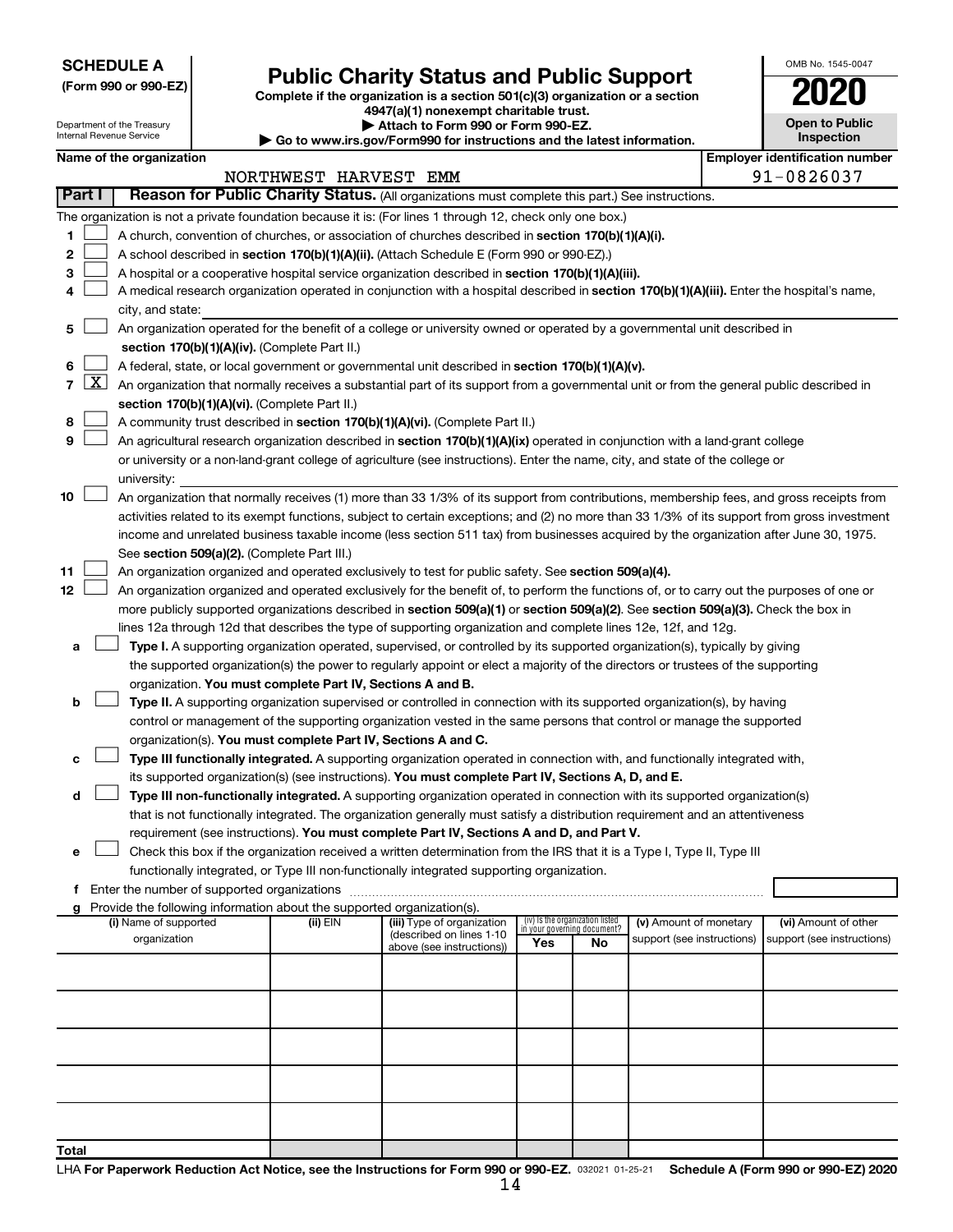#### Schedule A (Form 990 or 990-EZ) 2020 NORTHWEST HARVEST EMM  $91-0826037$  Page

(Complete only if you checked the box on line 5, 7, or 8 of Part I or if the organization failed to qualify under Part III. If the organization **Part II Support Schedule for Organizations Described in Sections 170(b)(1)(A)(iv) and 170(b)(1)(A)(vi)**

fails to qualify under the tests listed below, please complete Part III.)

|    | <b>Section A. Public Support</b>                                                                                                                                                                                                    |                             |          |            |            |                                      |                                                        |
|----|-------------------------------------------------------------------------------------------------------------------------------------------------------------------------------------------------------------------------------------|-----------------------------|----------|------------|------------|--------------------------------------|--------------------------------------------------------|
|    | Calendar year (or fiscal year beginning in)                                                                                                                                                                                         | (a) 2016                    | (b) 2017 | $(c)$ 2018 | $(d)$ 2019 | (e) 2020                             | (f) Total                                              |
|    | 1 Gifts, grants, contributions, and                                                                                                                                                                                                 |                             |          |            |            |                                      |                                                        |
|    | membership fees received. (Do not                                                                                                                                                                                                   |                             |          |            |            |                                      |                                                        |
|    | include any "unusual grants.")                                                                                                                                                                                                      |                             |          |            |            |                                      | 51152346.45160358.60585873.70537579.76019875.303456031 |
|    | 2 Tax revenues levied for the organ-                                                                                                                                                                                                |                             |          |            |            |                                      |                                                        |
|    | ization's benefit and either paid to                                                                                                                                                                                                |                             |          |            |            |                                      |                                                        |
|    | or expended on its behalf                                                                                                                                                                                                           |                             |          |            |            |                                      |                                                        |
|    | 3 The value of services or facilities                                                                                                                                                                                               |                             |          |            |            |                                      |                                                        |
|    | furnished by a governmental unit to                                                                                                                                                                                                 |                             |          |            |            |                                      |                                                        |
|    | the organization without charge                                                                                                                                                                                                     |                             |          |            |            |                                      |                                                        |
|    | 4 Total. Add lines 1 through 3                                                                                                                                                                                                      |                             |          |            |            |                                      | 51152346.45160358.60585873.70537579.76019875.303456031 |
| 5. | The portion of total contributions                                                                                                                                                                                                  |                             |          |            |            |                                      |                                                        |
|    | by each person (other than a                                                                                                                                                                                                        |                             |          |            |            |                                      |                                                        |
|    | governmental unit or publicly                                                                                                                                                                                                       |                             |          |            |            |                                      |                                                        |
|    | supported organization) included                                                                                                                                                                                                    |                             |          |            |            |                                      |                                                        |
|    | on line 1 that exceeds 2% of the                                                                                                                                                                                                    |                             |          |            |            |                                      |                                                        |
|    | amount shown on line 11,                                                                                                                                                                                                            |                             |          |            |            |                                      |                                                        |
|    | column (f)                                                                                                                                                                                                                          |                             |          |            |            |                                      | 25434080.                                              |
|    | 6 Public support. Subtract line 5 from line 4.                                                                                                                                                                                      |                             |          |            |            |                                      | 278021951                                              |
|    | <b>Section B. Total Support</b>                                                                                                                                                                                                     |                             |          |            |            |                                      |                                                        |
|    | Calendar year (or fiscal year beginning in)                                                                                                                                                                                         | (a) 2016                    | (b) 2017 | $(c)$ 2018 | $(d)$ 2019 | (e) 2020                             |                                                        |
|    | <b>7</b> Amounts from line 4                                                                                                                                                                                                        | 51152346.45160358.60585873. |          |            |            |                                      | (f) Total<br>70537579.76019875.303456031               |
|    | 8 Gross income from interest,                                                                                                                                                                                                       |                             |          |            |            |                                      |                                                        |
|    |                                                                                                                                                                                                                                     |                             |          |            |            |                                      |                                                        |
|    | dividends, payments received on                                                                                                                                                                                                     |                             |          |            |            |                                      |                                                        |
|    | securities loans, rents, royalties,                                                                                                                                                                                                 | 36,620.                     | 13,042.  | 88, 383.   | 298,814.   | 456,985.                             | 893,844.                                               |
|    | and income from similar sources                                                                                                                                                                                                     |                             |          |            |            |                                      |                                                        |
| 9  | Net income from unrelated business                                                                                                                                                                                                  |                             |          |            |            |                                      |                                                        |
|    | activities, whether or not the                                                                                                                                                                                                      |                             |          |            |            |                                      |                                                        |
|    | business is regularly carried on                                                                                                                                                                                                    |                             |          |            |            |                                      |                                                        |
|    | 10 Other income. Do not include gain                                                                                                                                                                                                |                             |          |            |            |                                      |                                                        |
|    | or loss from the sale of capital                                                                                                                                                                                                    |                             |          |            |            |                                      |                                                        |
|    | assets (Explain in Part VI.)                                                                                                                                                                                                        |                             |          |            |            |                                      | 832,770. 832,770.                                      |
|    | 11 Total support. Add lines 7 through 10                                                                                                                                                                                            |                             |          |            |            |                                      | 305182645                                              |
|    | <b>12</b> Gross receipts from related activities, etc. (see instructions)                                                                                                                                                           |                             |          |            |            | 12                                   | 28, 354, 290.                                          |
|    | 13 First 5 years. If the Form 990 is for the organization's first, second, third, fourth, or fifth tax year as a section 501(c)(3)                                                                                                  |                             |          |            |            |                                      |                                                        |
|    | organization, check this box and stop here <b>construction and construction</b> construction of the state of the state of the state of the state of the state of the state of the state of the state of the state of the state of t |                             |          |            |            |                                      |                                                        |
|    | <b>Section C. Computation of Public Support Percentage</b>                                                                                                                                                                          |                             |          |            |            |                                      |                                                        |
|    |                                                                                                                                                                                                                                     |                             |          |            |            | 14                                   | 91.10<br>%                                             |
|    |                                                                                                                                                                                                                                     |                             |          |            |            | 15                                   | 87.33<br>$\%$                                          |
|    | 16a 33 1/3% support test - 2020. If the organization did not check the box on line 13, and line 14 is 33 1/3% or more, check this box and                                                                                           |                             |          |            |            |                                      |                                                        |
|    | stop here. The organization qualifies as a publicly supported organization manufaction manufacture or the organization manufacture or the organization manufacture or the organization of the state of the state of the state       |                             |          |            |            |                                      | $\blacktriangleright$ $\mathbf{X}$                     |
|    | b 33 1/3% support test - 2019. If the organization did not check a box on line 13 or 16a, and line 15 is 33 1/3% or more, check this box                                                                                            |                             |          |            |            |                                      |                                                        |
|    |                                                                                                                                                                                                                                     |                             |          |            |            |                                      |                                                        |
|    | 17a 10% -facts-and-circumstances test - 2020. If the organization did not check a box on line 13, 16a, or 16b, and line 14 is 10% or more,                                                                                          |                             |          |            |            |                                      |                                                        |
|    | and if the organization meets the facts-and-circumstances test, check this box and stop here. Explain in Part VI how the organization                                                                                               |                             |          |            |            |                                      |                                                        |
|    | meets the facts-and-circumstances test. The organization qualifies as a publicly supported organization                                                                                                                             |                             |          |            |            |                                      |                                                        |
|    | b 10% -facts-and-circumstances test - 2019. If the organization did not check a box on line 13, 16a, 16b, or 17a, and line 15 is 10% or                                                                                             |                             |          |            |            |                                      |                                                        |
|    | more, and if the organization meets the facts-and-circumstances test, check this box and stop here. Explain in Part VI how the                                                                                                      |                             |          |            |            |                                      |                                                        |
|    | organization meets the facts-and-circumstances test. The organization qualifies as a publicly supported organization                                                                                                                |                             |          |            |            |                                      |                                                        |
|    | 18 Private foundation. If the organization did not check a box on line 13, 16a, 16b, 17a, or 17b, check this box and see instructions                                                                                               |                             |          |            |            |                                      |                                                        |
|    |                                                                                                                                                                                                                                     |                             |          |            |            | Schodule A (Form 000 or 000 EZ) 2020 |                                                        |

**Schedule A (Form 990 or 990-EZ) 2020**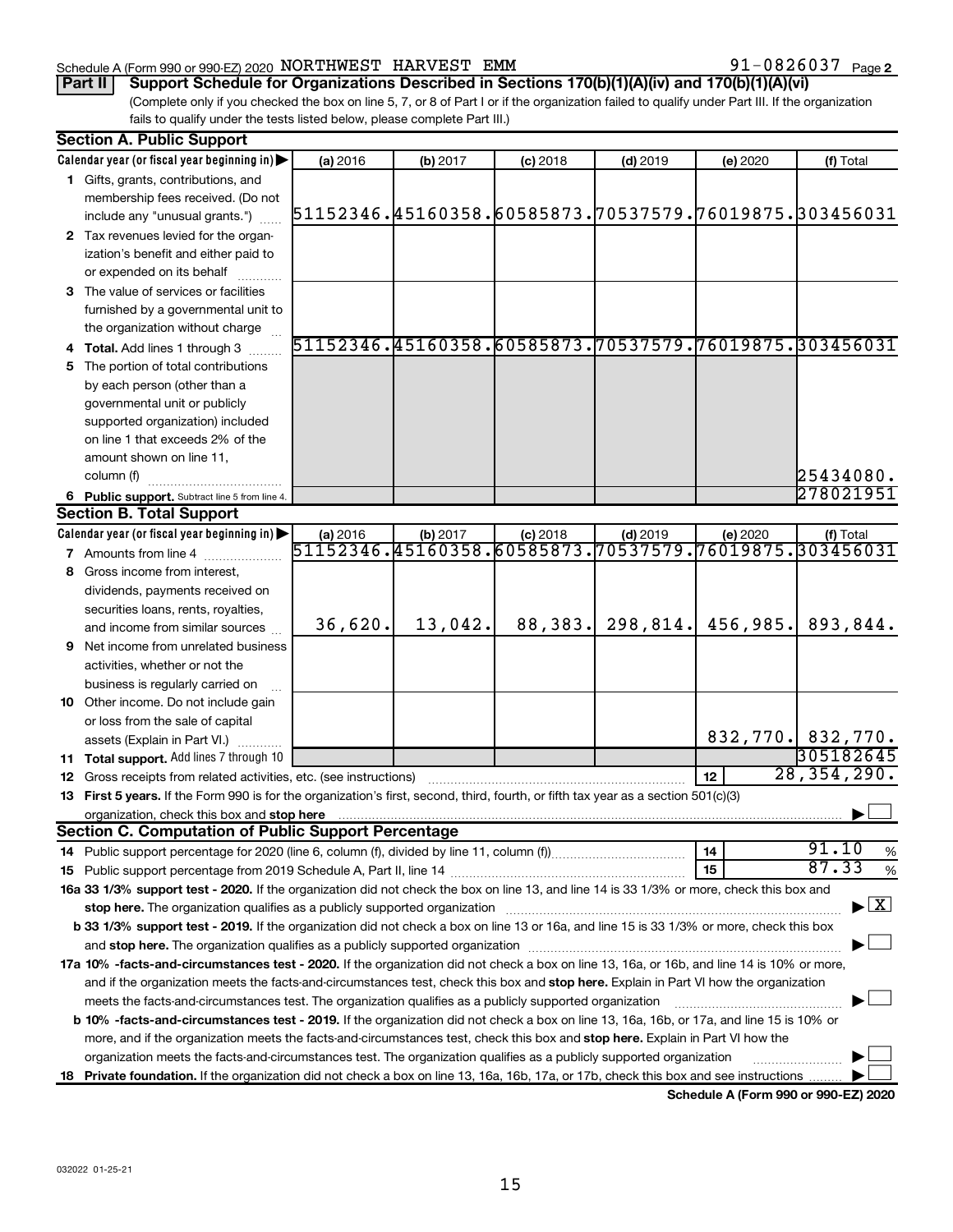#### Schedule A (Form 990 or 990-EZ) 2020 NORTHWEST HARVEST EMM  $91-0826037$  Page

**Part III Support Schedule for Organizations Described in Section 509(a)(2)** 

(Complete only if you checked the box on line 10 of Part I or if the organization failed to qualify under Part II. If the organization fails to qualify under the tests listed below, please complete Part II.)

| <b>Section A. Public Support</b>                                                                                                                                                                                               |          |          |            |            |          |                                      |
|--------------------------------------------------------------------------------------------------------------------------------------------------------------------------------------------------------------------------------|----------|----------|------------|------------|----------|--------------------------------------|
| Calendar year (or fiscal year beginning in)                                                                                                                                                                                    | (a) 2016 | (b) 2017 | $(c)$ 2018 | $(d)$ 2019 | (e) 2020 | (f) Total                            |
| 1 Gifts, grants, contributions, and                                                                                                                                                                                            |          |          |            |            |          |                                      |
| membership fees received. (Do not                                                                                                                                                                                              |          |          |            |            |          |                                      |
| include any "unusual grants.")                                                                                                                                                                                                 |          |          |            |            |          |                                      |
| <b>2</b> Gross receipts from admissions,<br>merchandise sold or services per-<br>formed, or facilities furnished in<br>any activity that is related to the<br>organization's tax-exempt purpose                                |          |          |            |            |          |                                      |
| 3 Gross receipts from activities that                                                                                                                                                                                          |          |          |            |            |          |                                      |
| are not an unrelated trade or bus-                                                                                                                                                                                             |          |          |            |            |          |                                      |
| iness under section 513                                                                                                                                                                                                        |          |          |            |            |          |                                      |
| 4 Tax revenues levied for the organ-                                                                                                                                                                                           |          |          |            |            |          |                                      |
| ization's benefit and either paid to                                                                                                                                                                                           |          |          |            |            |          |                                      |
| or expended on its behalf                                                                                                                                                                                                      |          |          |            |            |          |                                      |
| 5 The value of services or facilities                                                                                                                                                                                          |          |          |            |            |          |                                      |
| furnished by a governmental unit to                                                                                                                                                                                            |          |          |            |            |          |                                      |
| the organization without charge                                                                                                                                                                                                |          |          |            |            |          |                                      |
| 6 Total. Add lines 1 through 5                                                                                                                                                                                                 |          |          |            |            |          |                                      |
| 7a Amounts included on lines 1, 2, and                                                                                                                                                                                         |          |          |            |            |          |                                      |
| 3 received from disqualified persons                                                                                                                                                                                           |          |          |            |            |          |                                      |
| <b>b</b> Amounts included on lines 2 and 3 received<br>from other than disqualified persons that<br>exceed the greater of \$5,000 or 1% of the<br>amount on line 13 for the year                                               |          |          |            |            |          |                                      |
| c Add lines 7a and 7b                                                                                                                                                                                                          |          |          |            |            |          |                                      |
| 8 Public support. (Subtract line 7c from line 6.)                                                                                                                                                                              |          |          |            |            |          |                                      |
| <b>Section B. Total Support</b>                                                                                                                                                                                                |          |          |            |            |          |                                      |
| Calendar year (or fiscal year beginning in)                                                                                                                                                                                    | (a) 2016 | (b) 2017 | $(c)$ 2018 | $(d)$ 2019 | (e) 2020 | (f) Total                            |
| 9 Amounts from line 6                                                                                                                                                                                                          |          |          |            |            |          |                                      |
| <b>10a</b> Gross income from interest,<br>dividends, payments received on<br>securities loans, rents, royalties,<br>and income from similar sources                                                                            |          |          |            |            |          |                                      |
| <b>b</b> Unrelated business taxable income                                                                                                                                                                                     |          |          |            |            |          |                                      |
| (less section 511 taxes) from businesses                                                                                                                                                                                       |          |          |            |            |          |                                      |
| acquired after June 30, 1975<br>$\overline{\phantom{a}}$                                                                                                                                                                       |          |          |            |            |          |                                      |
| c Add lines 10a and 10b                                                                                                                                                                                                        |          |          |            |            |          |                                      |
| <b>11</b> Net income from unrelated business<br>activities not included in line 10b.<br>whether or not the business is<br>regularly carried on                                                                                 |          |          |            |            |          |                                      |
| 12 Other income. Do not include gain<br>or loss from the sale of capital<br>assets (Explain in Part VI.)                                                                                                                       |          |          |            |            |          |                                      |
| <b>13</b> Total support. (Add lines 9, 10c, 11, and 12.)                                                                                                                                                                       |          |          |            |            |          |                                      |
| 14 First 5 years. If the Form 990 is for the organization's first, second, third, fourth, or fifth tax year as a section 501(c)(3) organization,                                                                               |          |          |            |            |          |                                      |
| check this box and stop here manufactured and and stop here and stop here are manufactured and stop here manufactured and stop here and stop here and stop here and stop here and stop here are all the stop of the state of t |          |          |            |            |          |                                      |
| Section C. Computation of Public Support Percentage                                                                                                                                                                            |          |          |            |            |          |                                      |
|                                                                                                                                                                                                                                |          |          |            |            | 15       | %                                    |
|                                                                                                                                                                                                                                |          |          |            |            | 16       | %                                    |
| Section D. Computation of Investment Income Percentage                                                                                                                                                                         |          |          |            |            |          |                                      |
| 17 Investment income percentage for 2020 (line 10c, column (f), divided by line 13, column (f) <i>marrouum</i> marrow                                                                                                          |          |          |            |            | 17       | %                                    |
| 18 Investment income percentage from 2019 Schedule A, Part III, line 17                                                                                                                                                        |          |          |            |            | 18       | %                                    |
| 19a 33 1/3% support tests - 2020. If the organization did not check the box on line 14, and line 15 is more than 33 1/3%, and line 17 is not                                                                                   |          |          |            |            |          |                                      |
| more than 33 1/3%, check this box and stop here. The organization qualifies as a publicly supported organization                                                                                                               |          |          |            |            |          |                                      |
| b 33 1/3% support tests - 2019. If the organization did not check a box on line 14 or line 19a, and line 16 is more than 33 1/3%, and                                                                                          |          |          |            |            |          |                                      |
| line 18 is not more than 33 1/3%, check this box and stop here. The organization qualifies as a publicly supported organization                                                                                                |          |          |            |            |          |                                      |
|                                                                                                                                                                                                                                |          |          |            |            |          |                                      |
| 032023 01-25-21                                                                                                                                                                                                                |          |          |            |            |          | Schedule A (Form 990 or 990-EZ) 2020 |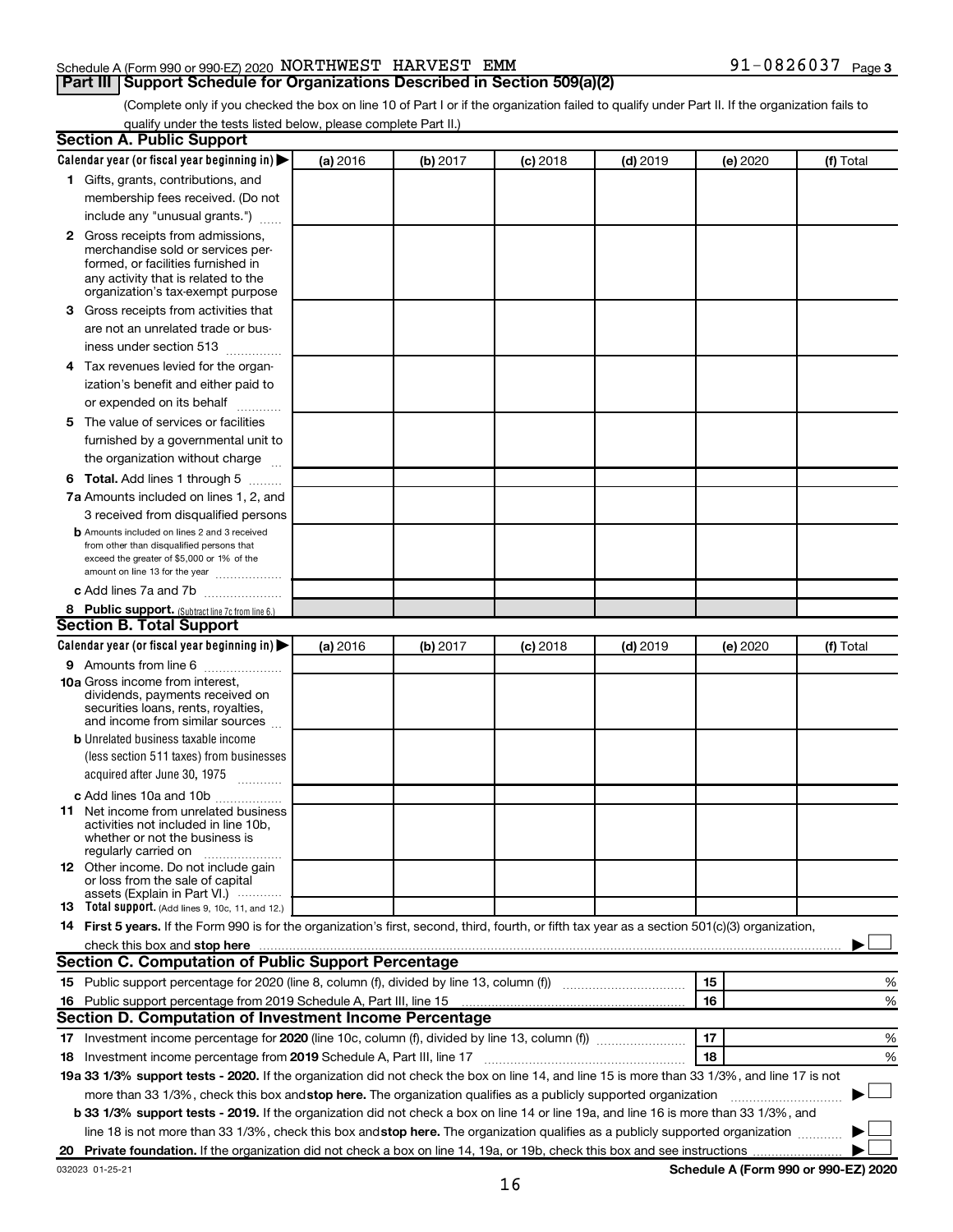**Yes No**

#### **Part IV Supporting Organizations**

(Complete only if you checked a box in line 12 on Part I. If you checked box 12a, Part I, complete Sections A and B. If you checked box 12b, Part I, complete Sections A and C. If you checked box 12c, Part I, complete Sections A, D, and E. If you checked box 12d, Part I, complete Sections A and D, and complete Part V.)

#### **Section A. All Supporting Organizations**

- **1** Are all of the organization's supported organizations listed by name in the organization's governing documents? If "No," describe in Part VI how the supported organizations are designated. If designated by *class or purpose, describe the designation. If historic and continuing relationship, explain.*
- **2** Did the organization have any supported organization that does not have an IRS determination of status under section 509(a)(1) or (2)? If "Yes," explain in Part **VI** how the organization determined that the supported *organization was described in section 509(a)(1) or (2).*
- **3a** Did the organization have a supported organization described in section 501(c)(4), (5), or (6)? If "Yes," answer *lines 3b and 3c below.*
- **b** Did the organization confirm that each supported organization qualified under section 501(c)(4), (5), or (6) and satisfied the public support tests under section 509(a)(2)? If "Yes," describe in Part VI when and how the *organization made the determination.*
- **c** Did the organization ensure that all support to such organizations was used exclusively for section 170(c)(2)(B) purposes? If "Yes," explain in Part VI what controls the organization put in place to ensure such use.
- **4 a** *If* Was any supported organization not organized in the United States ("foreign supported organization")? *"Yes," and if you checked box 12a or 12b in Part I, answer lines 4b and 4c below.*
- **b** Did the organization have ultimate control and discretion in deciding whether to make grants to the foreign supported organization? If "Yes," describe in Part VI how the organization had such control and discretion *despite being controlled or supervised by or in connection with its supported organizations.*
- **c** Did the organization support any foreign supported organization that does not have an IRS determination under sections 501(c)(3) and 509(a)(1) or (2)? If "Yes," explain in Part VI what controls the organization used *to ensure that all support to the foreign supported organization was used exclusively for section 170(c)(2)(B) purposes.*
- **5a** Did the organization add, substitute, or remove any supported organizations during the tax year? If "Yes," answer lines 5b and 5c below (if applicable). Also, provide detail in **Part VI,** including (i) the names and EIN *numbers of the supported organizations added, substituted, or removed; (ii) the reasons for each such action; (iii) the authority under the organization's organizing document authorizing such action; and (iv) how the action was accomplished (such as by amendment to the organizing document).*
- **b Type I or Type II only.** Was any added or substituted supported organization part of a class already designated in the organization's organizing document?
- **c Substitutions only.**  Was the substitution the result of an event beyond the organization's control?
- **6** Did the organization provide support (whether in the form of grants or the provision of services or facilities) to **Part VI.** support or benefit one or more of the filing organization's supported organizations? If "Yes," provide detail in anyone other than (i) its supported organizations, (ii) individuals that are part of the charitable class benefited by one or more of its supported organizations, or (iii) other supporting organizations that also
- **7** Did the organization provide a grant, loan, compensation, or other similar payment to a substantial contributor regard to a substantial contributor? If "Yes," complete Part I of Schedule L (Form 990 or 990-EZ). (as defined in section 4958(c)(3)(C)), a family member of a substantial contributor, or a 35% controlled entity with
- **8** Did the organization make a loan to a disqualified person (as defined in section 4958) not described in line 7? *If "Yes," complete Part I of Schedule L (Form 990 or 990-EZ).*
- **9 a** Was the organization controlled directly or indirectly at any time during the tax year by one or more in section 509(a)(1) or (2))? If "Yes," provide detail in **Part VI.** disqualified persons, as defined in section 4946 (other than foundation managers and organizations described
- **b** Did one or more disqualified persons (as defined in line 9a) hold a controlling interest in any entity in which the supporting organization had an interest? If "Yes," provide detail in Part VI.
- **c** Did a disqualified person (as defined in line 9a) have an ownership interest in, or derive any personal benefit from, assets in which the supporting organization also had an interest? If "Yes," provide detail in Part VI.
- **10 a** Was the organization subject to the excess business holdings rules of section 4943 because of section supporting organizations)? If "Yes," answer line 10b below. 4943(f) (regarding certain Type II supporting organizations, and all Type III non-functionally integrated
- **b** Did the organization have any excess business holdings in the tax year? (Use Schedule C, Form 4720, to *determine whether the organization had excess business holdings.)*

**1 2 3a 3b 3c 4a 4b 4c 5a 5b 5c 6 7 8 9a 9b 9c 10a**

**10b**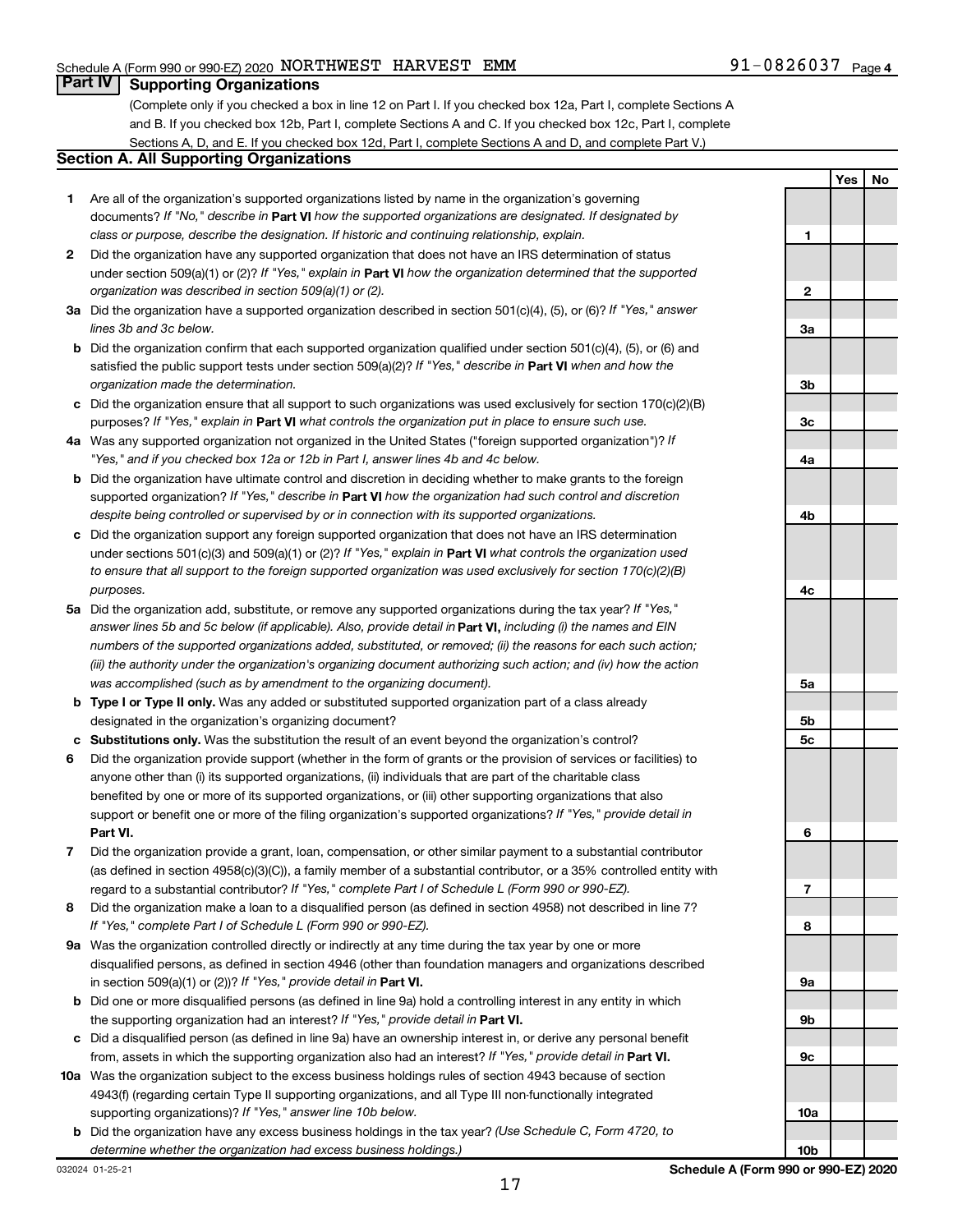|              | Part IV   Supporting Organizations (continued)                                                                                                                                                                                                                                                                                                                                                                                                                                                                                                                                                                                                                                                                                                                           |                 |     |    |
|--------------|--------------------------------------------------------------------------------------------------------------------------------------------------------------------------------------------------------------------------------------------------------------------------------------------------------------------------------------------------------------------------------------------------------------------------------------------------------------------------------------------------------------------------------------------------------------------------------------------------------------------------------------------------------------------------------------------------------------------------------------------------------------------------|-----------------|-----|----|
|              |                                                                                                                                                                                                                                                                                                                                                                                                                                                                                                                                                                                                                                                                                                                                                                          |                 | Yes | No |
| 11           | Has the organization accepted a gift or contribution from any of the following persons?                                                                                                                                                                                                                                                                                                                                                                                                                                                                                                                                                                                                                                                                                  |                 |     |    |
|              | a A person who directly or indirectly controls, either alone or together with persons described in lines 11b and                                                                                                                                                                                                                                                                                                                                                                                                                                                                                                                                                                                                                                                         |                 |     |    |
|              | 11c below, the governing body of a supported organization?                                                                                                                                                                                                                                                                                                                                                                                                                                                                                                                                                                                                                                                                                                               | 11a             |     |    |
|              | <b>b</b> A family member of a person described in line 11a above?                                                                                                                                                                                                                                                                                                                                                                                                                                                                                                                                                                                                                                                                                                        | 11 <sub>b</sub> |     |    |
|              | c A 35% controlled entity of a person described in line 11a or 11b above?If "Yes" to line 11a, 11b, or 11c, provide                                                                                                                                                                                                                                                                                                                                                                                                                                                                                                                                                                                                                                                      |                 |     |    |
|              | detail in Part VI.                                                                                                                                                                                                                                                                                                                                                                                                                                                                                                                                                                                                                                                                                                                                                       | 11c             |     |    |
|              | <b>Section B. Type I Supporting Organizations</b>                                                                                                                                                                                                                                                                                                                                                                                                                                                                                                                                                                                                                                                                                                                        |                 |     |    |
|              |                                                                                                                                                                                                                                                                                                                                                                                                                                                                                                                                                                                                                                                                                                                                                                          |                 | Yes | No |
| 1            | Did the governing body, members of the governing body, officers acting in their official capacity, or membership of one or<br>more supported organizations have the power to regularly appoint or elect at least a majority of the organization's officers,<br>directors, or trustees at all times during the tax year? If "No," describe in Part VI how the supported organization(s)<br>effectively operated, supervised, or controlled the organization's activities. If the organization had more than one supported<br>organization, describe how the powers to appoint and/or remove officers, directors, or trustees were allocated among the<br>supported organizations and what conditions or restrictions, if any, applied to such powers during the tax year. | 1               |     |    |
| $\mathbf{2}$ | Did the organization operate for the benefit of any supported organization other than the supported                                                                                                                                                                                                                                                                                                                                                                                                                                                                                                                                                                                                                                                                      |                 |     |    |
|              | organization(s) that operated, supervised, or controlled the supporting organization? If "Yes," explain in                                                                                                                                                                                                                                                                                                                                                                                                                                                                                                                                                                                                                                                               |                 |     |    |
|              | Part VI how providing such benefit carried out the purposes of the supported organization(s) that operated,                                                                                                                                                                                                                                                                                                                                                                                                                                                                                                                                                                                                                                                              |                 |     |    |
|              | supervised, or controlled the supporting organization.                                                                                                                                                                                                                                                                                                                                                                                                                                                                                                                                                                                                                                                                                                                   | $\mathbf{2}$    |     |    |
|              | <b>Section C. Type II Supporting Organizations</b>                                                                                                                                                                                                                                                                                                                                                                                                                                                                                                                                                                                                                                                                                                                       |                 |     |    |
|              |                                                                                                                                                                                                                                                                                                                                                                                                                                                                                                                                                                                                                                                                                                                                                                          |                 | Yes | No |
| 1.           | Were a majority of the organization's directors or trustees during the tax year also a majority of the directors                                                                                                                                                                                                                                                                                                                                                                                                                                                                                                                                                                                                                                                         |                 |     |    |
|              | or trustees of each of the organization's supported organization(s)? If "No," describe in Part VI how control                                                                                                                                                                                                                                                                                                                                                                                                                                                                                                                                                                                                                                                            |                 |     |    |
|              | or management of the supporting organization was vested in the same persons that controlled or managed                                                                                                                                                                                                                                                                                                                                                                                                                                                                                                                                                                                                                                                                   |                 |     |    |
|              | the supported organization(s).                                                                                                                                                                                                                                                                                                                                                                                                                                                                                                                                                                                                                                                                                                                                           | 1               |     |    |
|              | <b>Section D. All Type III Supporting Organizations</b>                                                                                                                                                                                                                                                                                                                                                                                                                                                                                                                                                                                                                                                                                                                  |                 |     |    |
|              |                                                                                                                                                                                                                                                                                                                                                                                                                                                                                                                                                                                                                                                                                                                                                                          |                 | Yes | No |
| 1            | Did the organization provide to each of its supported organizations, by the last day of the fifth month of the                                                                                                                                                                                                                                                                                                                                                                                                                                                                                                                                                                                                                                                           |                 |     |    |
|              | organization's tax year, (i) a written notice describing the type and amount of support provided during the prior tax                                                                                                                                                                                                                                                                                                                                                                                                                                                                                                                                                                                                                                                    |                 |     |    |
|              | year, (ii) a copy of the Form 990 that was most recently filed as of the date of notification, and (iii) copies of the                                                                                                                                                                                                                                                                                                                                                                                                                                                                                                                                                                                                                                                   |                 |     |    |
|              | organization's governing documents in effect on the date of notification, to the extent not previously provided?                                                                                                                                                                                                                                                                                                                                                                                                                                                                                                                                                                                                                                                         | 1               |     |    |
| $\mathbf{2}$ | Were any of the organization's officers, directors, or trustees either (i) appointed or elected by the supported                                                                                                                                                                                                                                                                                                                                                                                                                                                                                                                                                                                                                                                         |                 |     |    |
|              | organization(s) or (ii) serving on the governing body of a supported organization? If "No," explain in Part VI how                                                                                                                                                                                                                                                                                                                                                                                                                                                                                                                                                                                                                                                       |                 |     |    |
|              | the organization maintained a close and continuous working relationship with the supported organization(s).                                                                                                                                                                                                                                                                                                                                                                                                                                                                                                                                                                                                                                                              | $\mathbf{2}$    |     |    |
| 3            | By reason of the relationship described in line 2, above, did the organization's supported organizations have a                                                                                                                                                                                                                                                                                                                                                                                                                                                                                                                                                                                                                                                          |                 |     |    |
|              | significant voice in the organization's investment policies and in directing the use of the organization's                                                                                                                                                                                                                                                                                                                                                                                                                                                                                                                                                                                                                                                               |                 |     |    |
|              | income or assets at all times during the tax year? If "Yes," describe in Part VI the role the organization's                                                                                                                                                                                                                                                                                                                                                                                                                                                                                                                                                                                                                                                             |                 |     |    |
|              | supported organizations played in this regard.<br>Section E. Type III Functionally Integrated Supporting Organizations                                                                                                                                                                                                                                                                                                                                                                                                                                                                                                                                                                                                                                                   | 3               |     |    |
| 1            | Check the box next to the method that the organization used to satisfy the Integral Part Test during the yealsee instructions).                                                                                                                                                                                                                                                                                                                                                                                                                                                                                                                                                                                                                                          |                 |     |    |
| a            | The organization satisfied the Activities Test. Complete line 2 below.                                                                                                                                                                                                                                                                                                                                                                                                                                                                                                                                                                                                                                                                                                   |                 |     |    |
| b            | The organization is the parent of each of its supported organizations. Complete line 3 below.                                                                                                                                                                                                                                                                                                                                                                                                                                                                                                                                                                                                                                                                            |                 |     |    |
| c            | The organization supported a governmental entity. Describe in Part VI how you supported a governmental entity (see instructions).                                                                                                                                                                                                                                                                                                                                                                                                                                                                                                                                                                                                                                        |                 |     |    |
| 2            | Activities Test. Answer lines 2a and 2b below.                                                                                                                                                                                                                                                                                                                                                                                                                                                                                                                                                                                                                                                                                                                           |                 | Yes | No |
| а            | Did substantially all of the organization's activities during the tax year directly further the exempt purposes of                                                                                                                                                                                                                                                                                                                                                                                                                                                                                                                                                                                                                                                       |                 |     |    |
|              | the supported organization(s) to which the organization was responsive? If "Yes," then in Part VI identify                                                                                                                                                                                                                                                                                                                                                                                                                                                                                                                                                                                                                                                               |                 |     |    |
|              | those supported organizations and explain how these activities directly furthered their exempt purposes,                                                                                                                                                                                                                                                                                                                                                                                                                                                                                                                                                                                                                                                                 |                 |     |    |
|              | how the organization was responsive to those supported organizations, and how the organization determined                                                                                                                                                                                                                                                                                                                                                                                                                                                                                                                                                                                                                                                                |                 |     |    |
|              | that these activities constituted substantially all of its activities.                                                                                                                                                                                                                                                                                                                                                                                                                                                                                                                                                                                                                                                                                                   | 2a              |     |    |
| b            | Did the activities described in line 2a, above, constitute activities that, but for the organization's involvement,                                                                                                                                                                                                                                                                                                                                                                                                                                                                                                                                                                                                                                                      |                 |     |    |
|              | one or more of the organization's supported organization(s) would have been engaged in? If "Yes," explain in                                                                                                                                                                                                                                                                                                                                                                                                                                                                                                                                                                                                                                                             |                 |     |    |
|              | Part VI the reasons for the organization's position that its supported organization(s) would have engaged in                                                                                                                                                                                                                                                                                                                                                                                                                                                                                                                                                                                                                                                             |                 |     |    |
|              | these activities but for the organization's involvement.                                                                                                                                                                                                                                                                                                                                                                                                                                                                                                                                                                                                                                                                                                                 | 2b              |     |    |

- 3 Parent of Supported Organizations. Answer lines 3a and 3b below.
- **a** Did the organization have the power to regularly appoint or elect a majority of the officers, directors, or trustees of each of the supported organizations? If "Yes" or "No" provide details in Part VI.
- **b** Did the organization exercise a substantial degree of direction over the policies, programs, and activities of each of its supported organizations? If "Yes," describe in Part VI the role played by the organization in this regard.

**3a**

**3b**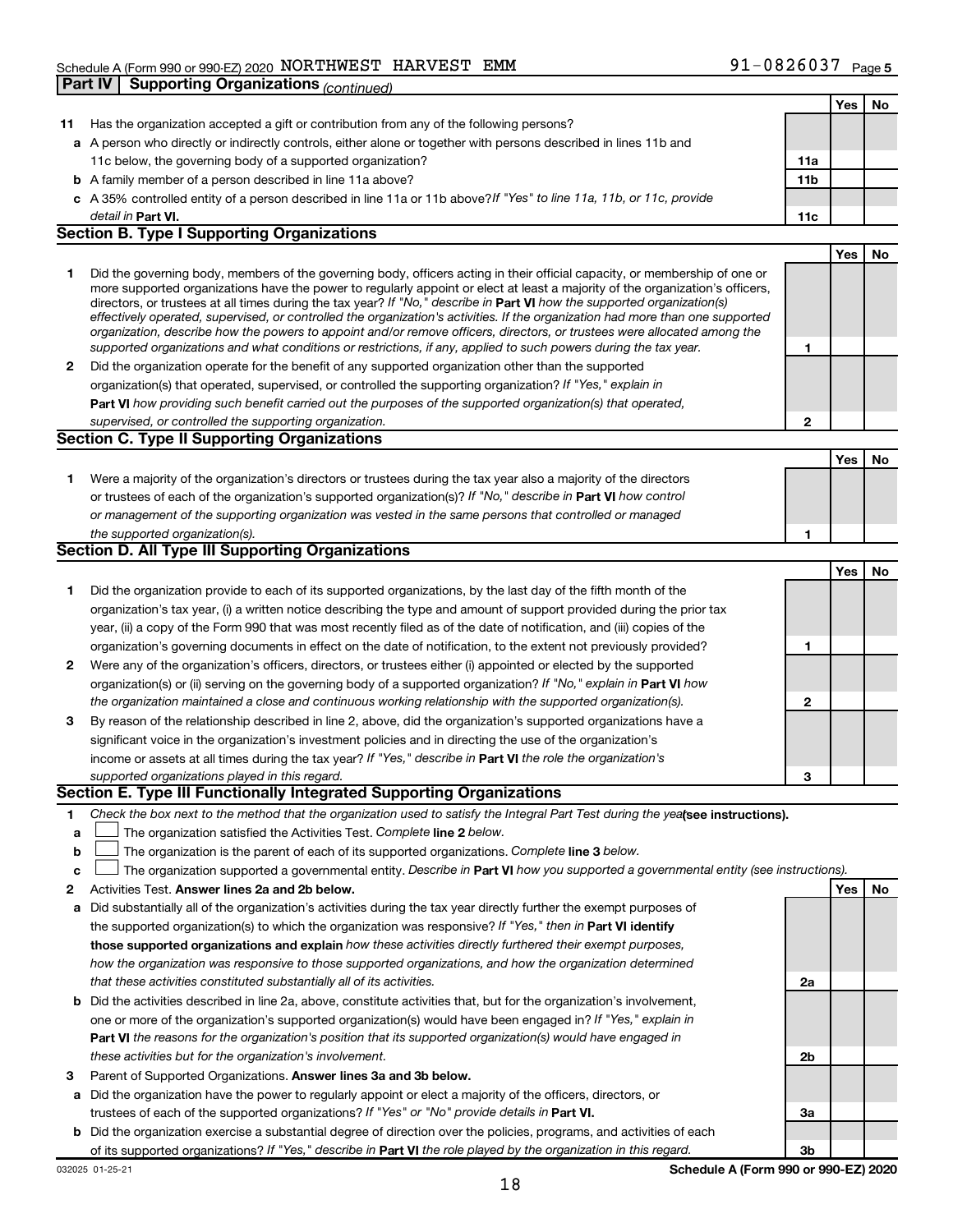#### Schedule A (Form 990 or 990-EZ) 2020 NORTHWEST HARVEST EMM  $91-0826037$  Page **Part V Type III Non-Functionally Integrated 509(a)(3) Supporting Organizations**

1 **Letter See instructions.** Check here if the organization satisfied the Integral Part Test as a qualifying trust on Nov. 20, 1970 (*explain in* Part **VI**). See instructions. All other Type III non-functionally integrated supporting organizations must complete Sections A through E.

|              | Section A - Adjusted Net Income                                             |                | (A) Prior Year | (B) Current Year<br>(optional) |
|--------------|-----------------------------------------------------------------------------|----------------|----------------|--------------------------------|
| 1            | Net short-term capital gain                                                 | 1              |                |                                |
| 2            | Recoveries of prior-year distributions                                      | $\mathbf{2}$   |                |                                |
| 3            | Other gross income (see instructions)                                       | 3              |                |                                |
| 4            | Add lines 1 through 3.                                                      | 4              |                |                                |
| 5            | Depreciation and depletion                                                  | 5              |                |                                |
| 6            | Portion of operating expenses paid or incurred for production or            |                |                |                                |
|              | collection of gross income or for management, conservation, or              |                |                |                                |
|              | maintenance of property held for production of income (see instructions)    | 6              |                |                                |
| 7            | Other expenses (see instructions)                                           | $\overline{7}$ |                |                                |
| 8            | Adjusted Net Income (subtract lines 5, 6, and 7 from line 4)                | 8              |                |                                |
|              | Section B - Minimum Asset Amount                                            |                | (A) Prior Year | (B) Current Year<br>(optional) |
| 1.           | Aggregate fair market value of all non-exempt-use assets (see               |                |                |                                |
|              | instructions for short tax year or assets held for part of year):           |                |                |                                |
|              | a Average monthly value of securities                                       | 1a             |                |                                |
|              | <b>b</b> Average monthly cash balances                                      | 1 <sub>b</sub> |                |                                |
|              | c Fair market value of other non-exempt-use assets                          | 1c             |                |                                |
|              | <b>d</b> Total (add lines 1a, 1b, and 1c)                                   | 1d             |                |                                |
|              | e Discount claimed for blockage or other factors                            |                |                |                                |
|              | (explain in detail in <b>Part VI</b> ):                                     |                |                |                                |
| $\mathbf{2}$ | Acquisition indebtedness applicable to non-exempt-use assets                | $\mathbf{2}$   |                |                                |
| 3            | Subtract line 2 from line 1d.                                               | 3              |                |                                |
| 4            | Cash deemed held for exempt use. Enter 0.015 of line 3 (for greater amount, |                |                |                                |
|              | see instructions).                                                          | 4              |                |                                |
| 5            | Net value of non-exempt-use assets (subtract line 4 from line 3)            | 5              |                |                                |
| 6            | Multiply line 5 by 0.035.                                                   | 6              |                |                                |
| 7            | Recoveries of prior-year distributions                                      | 7              |                |                                |
| 8            | Minimum Asset Amount (add line 7 to line 6)                                 | 8              |                |                                |
|              | <b>Section C - Distributable Amount</b>                                     |                |                | <b>Current Year</b>            |
| 1            | Adjusted net income for prior year (from Section A, line 8, column A)       | 1              |                |                                |
| $\mathbf{2}$ | Enter 0.85 of line 1.                                                       | $\mathbf{2}$   |                |                                |
| 3            | Minimum asset amount for prior year (from Section B, line 8, column A)      | 3              |                |                                |
| 4            | Enter greater of line 2 or line 3.                                          | 4              |                |                                |
| 5            | Income tax imposed in prior year                                            | 5              |                |                                |
| 6            | Distributable Amount. Subtract line 5 from line 4, unless subject to        |                |                |                                |
|              | emergency temporary reduction (see instructions).                           | 6              |                |                                |
|              |                                                                             |                |                |                                |

**7** Let Check here if the current year is the organization's first as a non-functionally integrated Type III supporting organization (see instructions).

**Schedule A (Form 990 or 990-EZ) 2020**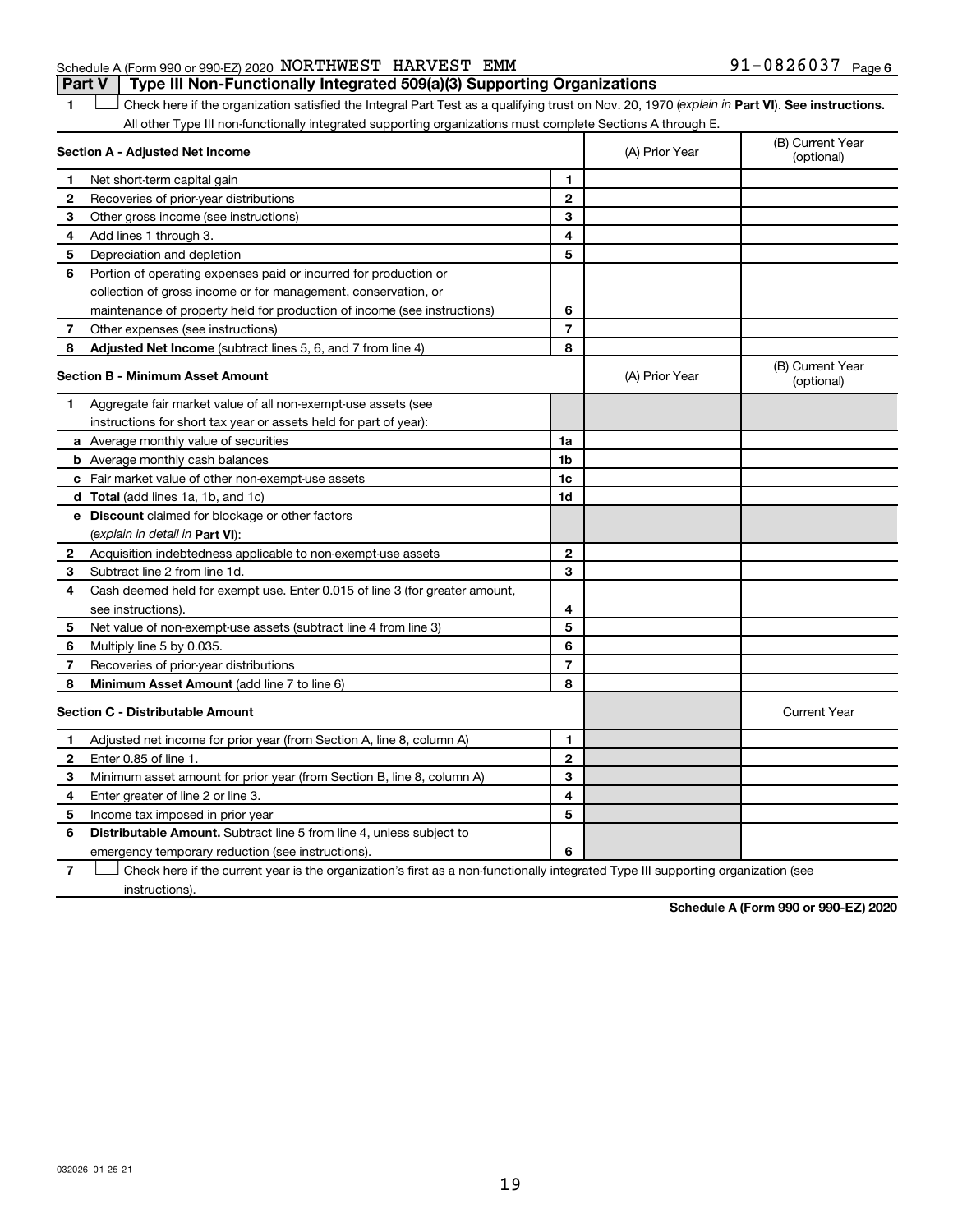#### $S$ chedule A (Form 990 or 990-EZ) 2020  $N$ OR'I HWES'I' HARVES'I' EMM NORTHWEST HARVEST EMM  $91-0826037$

|    | Type III Non-Functionally Integrated 509(a)(3) Supporting Organizations (continued)<br><b>Part V</b> |                             |                                       |    |                                         |  |
|----|------------------------------------------------------------------------------------------------------|-----------------------------|---------------------------------------|----|-----------------------------------------|--|
|    | <b>Section D - Distributions</b>                                                                     |                             |                                       |    | <b>Current Year</b>                     |  |
| 1  | Amounts paid to supported organizations to accomplish exempt purposes                                |                             |                                       |    |                                         |  |
| 2  | Amounts paid to perform activity that directly furthers exempt purposes of supported                 |                             |                                       |    |                                         |  |
|    | organizations, in excess of income from activity                                                     | 2                           |                                       |    |                                         |  |
| 3  | Administrative expenses paid to accomplish exempt purposes of supported organizations                |                             |                                       | 3  |                                         |  |
| 4  | Amounts paid to acquire exempt-use assets                                                            |                             |                                       | 4  |                                         |  |
| 5  | Qualified set-aside amounts (prior IRS approval required - provide details in Part VI)               |                             |                                       | 5  |                                         |  |
| 6  | Other distributions ( <i>describe in Part VI</i> ). See instructions.                                |                             |                                       | 6  |                                         |  |
| 7  | Total annual distributions. Add lines 1 through 6.                                                   |                             |                                       | 7  |                                         |  |
| 8  | Distributions to attentive supported organizations to which the organization is responsive           |                             |                                       |    |                                         |  |
|    | (provide details in Part VI). See instructions.                                                      |                             |                                       | 8  |                                         |  |
| 9  | Distributable amount for 2020 from Section C, line 6                                                 |                             |                                       | 9  |                                         |  |
| 10 | Line 8 amount divided by line 9 amount                                                               |                             |                                       | 10 |                                         |  |
|    |                                                                                                      | (i)                         | (ii)                                  |    | (iii)                                   |  |
|    | <b>Section E - Distribution Allocations (see instructions)</b>                                       | <b>Excess Distributions</b> | <b>Underdistributions</b><br>Pre-2020 |    | <b>Distributable</b><br>Amount for 2020 |  |
| 1  | Distributable amount for 2020 from Section C, line 6                                                 |                             |                                       |    |                                         |  |
| 2  | Underdistributions, if any, for years prior to 2020 (reason-                                         |                             |                                       |    |                                         |  |
|    | able cause required - explain in Part VI). See instructions.                                         |                             |                                       |    |                                         |  |
| 3  | Excess distributions carryover, if any, to 2020                                                      |                             |                                       |    |                                         |  |
|    | a From 2015                                                                                          |                             |                                       |    |                                         |  |
|    | <b>b</b> From 2016                                                                                   |                             |                                       |    |                                         |  |
|    | c From 2017                                                                                          |                             |                                       |    |                                         |  |
|    | d From 2018                                                                                          |                             |                                       |    |                                         |  |
|    | e From 2019                                                                                          |                             |                                       |    |                                         |  |
|    | f Total of lines 3a through 3e                                                                       |                             |                                       |    |                                         |  |
|    | g Applied to underdistributions of prior years                                                       |                             |                                       |    |                                         |  |
|    | <b>h</b> Applied to 2020 distributable amount                                                        |                             |                                       |    |                                         |  |
| Ť. | Carryover from 2015 not applied (see instructions)                                                   |                             |                                       |    |                                         |  |
|    | Remainder. Subtract lines 3g, 3h, and 3i from line 3f.                                               |                             |                                       |    |                                         |  |
| 4  | Distributions for 2020 from Section D,                                                               |                             |                                       |    |                                         |  |
|    | line $7:$                                                                                            |                             |                                       |    |                                         |  |
|    | a Applied to underdistributions of prior years                                                       |                             |                                       |    |                                         |  |
|    | <b>b</b> Applied to 2020 distributable amount                                                        |                             |                                       |    |                                         |  |
|    | c Remainder. Subtract lines 4a and 4b from line 4.                                                   |                             |                                       |    |                                         |  |
| 5  | Remaining underdistributions for years prior to 2020, if                                             |                             |                                       |    |                                         |  |
|    | any. Subtract lines 3g and 4a from line 2. For result greater                                        |                             |                                       |    |                                         |  |
|    | than zero, explain in Part VI. See instructions.                                                     |                             |                                       |    |                                         |  |
| 6  | Remaining underdistributions for 2020. Subtract lines 3h                                             |                             |                                       |    |                                         |  |
|    | and 4b from line 1. For result greater than zero, explain in                                         |                             |                                       |    |                                         |  |
|    | <b>Part VI.</b> See instructions.                                                                    |                             |                                       |    |                                         |  |
| 7  | Excess distributions carryover to 2021. Add lines 3j                                                 |                             |                                       |    |                                         |  |
|    | and 4c.                                                                                              |                             |                                       |    |                                         |  |
| 8  | Breakdown of line 7:                                                                                 |                             |                                       |    |                                         |  |
|    | a Excess from 2016                                                                                   |                             |                                       |    |                                         |  |
|    | <b>b</b> Excess from 2017                                                                            |                             |                                       |    |                                         |  |
|    | c Excess from 2018                                                                                   |                             |                                       |    |                                         |  |
|    | d Excess from 2019                                                                                   |                             |                                       |    |                                         |  |
|    | e Excess from 2020                                                                                   |                             |                                       |    |                                         |  |

**Schedule A (Form 990 or 990-EZ) 2020**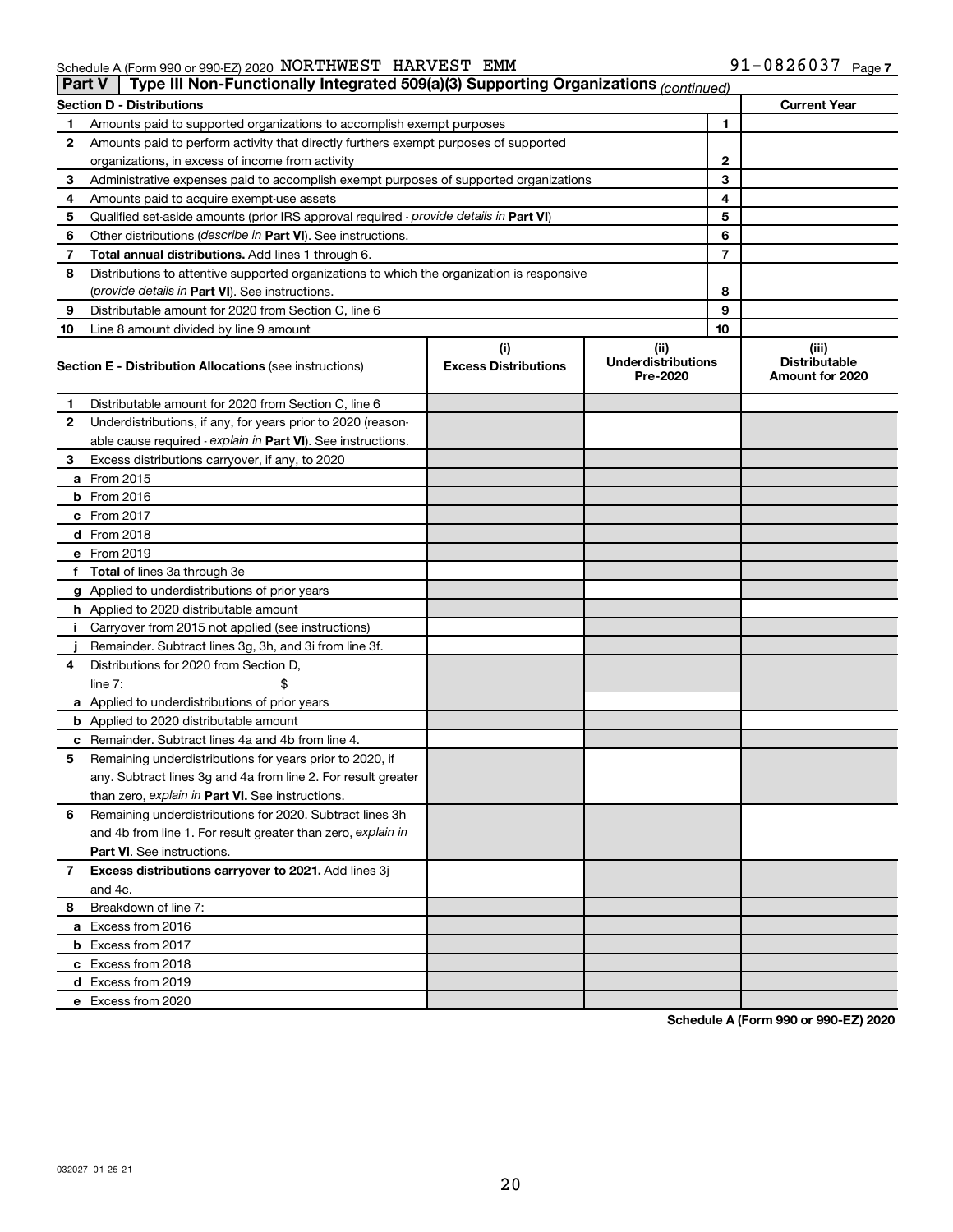|                | SCIEDING HOME AND THE SOLUTION OF SCIENCE AND THE SCIENCE OF SCIENCE AND THE SCIENCE OF SCIENCE AND THE SCIENCE<br><u>Ji doliddi rayed</u>                                                                                                                                                                                                                                                                                                                                                                                                                           |  |  |  |
|----------------|----------------------------------------------------------------------------------------------------------------------------------------------------------------------------------------------------------------------------------------------------------------------------------------------------------------------------------------------------------------------------------------------------------------------------------------------------------------------------------------------------------------------------------------------------------------------|--|--|--|
| <b>Part VI</b> | Supplemental Information. Provide the explanations required by Part II, line 10; Part II, line 17a or 17b; Part III, line 12;<br>Part IV, Section A, lines 1, 2, 3b, 3c, 4b, 4c, 5a, 6, 9a, 9b, 9c, 11a, 11b, and 11c; Part IV, Section B, lines 1 and 2; Part IV, Section C,<br>line 1; Part IV, Section D, lines 2 and 3; Part IV, Section E, lines 1c, 2a, 2b, 3a, and 3b; Part V, line 1; Part V, Section B, line 1e; Part V,<br>Section D, lines 5, 6, and 8; and Part V, Section E, lines 2, 5, and 6. Also complete this part for any additional information. |  |  |  |
|                | (See instructions.)                                                                                                                                                                                                                                                                                                                                                                                                                                                                                                                                                  |  |  |  |
|                |                                                                                                                                                                                                                                                                                                                                                                                                                                                                                                                                                                      |  |  |  |
|                |                                                                                                                                                                                                                                                                                                                                                                                                                                                                                                                                                                      |  |  |  |
|                |                                                                                                                                                                                                                                                                                                                                                                                                                                                                                                                                                                      |  |  |  |
|                |                                                                                                                                                                                                                                                                                                                                                                                                                                                                                                                                                                      |  |  |  |
|                |                                                                                                                                                                                                                                                                                                                                                                                                                                                                                                                                                                      |  |  |  |
|                |                                                                                                                                                                                                                                                                                                                                                                                                                                                                                                                                                                      |  |  |  |
|                |                                                                                                                                                                                                                                                                                                                                                                                                                                                                                                                                                                      |  |  |  |
|                |                                                                                                                                                                                                                                                                                                                                                                                                                                                                                                                                                                      |  |  |  |
|                |                                                                                                                                                                                                                                                                                                                                                                                                                                                                                                                                                                      |  |  |  |
|                |                                                                                                                                                                                                                                                                                                                                                                                                                                                                                                                                                                      |  |  |  |
|                |                                                                                                                                                                                                                                                                                                                                                                                                                                                                                                                                                                      |  |  |  |
|                |                                                                                                                                                                                                                                                                                                                                                                                                                                                                                                                                                                      |  |  |  |
|                |                                                                                                                                                                                                                                                                                                                                                                                                                                                                                                                                                                      |  |  |  |
|                |                                                                                                                                                                                                                                                                                                                                                                                                                                                                                                                                                                      |  |  |  |
|                |                                                                                                                                                                                                                                                                                                                                                                                                                                                                                                                                                                      |  |  |  |
|                |                                                                                                                                                                                                                                                                                                                                                                                                                                                                                                                                                                      |  |  |  |
|                |                                                                                                                                                                                                                                                                                                                                                                                                                                                                                                                                                                      |  |  |  |
|                |                                                                                                                                                                                                                                                                                                                                                                                                                                                                                                                                                                      |  |  |  |
|                |                                                                                                                                                                                                                                                                                                                                                                                                                                                                                                                                                                      |  |  |  |
|                |                                                                                                                                                                                                                                                                                                                                                                                                                                                                                                                                                                      |  |  |  |
|                |                                                                                                                                                                                                                                                                                                                                                                                                                                                                                                                                                                      |  |  |  |
|                |                                                                                                                                                                                                                                                                                                                                                                                                                                                                                                                                                                      |  |  |  |
|                |                                                                                                                                                                                                                                                                                                                                                                                                                                                                                                                                                                      |  |  |  |
|                |                                                                                                                                                                                                                                                                                                                                                                                                                                                                                                                                                                      |  |  |  |
|                |                                                                                                                                                                                                                                                                                                                                                                                                                                                                                                                                                                      |  |  |  |
|                |                                                                                                                                                                                                                                                                                                                                                                                                                                                                                                                                                                      |  |  |  |
|                |                                                                                                                                                                                                                                                                                                                                                                                                                                                                                                                                                                      |  |  |  |
|                |                                                                                                                                                                                                                                                                                                                                                                                                                                                                                                                                                                      |  |  |  |
|                |                                                                                                                                                                                                                                                                                                                                                                                                                                                                                                                                                                      |  |  |  |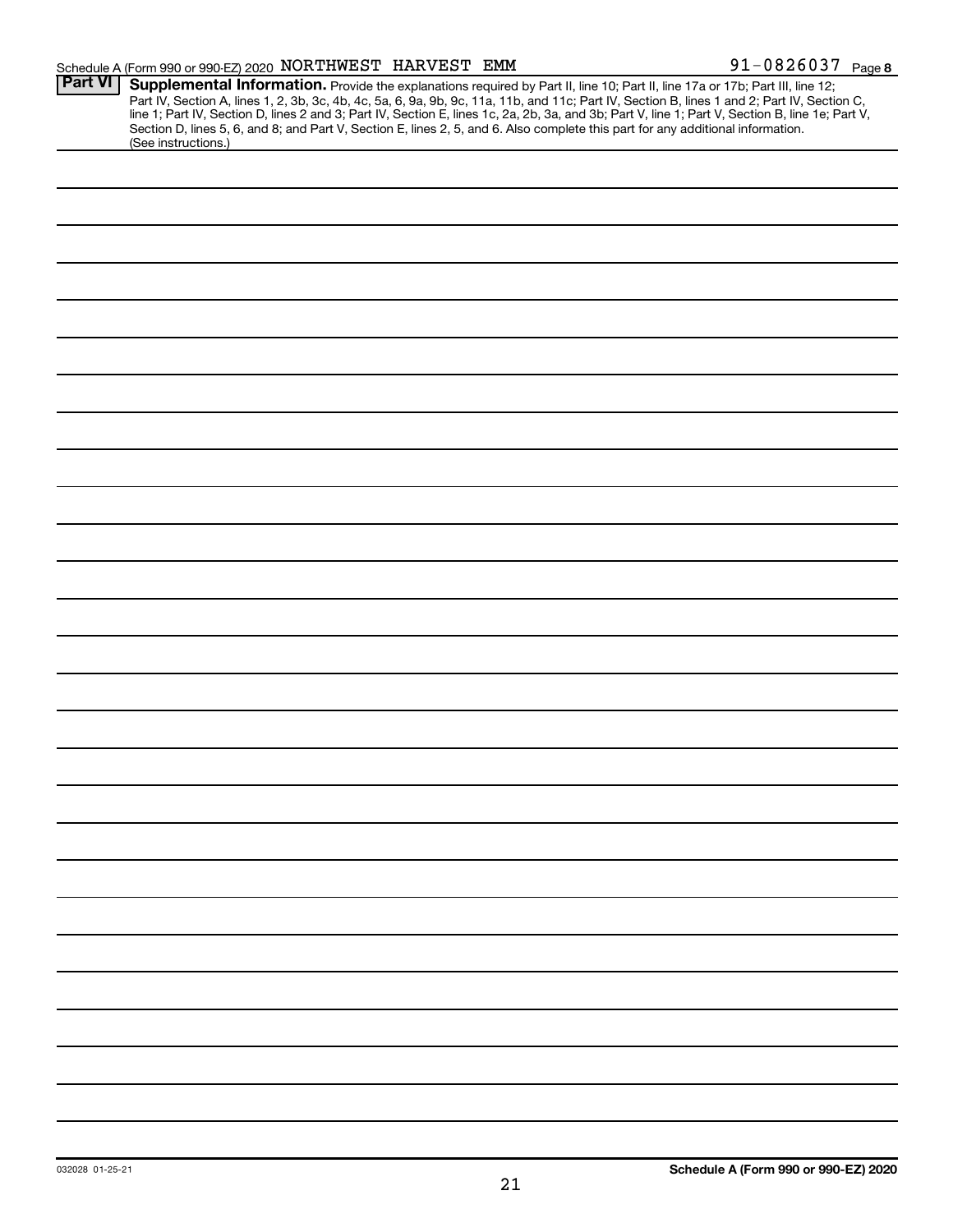Department of the Treasury Internal Revenue Service **(Form 990, 990-EZ,**

Name of the organization

#### \*\* PUBLIC DISCLOSURE COPY \*\*

# **Schedule B Schedule of Contributors**

**or 990-PF) | Attach to Form 990, Form 990-EZ, or Form 990-PF. | Go to www.irs.gov/Form990 for the latest information.** OMB No. 1545-0047

**2020**

**Employer identification number**

|  | 1-0826037 |
|--|-----------|
|  |           |

| NORTHWEST HARVEST EMM |  | 91-0826037 |
|-----------------------|--|------------|
|                       |  |            |

| <b>Organization type (check one):</b> |                                                                           |  |  |  |  |
|---------------------------------------|---------------------------------------------------------------------------|--|--|--|--|
| Filers of:                            | Section:                                                                  |  |  |  |  |
| Form 990 or 990-EZ                    | $ \mathbf{X} $ 501(c)( 3) (enter number) organization                     |  |  |  |  |
|                                       | 4947(a)(1) nonexempt charitable trust not treated as a private foundation |  |  |  |  |
|                                       | 527 political organization                                                |  |  |  |  |
| Form 990-PF                           | 501(c)(3) exempt private foundation                                       |  |  |  |  |
|                                       | 4947(a)(1) nonexempt charitable trust treated as a private foundation     |  |  |  |  |
|                                       | 501(c)(3) taxable private foundation                                      |  |  |  |  |

Check if your organization is covered by the General Rule or a Special Rule.

**Note:**  Only a section 501(c)(7), (8), or (10) organization can check boxes for both the General Rule and a Special Rule. See instructions.

#### **General Rule**

 $\Box$ 

 $\Box$ 

For an organization filing Form 990, 990-EZ, or 990-PF that received, during the year, contributions totaling \$5,000 or more (in money or property) from any one contributor. Complete Parts I and II. See instructions for determining a contributor's total contributions.

#### **Special Rules**

any one contributor, during the year, total contributions of the greater of (1) \$5,000; or (2) 2% of the amount on (i) Form 990, Part VIII, line 1h;  $\boxed{\text{X}}$  For an organization described in section 501(c)(3) filing Form 990 or 990-EZ that met the 33 1/3% support test of the regulations under sections 509(a)(1) and 170(b)(1)(A)(vi), that checked Schedule A (Form 990 or 990-EZ), Part II, line 13, 16a, or 16b, and that received from or (ii) Form 990-EZ, line 1. Complete Parts I and II.

For an organization described in section 501(c)(7), (8), or (10) filing Form 990 or 990-EZ that received from any one contributor, during the year, total contributions of more than \$1,000 exclusively for religious, charitable, scientific, literary, or educational purposes, or for the prevention of cruelty to children or animals. Complete Parts I (entering "N/A" in column (b) instead of the contributor name and address), II, and III.  $\Box$ 

purpose. Don't complete any of the parts unless the General Rule applies to this organization because it received nonexclusively year, contributions exclusively for religious, charitable, etc., purposes, but no such contributions totaled more than \$1,000. If this box is checked, enter here the total contributions that were received during the year for an exclusively religious, charitable, etc., For an organization described in section 501(c)(7), (8), or (10) filing Form 990 or 990-EZ that received from any one contributor, during the religious, charitable, etc., contributions totaling \$5,000 or more during the year  $~\ldots\ldots\ldots\ldots\ldots\ldots\ldots\ldots\blacktriangleright~$ \$

**Caution:**  An organization that isn't covered by the General Rule and/or the Special Rules doesn't file Schedule B (Form 990, 990-EZ, or 990-PF),  **must** but it answer "No" on Part IV, line 2, of its Form 990; or check the box on line H of its Form 990-EZ or on its Form 990-PF, Part I, line 2, to certify that it doesn't meet the filing requirements of Schedule B (Form 990, 990-EZ, or 990-PF).

**For Paperwork Reduction Act Notice, see the instructions for Form 990, 990-EZ, or 990-PF. Schedule B (Form 990, 990-EZ, or 990-PF) (2020)** LHA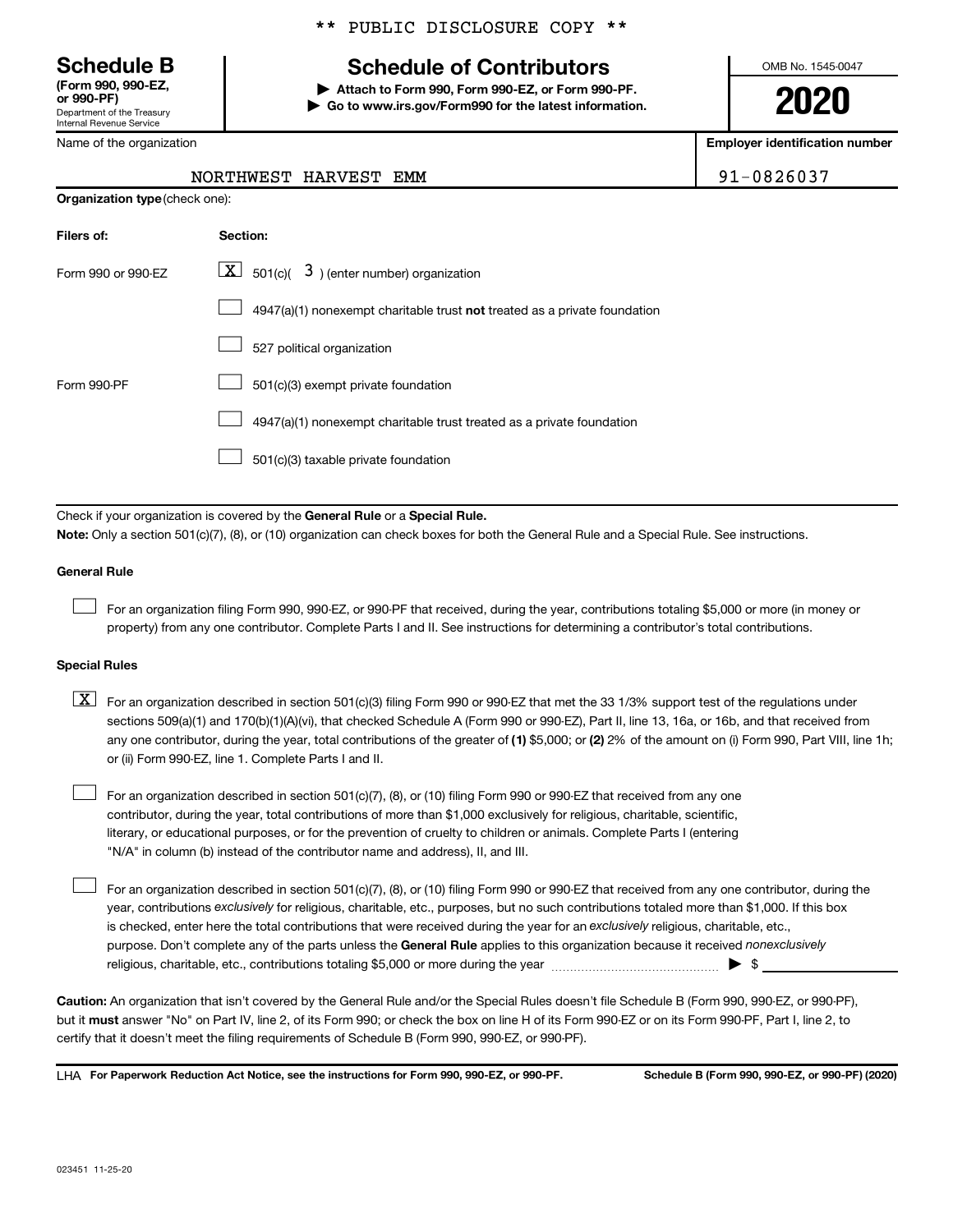#### Schedule B (Form 990, 990-EZ, or 990-PF) (2020)

Name of organization

**Employer identification number 2**

# NORTHWEST HARVEST EMM 31-0826037

| Part I     | <b>Contributors</b> (see instructions). Use duplicate copies of Part I if additional space is needed. |                                                  |                                                                                                                                                                       |  |  |
|------------|-------------------------------------------------------------------------------------------------------|--------------------------------------------------|-----------------------------------------------------------------------------------------------------------------------------------------------------------------------|--|--|
| (a)        | (b)                                                                                                   | (c)                                              | (d)                                                                                                                                                                   |  |  |
| No.        | Name, address, and ZIP + 4                                                                            | <b>Total contributions</b>                       | Type of contribution                                                                                                                                                  |  |  |
| 1          |                                                                                                       | 11,735,767.<br>$\$\$                             | Person<br>Payroll<br>Noncash<br>х<br>(Complete Part II for<br>noncash contributions.)                                                                                 |  |  |
| (a)        | (b)                                                                                                   | (c)<br><b>Total contributions</b>                | (d)                                                                                                                                                                   |  |  |
| No.        | Name, address, and ZIP + 4                                                                            |                                                  | Type of contribution                                                                                                                                                  |  |  |
| 2          |                                                                                                       | 4,496,455.<br>$\$\$                              | $\overline{\mathbf{x}}$<br>Person<br>Payroll<br>Noncash<br>(Complete Part II for<br>noncash contributions.)                                                           |  |  |
| (a)        | (b)                                                                                                   | (c)                                              | (d)                                                                                                                                                                   |  |  |
| No.        | Name, address, and ZIP + 4                                                                            | <b>Total contributions</b>                       | Type of contribution                                                                                                                                                  |  |  |
| 3          |                                                                                                       | 2,890,191.<br>$\$\$                              | $\overline{\text{X}}$<br>Person<br>Payroll<br>Noncash<br>(Complete Part II for<br>noncash contributions.)                                                             |  |  |
| (a)        | (b)                                                                                                   | (c)                                              | (d)                                                                                                                                                                   |  |  |
| No.<br>4   | Name, address, and ZIP + 4                                                                            | <b>Total contributions</b><br>7,551,556.<br>$\$$ | Type of contribution<br>$\overline{\mathbf{X}}$<br>Person<br>Payroll<br>$\overline{\mathbf{x}}$<br><b>Noncash</b><br>(Complete Part II for<br>noncash contributions.) |  |  |
| (a)<br>No. | (b)<br>Name, address, and ZIP + 4                                                                     | (c)<br><b>Total contributions</b>                | (d)<br>Type of contribution                                                                                                                                           |  |  |
| 5          |                                                                                                       | 2,478,645.<br>\$                                 | Person<br>Payroll<br>Noncash<br>х<br>(Complete Part II for<br>noncash contributions.)                                                                                 |  |  |
| (a)        | (b)<br>Name, address, and ZIP + 4                                                                     | (c)<br><b>Total contributions</b>                | (d)<br>Type of contribution                                                                                                                                           |  |  |
| No.<br>6   |                                                                                                       | 1,819,866.<br>\$                                 | $\overline{\mathbf{X}}$<br>Person<br>Payroll<br>$\overline{\textbf{X}}$<br>Noncash<br>(Complete Part II for<br>noncash contributions.)                                |  |  |

023452 11-25-20 **Schedule B (Form 990, 990-EZ, or 990-PF) (2020)**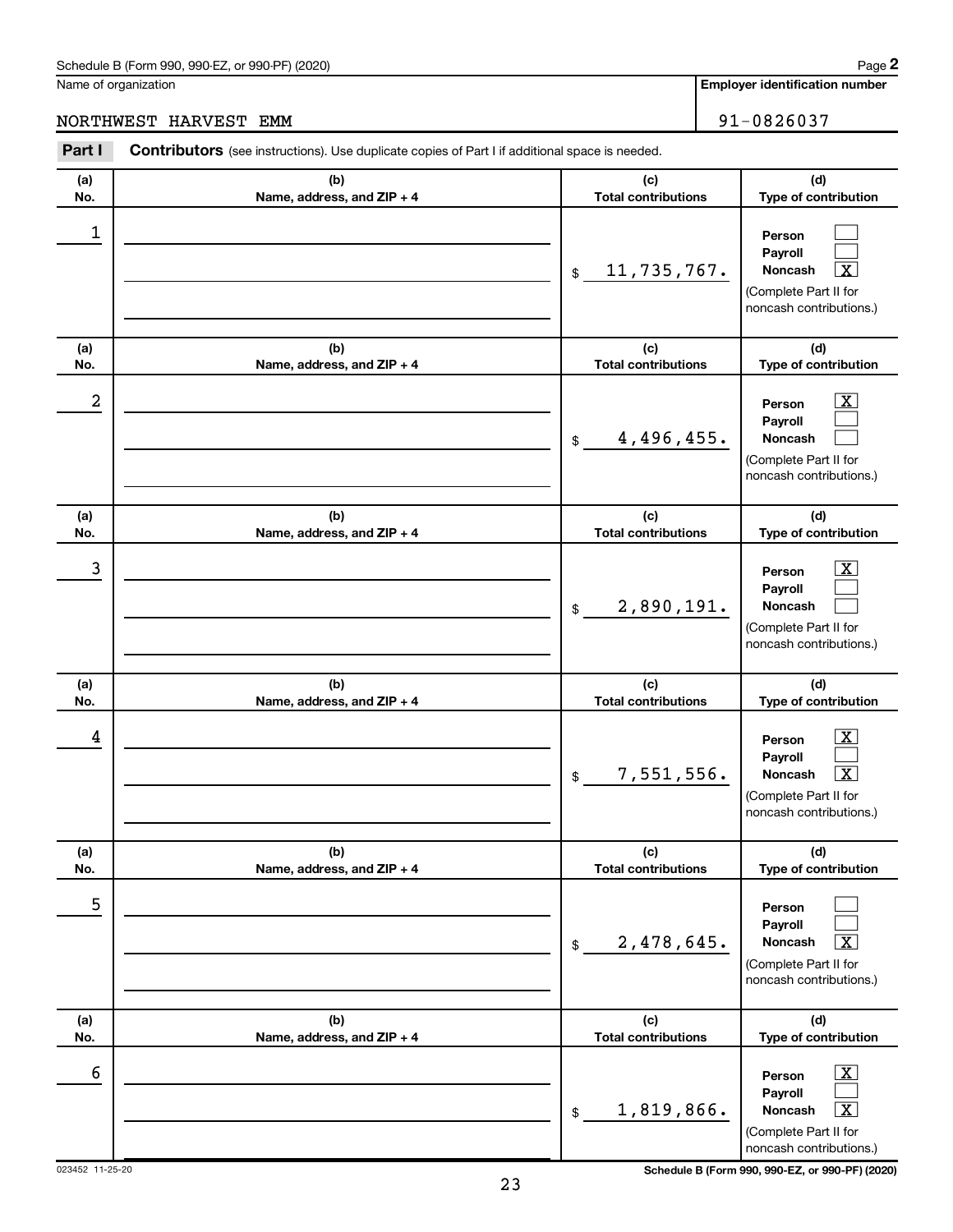#### Schedule B (Form 990, 990-EZ, or 990-PF) (2020)

Name of organization

**Employer identification number**

# NORTHWEST HARVEST EMM 31-0826037

| Part I     | <b>Contributors</b> (see instructions). Use duplicate copies of Part I if additional space is needed. |                                   |                                                                                                             |
|------------|-------------------------------------------------------------------------------------------------------|-----------------------------------|-------------------------------------------------------------------------------------------------------------|
| (a)<br>No. | (b)<br>Name, address, and ZIP + 4                                                                     | (c)<br><b>Total contributions</b> | (d)<br>Type of contribution                                                                                 |
| 7          |                                                                                                       | 1,627,462.<br>\$                  | Person<br>Payroll<br>$\overline{\textbf{x}}$<br>Noncash<br>(Complete Part II for<br>noncash contributions.) |
| (a)<br>No. | (b)<br>Name, address, and ZIP + 4                                                                     | (c)<br><b>Total contributions</b> | (d)<br>Type of contribution                                                                                 |
|            |                                                                                                       | \$                                | Person<br>Payroll<br>Noncash<br>(Complete Part II for<br>noncash contributions.)                            |
| (a)<br>No. | (b)<br>Name, address, and ZIP + 4                                                                     | (c)<br><b>Total contributions</b> | (d)<br>Type of contribution                                                                                 |
|            |                                                                                                       | \$                                | Person<br>Payroll<br>Noncash<br>(Complete Part II for<br>noncash contributions.)                            |
| (a)<br>No. | (b)<br>Name, address, and ZIP + 4                                                                     | (c)<br><b>Total contributions</b> | (d)<br>Type of contribution                                                                                 |
|            |                                                                                                       | \$                                | Person<br>Payroll<br>Noncash<br>(Complete Part II for<br>noncash contributions.)                            |
| (a)<br>No. | (b)<br>Name, address, and ZIP + 4                                                                     | (c)<br><b>Total contributions</b> | (d)<br>Type of contribution                                                                                 |
|            |                                                                                                       | \$                                | Person<br>Payroll<br>Noncash<br>(Complete Part II for<br>noncash contributions.)                            |
| (a)<br>No. | (b)<br>Name, address, and ZIP + 4                                                                     | (c)<br><b>Total contributions</b> | (d)<br>Type of contribution                                                                                 |
|            |                                                                                                       | \$                                | Person<br>Payroll<br>Noncash<br>(Complete Part II for<br>noncash contributions.)                            |

023452 11-25-20 **Schedule B (Form 990, 990-EZ, or 990-PF) (2020)**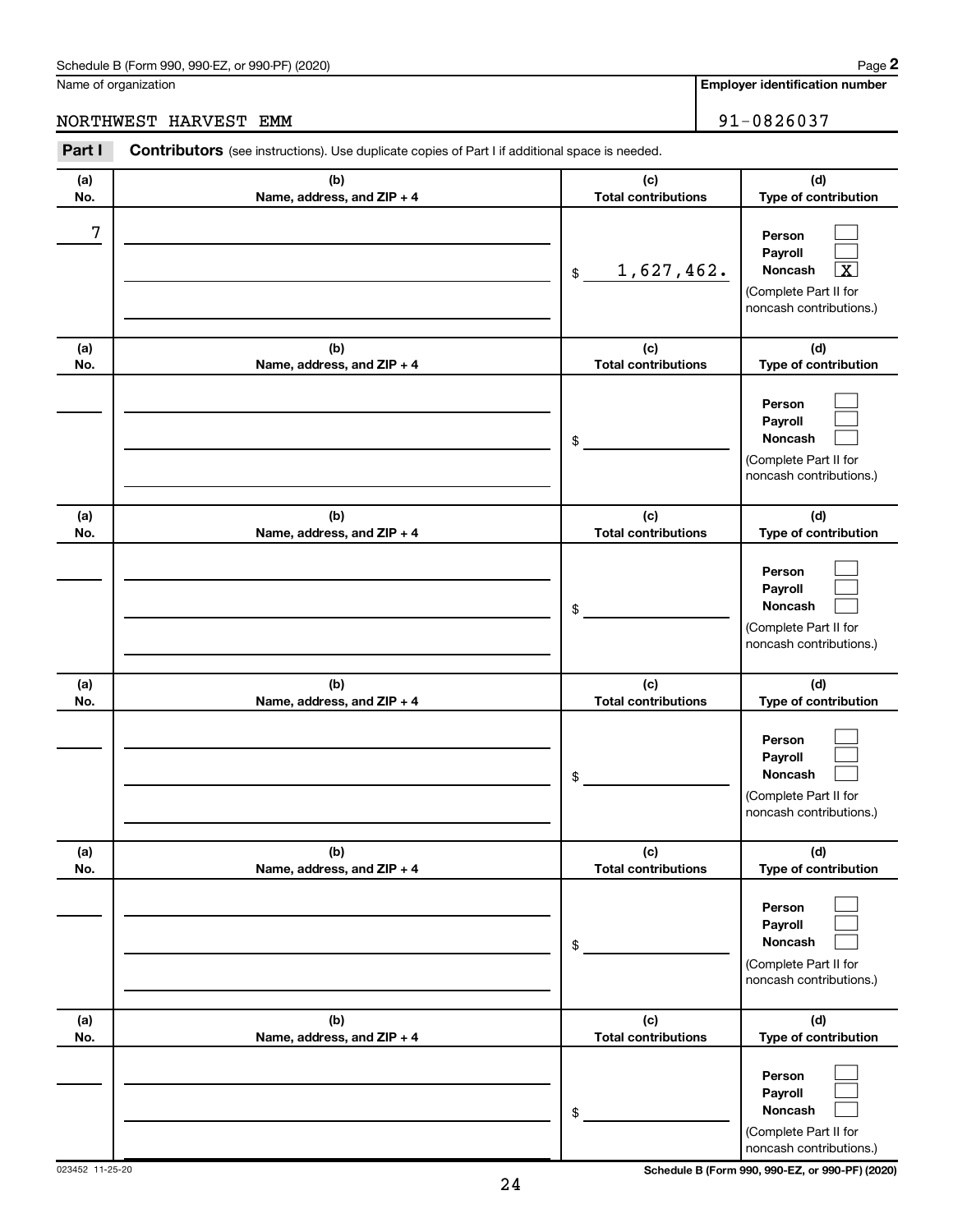| Schedule B (Form 990, 990-EZ, or 990-PF) (2020) | Paɑe |
|-------------------------------------------------|------|
|-------------------------------------------------|------|

Name of organization

**Employer identification number**

NORTHWEST HARVEST EMM 91-0826037

Part II Noncash Property (see instructions). Use duplicate copies of Part II if additional space is needed.

| (a)<br>No.<br>from<br>Part I | (b)<br>Description of noncash property given | (c)<br>FMV (or estimate)<br>(See instructions.) | (d)<br>Date received |
|------------------------------|----------------------------------------------|-------------------------------------------------|----------------------|
|                              | FOOD & PPE                                   |                                                 |                      |
| 1                            |                                              |                                                 |                      |
|                              |                                              |                                                 |                      |
|                              |                                              | 11,735,767.<br>\$                               | 06/30/21             |
|                              |                                              |                                                 |                      |
|                              |                                              |                                                 |                      |
| (a)                          |                                              | (c)                                             |                      |
| No.                          | (b)                                          | FMV (or estimate)                               | (d)                  |
| from                         | Description of noncash property given        | (See instructions.)                             | Date received        |
| Part I                       |                                              |                                                 |                      |
|                              | <b>GIFT CARDS</b>                            |                                                 |                      |
| 4                            |                                              |                                                 |                      |
|                              |                                              |                                                 |                      |
|                              |                                              | 3,768,150.<br>$\frac{1}{2}$                     | 06/30/21             |
|                              |                                              |                                                 |                      |
|                              |                                              |                                                 |                      |
| (a)                          |                                              | (c)                                             |                      |
| No.                          | (b)                                          | FMV (or estimate)                               | (d)                  |
| from                         | Description of noncash property given        | (See instructions.)                             | Date received        |
| Part I                       |                                              |                                                 |                      |
|                              | FOOD & PPE                                   |                                                 |                      |
| 5                            |                                              |                                                 |                      |
|                              |                                              |                                                 |                      |
|                              |                                              | 2,478,645.<br>\$                                | 06/30/21             |
|                              |                                              |                                                 |                      |
|                              |                                              |                                                 |                      |
| (a)<br>No.                   |                                              | (c)                                             |                      |
|                              | (b)                                          | FMV (or estimate)                               | (d)                  |
| from                         | Description of noncash property given        | (See instructions.)                             | Date received        |
| Part I                       |                                              |                                                 |                      |
|                              | FOOD                                         |                                                 |                      |
| 6                            |                                              |                                                 |                      |
|                              |                                              |                                                 |                      |
|                              |                                              | 1,671,166.<br>$\mathfrak{S}$                    | 06/30/21             |
|                              |                                              |                                                 |                      |
| (a)                          |                                              |                                                 |                      |
| No.                          | (b)                                          | (c)                                             | (d)                  |
| from                         | Description of noncash property given        | FMV (or estimate)                               | Date received        |
| Part I                       |                                              | (See instructions.)                             |                      |
|                              | FOOD                                         |                                                 |                      |
| 7                            |                                              |                                                 |                      |
|                              |                                              |                                                 |                      |
|                              |                                              |                                                 |                      |
|                              |                                              | 1,627,462.<br>\$                                | 06/30/21             |
|                              |                                              |                                                 |                      |
| (a)                          |                                              |                                                 |                      |
| No.                          | (b)                                          | (c)                                             | (d)                  |
| from                         | Description of noncash property given        | FMV (or estimate)                               | Date received        |
| Part I                       |                                              | (See instructions.)                             |                      |
|                              |                                              |                                                 |                      |
|                              |                                              |                                                 |                      |
|                              |                                              |                                                 |                      |
|                              |                                              | \$                                              |                      |
|                              |                                              |                                                 |                      |

023453 11-25-20 **Schedule B (Form 990, 990-EZ, or 990-PF) (2020)**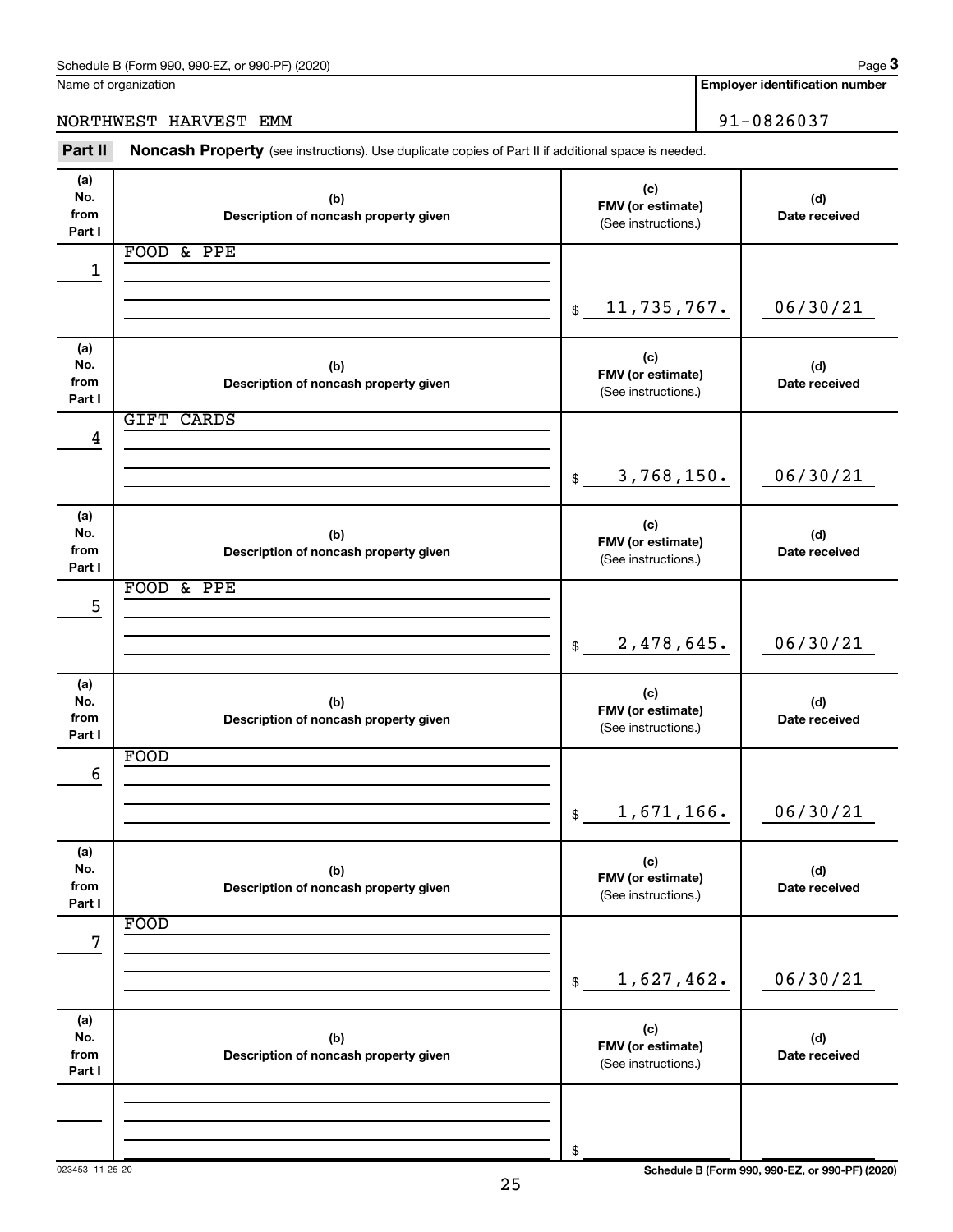| Name of organization        |                                                                                                                                                                                                                                                                                                                                                                    |                      | <b>Employer identification number</b>                                                                                                                          |  |  |  |
|-----------------------------|--------------------------------------------------------------------------------------------------------------------------------------------------------------------------------------------------------------------------------------------------------------------------------------------------------------------------------------------------------------------|----------------------|----------------------------------------------------------------------------------------------------------------------------------------------------------------|--|--|--|
|                             | NORTHWEST HARVEST EMM                                                                                                                                                                                                                                                                                                                                              |                      | 91-0826037                                                                                                                                                     |  |  |  |
| Part III                    | from any one contributor. Complete columns (a) through (e) and the following line entry. For organizations<br>completing Part III, enter the total of exclusively religious, charitable, etc., contributions of \$1,000 or less for the year. (Enter this info. once.) $\blacktriangleright$ \$<br>Use duplicate copies of Part III if additional space is needed. |                      | Exclusively religious, charitable, etc., contributions to organizations described in section 501(c)(7), (8), or (10) that total more than \$1,000 for the year |  |  |  |
| (a) No.<br>from<br>Part I   | (b) Purpose of gift                                                                                                                                                                                                                                                                                                                                                | (c) Use of gift      | (d) Description of how gift is held                                                                                                                            |  |  |  |
|                             |                                                                                                                                                                                                                                                                                                                                                                    | (e) Transfer of gift |                                                                                                                                                                |  |  |  |
|                             | Transferee's name, address, and $ZIP + 4$                                                                                                                                                                                                                                                                                                                          |                      | Relationship of transferor to transferee                                                                                                                       |  |  |  |
| (a) No.<br>from<br>Part I   | (b) Purpose of gift                                                                                                                                                                                                                                                                                                                                                | (c) Use of gift      | (d) Description of how gift is held                                                                                                                            |  |  |  |
|                             | Transferee's name, address, and $ZIP + 4$                                                                                                                                                                                                                                                                                                                          | (e) Transfer of gift | Relationship of transferor to transferee                                                                                                                       |  |  |  |
| $(a)$ No.<br>from<br>Part I | (b) Purpose of gift                                                                                                                                                                                                                                                                                                                                                | (c) Use of gift      | (d) Description of how gift is held                                                                                                                            |  |  |  |
|                             |                                                                                                                                                                                                                                                                                                                                                                    |                      |                                                                                                                                                                |  |  |  |
|                             | Transferee's name, address, and $ZIP + 4$                                                                                                                                                                                                                                                                                                                          | (e) Transfer of gift | Relationship of transferor to transferee                                                                                                                       |  |  |  |
|                             |                                                                                                                                                                                                                                                                                                                                                                    |                      |                                                                                                                                                                |  |  |  |
| (a) No.<br>from<br>Part I   | (b) Purpose of gift                                                                                                                                                                                                                                                                                                                                                | (c) Use of gift      | (d) Description of how gift is held                                                                                                                            |  |  |  |
|                             |                                                                                                                                                                                                                                                                                                                                                                    |                      |                                                                                                                                                                |  |  |  |
|                             | (e) Transfer of gift                                                                                                                                                                                                                                                                                                                                               |                      |                                                                                                                                                                |  |  |  |
|                             | Transferee's name, address, and ZIP + 4                                                                                                                                                                                                                                                                                                                            |                      | Relationship of transferor to transferee                                                                                                                       |  |  |  |
|                             |                                                                                                                                                                                                                                                                                                                                                                    |                      |                                                                                                                                                                |  |  |  |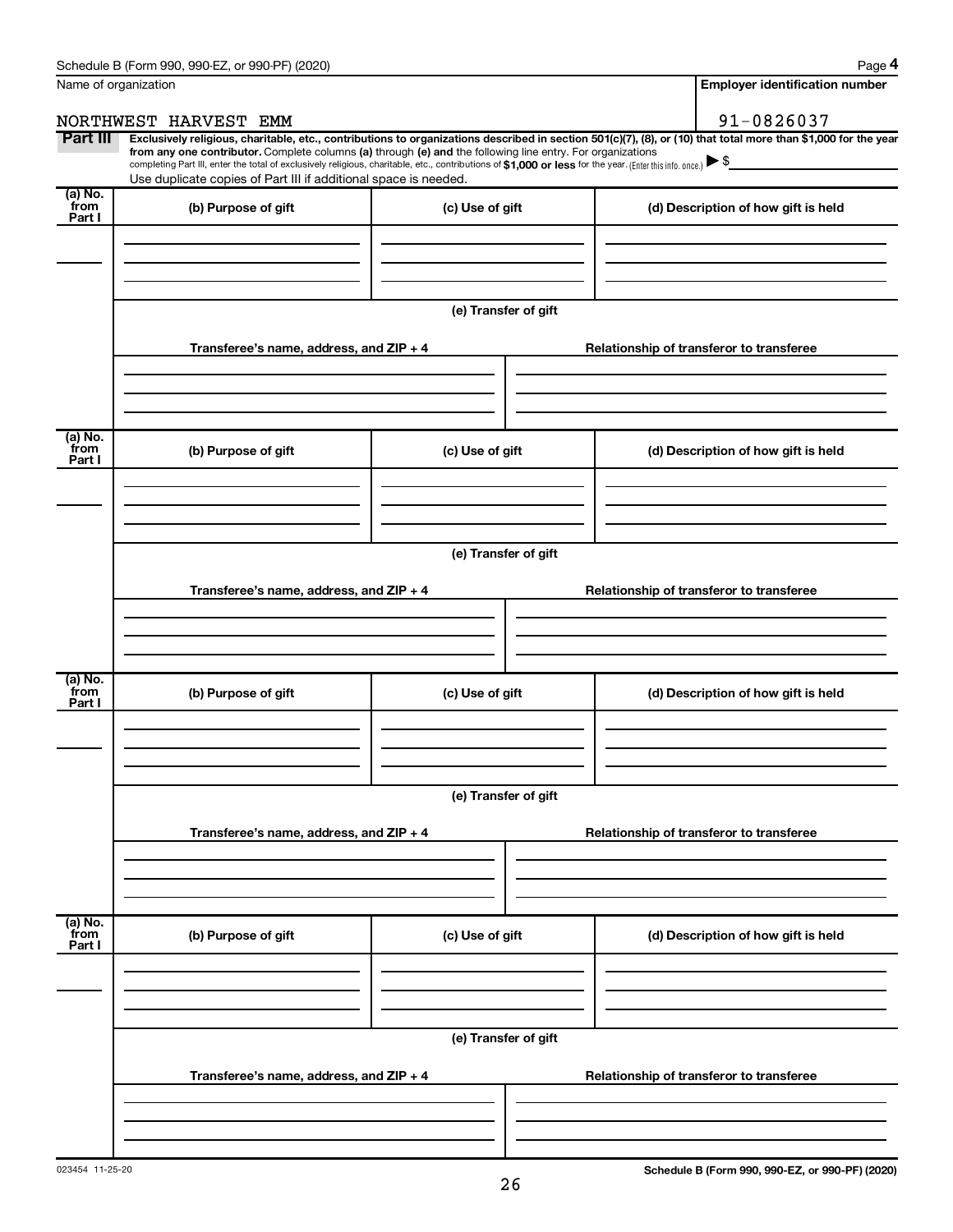| (Form 990 or 990-EZ)<br>For Organizations Exempt From Income Tax Under section 501(c) and section 527                                   |                                                                                                                                         |                                                                                                                                                                                                                                                                                               |           |                            |                          |                                                    |  |  |
|-----------------------------------------------------------------------------------------------------------------------------------------|-----------------------------------------------------------------------------------------------------------------------------------------|-----------------------------------------------------------------------------------------------------------------------------------------------------------------------------------------------------------------------------------------------------------------------------------------------|-----------|----------------------------|--------------------------|----------------------------------------------------|--|--|
| Complete if the organization is described below.<br>Attach to Form 990 or Form 990-EZ.                                                  |                                                                                                                                         |                                                                                                                                                                                                                                                                                               |           |                            |                          | Open to Public                                     |  |  |
| Department of the Treasury<br>Go to www.irs.gov/Form990 for instructions and the latest information.<br><b>Internal Revenue Service</b> |                                                                                                                                         |                                                                                                                                                                                                                                                                                               |           |                            |                          | Inspection                                         |  |  |
|                                                                                                                                         | If the organization answered "Yes," on Form 990, Part IV, line 3, or Form 990-EZ, Part V, line 46 (Political Campaign Activities), then |                                                                                                                                                                                                                                                                                               |           |                            |                          |                                                    |  |  |
|                                                                                                                                         |                                                                                                                                         | • Section 501(c)(3) organizations: Complete Parts I-A and B. Do not complete Part I-C.                                                                                                                                                                                                        |           |                            |                          |                                                    |  |  |
|                                                                                                                                         |                                                                                                                                         | ● Section 501(c) (other than section 501(c)(3)) organizations: Complete Parts I-A and C below. Do not complete Part I-B.                                                                                                                                                                      |           |                            |                          |                                                    |  |  |
| • Section 527 organizations: Complete Part I-A only.                                                                                    |                                                                                                                                         |                                                                                                                                                                                                                                                                                               |           |                            |                          |                                                    |  |  |
|                                                                                                                                         |                                                                                                                                         | If the organization answered "Yes," on Form 990, Part IV, line 4, or Form 990-EZ, Part VI, line 47 (Lobbying Activities), then                                                                                                                                                                |           |                            |                          |                                                    |  |  |
|                                                                                                                                         |                                                                                                                                         | ● Section 501(c)(3) organizations that have filed Form 5768 (election under section 501(h)): Complete Part II-A. Do not complete Part II-B.                                                                                                                                                   |           |                            |                          |                                                    |  |  |
|                                                                                                                                         |                                                                                                                                         | • Section 501(c)(3) organizations that have NOT filed Form 5768 (election under section 501(h)): Complete Part II-B. Do not complete Part II-A.                                                                                                                                               |           |                            |                          |                                                    |  |  |
|                                                                                                                                         |                                                                                                                                         | If the organization answered "Yes," on Form 990, Part IV, line 5 (Proxy Tax) (See separate instructions) or Form 990-EZ, Part V, line 35c (Proxy                                                                                                                                              |           |                            |                          |                                                    |  |  |
| Tax) (See separate instructions), then                                                                                                  |                                                                                                                                         |                                                                                                                                                                                                                                                                                               |           |                            |                          |                                                    |  |  |
|                                                                                                                                         |                                                                                                                                         | • Section 501(c)(4), (5), or (6) organizations: Complete Part III.                                                                                                                                                                                                                            |           |                            |                          |                                                    |  |  |
| Name of organization                                                                                                                    |                                                                                                                                         |                                                                                                                                                                                                                                                                                               |           |                            |                          | <b>Employer identification number</b>              |  |  |
|                                                                                                                                         |                                                                                                                                         | NORTHWEST HARVEST EMM                                                                                                                                                                                                                                                                         |           |                            |                          | 91-0826037                                         |  |  |
| Part I-A                                                                                                                                |                                                                                                                                         | Complete if the organization is exempt under section 501(c) or is a section 527 organization.                                                                                                                                                                                                 |           |                            |                          |                                                    |  |  |
|                                                                                                                                         |                                                                                                                                         |                                                                                                                                                                                                                                                                                               |           |                            |                          |                                                    |  |  |
|                                                                                                                                         |                                                                                                                                         | 1 Provide a description of the organization's direct and indirect political campaign activities in Part IV.                                                                                                                                                                                   |           |                            |                          |                                                    |  |  |
| 2                                                                                                                                       |                                                                                                                                         | Political campaign activity expenditures [11] matter contract to the contract of the contract of the contract of the contract of the contract of the contract of the contract of the contract of the contract of the contract                                                                 |           |                            | $\triangleright$ \$      |                                                    |  |  |
| З                                                                                                                                       |                                                                                                                                         | Volunteer hours for political campaign activities [11] [12] Martin Martin Martin Martin Martin Martin Martin Martin Martin Martin Martin Martin Martin Martin Martin Martin Martin Martin Martin Martin Martin Martin Martin M                                                                |           |                            |                          |                                                    |  |  |
| Part I-B                                                                                                                                |                                                                                                                                         | Complete if the organization is exempt under section 501(c)(3).                                                                                                                                                                                                                               |           |                            |                          |                                                    |  |  |
|                                                                                                                                         |                                                                                                                                         |                                                                                                                                                                                                                                                                                               |           |                            | $\triangleright$ s       |                                                    |  |  |
| 2                                                                                                                                       |                                                                                                                                         | Enter the amount of any excise tax incurred by organization managers under section 4955 [1001] [1001] \$                                                                                                                                                                                      |           |                            |                          |                                                    |  |  |
| З                                                                                                                                       |                                                                                                                                         |                                                                                                                                                                                                                                                                                               |           |                            |                          | Yes<br><b>No</b>                                   |  |  |
|                                                                                                                                         |                                                                                                                                         |                                                                                                                                                                                                                                                                                               |           |                            |                          | Yes<br><b>No</b>                                   |  |  |
| <b>b</b> If "Yes," describe in Part IV.                                                                                                 |                                                                                                                                         |                                                                                                                                                                                                                                                                                               |           |                            |                          |                                                    |  |  |
| Part I-C                                                                                                                                |                                                                                                                                         | Complete if the organization is exempt under section 501(c), except section 501(c)(3).                                                                                                                                                                                                        |           |                            |                          |                                                    |  |  |
|                                                                                                                                         |                                                                                                                                         | 1 Enter the amount directly expended by the filing organization for section 527 exempt function activities                                                                                                                                                                                    |           |                            | $\blacktriangleright$ \$ |                                                    |  |  |
|                                                                                                                                         |                                                                                                                                         | 2 Enter the amount of the filing organization's funds contributed to other organizations for section 527                                                                                                                                                                                      |           |                            |                          |                                                    |  |  |
|                                                                                                                                         |                                                                                                                                         | exempt function activities with the content of the content of the content of the content of the content of the                                                                                                                                                                                |           |                            | $\blacktriangleright$ \$ |                                                    |  |  |
|                                                                                                                                         |                                                                                                                                         | 3 Total exempt function expenditures. Add lines 1 and 2. Enter here and on Form 1120-POL,                                                                                                                                                                                                     |           |                            |                          |                                                    |  |  |
|                                                                                                                                         |                                                                                                                                         |                                                                                                                                                                                                                                                                                               |           |                            | $\blacktriangleright$ \$ |                                                    |  |  |
| 4                                                                                                                                       |                                                                                                                                         |                                                                                                                                                                                                                                                                                               |           |                            |                          | Yes<br><b>No</b>                                   |  |  |
| 5                                                                                                                                       |                                                                                                                                         | Enter the names, addresses and employer identification number (EIN) of all section 527 political organizations to which the filing organization                                                                                                                                               |           |                            |                          |                                                    |  |  |
|                                                                                                                                         |                                                                                                                                         | made payments. For each organization listed, enter the amount paid from the filing organization's funds. Also enter the amount of political<br>contributions received that were promptly and directly delivered to a separate political organization, such as a separate segregated fund or a |           |                            |                          |                                                    |  |  |
|                                                                                                                                         |                                                                                                                                         | political action committee (PAC). If additional space is needed, provide information in Part IV.                                                                                                                                                                                              |           |                            |                          |                                                    |  |  |
| (a) Name                                                                                                                                |                                                                                                                                         | (b) Address                                                                                                                                                                                                                                                                                   | $(c)$ EIN | (d) Amount paid from       |                          | (e) Amount of political                            |  |  |
|                                                                                                                                         |                                                                                                                                         |                                                                                                                                                                                                                                                                                               |           | filing organization's      |                          | contributions received and                         |  |  |
|                                                                                                                                         |                                                                                                                                         |                                                                                                                                                                                                                                                                                               |           | funds. If none, enter -0-. |                          | promptly and directly                              |  |  |
|                                                                                                                                         |                                                                                                                                         |                                                                                                                                                                                                                                                                                               |           |                            |                          | delivered to a separate<br>political organization. |  |  |
|                                                                                                                                         |                                                                                                                                         |                                                                                                                                                                                                                                                                                               |           |                            |                          | If none, enter -0-.                                |  |  |
|                                                                                                                                         |                                                                                                                                         |                                                                                                                                                                                                                                                                                               |           |                            |                          |                                                    |  |  |
|                                                                                                                                         |                                                                                                                                         |                                                                                                                                                                                                                                                                                               |           |                            |                          |                                                    |  |  |
|                                                                                                                                         |                                                                                                                                         |                                                                                                                                                                                                                                                                                               |           |                            |                          |                                                    |  |  |
|                                                                                                                                         |                                                                                                                                         |                                                                                                                                                                                                                                                                                               |           |                            |                          |                                                    |  |  |
|                                                                                                                                         |                                                                                                                                         |                                                                                                                                                                                                                                                                                               |           |                            |                          |                                                    |  |  |
|                                                                                                                                         |                                                                                                                                         |                                                                                                                                                                                                                                                                                               |           |                            |                          |                                                    |  |  |
|                                                                                                                                         |                                                                                                                                         |                                                                                                                                                                                                                                                                                               |           |                            |                          |                                                    |  |  |
|                                                                                                                                         |                                                                                                                                         |                                                                                                                                                                                                                                                                                               |           |                            |                          |                                                    |  |  |
|                                                                                                                                         |                                                                                                                                         |                                                                                                                                                                                                                                                                                               |           |                            |                          |                                                    |  |  |
|                                                                                                                                         |                                                                                                                                         |                                                                                                                                                                                                                                                                                               |           |                            |                          |                                                    |  |  |
|                                                                                                                                         |                                                                                                                                         |                                                                                                                                                                                                                                                                                               |           |                            |                          |                                                    |  |  |

| For Paperwork Reduction Act Notice, see the Instructions for Form 990 or 990-EZ. |  |  |
|----------------------------------------------------------------------------------|--|--|
| I HA                                                                             |  |  |
| 022041 12.02.20                                                                  |  |  |

OMB No. 1545-0047 **Political Campaign and Lobbying Activities** 

| <b>SCHEDULE C</b>    |  |
|----------------------|--|
| (Form 990 or 990-EZ) |  |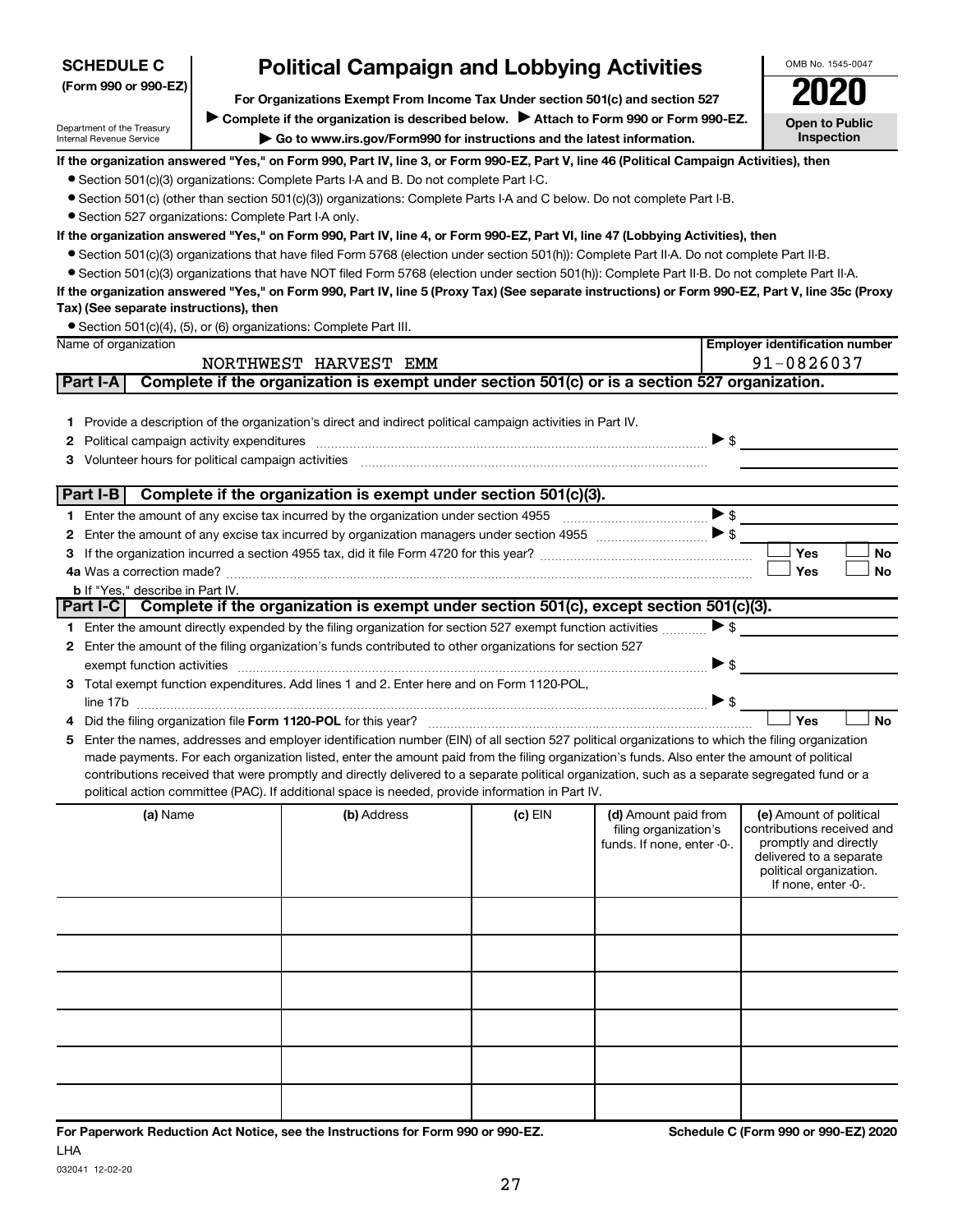| Schedule C (Form 990 or 990-EZ) 2020 NORTHWEST HARVEST EMM |  | $91 - 0826037$ Page 2 |
|------------------------------------------------------------|--|-----------------------|
|------------------------------------------------------------|--|-----------------------|

| Complete if the organization is exempt under section 501(c)(3) and filed Form 5768 (election under<br>Part II-A<br>section 501(h)). |                                                       |                                                                                                         |                                                                                                                                   |                                        |                                |
|-------------------------------------------------------------------------------------------------------------------------------------|-------------------------------------------------------|---------------------------------------------------------------------------------------------------------|-----------------------------------------------------------------------------------------------------------------------------------|----------------------------------------|--------------------------------|
| A Check $\blacktriangleright$                                                                                                       |                                                       |                                                                                                         | if the filing organization belongs to an affiliated group (and list in Part IV each affiliated group member's name, address, EIN, |                                        |                                |
|                                                                                                                                     | expenses, and share of excess lobbying expenditures). |                                                                                                         |                                                                                                                                   |                                        |                                |
| <b>B</b> Check $\blacktriangleright$                                                                                                |                                                       | if the filing organization checked box A and "limited control" provisions apply.                        |                                                                                                                                   |                                        |                                |
|                                                                                                                                     | <b>Limits on Lobbying Expenditures</b>                | (The term "expenditures" means amounts paid or incurred.)                                               |                                                                                                                                   | (a) Filing<br>organization's<br>totals | (b) Affiliated group<br>totals |
| <b>1a</b> Total lobbying expenditures to influence public opinion (grassroots lobbying)                                             |                                                       |                                                                                                         |                                                                                                                                   |                                        |                                |
| <b>b</b> Total lobbying expenditures to influence a legislative body (direct lobbying) <i>manamanananana</i>                        |                                                       |                                                                                                         |                                                                                                                                   |                                        |                                |
|                                                                                                                                     |                                                       |                                                                                                         |                                                                                                                                   |                                        |                                |
| d Other exempt purpose expenditures                                                                                                 |                                                       |                                                                                                         |                                                                                                                                   |                                        |                                |
|                                                                                                                                     |                                                       |                                                                                                         |                                                                                                                                   |                                        |                                |
| f Lobbying nontaxable amount. Enter the amount from the following table in both columns.                                            |                                                       |                                                                                                         |                                                                                                                                   |                                        |                                |
| If the amount on line 1e, column $(a)$ or $(b)$ is:                                                                                 |                                                       | The lobbying nontaxable amount is:                                                                      |                                                                                                                                   |                                        |                                |
| Not over \$500,000                                                                                                                  |                                                       | 20% of the amount on line 1e.                                                                           |                                                                                                                                   |                                        |                                |
| Over \$500,000 but not over \$1,000,000                                                                                             |                                                       | \$100,000 plus 15% of the excess over \$500,000.                                                        |                                                                                                                                   |                                        |                                |
| Over \$1,000,000 but not over \$1,500,000                                                                                           |                                                       |                                                                                                         | \$175,000 plus 10% of the excess over \$1,000,000                                                                                 |                                        |                                |
| Over \$1,500,000 but not over \$17,000,000                                                                                          |                                                       | \$225,000 plus 5% of the excess over \$1,500,000.                                                       |                                                                                                                                   |                                        |                                |
| Over \$17,000,000                                                                                                                   | \$1,000,000.                                          |                                                                                                         |                                                                                                                                   |                                        |                                |
|                                                                                                                                     |                                                       |                                                                                                         |                                                                                                                                   |                                        |                                |
| <b>g</b> Grassroots nontaxable amount (enter 25% of line 1f)                                                                        |                                                       |                                                                                                         |                                                                                                                                   |                                        |                                |
| h Subtract line 1g from line 1a. If zero or less, enter -0-                                                                         |                                                       |                                                                                                         |                                                                                                                                   |                                        |                                |
| i Subtract line 1f from line 1c. If zero or less, enter 0-                                                                          |                                                       |                                                                                                         |                                                                                                                                   |                                        |                                |
| j If there is an amount other than zero on either line 1h or line 1i, did the organization file Form 4720                           |                                                       |                                                                                                         |                                                                                                                                   |                                        |                                |
| reporting section 4911 tax for this year?                                                                                           |                                                       |                                                                                                         |                                                                                                                                   |                                        | Yes<br>No                      |
| (Some organizations that made a section 501(h) election do not have to complete all of the five columns below.                      |                                                       | 4-Year Averaging Period Under Section 501(h)<br>See the separate instructions for lines 2a through 2f.) |                                                                                                                                   |                                        |                                |
|                                                                                                                                     |                                                       |                                                                                                         | Lobbying Expenditures During 4-Year Averaging Period                                                                              |                                        |                                |
| Calendar year<br>(or fiscal year beginning in)                                                                                      | (a) 2017                                              | (b) 2018                                                                                                | $(c)$ 2019                                                                                                                        | $(d)$ 2020                             | (e) Total                      |
| 2a Lobbying nontaxable amount                                                                                                       |                                                       |                                                                                                         |                                                                                                                                   |                                        |                                |
| <b>b</b> Lobbying ceiling amount<br>(150% of line 2a, column(e))                                                                    |                                                       |                                                                                                         |                                                                                                                                   |                                        |                                |
| c Total lobbying expenditures                                                                                                       |                                                       |                                                                                                         |                                                                                                                                   |                                        |                                |
| d Grassroots nontaxable amount                                                                                                      |                                                       |                                                                                                         |                                                                                                                                   |                                        |                                |
| e Grassroots ceiling amount<br>(150% of line 2d, column (e))                                                                        |                                                       |                                                                                                         |                                                                                                                                   |                                        |                                |
| f Grassroots lobbying expenditures                                                                                                  |                                                       |                                                                                                         |                                                                                                                                   |                                        |                                |

**Schedule C (Form 990 or 990-EZ) 2020**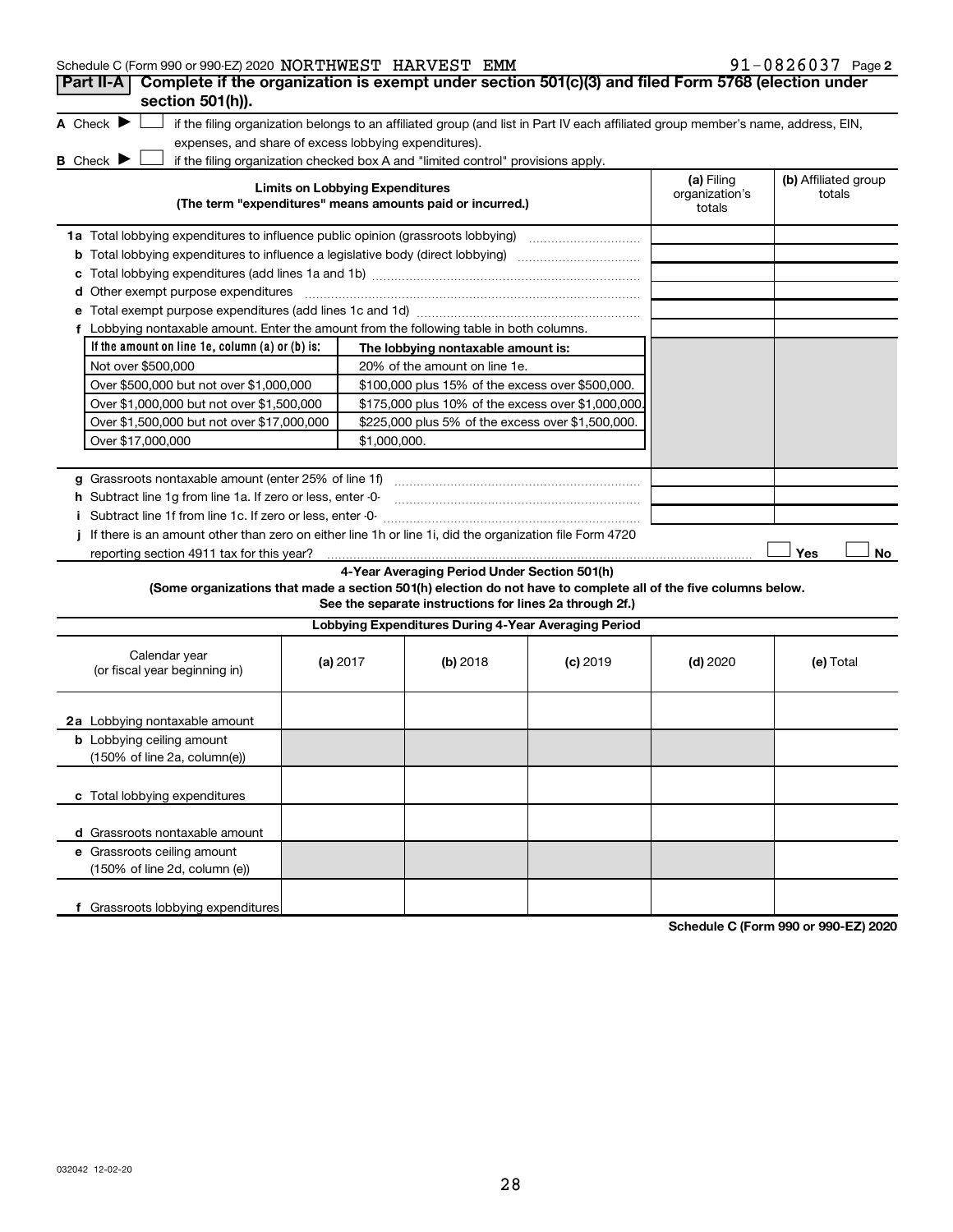#### Schedule C (Form 990 or 990-EZ) 2020 Page NORTHWEST HARVEST EMM 91-0826037

### **Part II-B Complete if the organization is exempt under section 501(c)(3) and has NOT filed Form 5768 (election under section 501(h)).**

| For each "Yes" response on lines 1a through 1i below, provide in Part IV a detailed description |                                                                                                                                                                                                                                | (a)                   |                         | (b) |         |
|-------------------------------------------------------------------------------------------------|--------------------------------------------------------------------------------------------------------------------------------------------------------------------------------------------------------------------------------|-----------------------|-------------------------|-----|---------|
|                                                                                                 | of the lobbying activity.                                                                                                                                                                                                      | Yes                   | No                      |     | Amount  |
| 1                                                                                               | During the year, did the filing organization attempt to influence foreign, national, state, or                                                                                                                                 |                       |                         |     |         |
|                                                                                                 | local legislation, including any attempt to influence public opinion on a legislative matter                                                                                                                                   |                       |                         |     |         |
|                                                                                                 | or referendum, through the use of:                                                                                                                                                                                             |                       |                         |     |         |
|                                                                                                 |                                                                                                                                                                                                                                | х                     |                         |     |         |
|                                                                                                 | <b>b</b> Paid staff or management (include compensation in expenses reported on lines 1c through 1i)?                                                                                                                          | $\overline{\text{x}}$ |                         |     |         |
|                                                                                                 |                                                                                                                                                                                                                                |                       | х                       |     |         |
|                                                                                                 |                                                                                                                                                                                                                                |                       | X                       |     |         |
|                                                                                                 |                                                                                                                                                                                                                                |                       | $\overline{\textbf{x}}$ |     |         |
|                                                                                                 |                                                                                                                                                                                                                                |                       | $\overline{\textbf{x}}$ |     |         |
|                                                                                                 | g Direct contact with legislators, their staffs, government officials, or a legislative body?                                                                                                                                  | X                     |                         |     | 17,542. |
|                                                                                                 | h Rallies, demonstrations, seminars, conventions, speeches, lectures, or any similar means?                                                                                                                                    |                       | $\overline{\textbf{x}}$ |     |         |
|                                                                                                 | <b>i</b> Other activities?                                                                                                                                                                                                     |                       | $\overline{\textbf{x}}$ |     |         |
|                                                                                                 |                                                                                                                                                                                                                                |                       |                         |     | 17,542. |
|                                                                                                 | 2a Did the activities in line 1 cause the organization to be not described in section 501(c)(3)?                                                                                                                               |                       | $\overline{\mathbf{X}}$ |     |         |
|                                                                                                 |                                                                                                                                                                                                                                |                       |                         |     |         |
|                                                                                                 | c If "Yes," enter the amount of any tax incurred by organization managers under section 4912                                                                                                                                   |                       |                         |     |         |
|                                                                                                 | d If the filing organization incurred a section 4912 tax, did it file Form 4720 for this year?                                                                                                                                 |                       |                         |     |         |
|                                                                                                 | Complete if the organization is exempt under section 501(c)(4), section 501(c)(5), or section<br> Part III-A                                                                                                                   |                       |                         |     |         |
|                                                                                                 | $501(c)(6)$ .                                                                                                                                                                                                                  |                       |                         |     |         |
|                                                                                                 |                                                                                                                                                                                                                                |                       |                         | Yes | No      |
| 1.                                                                                              |                                                                                                                                                                                                                                |                       | 1                       |     |         |
| 2                                                                                               |                                                                                                                                                                                                                                |                       | $\mathbf{2}$            |     |         |
| 3                                                                                               | Did the organization agree to carry over lobbying and political campaign activity expenditures from the prior year?                                                                                                            |                       | 3                       |     |         |
|                                                                                                 | Part III-B Complete if the organization is exempt under section 501(c)(4), section 501(c)(5), or section<br>501(c)(6) and if either (a) BOTH Part III-A, lines 1 and 2, are answered "No" OR (b) Part III-A, line 3, is        |                       |                         |     |         |
|                                                                                                 | answered "Yes."                                                                                                                                                                                                                |                       |                         |     |         |
| 1                                                                                               | Dues, assessments and similar amounts from members [111] Dues, assessments and similar amounts and similar amounts from members [111] Dues, assessments and similar amounts from members [11] Dues and Supply and Supply and S |                       | 1                       |     |         |
| $\mathbf{2}$                                                                                    | Section 162(e) nondeductible lobbying and political expenditures (do not include amounts of political                                                                                                                          |                       |                         |     |         |
|                                                                                                 | expenses for which the section 527(f) tax was paid).                                                                                                                                                                           |                       |                         |     |         |
|                                                                                                 |                                                                                                                                                                                                                                |                       | 2a                      |     |         |
|                                                                                                 | b Carryover from last year manufactured and continuum contracts and contracts and contracts and contracts and contracts and contracts and contracts and contracts and contracts and contracts and contracts and contracts and  |                       | 2 <sub>b</sub>          |     |         |
|                                                                                                 |                                                                                                                                                                                                                                |                       | 2 <sub>c</sub>          |     |         |
|                                                                                                 |                                                                                                                                                                                                                                |                       | 3                       |     |         |
| 4                                                                                               | If notices were sent and the amount on line 2c exceeds the amount on line 3, what portion of the excess                                                                                                                        |                       |                         |     |         |
|                                                                                                 | does the organization agree to carryover to the reasonable estimate of nondeductible lobbying and political                                                                                                                    |                       |                         |     |         |
|                                                                                                 | expenditure next year?                                                                                                                                                                                                         |                       | 4                       |     |         |
| 5                                                                                               | Taxable amount of lobbying and political expenditures (See instructions)                                                                                                                                                       |                       | 5                       |     |         |
|                                                                                                 | <b>Part IV</b><br><b>Supplemental Information</b>                                                                                                                                                                              |                       |                         |     |         |
|                                                                                                 | Provide the descriptions required for Part I-A, line 1; Part I-B, line 4; Part I-C, line 5; Part II-A (affiliated group list); Part II-A, lines 1 and 2 (See                                                                   |                       |                         |     |         |
|                                                                                                 | instructions); and Part II-B, line 1. Also, complete this part for any additional information.<br>PART II-B, LINE 1, LOBBYING ACTIVITIES:                                                                                      |                       |                         |     |         |
|                                                                                                 | NORTHWEST HARVEST EMPLOYS A DIRECTOR OF PUBLIC POLICY AND ADVOCACY TO                                                                                                                                                          |                       |                         |     |         |
|                                                                                                 | PERFORM EDUCATION AND ADVOCACY WORK IN OLYMPIA. VOLUNTEERS PARTICIPATED                                                                                                                                                        |                       |                         |     |         |
|                                                                                                 |                                                                                                                                                                                                                                |                       |                         |     |         |

IN HUNGER ACTION DAY AT THE STATE CAPITOL.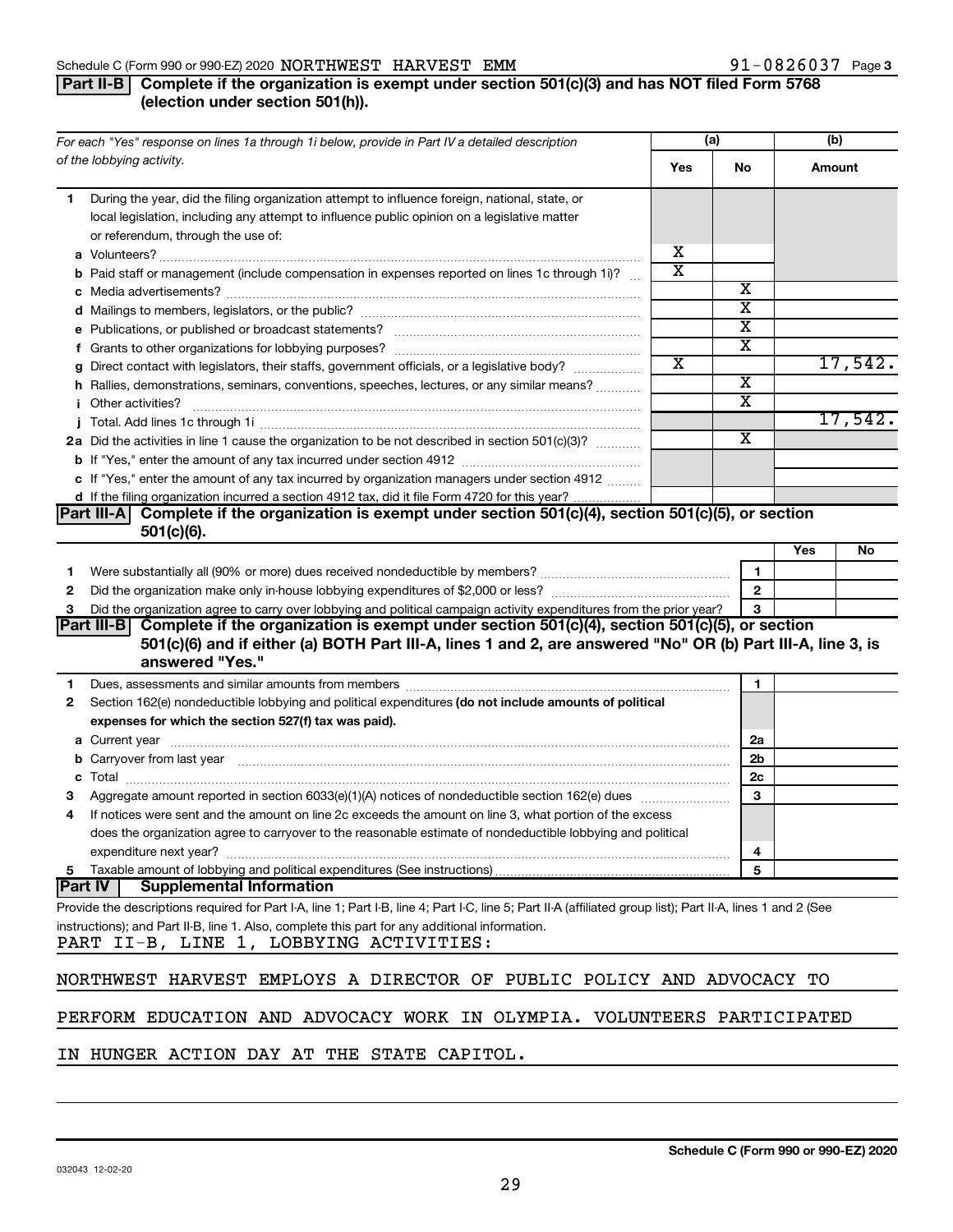| <b>SCHEDULE D</b> |  |
|-------------------|--|
|-------------------|--|

| (Form 990) |  |
|------------|--|
|------------|--|

# **SCHEDULE D Supplemental Financial Statements**<br> **Form 990 2020**<br> **Part IV** line 6.7.8.9.10, 11a, 11b, 11d, 11d, 11d, 11d, 11d, 12a, 0r, 12b

**(Form 990) | Complete if the organization answered "Yes" on Form 990, Part IV, line 6, 7, 8, 9, 10, 11a, 11b, 11c, 11d, 11e, 11f, 12a, or 12b.**

**| Attach to Form 990. |Go to www.irs.gov/Form990 for instructions and the latest information.**



Department of the Treasury Internal Revenue Service **Name of the organization <b>Employer is a set of the organization Employer in the organization Employer is a set of the organization Employer in the organization Employer is a set of the organization Employer in t** 

|            | nployer identification number |
|------------|-------------------------------|
| 01 000COOT |                               |

|         | NORTHWEST HARVEST EMM                                                                                                                          | 91-0826037                                         |
|---------|------------------------------------------------------------------------------------------------------------------------------------------------|----------------------------------------------------|
| Part I  | Organizations Maintaining Donor Advised Funds or Other Similar Funds or Accounts. Complete if the                                              |                                                    |
|         | organization answered "Yes" on Form 990, Part IV, line 6.                                                                                      |                                                    |
|         | (a) Donor advised funds                                                                                                                        | (b) Funds and other accounts                       |
| 1.      |                                                                                                                                                |                                                    |
| 2       | Aggregate value of contributions to (during year)                                                                                              |                                                    |
| з       |                                                                                                                                                |                                                    |
| 4       |                                                                                                                                                |                                                    |
| 5       | Did the organization inform all donors and donor advisors in writing that the assets held in donor advised funds                               |                                                    |
|         |                                                                                                                                                | Yes<br>No                                          |
| 6       | Did the organization inform all grantees, donors, and donor advisors in writing that grant funds can be used only                              |                                                    |
|         | for charitable purposes and not for the benefit of the donor or donor advisor, or for any other purpose conferring                             |                                                    |
|         | impermissible private benefit?                                                                                                                 | Yes<br>No                                          |
| Part II | <b>Conservation Easements.</b> Complete if the organization answered "Yes" on Form 990, Part IV, line 7.                                       |                                                    |
|         | Purpose(s) of conservation easements held by the organization (check all that apply).                                                          |                                                    |
|         | Preservation of land for public use (for example, recreation or education)                                                                     | Preservation of a historically important land area |
|         | Protection of natural habitat                                                                                                                  | Preservation of a certified historic structure     |
|         | Preservation of open space                                                                                                                     |                                                    |
| 2       | Complete lines 2a through 2d if the organization held a qualified conservation contribution in the form of a conservation easement on the last |                                                    |
|         | day of the tax year.                                                                                                                           | Held at the End of the Tax Year                    |
| а       |                                                                                                                                                | 2a                                                 |
|         | Total acreage restricted by conservation easements                                                                                             | 2 <sub>b</sub>                                     |
|         | Number of conservation easements on a certified historic structure included in (a) manufacture included in (a)                                 | 2 <sub>c</sub>                                     |
| d       | Number of conservation easements included in (c) acquired after 7/25/06, and not on a historic structure                                       |                                                    |
|         |                                                                                                                                                | 2d                                                 |
| 3       | Number of conservation easements modified, transferred, released, extinguished, or terminated by the organization during the tax               |                                                    |
|         | year                                                                                                                                           |                                                    |
| 4       | Number of states where property subject to conservation easement is located >                                                                  |                                                    |
| 5       | Does the organization have a written policy regarding the periodic monitoring, inspection, handling of                                         |                                                    |
|         | violations, and enforcement of the conservation easements it holds?                                                                            | Yes<br><b>No</b>                                   |
| 6       | Staff and volunteer hours devoted to monitoring, inspecting, handling of violations, and enforcing conservation easements during the year      |                                                    |
|         |                                                                                                                                                |                                                    |
| 7       | Amount of expenses incurred in monitoring, inspecting, handling of violations, and enforcing conservation easements during the year            |                                                    |
|         | $\blacktriangleright$ S                                                                                                                        |                                                    |
| 8       | Does each conservation easement reported on line 2(d) above satisfy the requirements of section 170(h)(4)(B)(i)                                |                                                    |
|         |                                                                                                                                                | Yes<br>No                                          |
| 9       | In Part XIII, describe how the organization reports conservation easements in its revenue and expense statement and                            |                                                    |
|         | balance sheet, and include, if applicable, the text of the footnote to the organization's financial statements that describes the              |                                                    |
|         | organization's accounting for conservation easements.                                                                                          |                                                    |
|         | Organizations Maintaining Collections of Art, Historical Treasures, or Other Similar Assets.<br>Part III                                       |                                                    |
|         | Complete if the organization answered "Yes" on Form 990, Part IV, line 8.                                                                      |                                                    |
|         | 1a If the organization elected, as permitted under FASB ASC 958, not to report in its revenue statement and balance sheet works                |                                                    |
|         | of art, historical treasures, or other similar assets held for public exhibition, education, or research in furtherance of public              |                                                    |
|         | service, provide in Part XIII the text of the footnote to its financial statements that describes these items.                                 |                                                    |
|         | b If the organization elected, as permitted under FASB ASC 958, to report in its revenue statement and balance sheet works of                  |                                                    |
|         | art, historical treasures, or other similar assets held for public exhibition, education, or research in furtherance of public service,        |                                                    |
|         | provide the following amounts relating to these items:                                                                                         |                                                    |
|         | (i)                                                                                                                                            | - SF                                               |
|         | (ii) Assets included in Form 990, Part X                                                                                                       | $\blacktriangleright$ \$                           |
| 2       | If the organization received or held works of art, historical treasures, or other similar assets for financial gain, provide                   |                                                    |
|         | the following amounts required to be reported under FASB ASC 958 relating to these items:                                                      |                                                    |
| а       |                                                                                                                                                | - \$                                               |
|         | b Assets included in Form 990, Part X [11] Marshall Marson Marshall Marson Marson Marson Marson Marson Marson                                  | $\blacktriangleright$ s                            |

032051 12-01-20 **For Paperwork Reduction Act Notice, see the Instructions for Form 990. Schedule D (Form 990) 2020** LHA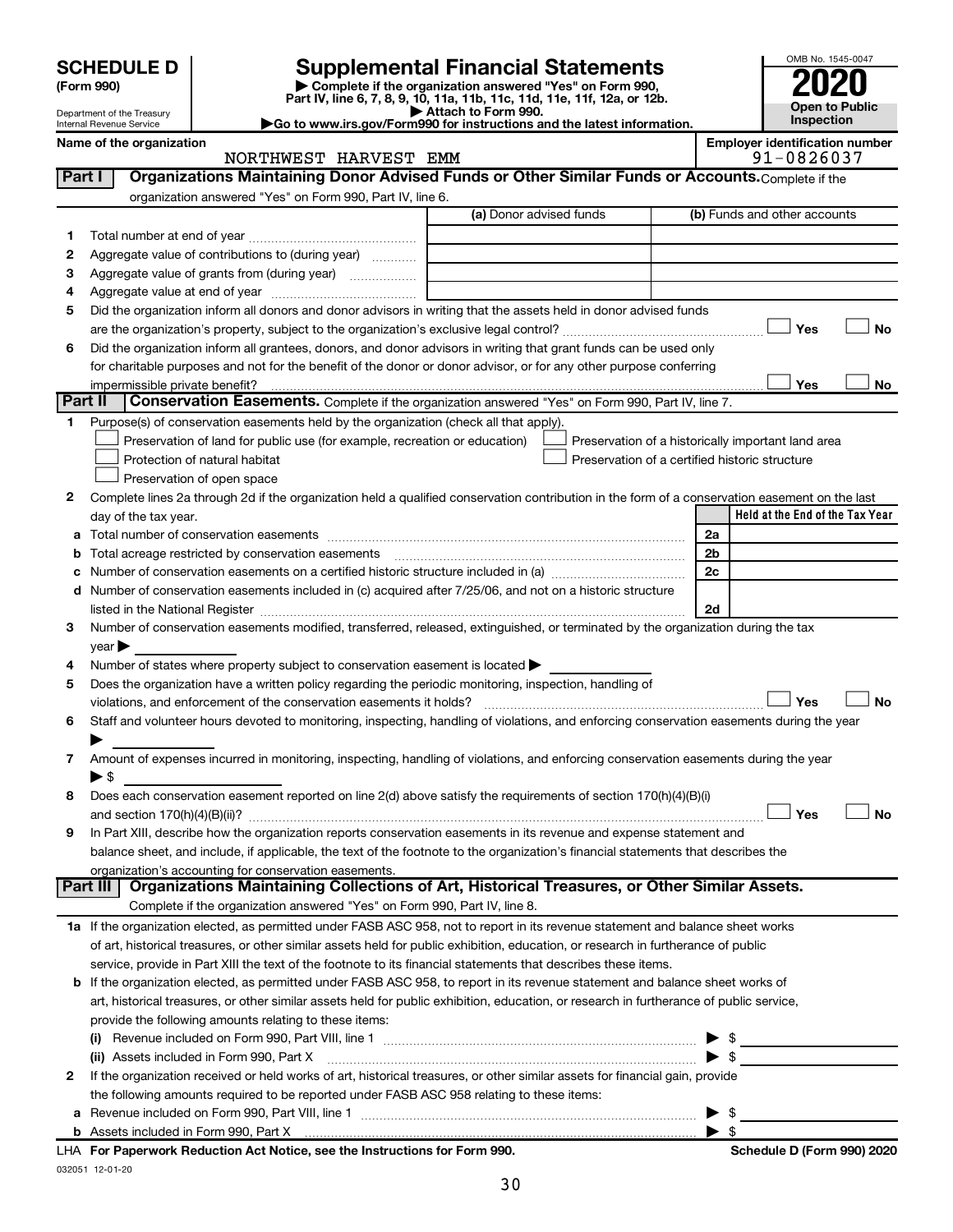|        | Schedule D (Form 990) 2020                                                                                                                                                                                                     | NORTHWEST HARVEST EMM                   |                |                                    |                                      | $91 - 0826037$ Page 2 |
|--------|--------------------------------------------------------------------------------------------------------------------------------------------------------------------------------------------------------------------------------|-----------------------------------------|----------------|------------------------------------|--------------------------------------|-----------------------|
|        | Part III<br>Organizations Maintaining Collections of Art, Historical Treasures, or Other Similar Assets (continued)                                                                                                            |                                         |                |                                    |                                      |                       |
| 3      | Using the organization's acquisition, accession, and other records, check any of the following that make significant use of its                                                                                                |                                         |                |                                    |                                      |                       |
|        | collection items (check all that apply):                                                                                                                                                                                       |                                         |                |                                    |                                      |                       |
| a      | Public exhibition                                                                                                                                                                                                              |                                         |                | Loan or exchange program           |                                      |                       |
| b      | Scholarly research                                                                                                                                                                                                             |                                         | Other          |                                    |                                      |                       |
| c      | Preservation for future generations                                                                                                                                                                                            |                                         |                |                                    |                                      |                       |
| 4      | Provide a description of the organization's collections and explain how they further the organization's exempt purpose in Part XIII.                                                                                           |                                         |                |                                    |                                      |                       |
| 5      | During the year, did the organization solicit or receive donations of art, historical treasures, or other similar assets                                                                                                       |                                         |                |                                    |                                      |                       |
|        |                                                                                                                                                                                                                                |                                         |                |                                    |                                      | Yes<br>No             |
|        | Part IV<br><b>Escrow and Custodial Arrangements.</b> Complete if the organization answered "Yes" on Form 990, Part IV, line 9, or                                                                                              |                                         |                |                                    |                                      |                       |
|        | reported an amount on Form 990, Part X, line 21.                                                                                                                                                                               |                                         |                |                                    |                                      |                       |
|        | 1a Is the organization an agent, trustee, custodian or other intermediary for contributions or other assets not included                                                                                                       |                                         |                |                                    |                                      |                       |
|        | on Form 990, Part X? [11] matter contracts and contracts and contracts are contracted and contracts are contracted and contract of the set of the set of the set of the set of the set of the set of the set of the set of the |                                         |                |                                    |                                      | Yes<br>No             |
|        | b If "Yes," explain the arrangement in Part XIII and complete the following table:                                                                                                                                             |                                         |                |                                    |                                      |                       |
|        |                                                                                                                                                                                                                                |                                         |                |                                    |                                      | Amount                |
|        |                                                                                                                                                                                                                                |                                         |                |                                    | 1c                                   |                       |
|        |                                                                                                                                                                                                                                |                                         |                |                                    | 1d                                   |                       |
|        |                                                                                                                                                                                                                                |                                         |                |                                    | 1e                                   |                       |
|        | 2a Did the organization include an amount on Form 990, Part X, line 21, for escrow or custodial account liability?                                                                                                             |                                         |                |                                    | 1f                                   |                       |
|        | <b>b</b> If "Yes," explain the arrangement in Part XIII. Check here if the explanation has been provided on Part XIII                                                                                                          |                                         |                |                                    | .                                    | Yes<br>No             |
| Part V | Endowment Funds. Complete if the organization answered "Yes" on Form 990, Part IV, line 10.                                                                                                                                    |                                         |                |                                    |                                      |                       |
|        |                                                                                                                                                                                                                                | (a) Current year                        | (b) Prior year | (c) Two years back                 | $\vert$ (d) Three years back $\vert$ | (e) Four years back   |
| ٦а     | Beginning of year balance                                                                                                                                                                                                      | 6,772,042.                              | 6,257,163.     | 239,706.                           | 215,902.                             | 196,217.              |
| b      |                                                                                                                                                                                                                                |                                         |                | 6,000,000.                         |                                      |                       |
|        | Net investment earnings, gains, and losses                                                                                                                                                                                     | 1,717,069.                              | 521, 512.      | 17,457.                            | 23,804.                              | 19,685.               |
|        |                                                                                                                                                                                                                                |                                         |                |                                    |                                      |                       |
|        | e Other expenditures for facilities                                                                                                                                                                                            |                                         |                |                                    |                                      |                       |
|        | and programs                                                                                                                                                                                                                   | 405,655.                                | 6,633.         |                                    |                                      |                       |
|        | f Administrative expenses                                                                                                                                                                                                      |                                         |                |                                    |                                      |                       |
| g      | End of year balance                                                                                                                                                                                                            | 8,083,456.                              | 6,772,042.     | 6, 257, 163.                       | 239,706.                             | 215,902.              |
| 2      | Provide the estimated percentage of the current year end balance (line 1g, column (a)) held as:                                                                                                                                |                                         |                |                                    |                                      |                       |
|        | Board designated or quasi-endowment                                                                                                                                                                                            | 9.5000                                  | %              |                                    |                                      |                       |
|        | .0000<br>Permanent endowment                                                                                                                                                                                                   | $\%$                                    |                |                                    |                                      |                       |
|        | 90.5000%<br>Term endowment $\blacktriangleright$                                                                                                                                                                               |                                         |                |                                    |                                      |                       |
|        | The percentages on lines 2a, 2b, and 2c should equal 100%.                                                                                                                                                                     |                                         |                |                                    |                                      |                       |
|        | 3a Are there endowment funds not in the possession of the organization that are held and administered for the organization                                                                                                     |                                         |                |                                    |                                      |                       |
|        | by:                                                                                                                                                                                                                            |                                         |                |                                    |                                      | Yes<br>No.            |
|        | (i)                                                                                                                                                                                                                            |                                         |                |                                    |                                      | х<br>3a(i)            |
|        |                                                                                                                                                                                                                                |                                         |                |                                    |                                      | х<br>3a(ii)           |
|        |                                                                                                                                                                                                                                |                                         |                |                                    |                                      | 3b                    |
|        | Describe in Part XIII the intended uses of the organization's endowment funds.                                                                                                                                                 |                                         |                |                                    |                                      |                       |
|        | Land, Buildings, and Equipment.<br>Part VI                                                                                                                                                                                     |                                         |                |                                    |                                      |                       |
|        | Complete if the organization answered "Yes" on Form 990, Part IV, line 11a. See Form 990, Part X, line 10.                                                                                                                     |                                         |                |                                    |                                      |                       |
|        | Description of property                                                                                                                                                                                                        | (a) Cost or other<br>basis (investment) |                | (b) Cost or other<br>basis (other) | (c) Accumulated<br>depreciation      | (d) Book value        |
|        |                                                                                                                                                                                                                                |                                         |                | 2,534,378.                         |                                      | 2,534,378.            |
|        |                                                                                                                                                                                                                                |                                         |                | 348,436.                           | 284,774.                             | 63,662.               |
| b      | c Leasehold improvements                                                                                                                                                                                                       |                                         |                |                                    |                                      |                       |
|        |                                                                                                                                                                                                                                |                                         |                |                                    |                                      |                       |
|        |                                                                                                                                                                                                                                |                                         |                | 8,593,849.                         | 4,845,702.                           | 3,748,147.            |
|        | Total. Add lines 1a through 1e. (Column (d) must equal Form 990, Part X, column (B), line 10c.)                                                                                                                                |                                         |                |                                    |                                      | 6, 346, 187.          |
|        |                                                                                                                                                                                                                                |                                         |                |                                    |                                      |                       |

**Schedule D (Form 990) 2020**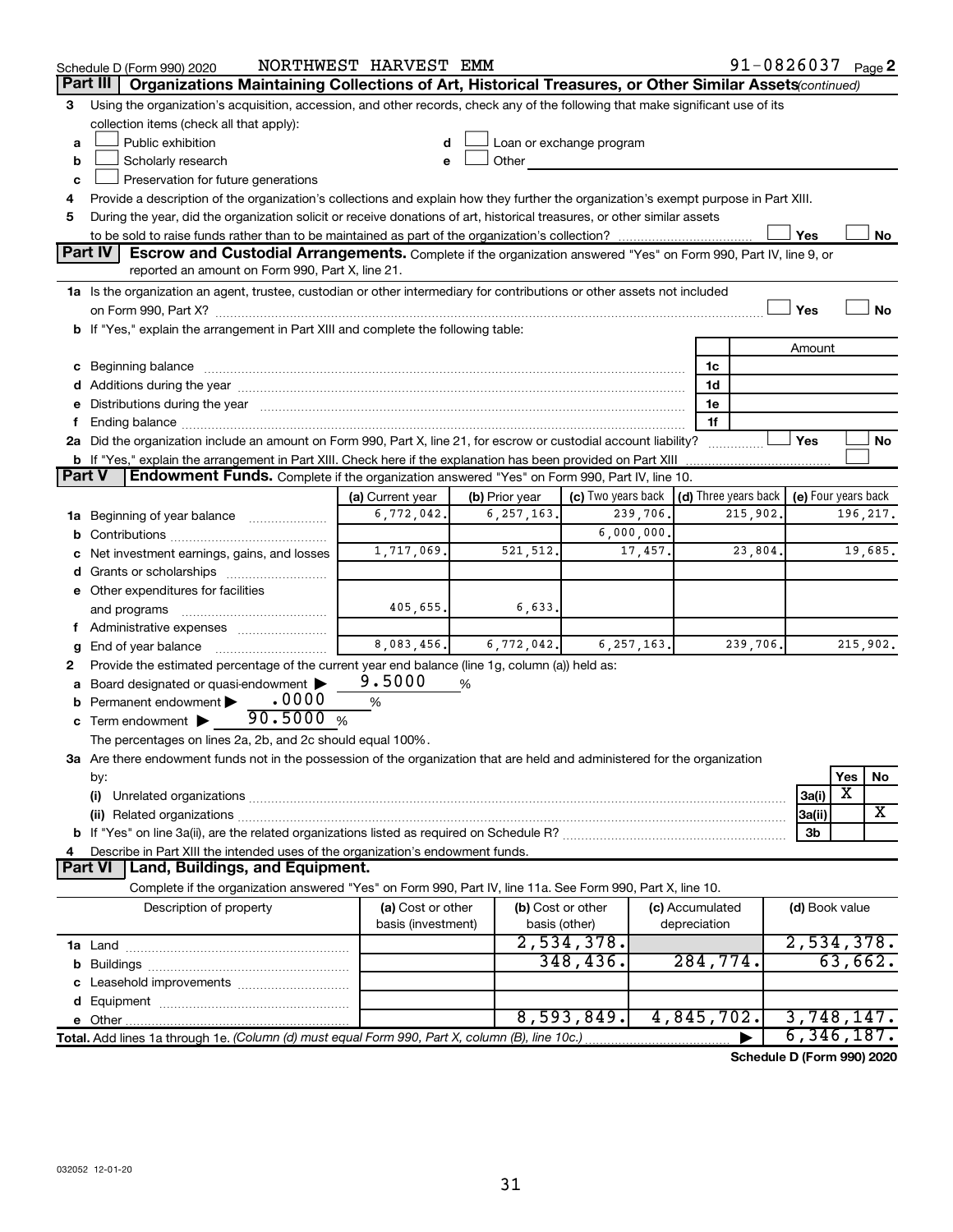| Complete if the organization answered "Yes" on Form 990, Part IV, line 11b. See Form 990, Part X, line 12. |                |                                                           |
|------------------------------------------------------------------------------------------------------------|----------------|-----------------------------------------------------------|
| (a) Description of security or category (including name of security)                                       | (b) Book value | (c) Method of valuation: Cost or end-of-year market value |
| (1) Financial derivatives                                                                                  |                |                                                           |
| (2) Closely held equity interests                                                                          |                |                                                           |
| (3) Other                                                                                                  |                |                                                           |
| (A)                                                                                                        |                |                                                           |
| (B)                                                                                                        |                |                                                           |
| (C)                                                                                                        |                |                                                           |
| (D)                                                                                                        |                |                                                           |
| (E)                                                                                                        |                |                                                           |
| (F)                                                                                                        |                |                                                           |
| (G)                                                                                                        |                |                                                           |
| (H)                                                                                                        |                |                                                           |
| Total. (Col. (b) must equal Form 990, Part X, col. (B) line 12.) $\blacktriangleright$                     |                |                                                           |
| Part VIII Investments - Program Related.                                                                   |                |                                                           |
| Complete if the organization answered "Yes" on Form 990, Part IV, line 11c. See Form 990, Part X, line 13. |                |                                                           |

| (a) Description of investment                                                           | (b) Book value | (c) Method of valuation: Cost or end-of-year market value |
|-----------------------------------------------------------------------------------------|----------------|-----------------------------------------------------------|
| (1)                                                                                     |                |                                                           |
| (2)                                                                                     |                |                                                           |
| (3)                                                                                     |                |                                                           |
| (4)                                                                                     |                |                                                           |
| (5)                                                                                     |                |                                                           |
| (6)                                                                                     |                |                                                           |
| (7)                                                                                     |                |                                                           |
| (8)                                                                                     |                |                                                           |
| (9)                                                                                     |                |                                                           |
| Total. (Col. (b) must equal Form 990, Part X, col. (B) line $13.$ $\blacktriangleright$ |                |                                                           |

#### **Part IX Other Assets.**

Complete if the organization answered "Yes" on Form 990, Part IV, line 11d. See Form 990, Part X, line 15.

| (a) Description                                                                                                   | (b) Book value |
|-------------------------------------------------------------------------------------------------------------------|----------------|
| <b>FUNDS HELD</b><br>BENEFICIAL INTEREST<br>IN<br>BY OTHERS<br>(1)                                                | 9,317,271.     |
| SECURITY DEPOSITS<br>(2)                                                                                          | 163, 465.      |
| (3)                                                                                                               |                |
| (4)                                                                                                               |                |
| (5)                                                                                                               |                |
| (6)                                                                                                               |                |
| (7)                                                                                                               |                |
| (8)                                                                                                               |                |
| (9)                                                                                                               |                |
|                                                                                                                   | 9,480,736.     |
| <b>Other Liabilities.</b><br>Part X                                                                               |                |
|                                                                                                                   |                |
| Complete if the organization answered "Yes" on Form 990, Part IV, line 11e or 11f. See Form 990, Part X, line 25. |                |
| (a) Description of liability<br>1.                                                                                | (b) Book value |
| Federal income taxes<br>(1)                                                                                       |                |
| (2)                                                                                                               |                |
| (3)                                                                                                               |                |
| (4)                                                                                                               |                |
| (5)                                                                                                               |                |
| (6)                                                                                                               |                |
| (7)                                                                                                               |                |
| (8)                                                                                                               |                |
| (9)                                                                                                               |                |

**2.** Liability for uncertain tax positions. In Part XIII, provide the text of the footnote to the organization's financial statements that reports the organization's liability for uncertain tax positions under FASB ASC 740. Check here if the text of the footnote has been provided in Part XIII.  $\perp$ 

**Schedule D (Form 990) 2020**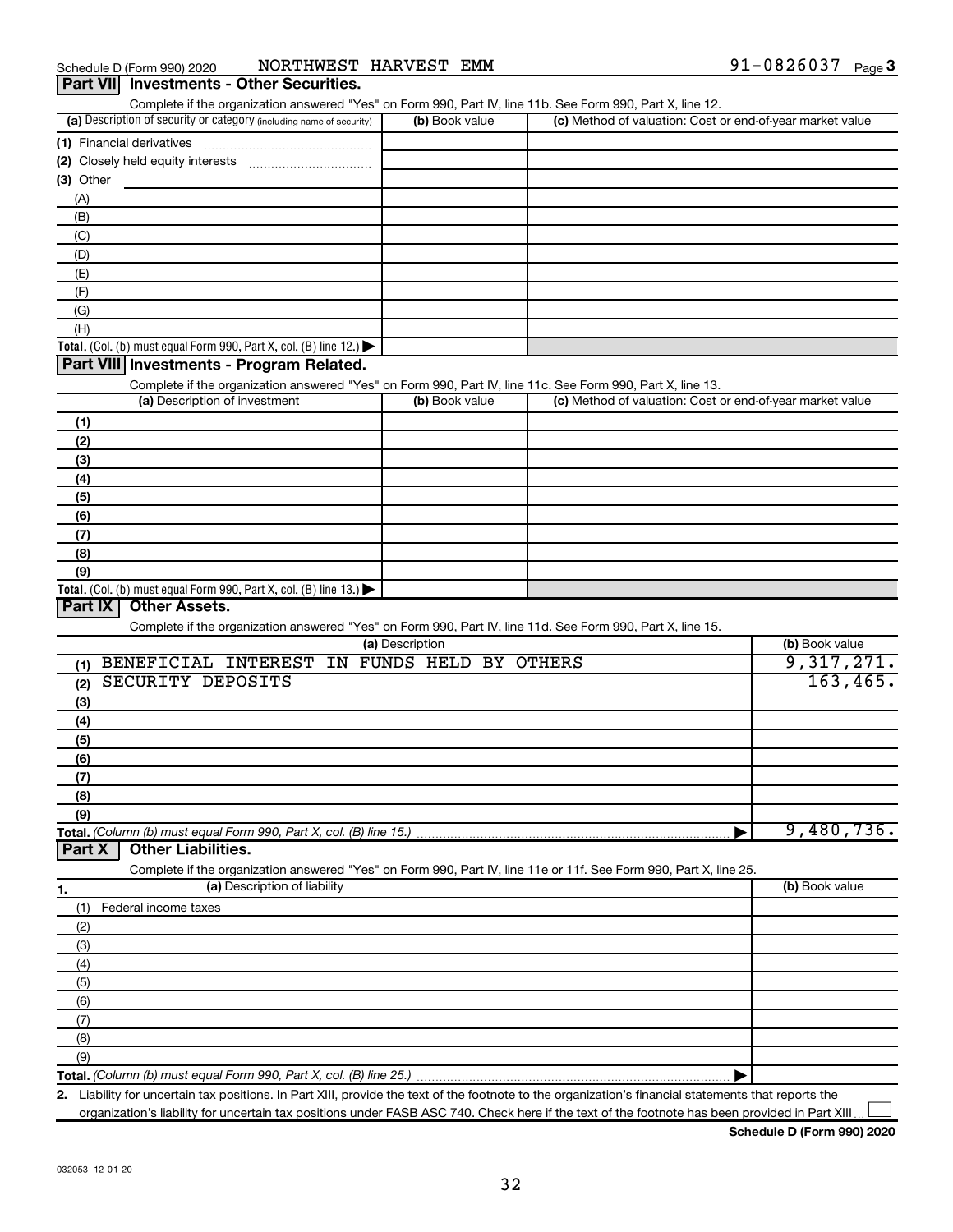|    | Reconciliation of Revenue per Audited Financial Statements With Revenue per Return.<br>Part XI                                                                                                                                     |                |             |    |               |
|----|------------------------------------------------------------------------------------------------------------------------------------------------------------------------------------------------------------------------------------|----------------|-------------|----|---------------|
|    | Complete if the organization answered "Yes" on Form 990, Part IV, line 12a.                                                                                                                                                        |                |             |    |               |
| 1  | Total revenue, gains, and other support per audited financial statements                                                                                                                                                           |                |             | 1. | 96,847,875.   |
| 2  | Amounts included on line 1 but not on Form 990, Part VIII, line 12:                                                                                                                                                                |                |             |    |               |
| a  |                                                                                                                                                                                                                                    | 2a             | $-369,897.$ |    |               |
|    |                                                                                                                                                                                                                                    | 2 <sub>b</sub> | 659,830.    |    |               |
| с  |                                                                                                                                                                                                                                    | 2 <sub>c</sub> |             |    |               |
| d  |                                                                                                                                                                                                                                    | 2d             |             |    |               |
| е  | Add lines 2a through 2d <b>contract and a contract and a contract a</b> contract a contract and a contract a contract a                                                                                                            |                |             | 2e | 289,933.      |
| з  |                                                                                                                                                                                                                                    |                |             | 3  | 96,557,942.   |
|    | Amounts included on Form 990. Part VIII. line 12, but not on line 1:                                                                                                                                                               |                |             |    |               |
| а  |                                                                                                                                                                                                                                    | 4a             |             |    |               |
| b  | Other (Describe in Part XIII.) [100] [100] [100] [100] [100] [100] [100] [100] [100] [100] [100] [100] [100] [                                                                                                                     | 4 <sub>b</sub> |             |    |               |
| c  | Add lines 4a and 4b                                                                                                                                                                                                                |                |             | 4с | ο.            |
| 5. |                                                                                                                                                                                                                                    |                |             | 5  | 96, 557, 942. |
|    | Part XII Reconciliation of Expenses per Audited Financial Statements With Expenses per Return.                                                                                                                                     |                |             |    |               |
|    |                                                                                                                                                                                                                                    |                |             |    |               |
|    | Complete if the organization answered "Yes" on Form 990, Part IV, line 12a.                                                                                                                                                        |                |             |    |               |
|    |                                                                                                                                                                                                                                    |                |             |    | 64,039,936.   |
| 2  | Amounts included on line 1 but not on Form 990, Part IX, line 25:                                                                                                                                                                  |                |             |    |               |
| a  |                                                                                                                                                                                                                                    | 2a             | 659,830.    |    |               |
|    | Prior year adjustments [11,111] Prior year adjustments [11,111] All material contracts and the contracts and t                                                                                                                     | 2 <sub>b</sub> |             |    |               |
| с  |                                                                                                                                                                                                                                    | 2 <sub>c</sub> |             |    |               |
| d  |                                                                                                                                                                                                                                    | 2d             |             |    |               |
| е  | Add lines 2a through 2d <b>contained a contained a contained a contained a</b> contained a contained a contained a contained a contact a contact a contact a contact a contact a contact a contact a contact a contact a contact a |                |             | 2e | 659,830.      |
| з  |                                                                                                                                                                                                                                    |                |             | 3  | 63,380,106.   |
|    | Amounts included on Form 990, Part IX, line 25, but not on line 1:                                                                                                                                                                 |                |             |    |               |
| а  |                                                                                                                                                                                                                                    | 4a             |             |    |               |
| b  |                                                                                                                                                                                                                                    | 4b.            |             |    |               |
| c  | Add lines 4a and 4b                                                                                                                                                                                                                |                |             | 4c | ο.            |
|    | Part XIII Supplemental Information.                                                                                                                                                                                                |                |             | 5  | 63,380,106.   |

Provide the descriptions required for Part II, lines 3, 5, and 9; Part III, lines 1a and 4; Part IV, lines 1b and 2b; Part V, line 4; Part X, line 2; Part XI, lines 2d and 4b; and Part XII, lines 2d and 4b. Also complete this part to provide any additional information.

# Schedule D (Form 990) 2020 MORTHWEST HARVEST EMM 91-0826037 Page

|                            |  |  | NC |
|----------------------------|--|--|----|
| Schedule D (Form 990) 2020 |  |  |    |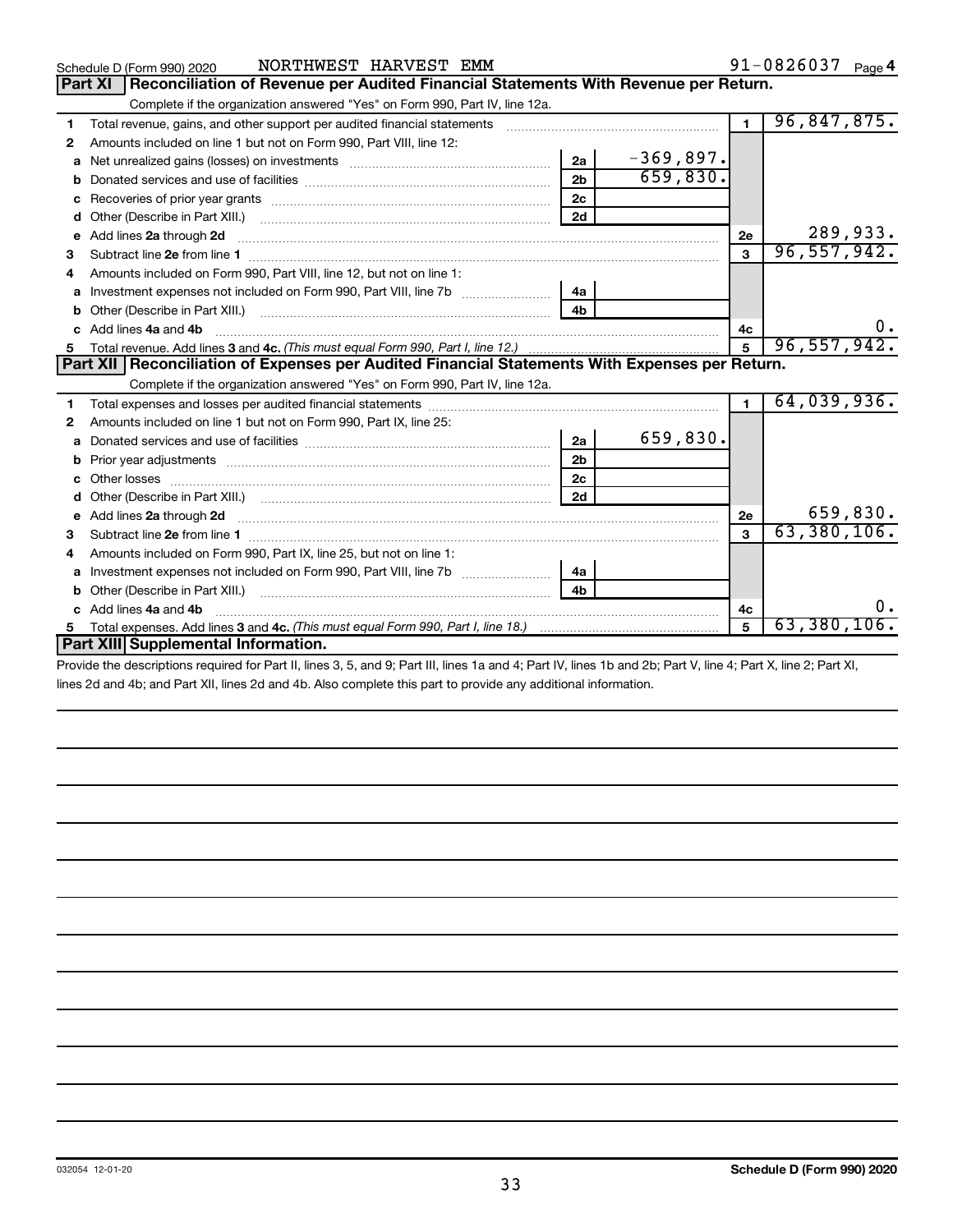| <b>SCHEDULE I</b><br>(Form 990)                                                                                                                                                                                                                                                                                          |            | <b>Grants and Other Assistance to Organizations,</b><br>Governments, and Individuals in the United States<br>Complete if the organization answered "Yes" on Form 990, Part IV, line 21 or 22. |                                                                              |                                         |                                                                |                                          | OMB No. 1545-0047                                         |
|--------------------------------------------------------------------------------------------------------------------------------------------------------------------------------------------------------------------------------------------------------------------------------------------------------------------------|------------|-----------------------------------------------------------------------------------------------------------------------------------------------------------------------------------------------|------------------------------------------------------------------------------|-----------------------------------------|----------------------------------------------------------------|------------------------------------------|-----------------------------------------------------------|
| Department of the Treasury<br>Internal Revenue Service                                                                                                                                                                                                                                                                   |            |                                                                                                                                                                                               | Attach to Form 990.<br>Go to www.irs.gov/Form990 for the latest information. |                                         |                                                                |                                          | <b>Open to Public</b><br><b>Inspection</b>                |
| Name of the organization<br>NORTHWEST HARVEST EMM                                                                                                                                                                                                                                                                        |            |                                                                                                                                                                                               |                                                                              |                                         |                                                                |                                          | <b>Employer identification number</b><br>91-0826037       |
| Part I<br><b>General Information on Grants and Assistance</b>                                                                                                                                                                                                                                                            |            |                                                                                                                                                                                               |                                                                              |                                         |                                                                |                                          |                                                           |
| Does the organization maintain records to substantiate the amount of the grants or assistance, the grantees' eligibility for the grants or assistance, and the selection<br>$\mathbf 1$<br>Describe in Part IV the organization's procedures for monitoring the use of grant funds in the United States.<br>$\mathbf{2}$ |            |                                                                                                                                                                                               |                                                                              |                                         |                                                                |                                          | $\sqrt{X}$ Yes<br>l No                                    |
| Part II<br>Grants and Other Assistance to Domestic Organizations and Domestic Governments. Complete if the organization answered "Yes" on Form 990, Part IV, line 21, for any                                                                                                                                            |            |                                                                                                                                                                                               |                                                                              |                                         |                                                                |                                          |                                                           |
| recipient that received more than \$5,000. Part II can be duplicated if additional space is needed.<br>1 (a) Name and address of organization<br>or government                                                                                                                                                           | $(b)$ EIN  | (c) IRC section<br>(if applicable)                                                                                                                                                            | (d) Amount of<br>cash grant                                                  | (e) Amount of<br>non-cash<br>assistance | (f) Method of<br>valuation (book,<br>FMV, appraisal,<br>other) | (g) Description of<br>noncash assistance | (h) Purpose of grant<br>or assistance                     |
| ASIAN COUNSELING AND REFERRAL<br>SERVICE - 3639 MARTIN LUTHER KING<br>JR WAY S - SEATTLE, WA 98144-6847                                                                                                                                                                                                                  | 91-0916176 | 501C3                                                                                                                                                                                         | $\mathbf 0$ .                                                                | 190, 267. BOOK                          |                                                                | FOOD                                     | DISTRIBUTION OF FOOD TO<br>LOW INCOME INDIVIDUALS         |
| RAINIER VALLEY FOOD BANK<br>9021 RAINIER AVE S<br>SEATTLE, WA 98118-5024                                                                                                                                                                                                                                                 | 91-1500768 | 501C3                                                                                                                                                                                         | $\mathbf{0}$                                                                 | 203,657. BOOK                           |                                                                | FOOD & GIFT<br>CARDS                     | DISTRIBUTION OF FOOD TO<br>LOW INCOME INDIVIDUALS         |
| BALLARD FOOD BANK<br>1400 NW LEARY WAY<br>SEATTLE, WA 98107-4819                                                                                                                                                                                                                                                         | 91-1428805 | 501C3                                                                                                                                                                                         | 0.                                                                           | 137,526. BOOK                           |                                                                | FOOD & GIFT<br>CARDS                     | DISTRIBUTION OF FOOD TO<br>LOW INCOME INDIVIDUALS         |
| DES MOINES AREA FOOD BANK<br>PO BOX 98788<br>DES MOINES, WA 98198                                                                                                                                                                                                                                                        | 91-1183154 | 501C3                                                                                                                                                                                         | 0.                                                                           | 162,447. BOOK                           |                                                                | FOOD & GIFT<br>CARDS                     | DISTRIBUTION OF FOOD TO<br>LOW INCOME INDIVIDUALS         |
| BYRD BARR PLACE<br>722 18TH AVE<br>SEATTLE, WA 98122                                                                                                                                                                                                                                                                     | 91-0786727 | 501C3                                                                                                                                                                                         | 0.                                                                           | 99,096. BOOK                            |                                                                | FOOD & GIFT<br>CARDS                     | DISTRIBUTION OF FOOD TO<br>LOW INCOME INDIVIDUALS         |
| PRESTON FOOD BANK<br>PO BOX 948<br>PRESTON, WA 98050                                                                                                                                                                                                                                                                     | 91-0982213 | 501C3                                                                                                                                                                                         | $\mathbf{0}$ .                                                               | 40.875.BOOK                             |                                                                | FOOD                                     | DISTRIBUTION OF FOOD TO<br>LOW INCOME INDIVIDUALS<br>335. |
| Enter total number of other organizations listed in the line 1 table<br>3                                                                                                                                                                                                                                                |            |                                                                                                                                                                                               |                                                                              |                                         |                                                                |                                          | 34.                                                       |

**For Paperwork Reduction Act Notice, see the Instructions for Form 990. Schedule I (Form 990) 2020** LHA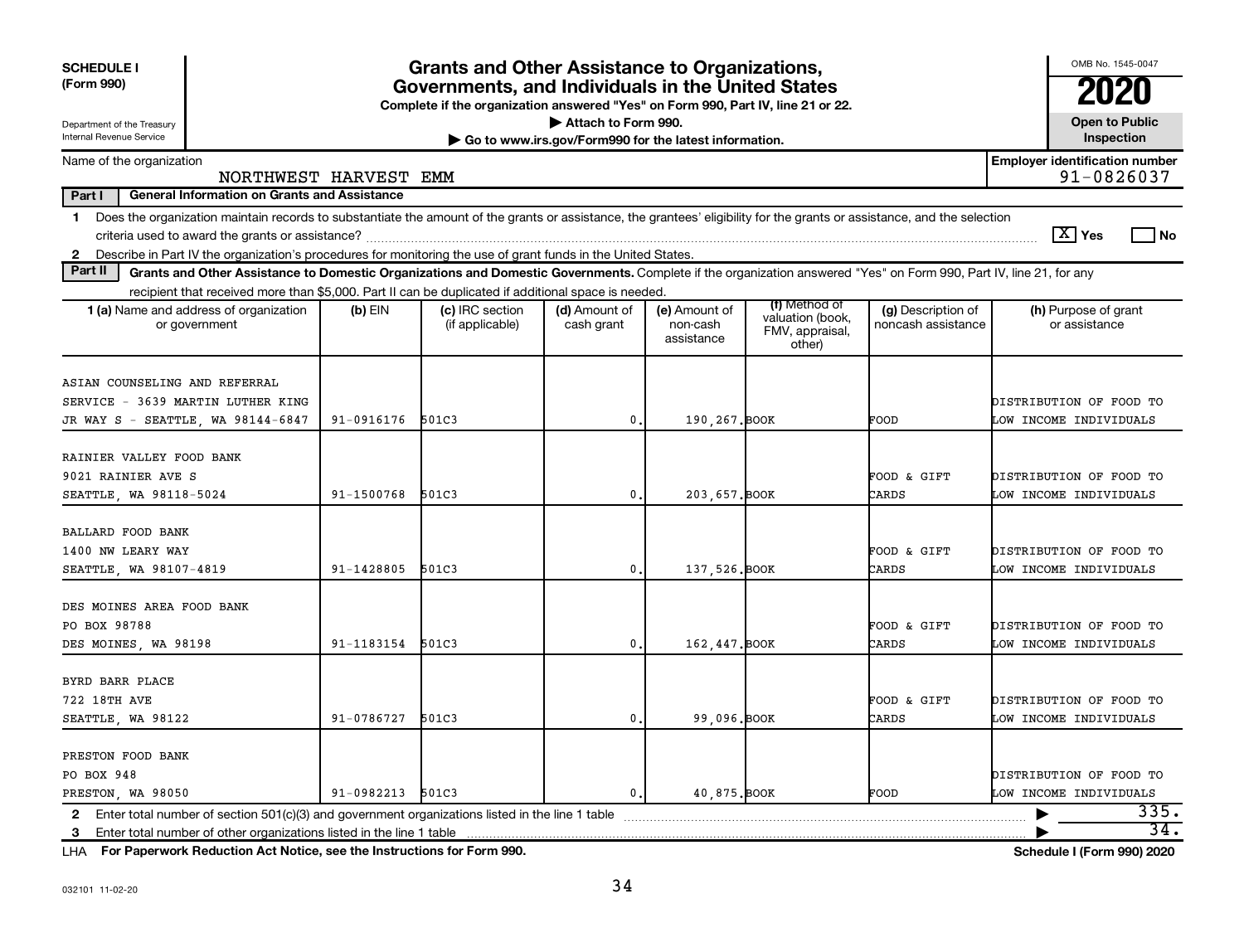#### Schedule I (Form 990) Page 1 NORTHWEST HARVEST EMM 91-0826037

| LYNNWOOD FOOD BANK<br>FOOD & GIFT<br>5320 176TH ST SW<br>0<br>183,492. BOOK<br>CARDS<br>84-1642388<br>501C3<br>LYNNWOOD, WA 98037-3035<br>VOLUNTEERS OF AMERICA SULTAN<br>PO BOX 268<br>91-0577129<br>501C3<br>$\mathbf 0$<br>23,634. BOOK<br>SULTAN, WA 98294-0268<br>FOOD<br>VOLUNTEERS OF AMERICA - EVERETT<br>FOOD BANK - PO BOX 839 - EVERETT,<br>FOOD & GIFT<br>176,901. BOOK<br>91-0577129<br>501C3<br>$\mathbf 0$ .<br>CARDS<br>WA 98206-0839<br>VOLUNTEERS OF AMERICA - SOUTH<br>EVERETT FOOD BANK - PO BOX 839 -<br>91-0577129<br>501C3<br>0<br>31,300. BOOK<br>GIFT CARDS<br>EVERETT, WA 98206-0839<br>VOLUNTEERS OF AMERICA - MILL CREEK<br>FOOD BANK - PO BOX 839 - EVERETT,<br>91-0577129<br>501C3<br>$\mathbf{0}$<br>34,400. BOOK<br>GIFT CARDS<br>WA 98206-0839<br>VOLUNTEERS OF AMERICA - WETMORE<br>PO BOX 839<br>0<br>22,000. BOOK<br>EVERETT, WA 98206-0839<br>91-0577129<br>501C3<br>GIFT CARDS<br>EL CENTRO DE LA RAZA FOOD BANK<br>2524 16TH AVE S<br>FOOD & GIFT<br>91-0899927<br>501C3<br>0<br>88,024. BOOK<br>CARDS<br>SEATTLE, WA 98144-5104<br>OTHELLO FOOD BANK<br>PO BOX 152<br>91-1269359<br>501C3<br>35,029. BOOK<br>OTHELLO, WA 99344-0152<br>0<br>FOOD<br>RITZVILLE FOOD PANTRY | (g) Description of<br>non-cash assistance | (h) Purpose of grant<br>or assistance             |
|-------------------------------------------------------------------------------------------------------------------------------------------------------------------------------------------------------------------------------------------------------------------------------------------------------------------------------------------------------------------------------------------------------------------------------------------------------------------------------------------------------------------------------------------------------------------------------------------------------------------------------------------------------------------------------------------------------------------------------------------------------------------------------------------------------------------------------------------------------------------------------------------------------------------------------------------------------------------------------------------------------------------------------------------------------------------------------------------------------------------------------------------------------------------------------------------------------------------|-------------------------------------------|---------------------------------------------------|
|                                                                                                                                                                                                                                                                                                                                                                                                                                                                                                                                                                                                                                                                                                                                                                                                                                                                                                                                                                                                                                                                                                                                                                                                                   |                                           |                                                   |
|                                                                                                                                                                                                                                                                                                                                                                                                                                                                                                                                                                                                                                                                                                                                                                                                                                                                                                                                                                                                                                                                                                                                                                                                                   |                                           | DISTRIBUTION OF FOOD TO                           |
|                                                                                                                                                                                                                                                                                                                                                                                                                                                                                                                                                                                                                                                                                                                                                                                                                                                                                                                                                                                                                                                                                                                                                                                                                   |                                           | LOW INCOME INDIVIDUALS                            |
|                                                                                                                                                                                                                                                                                                                                                                                                                                                                                                                                                                                                                                                                                                                                                                                                                                                                                                                                                                                                                                                                                                                                                                                                                   |                                           |                                                   |
|                                                                                                                                                                                                                                                                                                                                                                                                                                                                                                                                                                                                                                                                                                                                                                                                                                                                                                                                                                                                                                                                                                                                                                                                                   |                                           | DISTRIBUTION OF FOOD TO                           |
|                                                                                                                                                                                                                                                                                                                                                                                                                                                                                                                                                                                                                                                                                                                                                                                                                                                                                                                                                                                                                                                                                                                                                                                                                   |                                           | LOW INCOME INDIVIDUALS                            |
|                                                                                                                                                                                                                                                                                                                                                                                                                                                                                                                                                                                                                                                                                                                                                                                                                                                                                                                                                                                                                                                                                                                                                                                                                   |                                           |                                                   |
|                                                                                                                                                                                                                                                                                                                                                                                                                                                                                                                                                                                                                                                                                                                                                                                                                                                                                                                                                                                                                                                                                                                                                                                                                   |                                           |                                                   |
|                                                                                                                                                                                                                                                                                                                                                                                                                                                                                                                                                                                                                                                                                                                                                                                                                                                                                                                                                                                                                                                                                                                                                                                                                   |                                           | DISTRIBUTION OF FOOD TO                           |
|                                                                                                                                                                                                                                                                                                                                                                                                                                                                                                                                                                                                                                                                                                                                                                                                                                                                                                                                                                                                                                                                                                                                                                                                                   |                                           | LOW INCOME INDIVIDUALS                            |
|                                                                                                                                                                                                                                                                                                                                                                                                                                                                                                                                                                                                                                                                                                                                                                                                                                                                                                                                                                                                                                                                                                                                                                                                                   |                                           |                                                   |
|                                                                                                                                                                                                                                                                                                                                                                                                                                                                                                                                                                                                                                                                                                                                                                                                                                                                                                                                                                                                                                                                                                                                                                                                                   |                                           | DISTRIBUTION OF FOOD TO                           |
|                                                                                                                                                                                                                                                                                                                                                                                                                                                                                                                                                                                                                                                                                                                                                                                                                                                                                                                                                                                                                                                                                                                                                                                                                   |                                           | LOW INCOME INDIVIDUALS                            |
|                                                                                                                                                                                                                                                                                                                                                                                                                                                                                                                                                                                                                                                                                                                                                                                                                                                                                                                                                                                                                                                                                                                                                                                                                   |                                           |                                                   |
|                                                                                                                                                                                                                                                                                                                                                                                                                                                                                                                                                                                                                                                                                                                                                                                                                                                                                                                                                                                                                                                                                                                                                                                                                   |                                           |                                                   |
|                                                                                                                                                                                                                                                                                                                                                                                                                                                                                                                                                                                                                                                                                                                                                                                                                                                                                                                                                                                                                                                                                                                                                                                                                   |                                           | DISTRIBUTION OF FOOD TO                           |
|                                                                                                                                                                                                                                                                                                                                                                                                                                                                                                                                                                                                                                                                                                                                                                                                                                                                                                                                                                                                                                                                                                                                                                                                                   |                                           | LOW INCOME INDIVIDUALS                            |
|                                                                                                                                                                                                                                                                                                                                                                                                                                                                                                                                                                                                                                                                                                                                                                                                                                                                                                                                                                                                                                                                                                                                                                                                                   |                                           |                                                   |
|                                                                                                                                                                                                                                                                                                                                                                                                                                                                                                                                                                                                                                                                                                                                                                                                                                                                                                                                                                                                                                                                                                                                                                                                                   |                                           |                                                   |
|                                                                                                                                                                                                                                                                                                                                                                                                                                                                                                                                                                                                                                                                                                                                                                                                                                                                                                                                                                                                                                                                                                                                                                                                                   |                                           | DISTRIBUTION OF FOOD TO<br>LOW INCOME INDIVIDUALS |
|                                                                                                                                                                                                                                                                                                                                                                                                                                                                                                                                                                                                                                                                                                                                                                                                                                                                                                                                                                                                                                                                                                                                                                                                                   |                                           |                                                   |
|                                                                                                                                                                                                                                                                                                                                                                                                                                                                                                                                                                                                                                                                                                                                                                                                                                                                                                                                                                                                                                                                                                                                                                                                                   |                                           |                                                   |
|                                                                                                                                                                                                                                                                                                                                                                                                                                                                                                                                                                                                                                                                                                                                                                                                                                                                                                                                                                                                                                                                                                                                                                                                                   |                                           | DISTRIBUTION OF FOOD TO                           |
|                                                                                                                                                                                                                                                                                                                                                                                                                                                                                                                                                                                                                                                                                                                                                                                                                                                                                                                                                                                                                                                                                                                                                                                                                   |                                           | LOW INCOME INDIVIDUALS                            |
|                                                                                                                                                                                                                                                                                                                                                                                                                                                                                                                                                                                                                                                                                                                                                                                                                                                                                                                                                                                                                                                                                                                                                                                                                   |                                           |                                                   |
|                                                                                                                                                                                                                                                                                                                                                                                                                                                                                                                                                                                                                                                                                                                                                                                                                                                                                                                                                                                                                                                                                                                                                                                                                   |                                           |                                                   |
|                                                                                                                                                                                                                                                                                                                                                                                                                                                                                                                                                                                                                                                                                                                                                                                                                                                                                                                                                                                                                                                                                                                                                                                                                   |                                           | DISTRIBUTION OF FOOD TO                           |
|                                                                                                                                                                                                                                                                                                                                                                                                                                                                                                                                                                                                                                                                                                                                                                                                                                                                                                                                                                                                                                                                                                                                                                                                                   |                                           | LOW INCOME INDIVIDUALS                            |
|                                                                                                                                                                                                                                                                                                                                                                                                                                                                                                                                                                                                                                                                                                                                                                                                                                                                                                                                                                                                                                                                                                                                                                                                                   |                                           |                                                   |
| PO BOX 442                                                                                                                                                                                                                                                                                                                                                                                                                                                                                                                                                                                                                                                                                                                                                                                                                                                                                                                                                                                                                                                                                                                                                                                                        |                                           | DISTRIBUTION OF FOOD TO                           |
| 16,910. BOOK<br>56-2312501 501C3<br>$\mathbf{0}$ .<br>FOOD<br>RITZVILLE, WA 99169-0442                                                                                                                                                                                                                                                                                                                                                                                                                                                                                                                                                                                                                                                                                                                                                                                                                                                                                                                                                                                                                                                                                                                            |                                           | LOW INCOME INDIVIDUALS                            |

**Schedule I (Form 990)**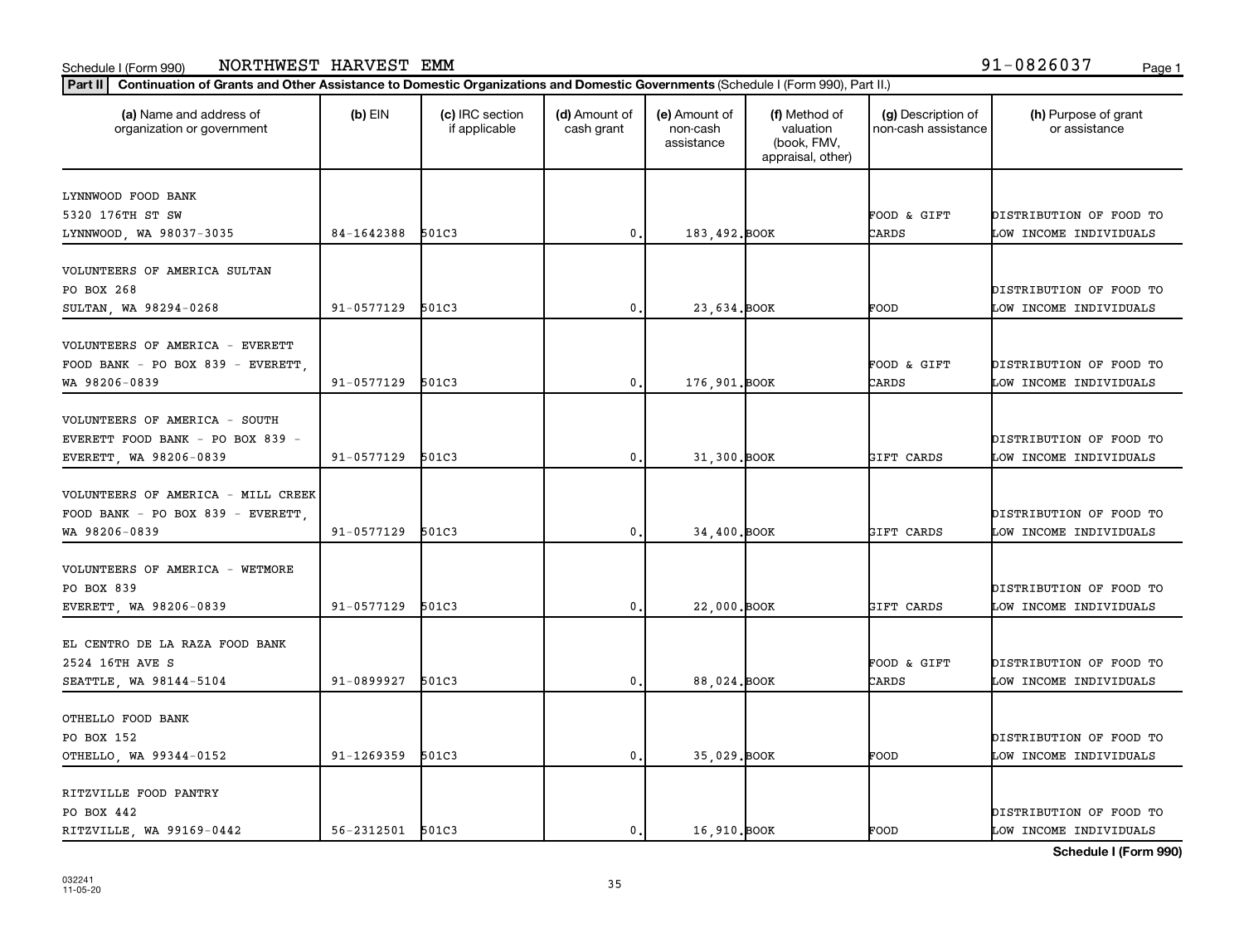#### Schedule I (Form 990) Page 1 NORTHWEST HARVEST EMM 91-0826037

| Part II   Continuation of Grants and Other Assistance to Domestic Organizations and Domestic Governments (Schedule I (Form 990), Part II.) |                  |                                  |                             |                                         |                                                                |                                           |                                       |
|--------------------------------------------------------------------------------------------------------------------------------------------|------------------|----------------------------------|-----------------------------|-----------------------------------------|----------------------------------------------------------------|-------------------------------------------|---------------------------------------|
| (a) Name and address of<br>organization or government                                                                                      | $(b)$ EIN        | (c) IRC section<br>if applicable | (d) Amount of<br>cash grant | (e) Amount of<br>non-cash<br>assistance | (f) Method of<br>valuation<br>(book, FMV,<br>appraisal, other) | (g) Description of<br>non-cash assistance | (h) Purpose of grant<br>or assistance |
|                                                                                                                                            |                  |                                  |                             |                                         |                                                                |                                           |                                       |
| TRI-CITIES RICHLAND FOOD BANK<br>420 W DESCHUTES AVE                                                                                       |                  |                                  |                             |                                         |                                                                | FOOD & GIFT                               | DISTRIBUTION OF FOOD TO               |
| KENNEWICK, WA 99336-3636                                                                                                                   | 91-1011971 501C3 |                                  | $\mathbf 0$ .               | 39,964. BOOK                            |                                                                | CARDS                                     | LOW INCOME INDIVIDUALS                |
|                                                                                                                                            |                  |                                  |                             |                                         |                                                                |                                           |                                       |
| TRI-CITIES BENTON CITY FOOD BANK                                                                                                           |                  |                                  |                             |                                         |                                                                |                                           |                                       |
| 420 W DESCHUTES AVE                                                                                                                        |                  |                                  |                             |                                         |                                                                | FOOD & GIFT                               | DISTRIBUTION OF FOOD TO               |
| KENNEWICK, WA 99336-3636                                                                                                                   | 91-1011971       | 501C3                            | $\mathbf{0}$ .              | 65,967. BOOK                            |                                                                | CARDS                                     | LOW INCOME INDIVIDUALS                |
|                                                                                                                                            |                  |                                  |                             |                                         |                                                                |                                           |                                       |
| TRI-CITIES KENNEWICK FOOD BANK                                                                                                             |                  |                                  |                             |                                         |                                                                |                                           |                                       |
| 420 W DESCHUTES AVE                                                                                                                        |                  |                                  |                             |                                         |                                                                | FOOD & GIFT                               | DISTRIBUTION OF FOOD TO               |
| KENNEWICK, WA 99336-3636                                                                                                                   | 91-1011971       | 501C3                            | 0.                          | 64,493. BOOK                            |                                                                | CARDS                                     | LOW INCOME INDIVIDUALS                |
|                                                                                                                                            |                  |                                  |                             |                                         |                                                                |                                           |                                       |
| IMMANUEL COMMUNITY SERVICES FOOD                                                                                                           |                  |                                  |                             |                                         |                                                                |                                           |                                       |
| BANK - 1215 THOMAS ST - SEATTLE,                                                                                                           |                  |                                  |                             |                                         |                                                                |                                           | DISTRIBUTION OF FOOD TO               |
| WA 98109-5427                                                                                                                              | 26-0881300       | 501C3                            | $\mathbf 0$                 | 22,359. BOOK                            |                                                                | FOOD                                      | LOW INCOME INDIVIDUALS                |
|                                                                                                                                            |                  |                                  |                             |                                         |                                                                |                                           |                                       |
| PIKE MARKET FOOD BANK                                                                                                                      |                  |                                  |                             |                                         |                                                                |                                           |                                       |
| 85 PIKE ST STE 200                                                                                                                         |                  |                                  |                             |                                         |                                                                |                                           | DISTRIBUTION OF FOOD TO               |
| SEATTLE, WA 98101-2077                                                                                                                     | 91-1034838       | 501C3                            | 0.                          | 84, 131. BOOK                           |                                                                | FOOD                                      | LOW INCOME INDIVIDUALS                |
| FAMILY WORKS FOOD BANK                                                                                                                     |                  |                                  |                             |                                         |                                                                |                                           |                                       |
| 1501 N 45TH                                                                                                                                |                  |                                  |                             |                                         |                                                                | FOOD & GIFT                               | DISTRIBUTION OF FOOD TO               |
| SEATTLE, WA 98103                                                                                                                          | 91-1757277       | 501C3                            | 0.                          | 58,550. BOOK                            |                                                                | CARDS                                     | LOW INCOME INDIVIDUALS                |
|                                                                                                                                            |                  |                                  |                             |                                         |                                                                |                                           |                                       |
| SAINT VINCENT DE PAUL GEORGETOWN                                                                                                           |                  |                                  |                             |                                         |                                                                |                                           |                                       |
| 5950 4TH AVE S                                                                                                                             |                  |                                  |                             |                                         |                                                                |                                           | DISTRIBUTION OF FOOD TO               |
| SEATTLE, WA 98108-3208                                                                                                                     | 91-0583891 501C3 |                                  | $\mathbf 0$                 | 72,574. BOOK                            |                                                                | FOOD                                      | LOW INCOME INDIVIDUALS                |
|                                                                                                                                            |                  |                                  |                             |                                         |                                                                |                                           |                                       |
| HIGHLINE AREA FOOD BANK                                                                                                                    |                  |                                  |                             |                                         |                                                                |                                           |                                       |
| PO BOX 66427                                                                                                                               |                  |                                  |                             |                                         |                                                                | FOOD & GIFT                               | DISTRIBUTION OF FOOD TO               |
| BURIEN, WA 98166                                                                                                                           | 91-1665389       | 501C3                            | 0.                          | 137,858. BOOK                           |                                                                | CARDS                                     | LOW INCOME INDIVIDUALS                |
|                                                                                                                                            |                  |                                  |                             |                                         |                                                                |                                           |                                       |
| PUGET SOUND LABOR AGENCY                                                                                                                   |                  |                                  |                             |                                         |                                                                |                                           |                                       |
| 404 S BRANDON ST                                                                                                                           |                  |                                  |                             |                                         |                                                                | FOOD & GIFT                               | DISTRIBUTION OF FOOD TO               |
| SEATTLE, WA 98108-2236                                                                                                                     | 91-0927902 501C3 |                                  | 0.                          | 55, 132. BOOK                           |                                                                | CARDS                                     | LOW INCOME INDIVIDUALS                |

**Schedule I (Form 990)**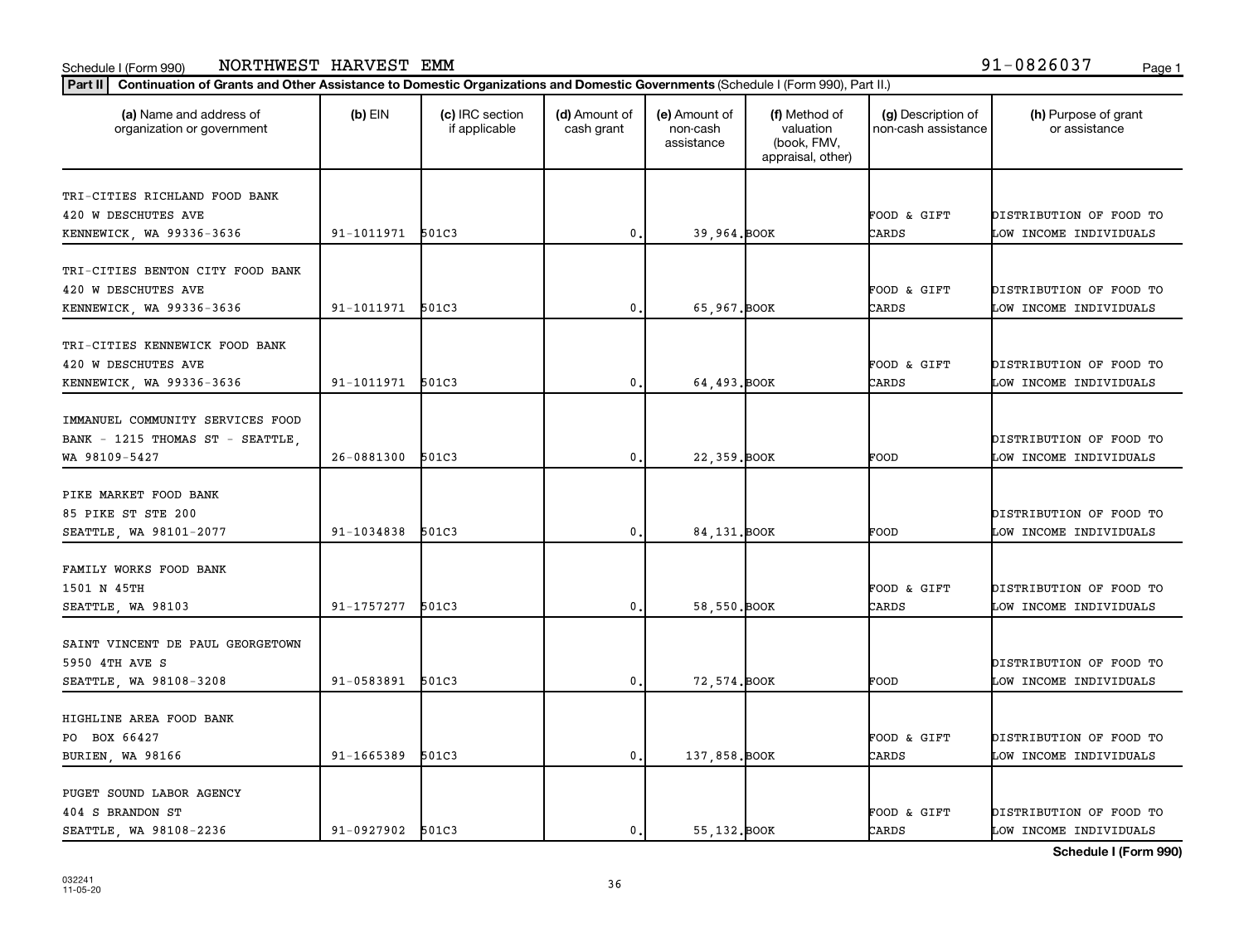#### Schedule I (Form 990) Page 1 NORTHWEST HARVEST EMM 91-0826037

| Part II   Continuation of Grants and Other Assistance to Domestic Organizations and Domestic Governments (Schedule I (Form 990), Part II.) |                  |                                  |                             |                                         |                                                                |                                           |                                       |
|--------------------------------------------------------------------------------------------------------------------------------------------|------------------|----------------------------------|-----------------------------|-----------------------------------------|----------------------------------------------------------------|-------------------------------------------|---------------------------------------|
| (a) Name and address of<br>organization or government                                                                                      | $(b)$ EIN        | (c) IRC section<br>if applicable | (d) Amount of<br>cash grant | (e) Amount of<br>non-cash<br>assistance | (f) Method of<br>valuation<br>(book, FMV,<br>appraisal, other) | (g) Description of<br>non-cash assistance | (h) Purpose of grant<br>or assistance |
| MAPLE VALLEY FOOD BANK & EMERGENCY                                                                                                         |                  |                                  |                             |                                         |                                                                |                                           |                                       |
| SERVICES - PO BOX 322 - MAPLE                                                                                                              |                  |                                  |                             |                                         |                                                                | FOOD & GIFT                               | DISTRIBUTION OF FOOD TO               |
| VALLEY, WA 98038-0322                                                                                                                      | 91-6057006       | 501C3                            | $\mathbf 0$                 | 199,900. BOOK                           |                                                                | CARDS                                     | LOW INCOME INDIVIDUALS                |
|                                                                                                                                            |                  |                                  |                             |                                         |                                                                |                                           |                                       |
| ALGONA/PACIFIC FOOD PANTRY                                                                                                                 |                  |                                  |                             |                                         |                                                                |                                           |                                       |
| 603 3RD AVE SE                                                                                                                             |                  |                                  |                             |                                         |                                                                |                                           | DISTRIBUTION OF FOOD TO               |
| PACIFIC, WA 98047-1431                                                                                                                     | 91-1498750       | 501C3                            | 20,000                      | 58, 244. BOOK                           |                                                                | FOOD                                      | LOW INCOME INDIVIDUALS                |
| THE FOOD BANK @ ST. MARY'S                                                                                                                 |                  |                                  |                             |                                         |                                                                |                                           |                                       |
| 611 20TH AVE S                                                                                                                             |                  |                                  |                             |                                         |                                                                |                                           | DISTRIBUTION OF FOOD TO               |
| SEATTLE, WA 98144-2208                                                                                                                     | 91-1989445       | 501C3                            | $\mathbf{0}$ .              | 98.729. BOOK                            |                                                                | FOOD                                      | LOW INCOME INDIVIDUALS                |
|                                                                                                                                            |                  |                                  |                             |                                         |                                                                |                                           |                                       |
| WEST SEATTLE FOOD BANK                                                                                                                     |                  |                                  |                             |                                         |                                                                |                                           |                                       |
| 3419 SW MORGAN ST.                                                                                                                         |                  |                                  |                             |                                         |                                                                | FOOD & GIFT                               | DISTRIBUTION OF FOOD TO               |
| SEATTLE, WA 98126-3133                                                                                                                     | 91-1464412       | 501C3                            | 0                           | 189,891. BOOK                           |                                                                | CARDS                                     | LOW INCOME INDIVIDUALS                |
| RENEWAL FOOD BANK                                                                                                                          |                  |                                  |                             |                                         |                                                                |                                           |                                       |
| 12819 SE 38TH ST, PMB #241                                                                                                                 |                  |                                  |                             |                                         |                                                                | FOOD & GIFT                               | DISTRIBUTION OF FOOD TO               |
| BELLEVUE, WA 98006                                                                                                                         | 46-1502418       | 501C3                            | 0                           | 29,165. BOOK                            |                                                                | CARDS                                     | LOW INCOME INDIVIDUALS                |
|                                                                                                                                            |                  |                                  |                             |                                         |                                                                |                                           |                                       |
| ISSAQUAH FOOD & CLOTHING BANK                                                                                                              |                  |                                  |                             |                                         |                                                                |                                           |                                       |
| 179 1ST AVE. SE                                                                                                                            |                  |                                  |                             |                                         |                                                                |                                           | DISTRIBUTION OF FOOD TO               |
| ISSAQUAH, WA 98027                                                                                                                         | 91-1245499       | 501C3                            | 0.                          | 157, 350. ВООК                          |                                                                | GIFT CARDS                                | LOW INCOME INDIVIDUALS                |
| JEWISH FAMILY SERVICE                                                                                                                      |                  |                                  |                             |                                         |                                                                |                                           |                                       |
| 1601 16TH AVE.                                                                                                                             |                  |                                  |                             |                                         |                                                                |                                           | DISTRIBUTION OF FOOD TO               |
| SEATTLE, WA 98122                                                                                                                          | 91-0565537       | 501C3                            | 0                           | 48, 342. BOOK                           |                                                                | FOOD                                      | LOW INCOME INDIVIDUALS                |
|                                                                                                                                            |                  |                                  |                             |                                         |                                                                |                                           |                                       |
| YWCA ANGELINE'S CENTER                                                                                                                     |                  |                                  |                             |                                         |                                                                |                                           |                                       |
| 2030 THIRD AVE                                                                                                                             |                  |                                  |                             |                                         |                                                                | FOOD & GIFT                               | DISTRIBUTION OF FOOD TO               |
| SEATTLE, WA 98121                                                                                                                          | 91-0482890       | 501C3                            | $\mathbf{0}$ .              | 5,665. BOOK                             |                                                                | CARDS                                     | LOW INCOME INDIVIDUALS                |
| CHICKEN SOUP BRIGADE (LIFELONG                                                                                                             |                  |                                  |                             |                                         |                                                                |                                           |                                       |
| AIDS ALLIANCE) - P.O. BOX 80547 -                                                                                                          |                  |                                  |                             |                                         |                                                                | FOOD & GIFT                               | DISTRIBUTION OF FOOD TO               |
| SEATTLE, WA 98108                                                                                                                          | 91-1215715 501C3 |                                  | $\mathbf{0}$ .              | 67.269. BOOK                            |                                                                | CARDS                                     | LOW INCOME INDIVIDUALS                |

**Schedule I (Form 990)**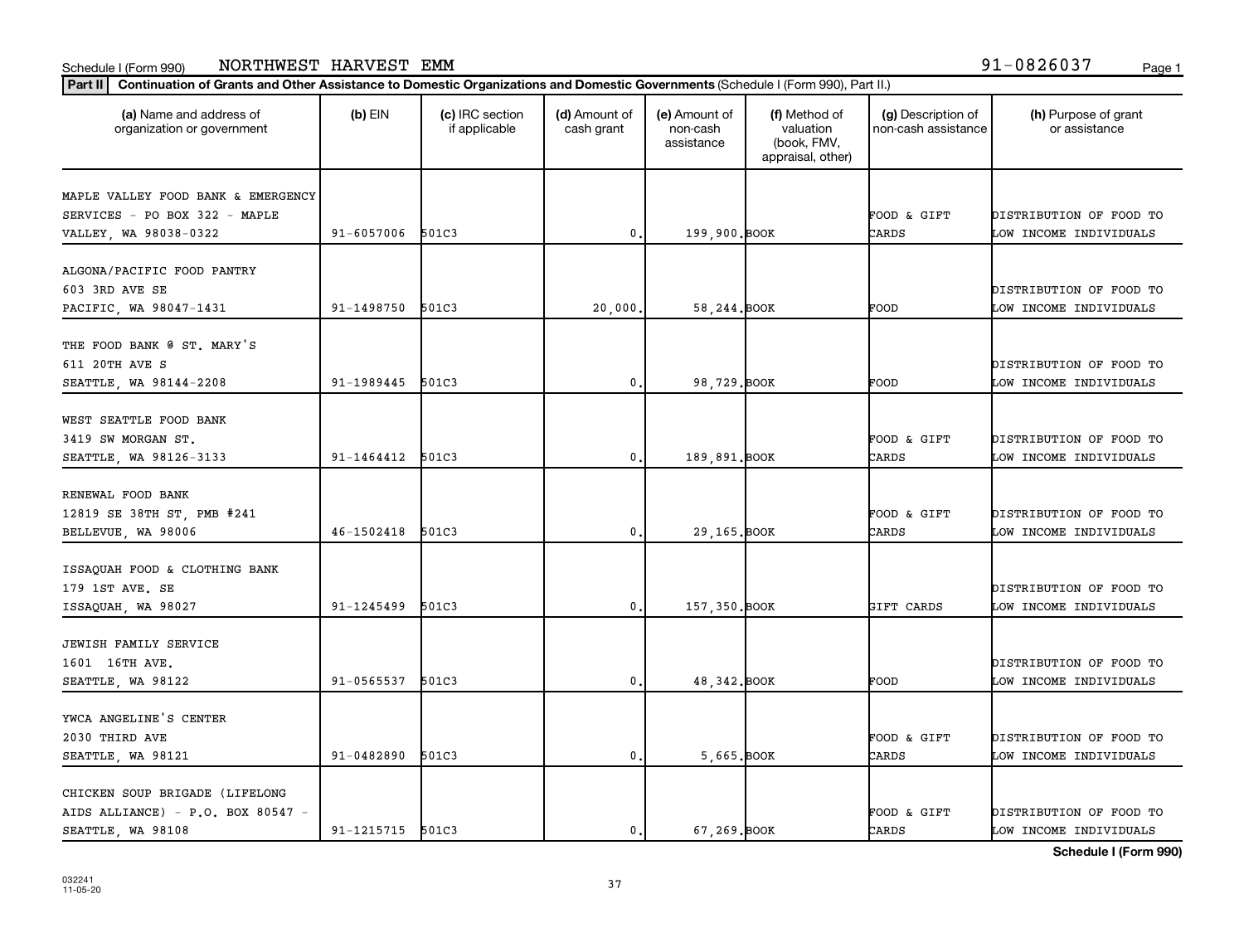| (a) Name and address of<br>organization or government              | $(b)$ EIN      | (c) IRC section<br>if applicable | (d) Amount of<br>cash grant | (e) Amount of<br>non-cash<br>assistance | (f) Method of<br>valuation<br>(book, FMV,<br>appraisal, other) | (g) Description of<br>non-cash assistance | (h) Purpose of grant<br>or assistance             |
|--------------------------------------------------------------------|----------------|----------------------------------|-----------------------------|-----------------------------------------|----------------------------------------------------------------|-------------------------------------------|---------------------------------------------------|
| MILLIONAIR CLUB                                                    |                |                                  |                             |                                         |                                                                |                                           |                                                   |
| PO BOX 61340                                                       |                |                                  |                             |                                         |                                                                | FOOD & GIFT                               | DISTRIBUTION OF FOOD TO                           |
| SEATTLE, WA 98141-6340                                             | 91-0607513     | 501C3                            | 0.                          | 6,389. BOOK                             |                                                                | CARDS                                     | LOW INCOME INDIVIDUALS                            |
| DOWNTOWN EMERGENCY SERVICE CENTER                                  |                |                                  |                             |                                         |                                                                |                                           |                                                   |
| - UNION HOTEL - 515 3RD AVE -                                      |                |                                  |                             |                                         |                                                                |                                           | DISTRIBUTION OF FOOD TO                           |
| SEATTLE, WA 98104-2304                                             | 91-1275815     | 501C3                            | 0.                          | 15,400. BOOK                            |                                                                | GIFT CARDS                                | LOW INCOME INDIVIDUALS                            |
|                                                                    |                |                                  |                             |                                         |                                                                |                                           |                                                   |
| DOWNTOWN EMERGENCY SERVICE CENTER                                  |                |                                  |                             |                                         |                                                                |                                           |                                                   |
| - RAINIER HOUSE - 515 3RD AVE -                                    |                |                                  |                             |                                         |                                                                | FOOD & GIFT                               | DISTRIBUTION OF FOOD TO                           |
| SEATTLE, WA 98104-2304                                             | 91-1275815     | 501C3                            | 0.                          | 20,980. BOOK                            |                                                                | CARDS                                     | LOW INCOME INDIVIDUALS                            |
|                                                                    |                |                                  |                             |                                         |                                                                |                                           |                                                   |
| DOWNTOWN EMERGENCY SERVICE CENTER<br>- EVANS HOUSE - 515 3RD AVE - |                |                                  |                             |                                         |                                                                |                                           |                                                   |
| SEATTLE, WA 98104-2304                                             | 91-1275815     | 501C3                            | $\mathbf{0}$ .              | 38,570. BOOK                            |                                                                | FOOD & GIFT<br>CARDS                      | DISTRIBUTION OF FOOD TO<br>LOW INCOME INDIVIDUALS |
|                                                                    |                |                                  |                             |                                         |                                                                |                                           |                                                   |
| CATHEDRAL KITCHEN                                                  |                |                                  |                             |                                         |                                                                |                                           |                                                   |
| 804 NINTH AVE.                                                     |                |                                  |                             |                                         |                                                                | FOOD & GIFT                               | DISTRIBUTION OF FOOD TO                           |
| SEATTLE, WA 98104                                                  | 91-0567738     | 501C3                            | $\mathbf{0}$ .              | 61,623. BOOK                            |                                                                | CARDS                                     | LOW INCOME INDIVIDUALS                            |
|                                                                    |                |                                  |                             |                                         |                                                                |                                           |                                                   |
| ROOTS SHELTER & FRIDAY FEAST                                       |                |                                  |                             |                                         |                                                                |                                           |                                                   |
| 1415 NE 43RD ST                                                    | $91 - 2110379$ | 501C3                            |                             |                                         |                                                                | FOOD & GIFT                               | DISTRIBUTION OF FOOD TO                           |
| SEATTLE, WA 98105-5804                                             |                |                                  | 0.                          | 52,596. BOOK                            |                                                                | CARDS                                     | LOW INCOME INDIVIDUALS                            |
| HOQUIAM FOOD & CLOTHING BANK                                       |                |                                  |                             |                                         |                                                                |                                           |                                                   |
| PO BOX 472                                                         |                |                                  |                             |                                         |                                                                |                                           | DISTRIBUTION OF FOOD TO                           |
| HOQUIAM, WA 98550-0472                                             | 94-3249593     | 501C3                            | $\mathbf{0}$ .              | 20,700. BOOK                            |                                                                | GIFT CARDS                                | LOW INCOME INDIVIDUALS                            |
|                                                                    |                |                                  |                             |                                         |                                                                |                                           |                                                   |
| HOQUIAM SCHOOL DISTRICT - LINCOLN                                  |                |                                  |                             |                                         |                                                                |                                           |                                                   |
| ELEMENTARY - 700 WOOD AVE -                                        |                |                                  |                             |                                         |                                                                |                                           | DISTRIBUTION OF FOOD TO                           |
| HOQUIAM, WA 98550-1066                                             | 91-6001563     | <b>GOVERNMENT</b>                | 0.                          | 5,259. BOOK                             |                                                                | FOOD                                      | LOW INCOME INDIVIDUALS                            |
| HOQUIAM SCHOOL DISTRICT - CENTRAL                                  |                |                                  |                             |                                         |                                                                |                                           |                                                   |
| ELEMENTARY - 310 SIMPSON AVE -                                     |                |                                  |                             |                                         |                                                                |                                           | DISTRIBUTION OF FOOD TO                           |
| HOQUIAM, WA 98550-2411                                             | 91-0982116     | GOVERNMENT                       | 0.                          | 5,427. BOOK                             |                                                                | FOOD                                      | LOW INCOME INDIVIDUALS                            |
|                                                                    |                |                                  |                             |                                         |                                                                |                                           | Schedule I (Form 990)                             |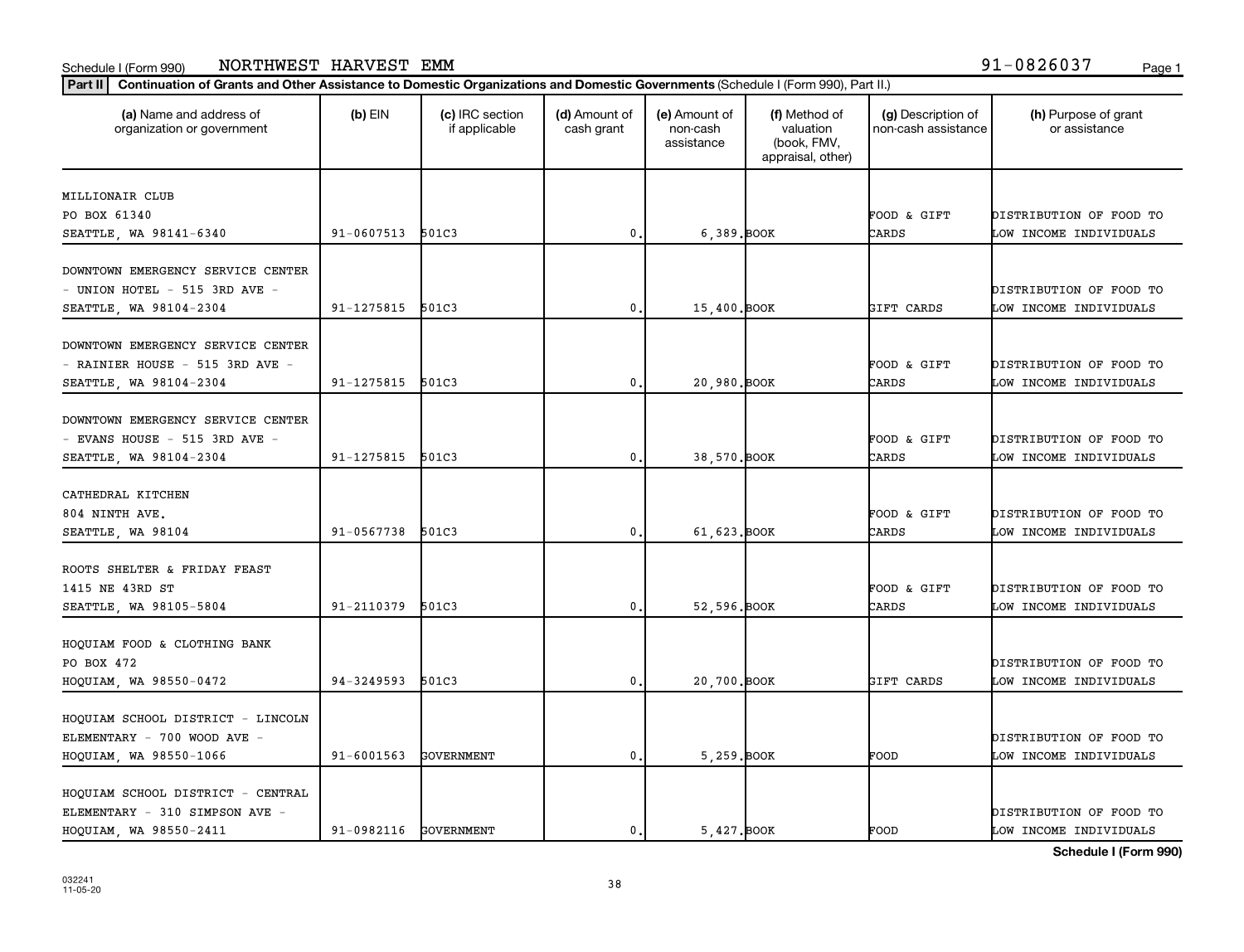| Continuation of Grants and Other Assistance to Domestic Organizations and Domestic Governments (Schedule I (Form 990), Part II.)<br>  Part II |                  |                                  |                             |                                         |                                                                |                                           |                                                   |
|-----------------------------------------------------------------------------------------------------------------------------------------------|------------------|----------------------------------|-----------------------------|-----------------------------------------|----------------------------------------------------------------|-------------------------------------------|---------------------------------------------------|
| (a) Name and address of<br>organization or government                                                                                         | $(b)$ EIN        | (c) IRC section<br>if applicable | (d) Amount of<br>cash grant | (e) Amount of<br>non-cash<br>assistance | (f) Method of<br>valuation<br>(book, FMV,<br>appraisal, other) | (g) Description of<br>non-cash assistance | (h) Purpose of grant<br>or assistance             |
| PORT TOWNSEND FOOD BANK                                                                                                                       |                  |                                  |                             |                                         |                                                                |                                           |                                                   |
| PO BOX 1795                                                                                                                                   |                  |                                  |                             |                                         |                                                                | FOOD & GIFT                               | DISTRIBUTION OF FOOD TO                           |
| PORT TOWNSEND, WA 98368-0209                                                                                                                  | 91-1377493       | 501C3                            | $\pmb{0}$                   | 49,937. BOOK                            |                                                                | CARDS                                     | LOW INCOME INDIVIDUALS                            |
|                                                                                                                                               |                  |                                  |                             |                                         |                                                                |                                           |                                                   |
| PHINNEY RIDGE LUTHERAN CHURCH FOOD                                                                                                            |                  |                                  |                             |                                         |                                                                |                                           |                                                   |
| BANK - 7500 GREENWOOD AVE N -                                                                                                                 |                  |                                  |                             |                                         |                                                                | FOOD & GIFT                               | DISTRIBUTION OF FOOD TO                           |
| SEATTLE, WA 98103-4668                                                                                                                        | 91-0581656       | 501C3                            | 0.                          | 46,586. BOOK                            |                                                                | CARDS                                     | LOW INCOME INDIVIDUALS                            |
| PIKE MARKET SENIOR CENTER MEALS                                                                                                               |                  |                                  |                             |                                         |                                                                |                                           |                                                   |
| 85 PIKE ST STE 200                                                                                                                            |                  |                                  |                             |                                         |                                                                |                                           | DISTRIBUTION OF FOOD TO                           |
| SEATTLE, WA 98101-2077                                                                                                                        | 91-1034838       | 501C3                            | $\mathbf{0}$ .              | 9,481. BOOK                             |                                                                | FOOD                                      | LOW INCOME INDIVIDUALS                            |
|                                                                                                                                               |                  |                                  |                             |                                         |                                                                |                                           |                                                   |
| PLATEAU OUTREACH MINISTRIES                                                                                                                   |                  |                                  |                             |                                         |                                                                |                                           |                                                   |
| PO BOX 391                                                                                                                                    | 91-1965830       | 501C3                            | $\mathbf 0$                 | 137,701. BOOK                           |                                                                | FOOD & GIFT<br>CARDS                      | DISTRIBUTION OF FOOD TO                           |
| ENUMCLAW, WA 98022-0391                                                                                                                       |                  |                                  |                             |                                         |                                                                |                                           | LOW INCOME INDIVIDUALS                            |
| PROVIDENCE REGINA HOUSE                                                                                                                       |                  |                                  |                             |                                         |                                                                |                                           |                                                   |
| 8201 10TH AVE S #6                                                                                                                            |                  |                                  |                             |                                         |                                                                | FOOD & GIFT                               | DISTRIBUTION OF FOOD TO                           |
| SEATTLE, WA 98108                                                                                                                             | 91-1996732       | 501C3                            | 0.                          | 98, 322. BOOK                           |                                                                | CARDS                                     | LOW INCOME INDIVIDUALS                            |
|                                                                                                                                               |                  |                                  |                             |                                         |                                                                |                                           |                                                   |
| SEATTLE INDIAN CENTER FOOD BANK                                                                                                               |                  |                                  |                             |                                         |                                                                |                                           |                                                   |
| 1265 S MAIN ST STE 105                                                                                                                        |                  |                                  |                             |                                         |                                                                | FOOD & GIFT                               | DISTRIBUTION OF FOOD TO                           |
| SEATTLE, WA 98144-2003                                                                                                                        | 91-0877683       | 501C3                            | 0.                          | 90,389. BOOK                            |                                                                | CARDS                                     | LOW INCOME INDIVIDUALS                            |
| SAINT VINCENT DE PAUL SOUTH KING                                                                                                              |                  |                                  |                             |                                         |                                                                |                                           |                                                   |
| COUNTY - PO BOX 624 - AUBURN, WA                                                                                                              |                  |                                  |                             |                                         |                                                                | FOOD & GIFT                               | DISTRIBUTION OF FOOD TO                           |
| 98071-0624                                                                                                                                    | 91-0601570       | 501C3                            | $\mathbf 0$                 | 44,026. BOOK                            |                                                                | CARDS                                     | LOW INCOME INDIVIDUALS                            |
|                                                                                                                                               |                  |                                  |                             |                                         |                                                                |                                           |                                                   |
| UNIVERSITY DISTRICT FOOD BANK                                                                                                                 |                  |                                  |                             |                                         |                                                                |                                           |                                                   |
| 5017 ROOSEVELT WAY NE                                                                                                                         |                  |                                  |                             |                                         |                                                                |                                           | DISTRIBUTION OF FOOD TO                           |
| SEATTLE, WA 98105-3610                                                                                                                        | 91-1224834       | 501C3                            | 0.                          | 68,043. BOOK                            |                                                                | FOOD                                      | LOW INCOME INDIVIDUALS                            |
|                                                                                                                                               |                  |                                  |                             |                                         |                                                                |                                           |                                                   |
| VASHON-MAURY COMMUNITY FOOD BANK<br>PO BOX 1205                                                                                               |                  |                                  |                             |                                         |                                                                |                                           |                                                   |
| VASHON, WA 98070-1205                                                                                                                         | 94-3165664 501C3 |                                  | 0.                          | 114,717. BOOK                           |                                                                | FOOD                                      | DISTRIBUTION OF FOOD TO<br>LOW INCOME INDIVIDUALS |
|                                                                                                                                               |                  |                                  |                             |                                         |                                                                |                                           |                                                   |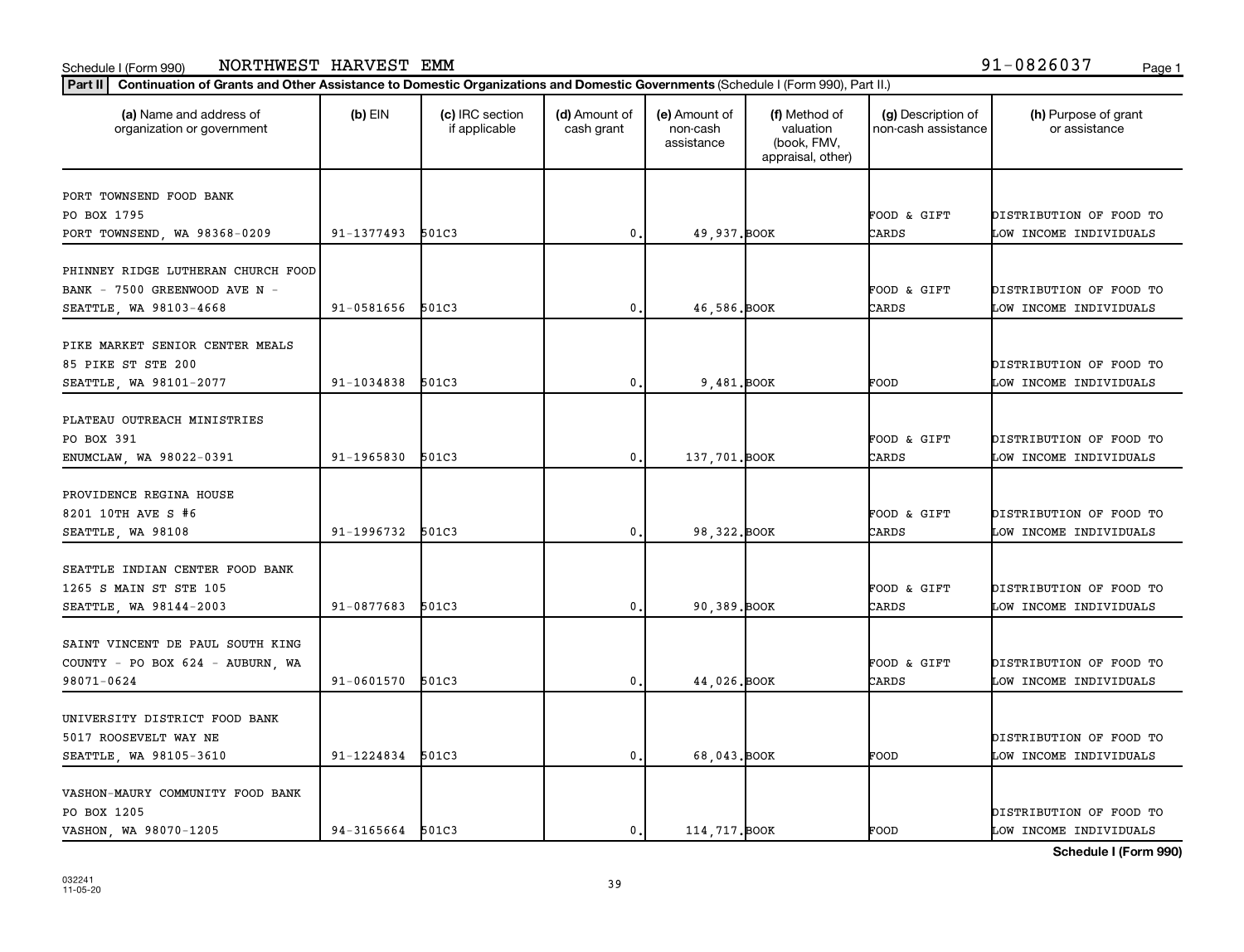|                                                       | Part II   Continuation of Grants and Other Assistance to Domestic Organizations and Domestic Governments (Schedule I (Form 990), Part II.) |                                  |                             |                                         |                                                                |                                           |                                       |  |  |  |
|-------------------------------------------------------|--------------------------------------------------------------------------------------------------------------------------------------------|----------------------------------|-----------------------------|-----------------------------------------|----------------------------------------------------------------|-------------------------------------------|---------------------------------------|--|--|--|
| (a) Name and address of<br>organization or government | $(b)$ EIN                                                                                                                                  | (c) IRC section<br>if applicable | (d) Amount of<br>cash grant | (e) Amount of<br>non-cash<br>assistance | (f) Method of<br>valuation<br>(book, FMV,<br>appraisal, other) | (g) Description of<br>non-cash assistance | (h) Purpose of grant<br>or assistance |  |  |  |
| WHITE CENTER FOOD BANK                                |                                                                                                                                            |                                  |                             |                                         |                                                                |                                           |                                       |  |  |  |
| 10829 EIGHTH AVE SW                                   |                                                                                                                                            |                                  |                             |                                         |                                                                | FOOD & GIFT                               | DISTRIBUTION OF FOOD TO               |  |  |  |
| SEATTLE, WA 98146                                     | 91-1167830                                                                                                                                 | 501C3                            | 0                           | 316,170. BOOK                           |                                                                | CARDS                                     | LOW INCOME INDIVIDUALS                |  |  |  |
| EDMONDS FOOD BANK                                     |                                                                                                                                            |                                  |                             |                                         |                                                                |                                           |                                       |  |  |  |
| 828 CASPERS ST                                        |                                                                                                                                            |                                  |                             |                                         |                                                                | FOOD & GIFT                               | DISTRIBUTION OF FOOD TO               |  |  |  |
| EDMONDS, WA 98020-2618                                | 91-0652053                                                                                                                                 | 501C3                            | $\mathbf{0}$                | 145,776. BOOK                           |                                                                | CARDS                                     | LOW INCOME INDIVIDUALS                |  |  |  |
|                                                       |                                                                                                                                            |                                  |                             |                                         |                                                                |                                           |                                       |  |  |  |
| CONCERN FOR NEIGHBORS FOOD BANK                       |                                                                                                                                            |                                  |                             |                                         |                                                                |                                           |                                       |  |  |  |
| 4700 228TH ST. SW                                     |                                                                                                                                            |                                  |                             |                                         |                                                                | FOOD & GIFT                               | DISTRIBUTION OF FOOD TO               |  |  |  |
| MOUNTLAKE TERRACE, WA 98043-4429                      | 91-2027084                                                                                                                                 | 501C3                            | 0.                          | 112,034. BOOK                           |                                                                | CARDS                                     | LOW INCOME INDIVIDUALS                |  |  |  |
|                                                       |                                                                                                                                            |                                  |                             |                                         |                                                                |                                           |                                       |  |  |  |
| GRANITE FALLS FOOD BANK                               |                                                                                                                                            |                                  |                             |                                         |                                                                |                                           |                                       |  |  |  |
| PO BOX 1947                                           |                                                                                                                                            |                                  |                             |                                         |                                                                |                                           | DISTRIBUTION OF FOOD TO               |  |  |  |
| GRANITE FALLS, WA 98252-1947                          | 41-2103240                                                                                                                                 | 501C3                            | 0                           | 14,558. BOOK                            |                                                                | FOOD                                      | LOW INCOME INDIVIDUALS                |  |  |  |
| MARYSVILLE COMMUNITY FOOD BANK                        |                                                                                                                                            |                                  |                             |                                         |                                                                |                                           |                                       |  |  |  |
| PO BOX 917                                            |                                                                                                                                            |                                  |                             |                                         |                                                                | FOOD & GIFT                               | DISTRIBUTION OF FOOD TO               |  |  |  |
| MARYSVILLE, WA 98270-0917                             | 91-1347507                                                                                                                                 | 501C3                            | 0                           | 63,601. BOOK                            |                                                                | CARDS                                     | LOW INCOME INDIVIDUALS                |  |  |  |
|                                                       |                                                                                                                                            |                                  |                             |                                         |                                                                |                                           |                                       |  |  |  |
| SKY VALLEY FOOD BANK                                  |                                                                                                                                            |                                  |                             |                                         |                                                                |                                           |                                       |  |  |  |
| PO BOX 724                                            |                                                                                                                                            |                                  |                             |                                         |                                                                | FOOD & GIFT                               | DISTRIBUTION OF FOOD TO               |  |  |  |
| MONROE, WA 98272-0724                                 | 91-1186822                                                                                                                                 | 501C3                            | $\mathbf{0}$                | 98.411. BOOK                            |                                                                | CARDS                                     | LOW INCOME INDIVIDUALS                |  |  |  |
|                                                       |                                                                                                                                            |                                  |                             |                                         |                                                                |                                           |                                       |  |  |  |
| SNOHOMISH COMMUNITY FOOD BANK                         |                                                                                                                                            |                                  |                             |                                         |                                                                |                                           |                                       |  |  |  |
| P.O. BOX 1364                                         |                                                                                                                                            |                                  |                             |                                         |                                                                | FOOD & GIFT                               | DISTRIBUTION OF FOOD TO               |  |  |  |
| SNOHOMISH, WA 98291                                   | 91-1334772                                                                                                                                 | 501C3                            | 0                           | 109,189. BOOK                           |                                                                | CARDS                                     | LOW INCOME INDIVIDUALS                |  |  |  |
| TULALIP FOOD BANK                                     |                                                                                                                                            |                                  |                             |                                         |                                                                |                                           |                                       |  |  |  |
| 1330 MARINE DRIVE NE                                  |                                                                                                                                            |                                  |                             |                                         |                                                                |                                           | DISTRIBUTION OF FOOD TO               |  |  |  |
| TULALIP, WA 98271                                     | 26-0078444                                                                                                                                 | 501C3                            | $\mathbf 0$ .               | 41,005. BOOK                            |                                                                | FOOD                                      | LOW INCOME INDIVIDUALS                |  |  |  |
|                                                       |                                                                                                                                            |                                  |                             |                                         |                                                                |                                           |                                       |  |  |  |
| WESTGATE CHAPEL FOOD BANK                             |                                                                                                                                            |                                  |                             |                                         |                                                                |                                           |                                       |  |  |  |
| 22901 EDMONDS WAY                                     |                                                                                                                                            |                                  |                             |                                         |                                                                |                                           | DISTRIBUTION OF FOOD TO               |  |  |  |
| EDMONDS, WA 98020-5043                                | 91-0774622 501C3                                                                                                                           |                                  | $\mathbf{0}$ .              | 46.626. BOOK                            |                                                                | FOOD                                      | LOW INCOME INDIVIDUALS                |  |  |  |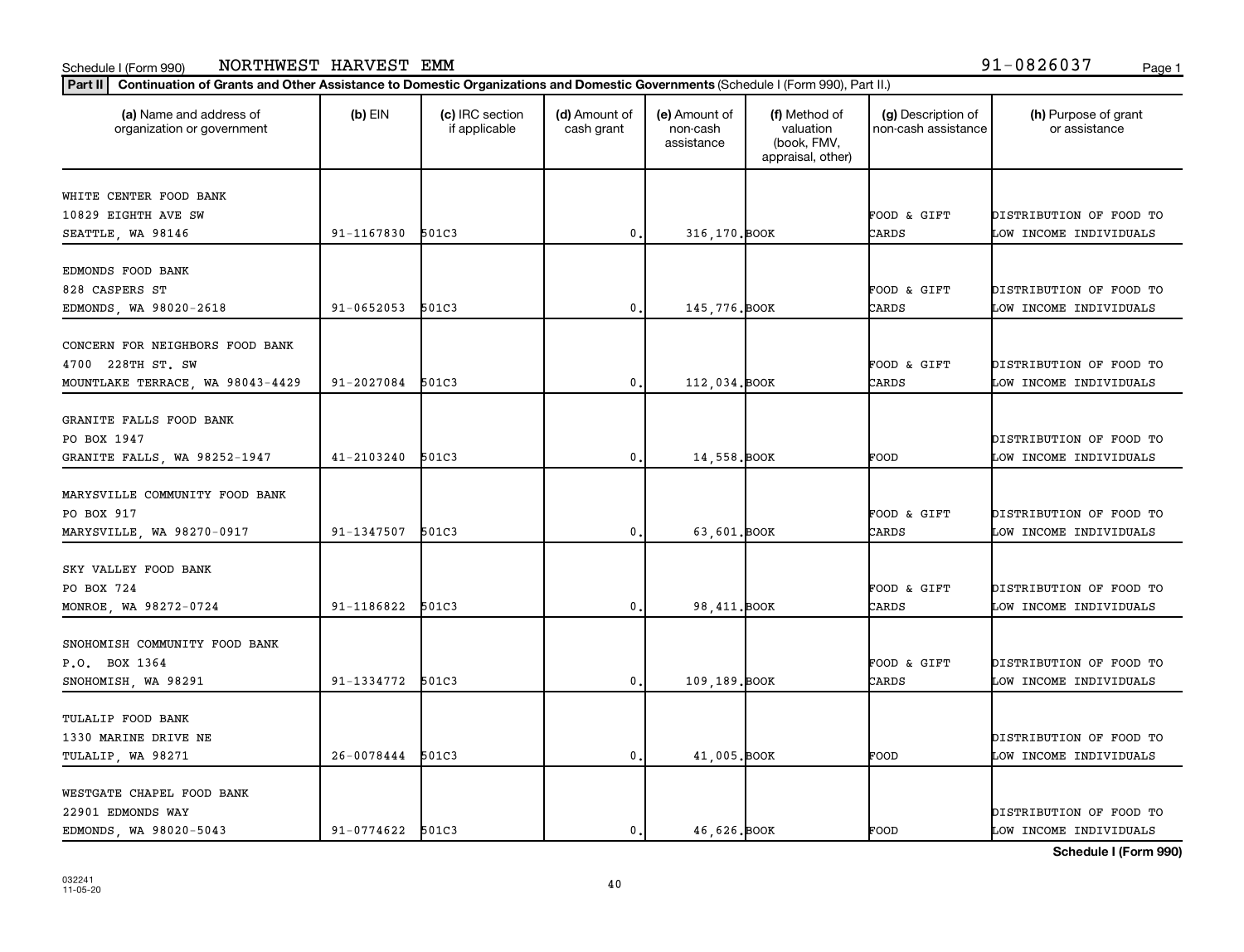| Part II   Continuation of Grants and Other Assistance to Domestic Organizations and Domestic Governments (Schedule I (Form 990), Part II.) |                  |                                  |                             |                                         |                                                                |                                           |                                                   |
|--------------------------------------------------------------------------------------------------------------------------------------------|------------------|----------------------------------|-----------------------------|-----------------------------------------|----------------------------------------------------------------|-------------------------------------------|---------------------------------------------------|
| (a) Name and address of<br>organization or government                                                                                      | $(b)$ EIN        | (c) IRC section<br>if applicable | (d) Amount of<br>cash grant | (e) Amount of<br>non-cash<br>assistance | (f) Method of<br>valuation<br>(book, FMV,<br>appraisal, other) | (g) Description of<br>non-cash assistance | (h) Purpose of grant<br>or assistance             |
|                                                                                                                                            |                  |                                  |                             |                                         |                                                                |                                           |                                                   |
| SKAGIT FRIENDSHIP HOUSE<br>PO BOX 517                                                                                                      |                  |                                  |                             |                                         |                                                                |                                           |                                                   |
| MOUNT VERNON, WA 98273-0517                                                                                                                | $91 - 1335750$   | 501C3                            | 0.                          | 50,250. BOOK                            |                                                                | GIFT CARDS                                | DISTRIBUTION OF FOOD TO<br>LOW INCOME INDIVIDUALS |
|                                                                                                                                            |                  |                                  |                             |                                         |                                                                |                                           |                                                   |
| SKAGIT VALLEY NEIGHBORS IN NEED                                                                                                            |                  |                                  |                             |                                         |                                                                |                                           |                                                   |
| PO BOX 394                                                                                                                                 |                  |                                  |                             |                                         |                                                                | FOOD & GIFT                               | DISTRIBUTION OF FOOD TO                           |
| MOUNT VERNON, WA 98273-0394                                                                                                                | 91-0951646       | 501C3                            | 0.                          | 33,795. BOOK                            |                                                                | CARDS                                     | LOW INCOME INDIVIDUALS                            |
|                                                                                                                                            |                  |                                  |                             |                                         |                                                                |                                           |                                                   |
| COMMUNITY CUPBOARD - MEND                                                                                                                  |                  |                                  |                             |                                         |                                                                |                                           |                                                   |
| PO BOX 772                                                                                                                                 |                  |                                  |                             |                                         |                                                                | FOOD & GIFT                               | DISTRIBUTION OF FOOD TO                           |
| LEAVENWORTH, WA 98826-0772                                                                                                                 | 91-1415660       | 501C3                            | 0.                          | 15,706. BOOK                            |                                                                | CARDS                                     | LOW INCOME INDIVIDUALS                            |
|                                                                                                                                            |                  |                                  |                             |                                         |                                                                |                                           |                                                   |
| LAKE CHELAN FOOD BANK                                                                                                                      |                  |                                  |                             |                                         |                                                                |                                           |                                                   |
| PO BOX 2684                                                                                                                                |                  |                                  |                             |                                         |                                                                | FOOD & GIFT                               | DISTRIBUTION OF FOOD TO                           |
| CHELAN, WA 98816-2684                                                                                                                      | 30-0843675       | 501C3                            | $\mathbf 0$ .               | 17,963. BOOK                            |                                                                | CARDS                                     | LOW INCOME INDIVIDUALS                            |
|                                                                                                                                            |                  |                                  |                             |                                         |                                                                |                                           |                                                   |
| CASHMERE FOOD BANK                                                                                                                         |                  |                                  |                             |                                         |                                                                |                                           |                                                   |
| PO BOX 225                                                                                                                                 |                  |                                  |                             |                                         |                                                                | FOOD & GIFT                               | DISTRIBUTION OF FOOD TO                           |
| CASHMERE, WA 98815-0225                                                                                                                    | 46-5630025       | 501C3                            | 10,000                      | 11,704. BOOK                            |                                                                | CARDS                                     | LOW INCOME INDIVIDUALS                            |
| SAGE                                                                                                                                       |                  |                                  |                             |                                         |                                                                |                                           |                                                   |
| 710 N CHELAN                                                                                                                               |                  |                                  |                             |                                         |                                                                | FOOD & GIFT                               | DISTRIBUTION OF FOOD TO                           |
| WENATCHEE, WA 98801                                                                                                                        | 91-1018890       | 501C3                            | 0.                          | 37,702. BOOK                            |                                                                | CARDS                                     | LOW INCOME INDIVIDUALS                            |
|                                                                                                                                            |                  |                                  |                             |                                         |                                                                |                                           |                                                   |
| ST VINCENT DE PAUL, ST. JOSEPH                                                                                                             |                  |                                  |                             |                                         |                                                                |                                           |                                                   |
| CONFERENCE - 625 S. ELLIOTT -                                                                                                              |                  |                                  |                             |                                         |                                                                | FOOD & GIFT                               | DISTRIBUTION OF FOOD TO                           |
| WENATCHEE, WA 98801                                                                                                                        | 13-5562362       | 501C3                            | $\pmb{0}$                   | 6,013. BOOK                             |                                                                | CARDS                                     | LOW INCOME INDIVIDUALS                            |
|                                                                                                                                            |                  |                                  |                             |                                         |                                                                |                                           |                                                   |
| WENATCHEE FOOD BANK                                                                                                                        |                  |                                  |                             |                                         |                                                                |                                           |                                                   |
| 134 VIEW RIDGE CIR                                                                                                                         |                  |                                  |                             |                                         |                                                                | FOOD & GIFT                               | DISTRIBUTION OF FOOD TO                           |
| WENATCHEE, WA 98801-9040                                                                                                                   | 94-3036847       | 501C3                            | 0.                          | 42, 265. BOOK                           |                                                                | CARDS                                     | LOW INCOME INDIVIDUALS                            |
|                                                                                                                                            |                  |                                  |                             |                                         |                                                                |                                           |                                                   |
| MAKAH FOOD BANK                                                                                                                            |                  |                                  |                             |                                         |                                                                |                                           |                                                   |
| PO BOX 115                                                                                                                                 |                  |                                  |                             |                                         |                                                                |                                           | DISTRIBUTION OF FOOD TO                           |
| NEAH BAY, WA 98357-0115                                                                                                                    | 91-0492517 501C3 |                                  | $0$ .                       | 47,704. BOOK                            |                                                                | FOOD                                      | LOW INCOME INDIVIDUALS                            |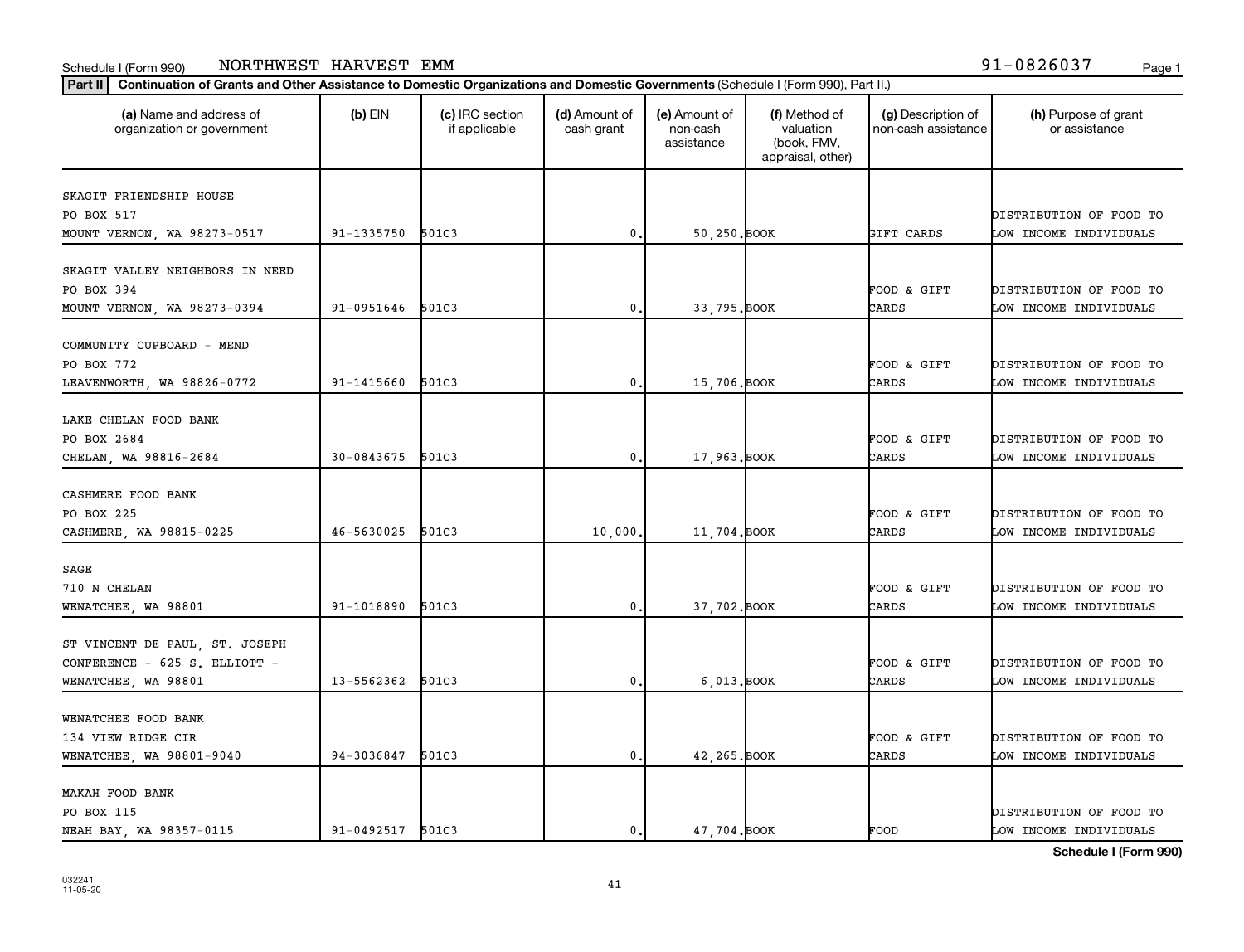# Schedule I (Form 990) NORTHWEST HARVEST EMM 91-0826037 <sub>Page 1</sub>

| Schedule I (Form 990) |  |
|-----------------------|--|
|                       |  |

| (a) Name and address of<br>organization or government                                           | $(b)$ EIN  | (c) IRC section<br>if applicable | (d) Amount of<br>cash grant | (e) Amount of<br>non-cash<br>assistance | (f) Method of<br>valuation<br>(book, FMV,<br>appraisal, other) | (g) Description of<br>non-cash assistance | (h) Purpose of grant<br>or assistance             |
|-------------------------------------------------------------------------------------------------|------------|----------------------------------|-----------------------------|-----------------------------------------|----------------------------------------------------------------|-------------------------------------------|---------------------------------------------------|
| NEW HOPE FOOD BANK<br>PO BOX 247<br>SEKIU, WA 98381-0247                                        | 91-1352736 | 501C3                            | 0.                          | 17,196.BOOK                             |                                                                | FOOD & GIFT<br>CARDS                      | DISTRIBUTION OF FOOD TO<br>LOW INCOME INDIVIDUALS |
| PORT ANGELES FOOD BANK<br>PO BOX 1885<br>PORT ANGELES, WA 98362-0282                            | 91-1192596 | 501C3                            | 0                           | 164,631. BOOK                           |                                                                | FOOD & GIFT<br>CARDS                      | DISTRIBUTION OF FOOD TO<br>LOW INCOME INDIVIDUALS |
| BASIN CITY HELP SERVICES<br>1880 DRUMMOND RD<br>MESA, WA 99343                                  | 91-1544022 | 501C3                            | 0                           | 35, 573. BOOK                           |                                                                | FOOD & GIFT<br>CARDS                      | DISTRIBUTION OF FOOD TO<br>LOW INCOME INDIVIDUALS |
| SOZO FOOD BANK<br>1350 S RAINIER ST<br>KENNEWICK, WA 99337-3326                                 | 91-1184020 | 501C3                            | 0                           | 98,286. BOOK                            |                                                                | FOOD & GIFT<br>CARDS                      | DISTRIBUTION OF FOOD TO<br>LOW INCOME INDIVIDUALS |
| COMMUNITY SERVICES OF MOSES LAKE<br>PO BOX 683<br>MOSES LAKE, WA 98837-0099                     | 91-0664984 | 501C3                            | $\mathbf{0}$                | 198,508. BOOK                           |                                                                | FOOD & GIFT<br>CARDS                      | DISTRIBUTION OF FOOD TO<br>LOW INCOME INDIVIDUALS |
| MOSES LAKE SCHOOL DISTRICT LARSON<br>HEIGHTS - 700 LINDBERG LANE -<br>MOSES LAKE, WA 98837      | 91-6001956 | GOVERNMENT                       | 0                           | 5,568. BOOK                             |                                                                | FOOD                                      | DISTRIBUTION OF FOOD TO<br>LOW INCOME INDIVIDUALS |
| MOSES LAKE SCHOOL DISTRICT NORTH<br>ELEMENTARY - 1200 W CRAIG ST -<br>MOSES LAKE, WA 98837-3307 | 91-6001956 | <b>GOVERNMENT</b>                | 0.                          | 5,557. BOOK                             |                                                                | FOOD                                      | DISTRIBUTION OF FOOD TO<br>LOW INCOME INDIVIDUALS |
| MOSES LAKE SCHOOL DISTRICT MIDWAY<br>ELEMENTARY - 502 S C ST - MOSES<br>LAKE, WA 98837-2080     | 91-6001956 | GOVERNMENT                       | 0                           | 5,534. BOOK                             |                                                                | FOOD                                      | DISTRIBUTION OF FOOD TO<br>LOW INCOME INDIVIDUALS |
| SOAP LAKE ELEMENTARY SCHOOL<br>410 S GINGKO<br>SOAP LAKE, WA 98851                              |            | GOVERNMENT                       | 0.                          | 5,568. BOOK                             |                                                                | FOOD                                      | DISTRIBUTION OF FOOD TO<br>LOW INCOME INDIVIDUALS |

**Part II Continuation of Grants and Other Assistance to Domestic Organizations and Domestic Governments**  (Schedule I (Form 990), Part II.)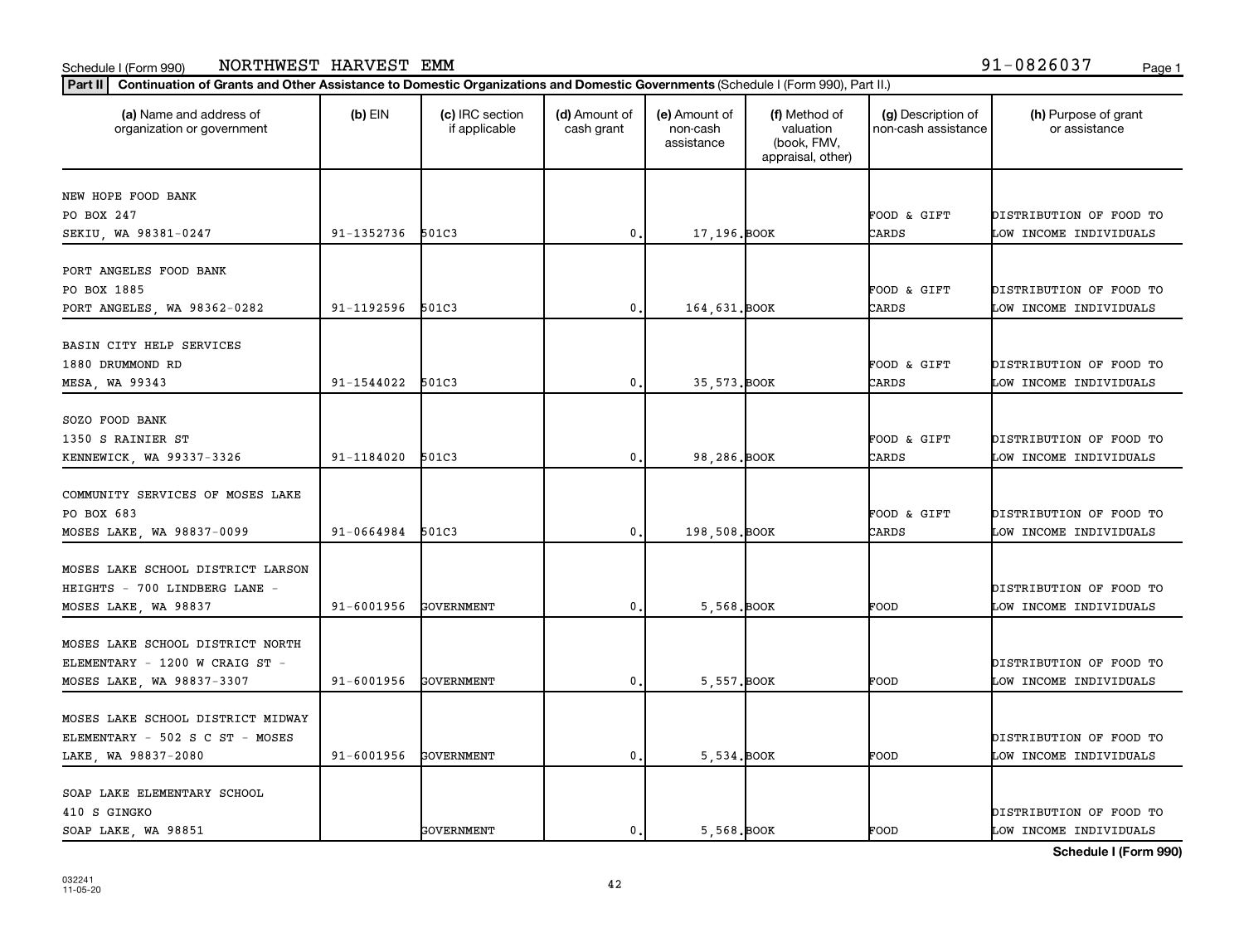| Continuation of Grants and Other Assistance to Domestic Organizations and Domestic Governments (Schedule I (Form 990), Part II.)<br>  Part II |                  |                                  |                             |                                         |                                                                |                                           |                                       |  |  |
|-----------------------------------------------------------------------------------------------------------------------------------------------|------------------|----------------------------------|-----------------------------|-----------------------------------------|----------------------------------------------------------------|-------------------------------------------|---------------------------------------|--|--|
| (a) Name and address of<br>organization or government                                                                                         | $(b)$ EIN        | (c) IRC section<br>if applicable | (d) Amount of<br>cash grant | (e) Amount of<br>non-cash<br>assistance | (f) Method of<br>valuation<br>(book, FMV,<br>appraisal, other) | (g) Description of<br>non-cash assistance | (h) Purpose of grant<br>or assistance |  |  |
| MOSES LAKE SCHOOL DISTRICT                                                                                                                    |                  |                                  |                             |                                         |                                                                |                                           |                                       |  |  |
| PENINSULA ELEMENTARY - 2406 W                                                                                                                 |                  |                                  |                             |                                         |                                                                |                                           |                                       |  |  |
| TEXAS ST - MOSES LAKE, WA                                                                                                                     |                  |                                  |                             |                                         |                                                                |                                           | DISTRIBUTION OF FOOD TO               |  |  |
| 98837-2857                                                                                                                                    | 91-6001956       | GOVERNMENT                       | $\mathbf 0$                 | 6,499. BOOK                             |                                                                | FOOD                                      | LOW INCOME INDIVIDUALS                |  |  |
| EPHRATA FOOD BANK                                                                                                                             |                  |                                  |                             |                                         |                                                                |                                           |                                       |  |  |
| PO BOX 804                                                                                                                                    |                  |                                  |                             |                                         |                                                                | FOOD & GIFT                               | DISTRIBUTION OF FOOD TO               |  |  |
| EPHRATA, WA 98823                                                                                                                             | 91-1391859       | 501C3                            | $\mathbf{0}$ .              | 64, 513. BOOK                           |                                                                | CARDS                                     | LOW INCOME INDIVIDUALS                |  |  |
|                                                                                                                                               |                  |                                  |                             |                                         |                                                                |                                           |                                       |  |  |
| CARE & SHARE - GRAND COULEE                                                                                                                   |                  |                                  |                             |                                         |                                                                |                                           |                                       |  |  |
| P.O. BOX 671                                                                                                                                  |                  |                                  |                             |                                         |                                                                | FOOD & GIFT                               | DISTRIBUTION OF FOOD TO               |  |  |
| GRAND COULEE, WA 99133                                                                                                                        | 91-1363219       | 501C3                            | 0.                          | 36, 353. BOOK                           |                                                                | CARDS                                     | LOW INCOME INDIVIDUALS                |  |  |
|                                                                                                                                               |                  |                                  |                             |                                         |                                                                |                                           |                                       |  |  |
| QUINCY COMMUNITY FOOD BANK                                                                                                                    |                  |                                  |                             |                                         |                                                                |                                           |                                       |  |  |
| PO BOX 413                                                                                                                                    |                  |                                  |                             |                                         |                                                                | FOOD & GIFT                               | DISTRIBUTION OF FOOD TO               |  |  |
| QUINCY, WA 98848-0413                                                                                                                         | $91 - 1612682$   | 501C3                            | 0                           | 70,983. BOOK                            |                                                                | CARDS                                     | LOW INCOME INDIVIDUALS                |  |  |
|                                                                                                                                               |                  |                                  |                             |                                         |                                                                |                                           |                                       |  |  |
| ROYAL CITY FOOD BANK                                                                                                                          |                  |                                  |                             |                                         |                                                                |                                           |                                       |  |  |
| PO BOX 144                                                                                                                                    |                  |                                  |                             |                                         |                                                                | FOOD & GIFT                               | DISTRIBUTION OF FOOD TO               |  |  |
| ROYAL CITY, WA 99357                                                                                                                          | 91-1910402       | 501C3                            | $\mathbf{0}$ .              | 254,020. BOOK                           |                                                                | CARDS                                     | LOW INCOME INDIVIDUALS                |  |  |
| BREMERTON FOODLINE                                                                                                                            |                  |                                  |                             |                                         |                                                                |                                           |                                       |  |  |
| PO BOX 824                                                                                                                                    |                  |                                  |                             |                                         |                                                                | FOOD & GIFT                               | DISTRIBUTION OF FOOD TO               |  |  |
| BREMERTON, WA 98337-0173                                                                                                                      | 91-1111086       | 501C3                            | 0.                          | 36,660. BOOK                            |                                                                | CARDS                                     | LOW INCOME INDIVIDUALS                |  |  |
|                                                                                                                                               |                  |                                  |                             |                                         |                                                                |                                           |                                       |  |  |
| CENTRAL KITSAP FOOD BANK                                                                                                                      |                  |                                  |                             |                                         |                                                                |                                           |                                       |  |  |
| PO BOX 748                                                                                                                                    |                  |                                  |                             |                                         |                                                                | FOOD & GIFT                               | DISTRIBUTION OF FOOD TO               |  |  |
| SILVERDALE, WA 98383-0748                                                                                                                     | 91-1425561       | 501C3                            | 0                           | 80,007. BOOK                            |                                                                | CARDS                                     | LOW INCOME INDIVIDUALS                |  |  |
|                                                                                                                                               |                  |                                  |                             |                                         |                                                                |                                           |                                       |  |  |
| HELPLINE HOUSE                                                                                                                                |                  |                                  |                             |                                         |                                                                |                                           |                                       |  |  |
| 282 KNECHTEL WAY NE                                                                                                                           |                  |                                  |                             |                                         |                                                                |                                           | DISTRIBUTION OF FOOD TO               |  |  |
| BAINBRIDGE IS, WA 98110-1840                                                                                                                  | 91-0902503       | 501C3                            | 0.                          | 63,700. BOOK                            |                                                                | GIFT CARDS                                | LOW INCOME INDIVIDUALS                |  |  |
|                                                                                                                                               |                  |                                  |                             |                                         |                                                                |                                           |                                       |  |  |
| SHARENET FOOD BANK                                                                                                                            |                  |                                  |                             |                                         |                                                                |                                           |                                       |  |  |
| PO BOX 250                                                                                                                                    |                  |                                  |                             |                                         |                                                                |                                           | DISTRIBUTION OF FOOD TO               |  |  |
| KINGSTON, WA 98346-0250                                                                                                                       | 91-1229210 501C3 |                                  | 0.                          | 27,550. BOOK                            |                                                                | GIFT CARDS                                | LOW INCOME INDIVIDUALS                |  |  |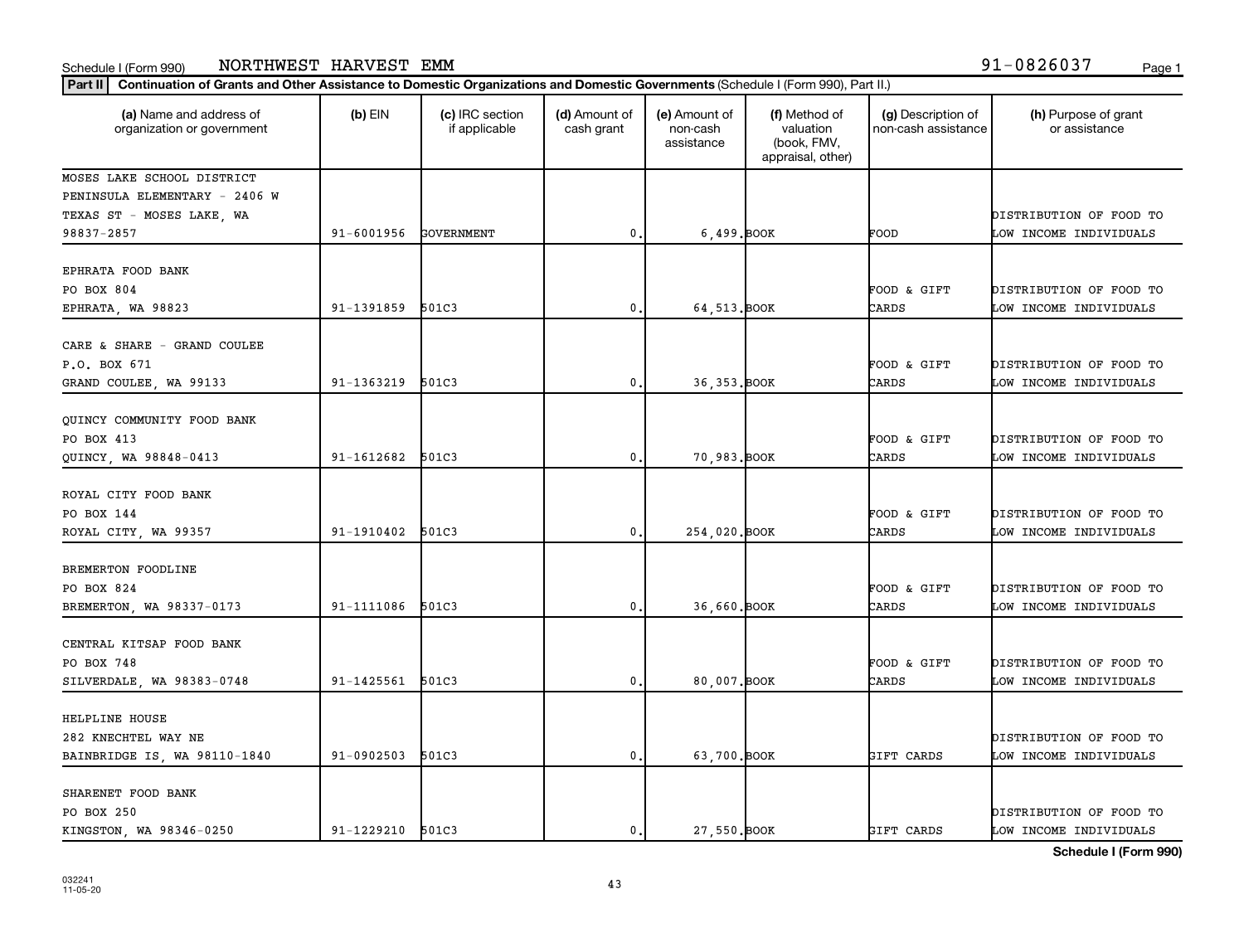| (a) Name and address of<br>organization or government | $(b)$ EIN  | (c) IRC section<br>if applicable | (d) Amount of<br>cash grant | (e) Amount of<br>non-cash<br>assistance | (f) Method of<br>valuation<br>(book, FMV,<br>appraisal, other) | (g) Description of<br>non-cash assistance | (h) Purpose of grant<br>or assistance |
|-------------------------------------------------------|------------|----------------------------------|-----------------------------|-----------------------------------------|----------------------------------------------------------------|-------------------------------------------|---------------------------------------|
|                                                       |            |                                  |                             |                                         |                                                                |                                           |                                       |
| SOUTH KITSAP HELPLINE                                 |            |                                  |                             |                                         |                                                                |                                           |                                       |
| 1012 MITCHELL AVE                                     | 91-1117868 | 501C3                            | $\pmb{0}$                   | 49,062. BOOK                            |                                                                | FOOD & GIFT<br>CARDS                      | DISTRIBUTION OF FOOD TO               |
| PORT ORCHARD, WA 98366                                |            |                                  |                             |                                         |                                                                |                                           | LOW INCOME INDIVIDUALS                |
| SAINT VINCENT DE PAUL BREMERTON                       |            |                                  |                             |                                         |                                                                |                                           |                                       |
| 1137 N CALLOW AVE                                     |            |                                  |                             |                                         |                                                                | FOOD & GIFT                               | DISTRIBUTION OF FOOD TO               |
| BREMERTON, WA 98312-3007                              | 91-0635027 | 501C3                            | 0                           | 34,014. BOOK                            |                                                                | CARDS                                     | LOW INCOME INDIVIDUALS                |
|                                                       |            |                                  |                             |                                         |                                                                |                                           |                                       |
| APOYO                                                 |            |                                  |                             |                                         |                                                                |                                           |                                       |
| P.O. BOX 194 ELLENSBURG                               |            |                                  |                             |                                         |                                                                | FOOD & GIFT                               | DISTRIBUTION OF FOOD TO               |
| ELLENSBURG, WA 98926                                  | 91-1970470 | 501C3                            | 5,000                       | 207,076. BOOK                           |                                                                | CARDS                                     | LOW INCOME INDIVIDUALS                |
|                                                       |            |                                  |                             |                                         |                                                                |                                           |                                       |
| WASHINGTON GORGE ACTION PROGRAMS                      |            |                                  |                             |                                         |                                                                |                                           |                                       |
| PO BOX 805                                            |            |                                  |                             |                                         |                                                                |                                           | DISTRIBUTION OF FOOD TO               |
| BINGEN, WA 98605                                      | 91-0793062 | 501C3                            | 0                           | 311,404. BOOK                           |                                                                | FOOD                                      | LOW INCOME INDIVIDUALS                |
|                                                       |            |                                  |                             |                                         |                                                                |                                           |                                       |
| HUB CITY MISSION FOOD BANK                            |            |                                  |                             |                                         |                                                                |                                           |                                       |
| 132 KIRKLAND RD                                       |            |                                  |                             |                                         |                                                                | FOOD & GIFT                               | DISTRIBUTION OF FOOD TO               |
| CHEHALIS, WA 98532-8724                               | 44-0577787 | 501C3                            | 0                           | 27,079. BOOK                            |                                                                | CARDS                                     | LOW INCOME INDIVIDUALS                |
| GREATER CHEHALIS FOOD BANK                            |            |                                  |                             |                                         |                                                                |                                           |                                       |
| PO BOX 1311                                           |            |                                  |                             |                                         |                                                                | FOOD & GIFT                               | DISTRIBUTION OF FOOD TO               |
| CHEHALIS, WA 98532-0309                               | 51-0180724 | 501C3                            | $\mathbf{0}$                | 30,499. BOOK                            |                                                                | CARDS                                     | LOW INCOME INDIVIDUALS                |
|                                                       |            |                                  |                             |                                         |                                                                |                                           |                                       |
| CARE & SHARE - LINCOLN COUNTY                         |            |                                  |                             |                                         |                                                                |                                           |                                       |
| PO BOX 217                                            |            |                                  |                             |                                         |                                                                | FOOD & GIFT                               | DISTRIBUTION OF FOOD TO               |
| DAVENPORT, WA 99122-0217                              | 91-1228920 | 501C3                            | 0                           | 27,058. BOOK                            |                                                                | CARDS                                     | LOW INCOME INDIVIDUALS                |
|                                                       |            |                                  |                             |                                         |                                                                |                                           |                                       |
| SQUAXIN ISLAND TRIBE FOOD BANK                        |            |                                  |                             |                                         |                                                                |                                           |                                       |
| 2750 SE OLD OLYMPIC HWY                               |            |                                  |                             |                                         |                                                                |                                           | DISTRIBUTION OF FOOD TO               |
| SHELTON, WA 98584-8523                                | 91-0922254 | 501C3                            | 0.                          | 5,400. BOOK                             |                                                                | GIFT CARDS                                | LOW INCOME INDIVIDUALS                |
|                                                       |            |                                  |                             |                                         |                                                                |                                           |                                       |
| SAINTS PANTRY FOOD BANK                               |            |                                  |                             |                                         |                                                                |                                           |                                       |
| PO BOX 1064                                           |            |                                  |                             |                                         |                                                                |                                           | DISTRIBUTION OF FOOD TO               |
| SHELTON, WA 98584-0930                                | 27-0386653 | 501C3                            | 0.                          | 23,100. BOOK                            |                                                                | <b>GIFT CARDS</b>                         | LOW INCOME INDIVIDUALS                |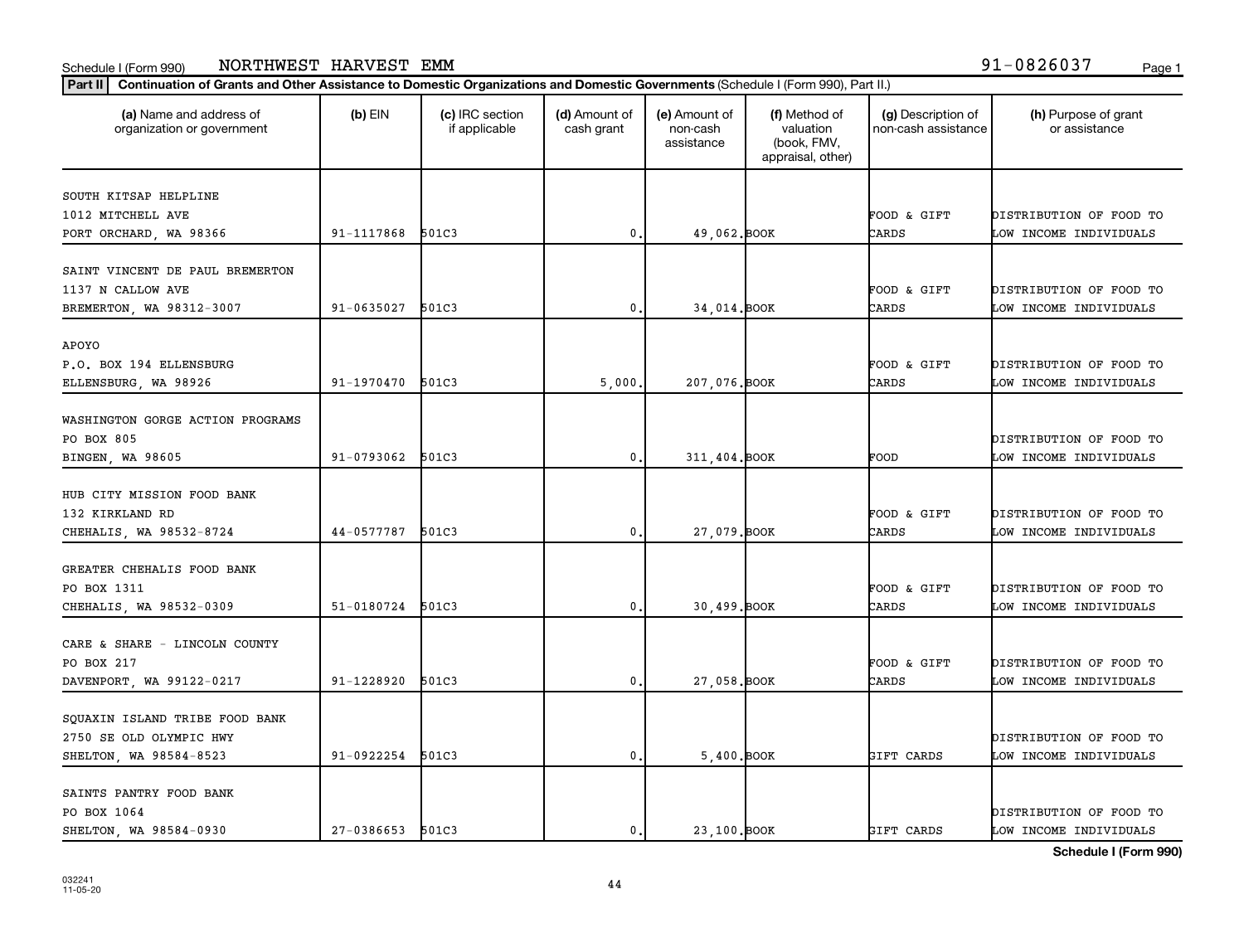|                                                       | Part II   Continuation of Grants and Other Assistance to Domestic Organizations and Domestic Governments (Schedule I (Form 990), Part II.) |                                  |                             |                                         |                                                                |                                           |                                       |  |  |  |
|-------------------------------------------------------|--------------------------------------------------------------------------------------------------------------------------------------------|----------------------------------|-----------------------------|-----------------------------------------|----------------------------------------------------------------|-------------------------------------------|---------------------------------------|--|--|--|
| (a) Name and address of<br>organization or government | $(b)$ EIN                                                                                                                                  | (c) IRC section<br>if applicable | (d) Amount of<br>cash grant | (e) Amount of<br>non-cash<br>assistance | (f) Method of<br>valuation<br>(book, FMV,<br>appraisal, other) | (g) Description of<br>non-cash assistance | (h) Purpose of grant<br>or assistance |  |  |  |
| COLVILLE CONFEDERATED TRIBES FOOD                     |                                                                                                                                            |                                  |                             |                                         |                                                                |                                           |                                       |  |  |  |
| BANK - PO BOX 150 - NESPELEM, WA                      |                                                                                                                                            |                                  |                             |                                         |                                                                |                                           | DISTRIBUTION OF FOOD TO               |  |  |  |
| 99155-0150                                            | 91-0557683                                                                                                                                 | 501C3                            | $\pmb{0}$                   | 98, 211. BOOK                           |                                                                | FOOD                                      | LOW INCOME INDIVIDUALS                |  |  |  |
|                                                       |                                                                                                                                            |                                  |                             |                                         |                                                                |                                           |                                       |  |  |  |
| OMAK FOOD BANK                                        |                                                                                                                                            |                                  |                             |                                         |                                                                |                                           |                                       |  |  |  |
| PO BOX 4337                                           |                                                                                                                                            |                                  |                             |                                         |                                                                | FOOD & GIFT                               | DISTRIBUTION OF FOOD TO               |  |  |  |
| OMAK, WA 98841-4337                                   | 91-1190398                                                                                                                                 | 501C3                            | 0                           | 20,120. BOOK                            |                                                                | CARDS                                     | LOW INCOME INDIVIDUALS                |  |  |  |
| <b>CUSICK FOOD BANK</b>                               |                                                                                                                                            |                                  |                             |                                         |                                                                |                                           |                                       |  |  |  |
| PO BOX 126                                            |                                                                                                                                            |                                  |                             |                                         |                                                                | FOOD & GIFT                               | DISTRIBUTION OF FOOD TO               |  |  |  |
| CUSICK, WA 99119-0126                                 | 91-1102635                                                                                                                                 | 501C3                            | 0.                          | 42,765. BOOK                            |                                                                | CARDS                                     | LOW INCOME INDIVIDUALS                |  |  |  |
|                                                       |                                                                                                                                            |                                  |                             |                                         |                                                                |                                           |                                       |  |  |  |
| NEWPORT FOOD BANK                                     |                                                                                                                                            |                                  |                             |                                         |                                                                |                                           |                                       |  |  |  |
| PO BOX 1952                                           |                                                                                                                                            |                                  |                             |                                         |                                                                | FOOD & GIFT                               | DISTRIBUTION OF FOOD TO               |  |  |  |
| NEWPORT, WA 99156-1952                                | 91-1637970                                                                                                                                 | 501C3                            | 0                           | 95,014. BOOK                            |                                                                | CARDS                                     | LOW INCOME INDIVIDUALS                |  |  |  |
|                                                       |                                                                                                                                            |                                  |                             |                                         |                                                                |                                           |                                       |  |  |  |
| ALLEN AME FOOD PANTRY                                 |                                                                                                                                            |                                  |                             |                                         |                                                                |                                           |                                       |  |  |  |
| 1223 MARTIN LUTHER KING JR WAY                        |                                                                                                                                            |                                  |                             |                                         |                                                                | FOOD & GIFT                               | DISTRIBUTION OF FOOD TO               |  |  |  |
| TACOMA, WA 98405-3927                                 | 91-1593175                                                                                                                                 | 501C3                            | 0                           | 6,902. BOOK                             |                                                                | CARDS                                     | LOW INCOME INDIVIDUALS                |  |  |  |
| PUYALLUP FOOD BANK                                    |                                                                                                                                            |                                  |                             |                                         |                                                                |                                           |                                       |  |  |  |
| PO BOX 202                                            |                                                                                                                                            |                                  |                             |                                         |                                                                | FOOD & GIFT                               | DISTRIBUTION OF FOOD TO               |  |  |  |
| PUYALLUP, WA 98371-0022                               | 23-7259739                                                                                                                                 | 501C3                            | 0.                          | 376, 574. BOOK                          |                                                                | CARDS                                     | LOW INCOME INDIVIDUALS                |  |  |  |
|                                                       |                                                                                                                                            |                                  |                             |                                         |                                                                |                                           |                                       |  |  |  |
| MY SISTER'S PANTRY                                    |                                                                                                                                            |                                  |                             |                                         |                                                                |                                           |                                       |  |  |  |
| 621 TACOMA AVE S                                      |                                                                                                                                            |                                  |                             |                                         |                                                                | FOOD & GIFT                               | DISTRIBUTION OF FOOD TO               |  |  |  |
| TACOMA, WA 98402-2301                                 | 91-1975606                                                                                                                                 | 501C3                            | 0                           | 42,660. BOOK                            |                                                                | CARDS                                     | LOW INCOME INDIVIDUALS                |  |  |  |
|                                                       |                                                                                                                                            |                                  |                             |                                         |                                                                |                                           |                                       |  |  |  |
| SEA MAR ADULT TREATMENT                               |                                                                                                                                            |                                  |                             |                                         |                                                                |                                           |                                       |  |  |  |
| 1415 CENTER ST.                                       |                                                                                                                                            |                                  |                             |                                         |                                                                | FOOD & GIFT                               | DISTRIBUTION OF FOOD TO               |  |  |  |
| TACOMA, WA 98409                                      | 91-1020139                                                                                                                                 | 501C3                            | $\mathbf 0$ .               | 24,592. BOOK                            |                                                                | CARDS                                     | LOW INCOME INDIVIDUALS                |  |  |  |
| GRAHAM SOUTH HILL NOURISH FOOD                        |                                                                                                                                            |                                  |                             |                                         |                                                                |                                           |                                       |  |  |  |
| BANK - 1702 S 72ND ST STE E -                         |                                                                                                                                            |                                  |                             |                                         |                                                                | FOOD & GIFT                               | DISTRIBUTION OF FOOD TO               |  |  |  |
| TACOMA, WA 98408-1238                                 | 91-1198391 501C3                                                                                                                           |                                  | 0.                          | 17,211. BOOK                            |                                                                | CARDS                                     | LOW INCOME INDIVIDUALS                |  |  |  |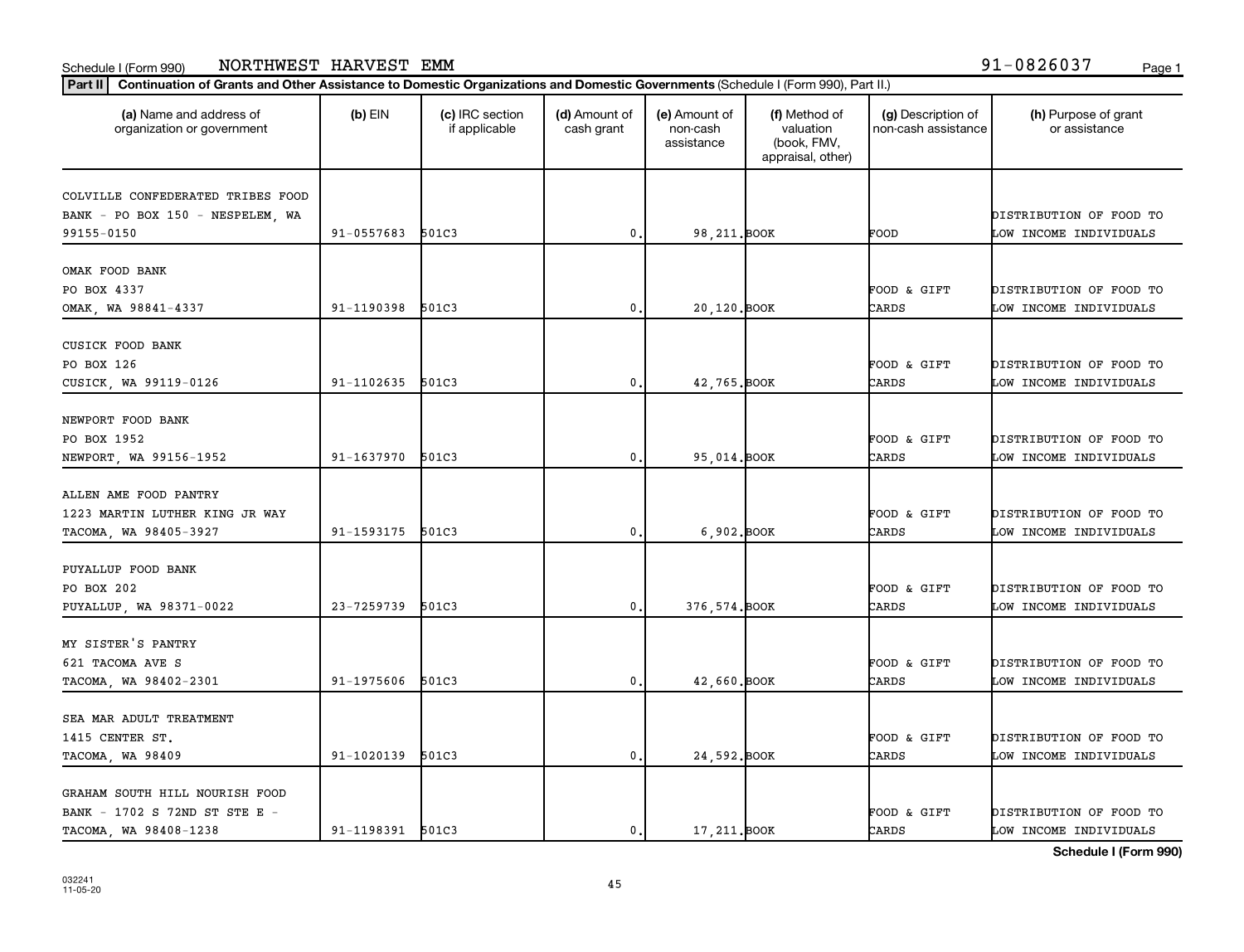| (a) Name and address of<br>organization or government | $(b)$ EIN        | (c) IRC section<br>if applicable | (d) Amount of<br>cash grant | (e) Amount of<br>non-cash<br>assistance | (f) Method of<br>valuation<br>(book, FMV,<br>appraisal, other) | (g) Description of<br>non-cash assistance | (h) Purpose of grant<br>or assistance |
|-------------------------------------------------------|------------------|----------------------------------|-----------------------------|-----------------------------------------|----------------------------------------------------------------|-------------------------------------------|---------------------------------------|
| LAKES AREA NOURISH FOOD BANK                          |                  |                                  |                             |                                         |                                                                |                                           |                                       |
| 6900 STEILACOOM BLVD SW                               |                  |                                  |                             |                                         |                                                                | FOOD & GIFT                               | DISTRIBUTION OF FOOD TO               |
| LAKEWOOD, WA 98499-1944                               | 91-1198391 501C3 |                                  | 0                           | 33,067. BOOK                            |                                                                | CARDS                                     | LOW INCOME INDIVIDUALS                |
|                                                       |                  |                                  |                             |                                         |                                                                |                                           |                                       |
| SOUTHEAST NOURISH                                     |                  |                                  |                             |                                         |                                                                |                                           |                                       |
| 1704 E 85TH                                           |                  |                                  |                             |                                         |                                                                | FOOD & GIFT                               | DISTRIBUTION OF FOOD TO               |
| TACOMA, WA 98445                                      | 91-1198391       | 501C3                            | 0.                          | 16,132. BOOK                            |                                                                | CARDS                                     | LOW INCOME INDIVIDUALS                |
| NW TACOMA NOURISH FOOD BANK                           |                  |                                  |                             |                                         |                                                                |                                           |                                       |
| 2710 N MADISON ST                                     |                  |                                  |                             |                                         |                                                                | FOOD & GIFT                               | DISTRIBUTION OF FOOD TO               |
| TACOMA, WA 98407-5230                                 | 91-1198391 501C3 |                                  | $\mathbf{0}$ .              | 31,761. BOOK                            |                                                                | CARDS                                     | LOW INCOME INDIVIDUALS                |
|                                                       |                  |                                  |                             |                                         |                                                                |                                           |                                       |
| EDGEWOOD COMMUNITY NOURISH FOOD                       |                  |                                  |                             |                                         |                                                                |                                           |                                       |
| BANK - 3607 122ND AVE E, STE B -                      |                  |                                  |                             |                                         |                                                                | FOOD & GIFT                               | DISTRIBUTION OF FOOD TO               |
| EDGEWOOD, WA 98372                                    | 91-1198391 501C3 |                                  | 0                           | 53,765. BOOK                            |                                                                | CARDS                                     | LOW INCOME INDIVIDUALS                |
| TACOMA ADVENTIST COMMUNITY                            |                  |                                  |                             |                                         |                                                                |                                           |                                       |
| SERVICES - PO BOX 11291 - TACOMA                      |                  |                                  |                             |                                         |                                                                | FOOD & GIFT                               | DISTRIBUTION OF FOOD TO               |
| WA 98411                                              | 72-1547205       | 501C3                            | 0.                          | 19,460. BOOK                            |                                                                | CARDS                                     | LOW INCOME INDIVIDUALS                |
|                                                       |                  |                                  |                             |                                         |                                                                |                                           |                                       |
| ST. LEO'S FOOD CONNECTION                             |                  |                                  |                             |                                         |                                                                |                                           |                                       |
| 710 S. 13TH ST                                        |                  |                                  |                             |                                         |                                                                |                                           | DISTRIBUTION OF FOOD TO               |
| TACOMA, WA 98405                                      | 91-0622353       | 501C3                            | 0.                          | 163.237. BOOK                           |                                                                | FOOD                                      | LOW INCOME INDIVIDUALS                |
| CHEWELAH FOOD BANK                                    |                  |                                  |                             |                                         |                                                                |                                           |                                       |
| PO BOX 628                                            |                  |                                  |                             |                                         |                                                                | FOOD & GIFT                               | DISTRIBUTION OF FOOD TO               |
|                                                       |                  | 501C3                            | 0                           |                                         |                                                                |                                           |                                       |
| CHEWELAH, WA 99109-0628                               | 91-1084840       |                                  |                             | 21,861. BOOK                            |                                                                | CARDS                                     | LOW INCOME INDIVIDUALS                |
| VOLUNTEER FOOD RESOURCE CENTER                        |                  |                                  |                             |                                         |                                                                |                                           |                                       |
| COLVILLE FOOD BANK - 210 S. WYNNE                     |                  |                                  |                             |                                         |                                                                | FOOD & GIFT                               | DISTRIBUTION OF FOOD TO               |
| ST - COLVILLE, WA 99114                               | 91-1192094 501C3 |                                  | 0.                          | 22,476. BOOK                            |                                                                | CARDS                                     | LOW INCOME INDIVIDUALS                |
|                                                       |                  |                                  |                             |                                         |                                                                |                                           |                                       |
| FORD FOOD PANTRY                                      |                  |                                  |                             |                                         |                                                                | FOOD & GIFT                               |                                       |
| FORD SUNSET CLUB, PO BOX 184                          |                  |                                  |                             |                                         |                                                                |                                           | DISTRIBUTION OF FOOD TO               |
| FORD, WA 99013                                        | 91-1367180 501C3 |                                  | 0.                          | 36,058. BOOK                            |                                                                | CARDS                                     | LOW INCOME INDIVIDUALS                |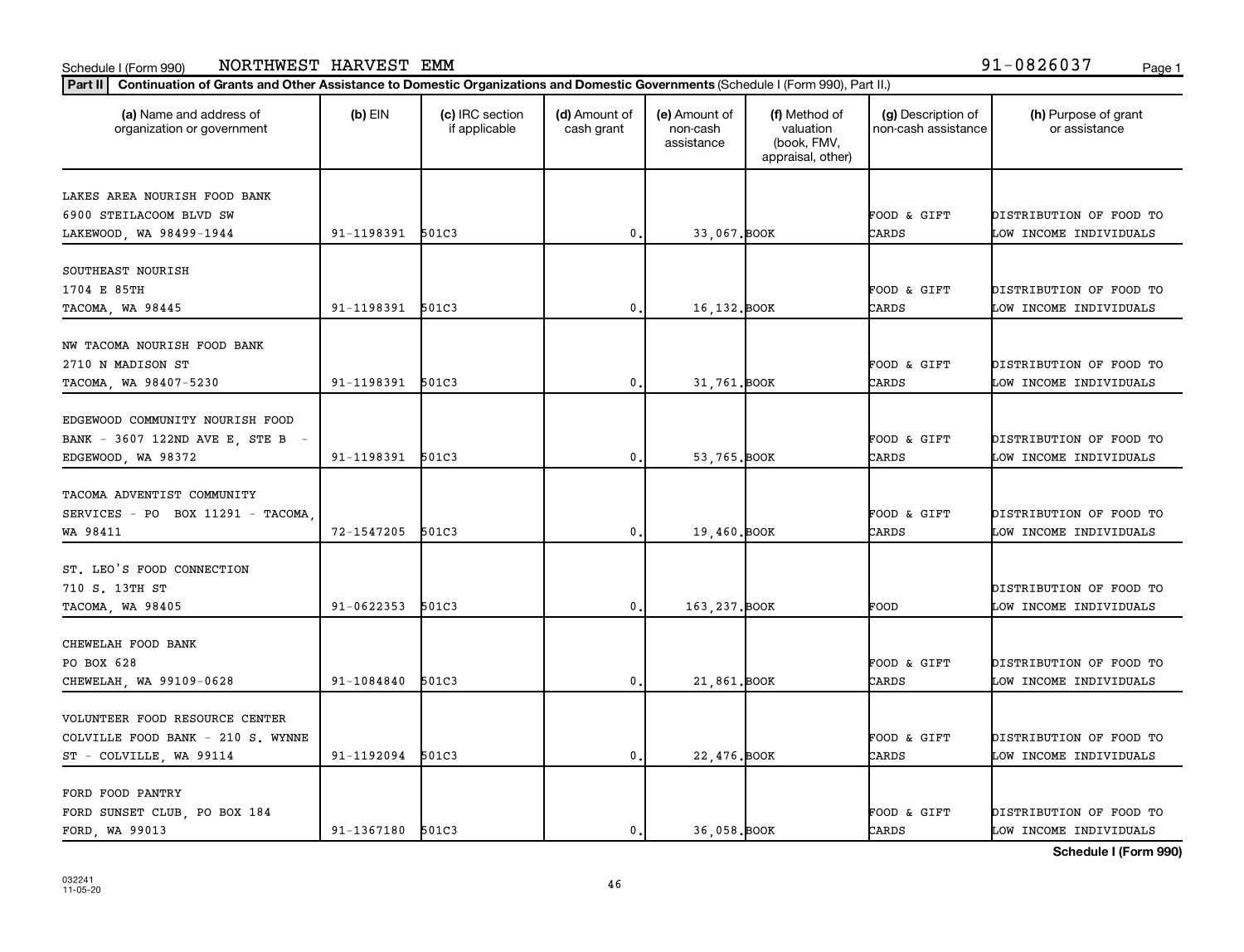|                                                       | Part II   Continuation of Grants and Other Assistance to Domestic Organizations and Domestic Governments (Schedule I (Form 990), Part II.) |                                  |                             |                                         |                                                                |                                           |                                       |  |  |  |
|-------------------------------------------------------|--------------------------------------------------------------------------------------------------------------------------------------------|----------------------------------|-----------------------------|-----------------------------------------|----------------------------------------------------------------|-------------------------------------------|---------------------------------------|--|--|--|
| (a) Name and address of<br>organization or government | $(b)$ EIN                                                                                                                                  | (c) IRC section<br>if applicable | (d) Amount of<br>cash grant | (e) Amount of<br>non-cash<br>assistance | (f) Method of<br>valuation<br>(book, FMV,<br>appraisal, other) | (g) Description of<br>non-cash assistance | (h) Purpose of grant<br>or assistance |  |  |  |
| LOON LAKE FOOD BANK                                   |                                                                                                                                            |                                  |                             |                                         |                                                                |                                           |                                       |  |  |  |
| PO BOX 64                                             |                                                                                                                                            |                                  |                             |                                         |                                                                | FOOD & GIFT                               | DISTRIBUTION OF FOOD TO               |  |  |  |
| LOON LAKE, WA 99148-0064                              | 91-1236018                                                                                                                                 | 501C3                            | $\mathsf{0}\,.$             | 455,108. BOOK                           |                                                                | CARDS                                     | LOW INCOME INDIVIDUALS                |  |  |  |
|                                                       |                                                                                                                                            |                                  |                             |                                         |                                                                |                                           |                                       |  |  |  |
| SPOKANE TRIBE FOOD BANK                               |                                                                                                                                            |                                  |                             |                                         |                                                                |                                           |                                       |  |  |  |
| PO BOX 540                                            |                                                                                                                                            |                                  |                             |                                         |                                                                |                                           | DISTRIBUTION OF FOOD TO               |  |  |  |
| WELLPINIT, WA 99040-0540                              | $91 - 0606339$                                                                                                                             | 501C3                            | 0.                          | 58, 381. BOOK                           |                                                                | FOOD                                      | LOW INCOME INDIVIDUALS                |  |  |  |
|                                                       |                                                                                                                                            |                                  |                             |                                         |                                                                |                                           |                                       |  |  |  |
| TUM TUM COMMUNITY FOOD PANTRY                         |                                                                                                                                            |                                  |                             |                                         |                                                                |                                           |                                       |  |  |  |
| 6424 HWY 291                                          |                                                                                                                                            |                                  |                             |                                         |                                                                | FOOD & GIFT                               | DISTRIBUTION OF FOOD TO               |  |  |  |
| NINE MILE FALLS, WA 99026                             | $27 - 2469928$                                                                                                                             | 501C3                            | 0.                          | 47, 262. BOOK                           |                                                                | CARDS                                     | LOW INCOME INDIVIDUALS                |  |  |  |
|                                                       |                                                                                                                                            |                                  |                             |                                         |                                                                |                                           |                                       |  |  |  |
| YELM COMMUNITY SERVICES                               |                                                                                                                                            |                                  |                             |                                         |                                                                |                                           |                                       |  |  |  |
| PO BOX 5320                                           |                                                                                                                                            |                                  |                             |                                         |                                                                | FOOD & GIFT                               | DISTRIBUTION OF FOOD TO               |  |  |  |
| YELM, WA 98597-5320                                   | 23-7226534                                                                                                                                 | 501C3                            | $\mathbf 0$                 | 103, 343. BOOK                          |                                                                | CARDS                                     | LOW INCOME INDIVIDUALS                |  |  |  |
|                                                       |                                                                                                                                            |                                  |                             |                                         |                                                                |                                           |                                       |  |  |  |
| BELLINGHAM FOOD BANK                                  |                                                                                                                                            |                                  |                             |                                         |                                                                |                                           |                                       |  |  |  |
| 1824 ELLIS ST                                         |                                                                                                                                            |                                  |                             |                                         |                                                                | FOOD & GIFT                               | DISTRIBUTION OF FOOD TO               |  |  |  |
| BELLINGHAM, WA 98225-4619                             | 91-0918619                                                                                                                                 | 501C3                            | 0.                          | 21,840. BOOK                            |                                                                | CARDS                                     | LOW INCOME INDIVIDUALS                |  |  |  |
| <b>BLAINE FOOD BANK</b>                               |                                                                                                                                            |                                  |                             |                                         |                                                                |                                           |                                       |  |  |  |
| PO BOX 472                                            |                                                                                                                                            |                                  |                             |                                         |                                                                | FOOD & GIFT                               | DISTRIBUTION OF FOOD TO               |  |  |  |
| BLAINE, WA 98231-0472                                 | 91-1160595                                                                                                                                 | 501C3                            | 0.                          | 16,624. BOOK                            |                                                                | CARDS                                     | LOW INCOME INDIVIDUALS                |  |  |  |
|                                                       |                                                                                                                                            |                                  |                             |                                         |                                                                |                                           |                                       |  |  |  |
| POINT ROBERTS FOOD BANK                               |                                                                                                                                            |                                  |                             |                                         |                                                                |                                           |                                       |  |  |  |
| 323 EVERGREEN WAY                                     |                                                                                                                                            |                                  |                             |                                         |                                                                | FOOD & GIFT                               | DISTRIBUTION OF FOOD TO               |  |  |  |
| POINT ROBERTS, WA 98281-9310                          | 90-0784818                                                                                                                                 | 501C3                            | $\mathbf 0$                 | 16,652.BOOK                             |                                                                | CARDS                                     | LOW INCOME INDIVIDUALS                |  |  |  |
|                                                       |                                                                                                                                            |                                  |                             |                                         |                                                                |                                           |                                       |  |  |  |
| FERNDALE FOOD BANK                                    |                                                                                                                                            |                                  |                             |                                         |                                                                |                                           |                                       |  |  |  |
| PO BOX 1593                                           |                                                                                                                                            |                                  |                             |                                         |                                                                | FOOD & GIFT                               | DISTRIBUTION OF FOOD TO               |  |  |  |
| FERNDALE, WA 98248                                    | 91-1166240                                                                                                                                 | 501C3                            | 0.                          | 16,641. BOOK                            |                                                                | CARDS                                     | LOW INCOME INDIVIDUALS                |  |  |  |
|                                                       |                                                                                                                                            |                                  |                             |                                         |                                                                |                                           |                                       |  |  |  |
| GRANDVIEW SEVENTH-DAY ADVENTIST                       |                                                                                                                                            |                                  |                             |                                         |                                                                |                                           |                                       |  |  |  |
| FOOD BANK - PO BOX $1409$ - PROSSER                   |                                                                                                                                            |                                  |                             |                                         |                                                                | FOOD & GIFT                               | DISTRIBUTION OF FOOD TO               |  |  |  |
| WA 99350                                              | 91-1230403                                                                                                                                 | 501C3                            | 0.                          | 126,876. BOOK                           |                                                                | CARDS                                     | LOW INCOME INDIVIDUALS                |  |  |  |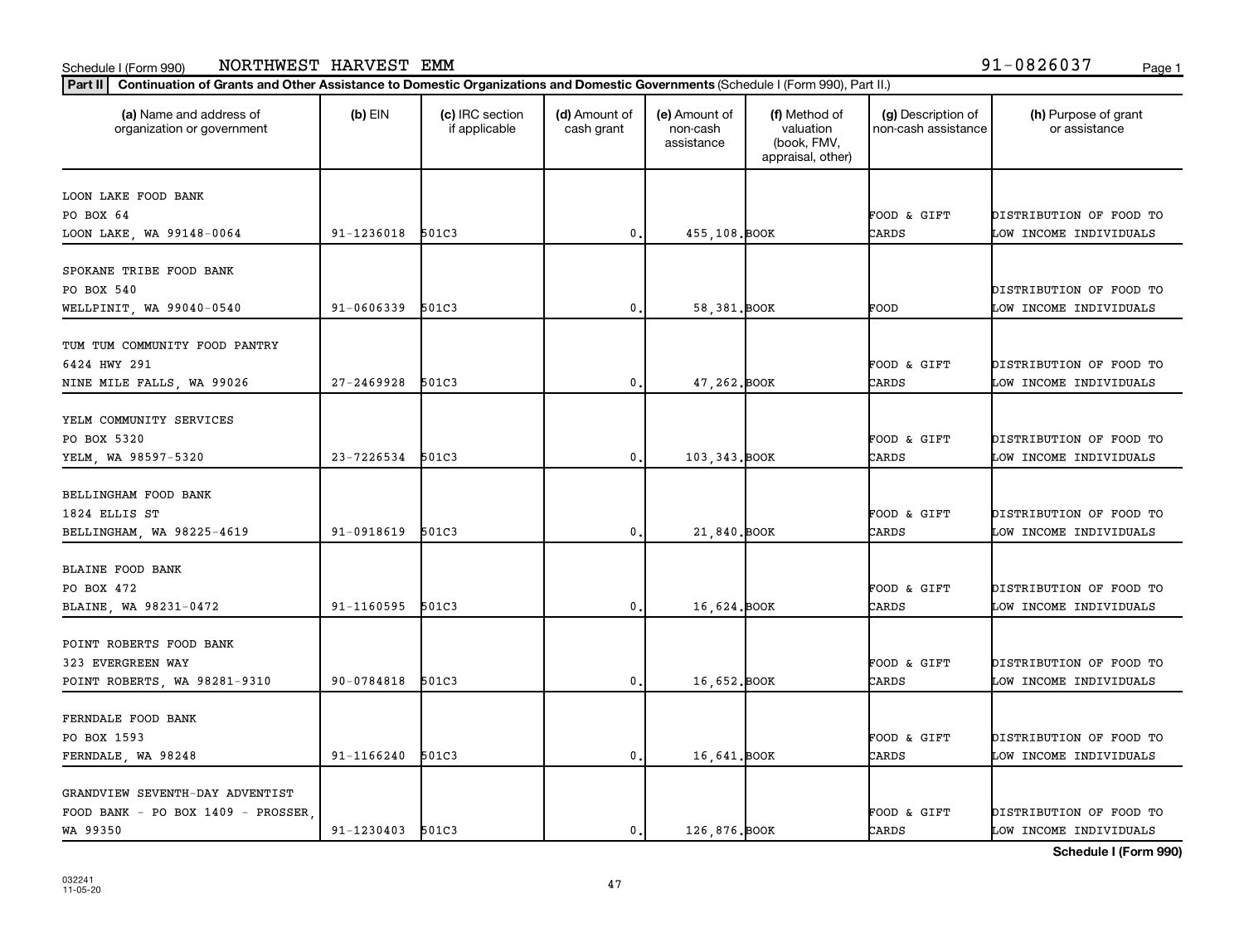| Part II   Continuation of Grants and Other Assistance to Domestic Organizations and Domestic Governments (Schedule I (Form 990), Part II.) |            |                                  |                             |                                         |                                                                |                                           |                                       |
|--------------------------------------------------------------------------------------------------------------------------------------------|------------|----------------------------------|-----------------------------|-----------------------------------------|----------------------------------------------------------------|-------------------------------------------|---------------------------------------|
| (a) Name and address of<br>organization or government                                                                                      | $(b)$ EIN  | (c) IRC section<br>if applicable | (d) Amount of<br>cash grant | (e) Amount of<br>non-cash<br>assistance | (f) Method of<br>valuation<br>(book, FMV,<br>appraisal, other) | (g) Description of<br>non-cash assistance | (h) Purpose of grant<br>or assistance |
|                                                                                                                                            |            |                                  |                             |                                         |                                                                |                                           |                                       |
| SELAH FOOD BANK<br>1107 W. FREMONT AVE.                                                                                                    |            |                                  |                             |                                         |                                                                |                                           | DISTRIBUTION OF FOOD TO               |
| SELAH, WA 98942                                                                                                                            | 91-0940244 | 501C3                            | 0                           | 109,472. BOOK                           |                                                                | FOOD                                      | LOW INCOME INDIVIDUALS                |
|                                                                                                                                            |            |                                  |                             |                                         |                                                                |                                           |                                       |
| YAKIMA ROTARY FOOD BANK                                                                                                                    |            |                                  |                             |                                         |                                                                |                                           |                                       |
| PO BOX 2221                                                                                                                                |            |                                  |                             |                                         |                                                                | FOOD & GIFT                               | DISTRIBUTION OF FOOD TO               |
| YAKIMA, WA 98907-2221                                                                                                                      | 91-1397598 | 501C3                            | 0                           | 971,736. BOOK                           |                                                                | CARDS                                     | LOW INCOME INDIVIDUALS                |
|                                                                                                                                            |            |                                  |                             |                                         |                                                                |                                           |                                       |
| YAKIMA SEVENTH-DAY ADVENTIST FOOD                                                                                                          |            |                                  |                             |                                         |                                                                |                                           |                                       |
| BANK - 507 N. 35TH AVE. - YAKIMA,                                                                                                          |            |                                  |                             |                                         |                                                                | FOOD & GIFT                               | DISTRIBUTION OF FOOD TO               |
| WA 98902                                                                                                                                   | 91-0932432 | 501C3                            | 0                           | 1,031,169. BOOK                         |                                                                | CARDS                                     | LOW INCOME INDIVIDUALS                |
|                                                                                                                                            |            |                                  |                             |                                         |                                                                |                                           |                                       |
| OIC OF WA FOOD BANK                                                                                                                        |            |                                  |                             |                                         |                                                                |                                           |                                       |
| 815 FRUITVALE BLVD                                                                                                                         |            |                                  |                             |                                         |                                                                |                                           | DISTRIBUTION OF FOOD TO               |
| YAKIMA, WA 98902-1467                                                                                                                      | 91-0873024 | 501C3                            | 0                           | 199,071. BOOK                           |                                                                | FOOD                                      | LOW INCOME INDIVIDUALS                |
|                                                                                                                                            |            |                                  |                             |                                         |                                                                |                                           |                                       |
| ZILLAH FOOD BANK                                                                                                                           |            |                                  |                             |                                         |                                                                |                                           |                                       |
| PO BOX 1442                                                                                                                                |            |                                  |                             |                                         |                                                                | FOOD & GIFT                               | DISTRIBUTION OF FOOD TO               |
| ZILLAH, WA 98953                                                                                                                           | 91-1347733 | 501C3                            | 0                           | 100,135. BOOK                           |                                                                | CARDS                                     | LOW INCOME INDIVIDUALS                |
|                                                                                                                                            |            |                                  |                             |                                         |                                                                |                                           |                                       |
| CHIEF SEATTLE CLUB                                                                                                                         |            |                                  |                             |                                         |                                                                |                                           |                                       |
| 410 SECOND AVE EXTENSION S.                                                                                                                |            |                                  |                             |                                         |                                                                |                                           | DISTRIBUTION OF FOOD TO               |
| SEATTLE, WA 98104                                                                                                                          | 91-0852503 | 501C3                            | 0                           | 9,850. BOOK                             |                                                                | GIFT CARDS                                | LOW INCOME INDIVIDUALS                |
|                                                                                                                                            |            |                                  |                             |                                         |                                                                |                                           |                                       |
| SOAP LAKE FOOD BANK                                                                                                                        |            |                                  |                             |                                         |                                                                |                                           |                                       |
| PO BOX 925                                                                                                                                 |            |                                  |                             |                                         |                                                                | FOOD & GIFT                               | DISTRIBUTION OF FOOD TO               |
| SOAP LAKE, WA 98851-0925                                                                                                                   | 91-1454702 | 501C3                            | 0                           | 176, 275. BOOK                          |                                                                | CARDS                                     | LOW INCOME INDIVIDUALS                |
|                                                                                                                                            |            |                                  |                             |                                         |                                                                |                                           |                                       |
| SOC WHITE SWAN FOOD PANTRY                                                                                                                 |            |                                  |                             |                                         |                                                                |                                           |                                       |
| PO BOX 40                                                                                                                                  |            |                                  |                             |                                         |                                                                | FOOD & GIFT                               | DISTRIBUTION OF FOOD TO               |
| WHITE SWAN, WA 98952                                                                                                                       | 91-0878380 | 501C3                            | 0.                          | 302,366. BOOK                           |                                                                | CARDS                                     | LOW INCOME INDIVIDUALS                |
|                                                                                                                                            |            |                                  |                             |                                         |                                                                |                                           |                                       |
| SD COASTAL HARVEST DIST. CTR                                                                                                               |            |                                  |                             |                                         |                                                                |                                           |                                       |
| P.O. BOX 616                                                                                                                               |            |                                  |                             |                                         |                                                                |                                           | DISTRIBUTION OF FOOD TO               |
| HOQUIAM, WA 98550                                                                                                                          | 94-3252669 | 501C3                            | $0$ .                       | 833, 288. BOOK                          |                                                                | FOOD                                      | LOW INCOME INDIVIDUALS                |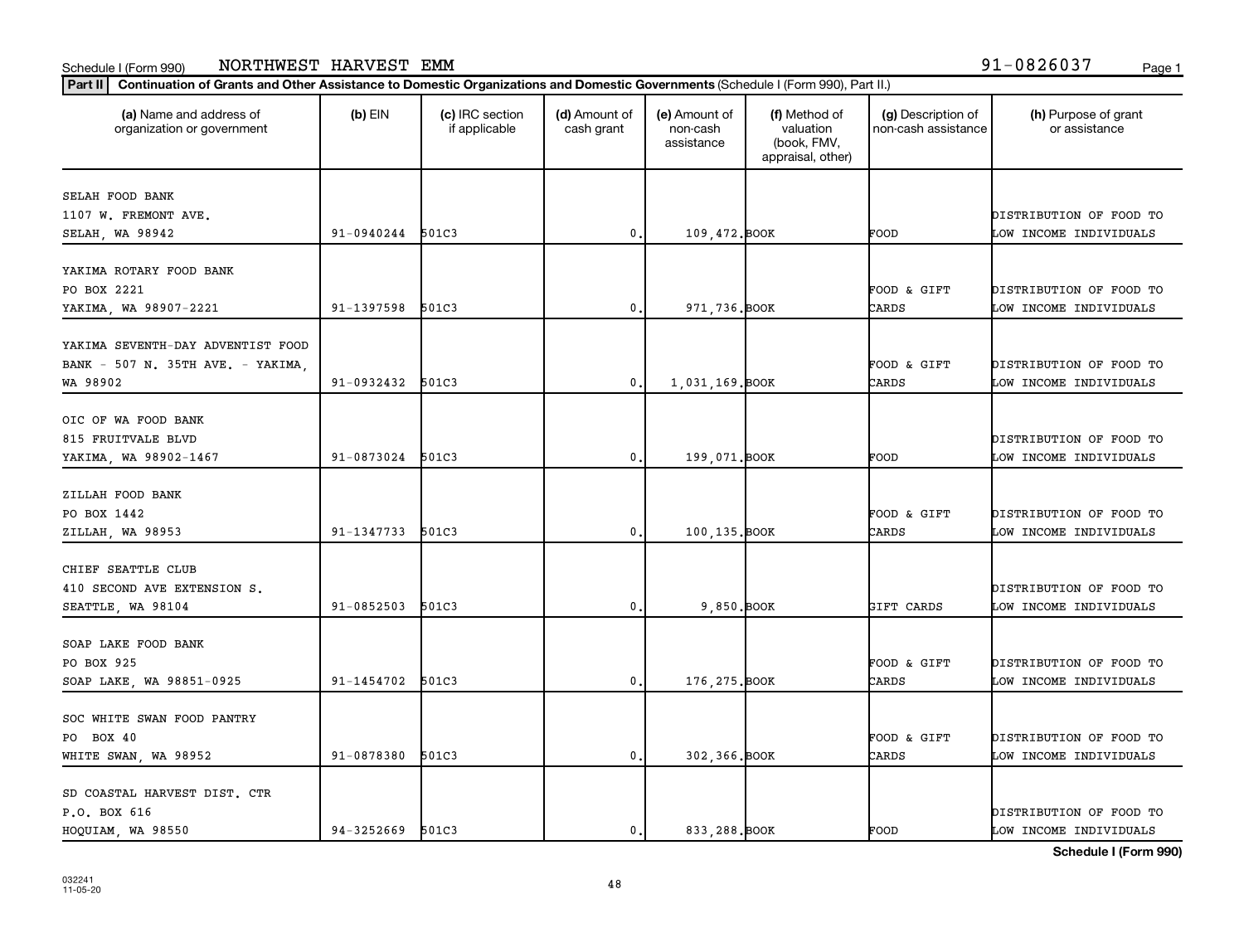# Schedule I (Form 990) NORTHWEST HARVEST EMM 91-0826037 <sub>Page 1</sub>

organization or government

**Part II Continuation of Grants and Other Assistance to Domestic Organizations and Domestic Governments**  (Schedule I (Form 990), Part II.)

if applicable

 $(b)$  EIN  $(c)$  IRC section

**(a) (b) (c) (d) (e) (f) (g) (h)** Name and address of

(d) Amount of cash grant

(e) Amount of non-cash

(f) Method of valuation

(g) Description of non-cash assistance

|                                    |                  |       |                | assistance     | (book, FMV,<br>appraisal, other) |             |                         |
|------------------------------------|------------------|-------|----------------|----------------|----------------------------------|-------------|-------------------------|
| COASTAL HARVEST MOBILE FOOD BANK   |                  |       |                |                |                                  |             |                         |
| PO BOX 616                         |                  |       |                |                |                                  | FOOD & GIFT | DISTRIBUTION OF FOOD TO |
| HOQUIAM, WA 98550-0616             | $94 - 3252669$   | 501C3 | 0.             | 51,783. BOOK   |                                  | CARDS       | LOW INCOME INDIVIDUALS  |
| SALVATION ARMY CENTRALIA           |                  |       |                |                |                                  |             |                         |
| PO BOX 488                         |                  |       |                |                |                                  | FOOD & GIFT | DISTRIBUTION OF FOOD TO |
| CENTRALIA, WA 98531-0488           | 94-1156347       | 501C3 | $\mathbf{0}$ . | 16,363. BOOK   |                                  | CARDS       | LOW INCOME INDIVIDUALS  |
| SD NOURISH OF PIERCE COUNTY        |                  |       |                |                |                                  |             |                         |
| 621 TACOMA AVE S STE 202           |                  |       |                |                |                                  | FOOD & GIFT | DISTRIBUTION OF FOOD TO |
| TACOMA, WA 98402-2330              | 91-1198391 501C3 |       | 0.             | 199,126. BOOK  |                                  | CARDS       | LOW INCOME INDIVIDUALS  |
|                                    |                  |       |                |                |                                  |             |                         |
| SAINT VINCENT DE PAUL PASCO        |                  |       |                |                |                                  |             |                         |
| PO BOX 4273                        |                  |       |                |                |                                  | FOOD & GIFT | DISTRIBUTION OF FOOD TO |
| PASCO, WA 99302-4273               | 91-0726356       | 501C3 | 0.1            | 521,760. BOOK  |                                  | CARDS       | LOW INCOME INDIVIDUALS  |
| SALVATION ARMY RENTON              |                  |       |                |                |                                  |             |                         |
| PO BOX 977                         |                  |       |                |                |                                  | FOOD & GIFT | DISTRIBUTION OF FOOD TO |
| RENTON, WA 98057-0977              | 94-1156347 501C3 |       | 0.             | 143,958. BOOK  |                                  | CARDS       | LOW INCOME INDIVIDUALS  |
|                                    |                  |       |                |                |                                  |             |                         |
| SOUTH WHIDBEY GOOD CHEER FOOD BANK |                  |       |                |                |                                  |             |                         |
| PO BOX 144                         |                  |       |                |                |                                  | FOOD & GIFT | DISTRIBUTION OF FOOD TO |
| LANGLEY, WA 98260-0144             | 23-7047914 501C3 |       | $\mathbf{0}$ . | 55,803. BOOK   |                                  | CARDS       | LOW INCOME INDIVIDUALS  |
| SOC WAPATO FOOD PANTRY             |                  |       |                |                |                                  |             |                         |
| PO BOX 10413                       |                  |       |                |                |                                  |             | DISTRIBUTION OF FOOD TO |
| YAKIMA, WA 98909-1413              | 27-1028426       | 501C3 | 0.             | 423, 369. BOOK |                                  | FOOD        | LOW INCOME INDIVIDUALS  |
|                                    |                  |       |                |                |                                  |             |                         |
| FAIRVIEW SEVENTH-DAY ADVENTIST     |                  |       |                |                |                                  |             |                         |
| FOOD BANK - 1331 ASPEN SPRINGS     |                  |       |                |                |                                  | FOOD & GIFT | DISTRIBUTION OF FOOD TO |
| LANE - YAKIMA, WA 98903            | 91-1218657       | 501C3 | 0              | 22,969. BOOK   |                                  | CARDS       | LOW INCOME INDIVIDUALS  |
| MARY'S PLACE                       |                  |       |                |                |                                  |             |                         |
| PO BOX 1711                        |                  |       |                |                |                                  |             | DISTRIBUTION OF FOOD TO |
| SEATTLE, WA 98111-1711             | 27-2087950 501C3 |       | 0.             | 50,750. BOOK   |                                  | GIFT CARDS  | LOW INCOME INDIVIDUALS  |
|                                    |                  |       |                |                |                                  |             | Schedule I (Form 990)   |

49

(h) Purpose of grant or assistance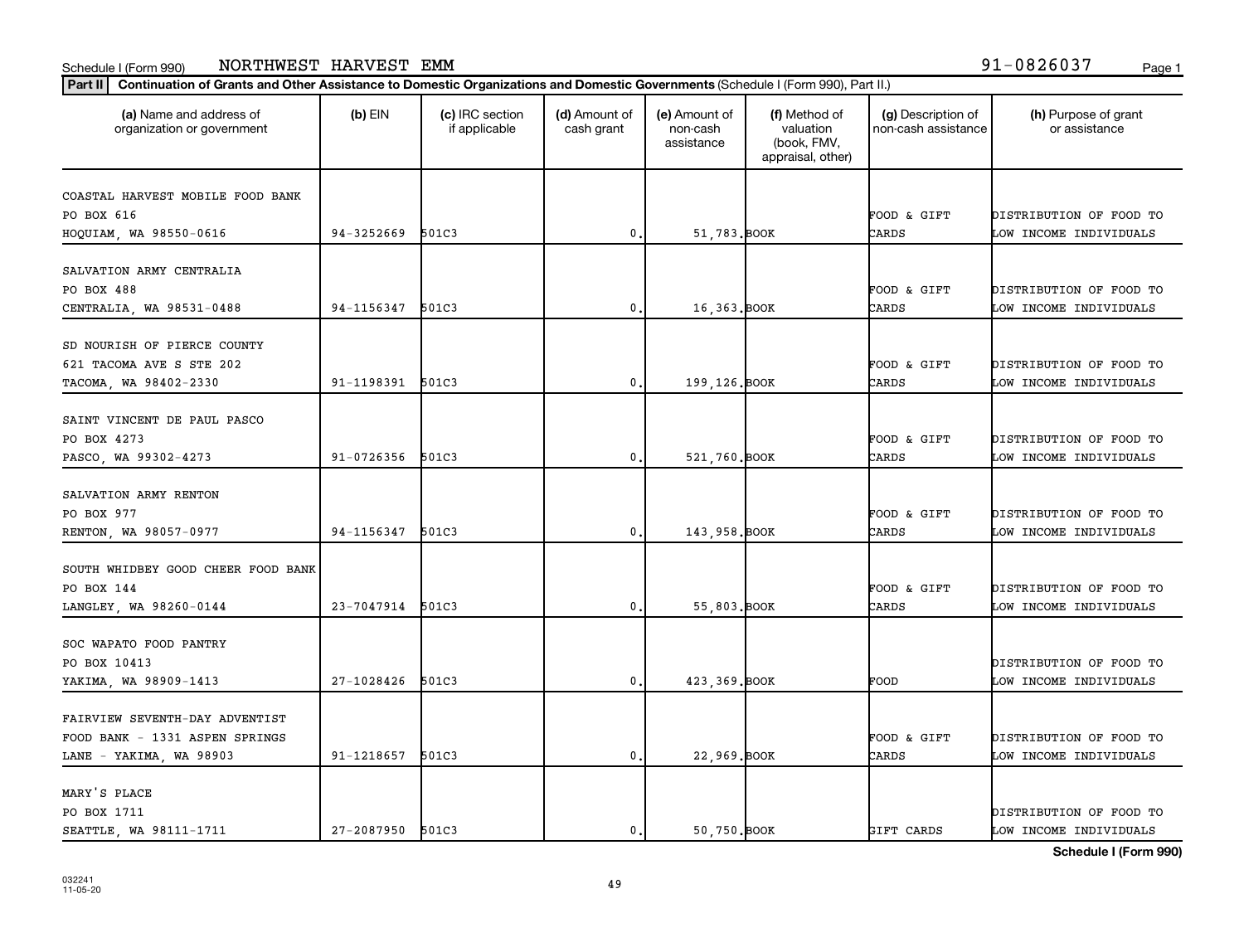| Part II   Continuation of Grants and Other Assistance to Domestic Organizations and Domestic Governments (Schedule I (Form 990), Part II.) |                  |                                  |                             |                                         |                                                                |                                           |                                       |
|--------------------------------------------------------------------------------------------------------------------------------------------|------------------|----------------------------------|-----------------------------|-----------------------------------------|----------------------------------------------------------------|-------------------------------------------|---------------------------------------|
| (a) Name and address of<br>organization or government                                                                                      | $(b)$ EIN        | (c) IRC section<br>if applicable | (d) Amount of<br>cash grant | (e) Amount of<br>non-cash<br>assistance | (f) Method of<br>valuation<br>(book, FMV,<br>appraisal, other) | (g) Description of<br>non-cash assistance | (h) Purpose of grant<br>or assistance |
|                                                                                                                                            |                  |                                  |                             |                                         |                                                                |                                           |                                       |
| FAMILIES UNLIMITED NETWORK FOOD<br>BANK - PO BOX 65672 - UNIVERSITY                                                                        |                  |                                  |                             |                                         |                                                                | FOOD & GIFT                               | DISTRIBUTION OF FOOD TO               |
| PL, WA 98464-1672                                                                                                                          | $20 - 0435496$   | 501C3                            | $\pmb{0}$                   | 30,852. BOOK                            |                                                                | CARDS                                     | LOW INCOME INDIVIDUALS                |
|                                                                                                                                            |                  |                                  |                             |                                         |                                                                |                                           |                                       |
| MARGIE WILLIAMS HELPING HANDS                                                                                                              |                  |                                  |                             |                                         |                                                                |                                           |                                       |
| PO BOX 2145                                                                                                                                |                  |                                  |                             |                                         |                                                                | FOOD & GIFT                               | DISTRIBUTION OF FOOD TO               |
| RENTON, WA 98056-0145                                                                                                                      | 75-3163092       | 501C3                            | 0                           | 126,890. BOOK                           |                                                                | CARDS                                     | LOW INCOME INDIVIDUALS                |
|                                                                                                                                            |                  |                                  |                             |                                         |                                                                |                                           |                                       |
| TUKWILA PANTRY                                                                                                                             |                  |                                  |                             |                                         |                                                                |                                           |                                       |
| 3118 S 140 ST                                                                                                                              |                  |                                  |                             |                                         |                                                                | FOOD & GIFT                               | DISTRIBUTION OF FOOD TO               |
| TUKWILA, WA 98168                                                                                                                          | 75-2974441 501C3 |                                  | 0.                          | 387,989. BOOK                           |                                                                | CARDS                                     | LOW INCOME INDIVIDUALS                |
|                                                                                                                                            |                  |                                  |                             |                                         |                                                                |                                           |                                       |
| PARADISE OF PRAISE FOOD BANK                                                                                                               |                  |                                  |                             |                                         |                                                                |                                           |                                       |
| 1316 SW HOLDEN ST                                                                                                                          |                  |                                  |                             |                                         |                                                                | FOOD & GIFT                               | DISTRIBUTION OF FOOD TO               |
| SEATTLE, WA 98106-2059                                                                                                                     | 30-0116000       | 501C3                            | 0                           | 60,849. BOOK                            |                                                                | CARDS                                     | LOW INCOME INDIVIDUALS                |
|                                                                                                                                            |                  |                                  |                             |                                         |                                                                |                                           |                                       |
| NORTH HELPLINE BITTERLAKE                                                                                                                  |                  |                                  |                             |                                         |                                                                |                                           |                                       |
| 12736 33RD AVE. NE, #100                                                                                                                   |                  |                                  |                             |                                         |                                                                | FOOD & GIFT                               | DISTRIBUTION OF FOOD TO               |
| SEATTLE, WA 98125                                                                                                                          | 91-1475182       | 501C3                            | 0                           | 36,543. BOOK                            |                                                                | CARDS                                     | LOW INCOME INDIVIDUALS                |
| NORTH HELPLINE FOOD BANK                                                                                                                   |                  |                                  |                             |                                         |                                                                |                                           |                                       |
| 12736 33RD AVE NE STE 100                                                                                                                  |                  |                                  |                             |                                         |                                                                | FOOD & GIFT                               | DISTRIBUTION OF FOOD TO               |
| SEATTLE, WA 98125-4504                                                                                                                     | 91-1475182       | 501C3                            | 0.                          | 172, 241. BOOK                          |                                                                | CARDS                                     | LOW INCOME INDIVIDUALS                |
|                                                                                                                                            |                  |                                  |                             |                                         |                                                                |                                           |                                       |
| GIFTS FROM THE HEART FOOD BANK                                                                                                             |                  |                                  |                             |                                         |                                                                |                                           |                                       |
| PO BOX 155                                                                                                                                 |                  |                                  |                             |                                         |                                                                | FOOD & GIFT                               | DISTRIBUTION OF FOOD TO               |
| COUPEVILLE, WA 98239-0155                                                                                                                  | 02-0549032       | 501C3                            | 0                           | 32,802. BOOK                            |                                                                | CARDS                                     | LOW INCOME INDIVIDUALS                |
|                                                                                                                                            |                  |                                  |                             |                                         |                                                                |                                           |                                       |
| HIGHLAND FOOD BANK                                                                                                                         |                  |                                  |                             |                                         |                                                                |                                           |                                       |
| PO BOX 232                                                                                                                                 |                  |                                  |                             |                                         |                                                                | FOOD & GIFT                               | DISTRIBUTION OF FOOD TO               |
| COWICHE, WA 98923                                                                                                                          | 90-0714318       | 501C3                            | 10,000                      | 103,091. BOOK                           |                                                                | CARDS                                     | LOW INCOME INDIVIDUALS                |
|                                                                                                                                            |                  |                                  |                             |                                         |                                                                |                                           |                                       |
| OPERATION SACK LUNCH                                                                                                                       |                  |                                  |                             |                                         |                                                                |                                           |                                       |
| PO BOX 4128                                                                                                                                |                  |                                  |                             |                                         |                                                                |                                           | DISTRIBUTION OF FOOD TO               |
| SEATTLE, WA 98194-0128                                                                                                                     | 91-1658187       | 501C3                            | 0.                          | 43.331. BOOK                            |                                                                | FOOD                                      | LOW INCOME INDIVIDUALS                |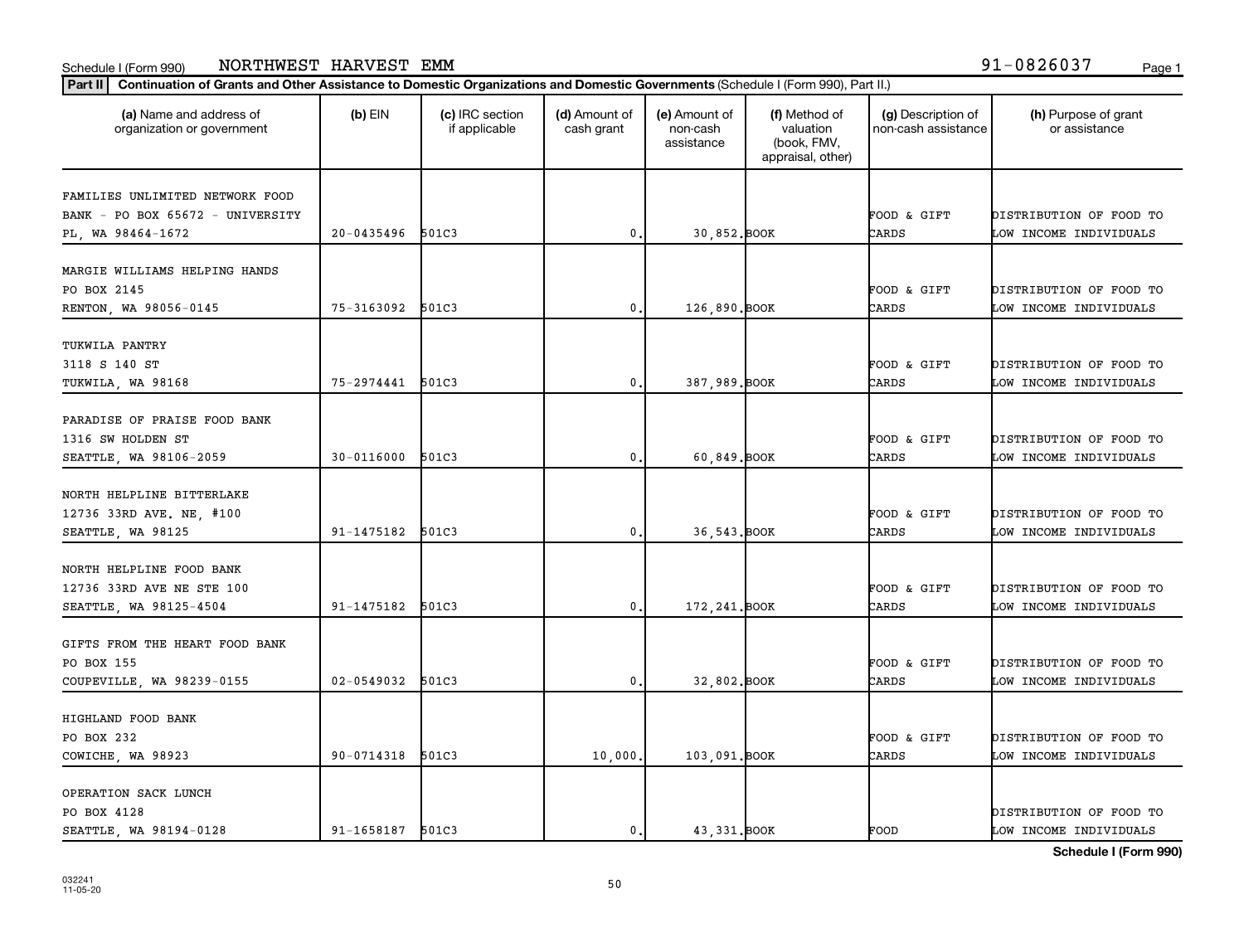| Part II                                               | Continuation of Grants and Other Assistance to Domestic Organizations and Domestic Governments (Schedule I (Form 990), Part II.) |                                  |                             |                                         |                                                                |                                           |                                       |  |
|-------------------------------------------------------|----------------------------------------------------------------------------------------------------------------------------------|----------------------------------|-----------------------------|-----------------------------------------|----------------------------------------------------------------|-------------------------------------------|---------------------------------------|--|
| (a) Name and address of<br>organization or government | $(b)$ EIN                                                                                                                        | (c) IRC section<br>if applicable | (d) Amount of<br>cash grant | (e) Amount of<br>non-cash<br>assistance | (f) Method of<br>valuation<br>(book, FMV,<br>appraisal, other) | (g) Description of<br>non-cash assistance | (h) Purpose of grant<br>or assistance |  |
| ST. MICHAELS EPISCOPAL MISSION                        |                                                                                                                                  |                                  |                             |                                         |                                                                |                                           |                                       |  |
| FOOD PANTRY - 5 S NACHES AVE -                        |                                                                                                                                  |                                  |                             |                                         |                                                                | FOOD & GIFT                               | DISTRIBUTION OF FOOD TO               |  |
| YAKIMA, WA 98901-2726                                 | 91-0564996                                                                                                                       | 501C3                            | 0                           | 78, 281. BOOK                           |                                                                | CARDS                                     | LOW INCOME INDIVIDUALS                |  |
|                                                       |                                                                                                                                  |                                  |                             |                                         |                                                                |                                           |                                       |  |
| TOPPENISH COMMUNITY CHEST                             |                                                                                                                                  |                                  |                             |                                         |                                                                |                                           |                                       |  |
| 4 NORTH B ST                                          |                                                                                                                                  |                                  |                             |                                         |                                                                | FOOD & GIFT                               | DISTRIBUTION OF FOOD TO               |  |
| TOPPENISH, WA 98948                                   | 55-0845518                                                                                                                       | 501C3                            | $\mathbf{0}$                | 162, 163. BOOK                          |                                                                | CARDS                                     | LOW INCOME INDIVIDUALS                |  |
| COUNCIL ON AGING & HUMAN SERVICES                     |                                                                                                                                  |                                  |                             |                                         |                                                                |                                           |                                       |  |
| PO BOX 107                                            |                                                                                                                                  |                                  |                             |                                         |                                                                | FOOD & GIFT                               | DISTRIBUTION OF FOOD TO               |  |
| COLFAX, WA 99111-0107                                 | 91-0964790                                                                                                                       | 501C3                            | $\mathbf{0}$ .              | 207,001. BOOK                           |                                                                | CARDS                                     | LOW INCOME INDIVIDUALS                |  |
|                                                       |                                                                                                                                  |                                  |                             |                                         |                                                                |                                           |                                       |  |
| NORTH KITSAP FISHLINE                                 |                                                                                                                                  |                                  |                             |                                         |                                                                |                                           |                                       |  |
| PO BOX 1517                                           |                                                                                                                                  |                                  |                             |                                         |                                                                | FOOD & GIFT                               | DISTRIBUTION OF FOOD TO               |  |
| POULSBO, WA 98370-0168                                | 91-1244431                                                                                                                       | 501C3                            | 0                           | 37, 310. BOOK                           |                                                                | CARDS                                     | LOW INCOME INDIVIDUALS                |  |
|                                                       |                                                                                                                                  |                                  |                             |                                         |                                                                |                                           |                                       |  |
| COMMUNITY LUNCH ON CAPITOL HILL                       |                                                                                                                                  |                                  |                             |                                         |                                                                |                                           |                                       |  |
| 509 10TH AVE E                                        |                                                                                                                                  |                                  |                             |                                         |                                                                |                                           | DISTRIBUTION OF FOOD TO               |  |
| SEATTLE, WA 98102-5004                                | 05-0566668                                                                                                                       | 501C3                            | 0                           | 28,600. BOOK                            |                                                                | <b>GIFT CARDS</b>                         | LOW INCOME INDIVIDUALS                |  |
| GREENHOUSE COMMUNITY CENTER                           |                                                                                                                                  |                                  |                             |                                         |                                                                |                                           |                                       |  |
| PO BOX 62                                             |                                                                                                                                  |                                  |                             |                                         |                                                                | FOOD & GIFT                               | DISTRIBUTION OF FOOD TO               |  |
| DEER PARK, WA 99006-0062                              | 02-0797827                                                                                                                       | 501C3                            | $\mathbf{0}$                | 85.192.BOOK                             |                                                                | CARDS                                     | LOW INCOME INDIVIDUALS                |  |
|                                                       |                                                                                                                                  |                                  |                             |                                         |                                                                |                                           |                                       |  |
| SPOKANE VALLEY PARTNERS FOOD BANK                     |                                                                                                                                  |                                  |                             |                                         |                                                                |                                           |                                       |  |
| PO BOX 141360                                         |                                                                                                                                  |                                  |                             |                                         |                                                                | FOOD & GIFT                               | DISTRIBUTION OF FOOD TO               |  |
| SPOKANE VALLEY, WA 99214                              | 91-1478830                                                                                                                       | 501C3                            | 0                           | 395, 323. BOOK                          |                                                                | CARDS                                     | LOW INCOME INDIVIDUALS                |  |
|                                                       |                                                                                                                                  |                                  |                             |                                         |                                                                |                                           |                                       |  |
| OUR PLACE COMMUNITY MINISTRIES                        |                                                                                                                                  |                                  |                             |                                         |                                                                |                                           |                                       |  |
| 1509 W COLLEGE AVE                                    |                                                                                                                                  |                                  |                             |                                         |                                                                | FOOD & GIFT                               | DISTRIBUTION OF FOOD TO               |  |
| SPOKANE, WA 99201-1917                                | 91-1384287                                                                                                                       | 501C3                            | $\mathbf 0$                 | 65,362. BOOK                            |                                                                | CARDS                                     | LOW INCOME INDIVIDUALS                |  |
| NORTH COUNTY FOOD PANTRY                              |                                                                                                                                  |                                  |                             |                                         |                                                                |                                           |                                       |  |
| PO BOX 388                                            |                                                                                                                                  |                                  |                             |                                         |                                                                |                                           | DISTRIBUTION OF FOOD TO               |  |
| ELK, WA 99009-0388                                    | 94-3167688 501C3                                                                                                                 |                                  | $\mathbf{0}$ .              | 72,172. BOOK                            |                                                                | FOOD                                      | LOW INCOME INDIVIDUALS                |  |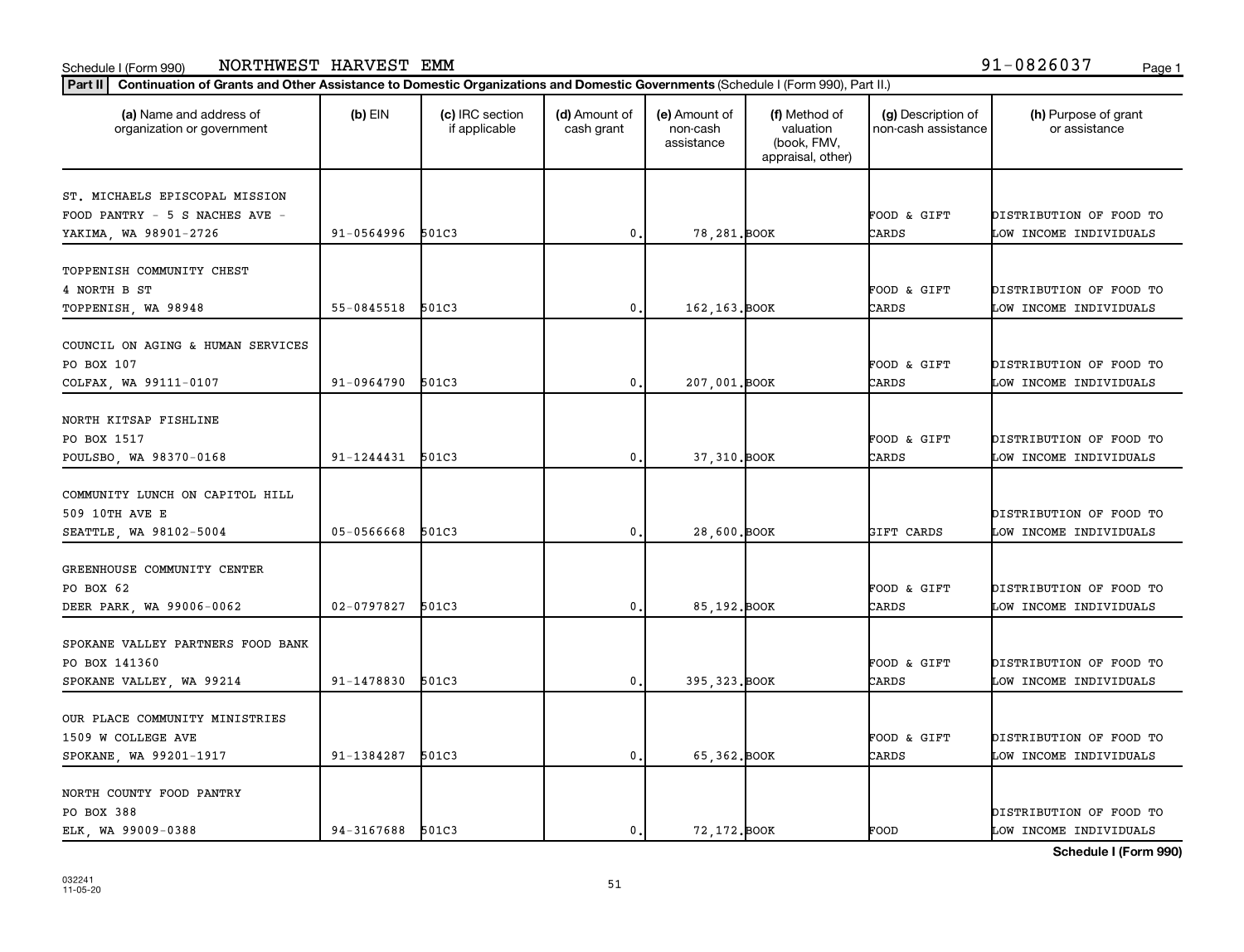| Part II   Continuation of Grants and Other Assistance to Domestic Organizations and Domestic Governments (Schedule I (Form 990), Part II.) |                  |                                  |                             |                                         |                                                                |                                           |                                       |
|--------------------------------------------------------------------------------------------------------------------------------------------|------------------|----------------------------------|-----------------------------|-----------------------------------------|----------------------------------------------------------------|-------------------------------------------|---------------------------------------|
| (a) Name and address of<br>organization or government                                                                                      | $(b)$ EIN        | (c) IRC section<br>if applicable | (d) Amount of<br>cash grant | (e) Amount of<br>non-cash<br>assistance | (f) Method of<br>valuation<br>(book, FMV,<br>appraisal, other) | (g) Description of<br>non-cash assistance | (h) Purpose of grant<br>or assistance |
| NORTHEAST FOOD PANTRY                                                                                                                      |                  |                                  |                             |                                         |                                                                |                                           |                                       |
| PO BOX 7398                                                                                                                                |                  |                                  |                             |                                         |                                                                | FOOD & GIFT                               | DISTRIBUTION OF FOOD TO               |
| SPOKANE, WA 99207-0398                                                                                                                     | 90-0724290       | 501C3                            | 0                           | 56,924. BOOK                            |                                                                | CARDS                                     | LOW INCOME INDIVIDUALS                |
| SOC MABTON FOOD PANTRY                                                                                                                     |                  |                                  |                             |                                         |                                                                |                                           |                                       |
| PO BOX 10413                                                                                                                               |                  |                                  |                             |                                         |                                                                | FOOD & GIFT                               | DISTRIBUTION OF FOOD TO               |
| YAKIMA, WA 98909-1413                                                                                                                      | 27-1028426       | 501C3                            | 0.                          | 164,126. BOOK                           |                                                                | CARDS                                     | LOW INCOME INDIVIDUALS                |
| SOC SUNNYSIDE FOOD PANTRY                                                                                                                  |                  |                                  |                             |                                         |                                                                |                                           |                                       |
| PO BOX 10413                                                                                                                               |                  |                                  |                             |                                         |                                                                | FOOD & GIFT                               | DISTRIBUTION OF FOOD TO               |
| YAKIMA, WA 98909-1413                                                                                                                      | 27-1028426       | 501C3                            | 0.                          | 162.610. BOOK                           |                                                                | CARDS                                     | LOW INCOME INDIVIDUALS                |
| YAKIMA OUR DAILY BREAD FB -                                                                                                                |                  |                                  |                             |                                         |                                                                |                                           |                                       |
| SUNRISE OUTREACH - PO BOX 10413 -                                                                                                          |                  |                                  |                             |                                         |                                                                |                                           | DISTRIBUTION OF FOOD TO               |
| YAKIMA, WA 98909-1413                                                                                                                      | 27-1028426       | 501C3                            | 0                           | 427, 757. BOOK                          |                                                                | FOOD                                      | LOW INCOME INDIVIDUALS                |
|                                                                                                                                            |                  |                                  |                             |                                         |                                                                |                                           |                                       |
| HOPESOURCE FOOD BANK                                                                                                                       |                  |                                  |                             |                                         |                                                                |                                           |                                       |
| 700 E MOUNTAIN VIEW AVE, STE 5                                                                                                             |                  |                                  |                             |                                         |                                                                | FOOD & GIFT                               | DISTRIBUTION OF FOOD TO               |
| ELLENSBURG, WA 98926                                                                                                                       | 91-0814544 501C3 |                                  | 0.                          | 54, 179. BOOK                           |                                                                | CARDS                                     | LOW INCOME INDIVIDUALS                |
| WOMEN'S & CHILDREN'S FREE REST                                                                                                             |                  |                                  |                             |                                         |                                                                |                                           |                                       |
| 1408 N. WASHINGTON                                                                                                                         |                  |                                  |                             |                                         |                                                                | FOOD & GIFT                               | DISTRIBUTION OF FOOD TO               |
| SPOKANE, WA 99201                                                                                                                          | 91-1399742       | 501C3                            | 0.                          | 170,827. BOOK                           |                                                                | CARDS                                     | LOW INCOME INDIVIDUALS                |
| THURSTON COUNTY FOOD BANK                                                                                                                  |                  |                                  |                             |                                         |                                                                |                                           |                                       |
| 220 THURSTON AVE NE                                                                                                                        |                  |                                  |                             |                                         |                                                                | FOOD & GIFT                               | DISTRIBUTION OF FOOD TO               |
| OLYMPIA, WA 98501-1138                                                                                                                     | 23-7297837 501C3 |                                  | 0.                          | 472,861. BOOK                           |                                                                | CARDS                                     | LOW INCOME INDIVIDUALS                |
|                                                                                                                                            |                  |                                  |                             |                                         |                                                                |                                           |                                       |
| VOLUNTEERS OF AMERICA CROSSWALK                                                                                                            |                  |                                  |                             |                                         |                                                                |                                           |                                       |
| 525 W. SECOND AVE.                                                                                                                         |                  |                                  |                             |                                         |                                                                |                                           | DISTRIBUTION OF FOOD TO               |
| SPOKANE, WA 99201                                                                                                                          | 91-0577131 501C3 |                                  | 0.                          | 23, 136. BOOK                           |                                                                | FOOD                                      | LOW INCOME INDIVIDUALS                |
| MATTAWA AREA FOOD BANK                                                                                                                     |                  |                                  |                             |                                         |                                                                |                                           |                                       |
| BOX 853                                                                                                                                    |                  |                                  |                             |                                         |                                                                | FOOD & GIFT                               | DISTRIBUTION OF FOOD TO               |
| MATTAWA, WA 99349                                                                                                                          | 02-0789497 501C3 |                                  | 0.                          | 173,460. BOOK                           |                                                                | CARDS                                     | LOW INCOME INDIVIDUALS                |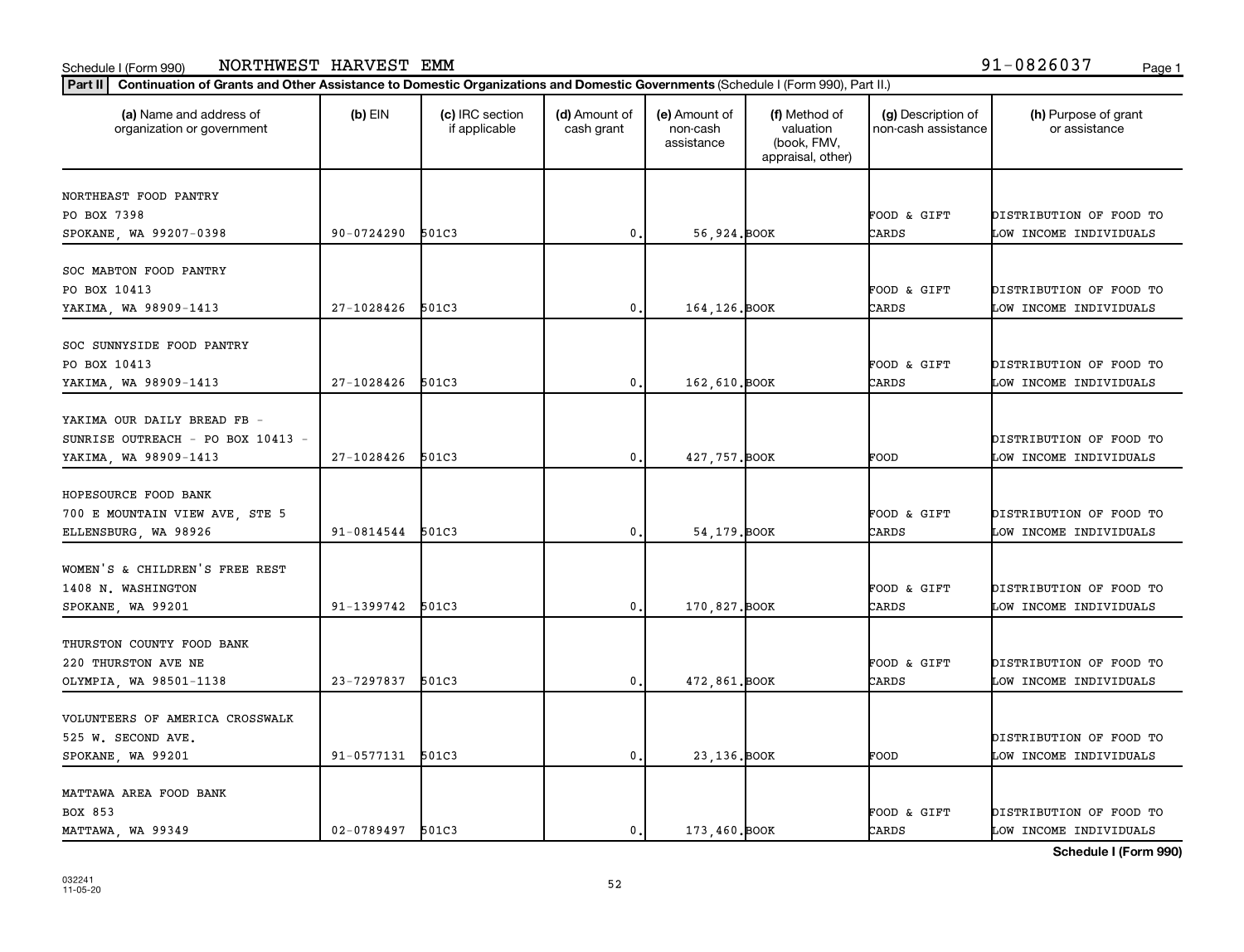# Schedule I (Form 990) NORTHWEST HARVEST EMM 91-0826037 <sub>Page 1</sub>

| Schedule I (Form 990) |  |  |
|-----------------------|--|--|
|-----------------------|--|--|

| (a) Name and address of<br>organization or government                | $(b)$ EIN      | (c) IRC section<br>if applicable | (d) Amount of<br>cash grant | (e) Amount of<br>non-cash<br>assistance | (f) Method of<br>valuation<br>(book, FMV,<br>appraisal, other) | (g) Description of<br>non-cash assistance | (h) Purpose of grant<br>or assistance |
|----------------------------------------------------------------------|----------------|----------------------------------|-----------------------------|-----------------------------------------|----------------------------------------------------------------|-------------------------------------------|---------------------------------------|
| SALVATION ARMY SPOKANE CORPS                                         |                |                                  |                             |                                         |                                                                |                                           |                                       |
| 222 E INDIANA AVE                                                    |                |                                  |                             |                                         |                                                                | FOOD & GIFT                               | DISTRIBUTION OF FOOD TO               |
| SPOKANE, WA 99207-2318                                               | 94-1156347     | 501C3                            | 0.                          | 462,957. BOOK                           |                                                                | CARDS                                     | LOW INCOME INDIVIDUALS                |
| HIGHLINE SCHOOL DISTRICT HAZEL<br>VALLEY ELEMENTARY - 402 SW 132ND   |                |                                  |                             |                                         |                                                                |                                           | DISTRIBUTION OF FOOD TO               |
| ST - BURIEN, WA 98146-3236                                           | $91 - 6001631$ | <b>GOVERNMENT</b>                | 0                           | 5,262. BOOK                             |                                                                | FOOD                                      | LOW INCOME INDIVIDUALS                |
|                                                                      |                |                                  |                             |                                         |                                                                |                                           |                                       |
| TENINO FOOD BANK PLUS                                                |                |                                  |                             |                                         |                                                                |                                           |                                       |
| PO BOX 1239                                                          |                |                                  |                             |                                         |                                                                | FOOD & GIFT                               | DISTRIBUTION OF FOOD TO               |
| TENINO, WA 98589-1239                                                | 91-2144590     | 501C3                            | 0                           | 31, 911. BOOK                           |                                                                | CARDS                                     | LOW INCOME INDIVIDUALS                |
| HARRINGTON FOOD BANK                                                 |                |                                  |                             |                                         |                                                                |                                           |                                       |
| 204 N 3RD ST                                                         |                |                                  |                             |                                         |                                                                | FOOD & GIFT                               | DISTRIBUTION OF FOOD TO               |
| HARRINGTON, WA 99134-9707                                            | 91-0956984     | 501C3                            | 0                           | 25, 118. BOOK                           |                                                                | CARDS                                     | LOW INCOME INDIVIDUALS                |
|                                                                      |                |                                  |                             |                                         |                                                                |                                           |                                       |
| CLOVER PARK SCHOOL DISTRICT TYEE                                     |                |                                  |                             |                                         |                                                                |                                           |                                       |
| PARK ELEMENTARY - 11920 SEMINOLE                                     |                |                                  |                             |                                         |                                                                |                                           | DISTRIBUTION OF FOOD TO               |
| RD SW - TACOMA, WA 98499-4939                                        | 91-6001563     | GOVERNMENT                       | 0.                          | 5,497. BOOK                             |                                                                | FOOD                                      | LOW INCOME INDIVIDUALS                |
| CLOVER PARK SCHOOL DISTRICT FOUR                                     |                |                                  |                             |                                         |                                                                |                                           |                                       |
| HEROES ELEMENTARY - 9101 LAKEWOOD                                    |                |                                  |                             |                                         |                                                                |                                           | DISTRIBUTION OF FOOD TO               |
| DR SW - LAKEWOOD, WA 98499-3901                                      | 91-6001563     | GOVERNMENT                       | 0                           | 9,016. BOOK                             |                                                                | FOOD                                      | LOW INCOME INDIVIDUALS                |
|                                                                      |                |                                  |                             |                                         |                                                                |                                           |                                       |
| CLOVER PARK SCHOOL DISTRICT PARK<br>LODGE ELEMENTARY - 6300 100TH ST |                |                                  |                             |                                         |                                                                |                                           | DISTRIBUTION OF FOOD TO               |
|                                                                      | 91-6001563     | GOVERNMENT                       | 0.                          |                                         |                                                                | FOOD                                      | LOW INCOME INDIVIDUALS                |
| SW - LAKEWOOD, WA 98499-1766                                         |                |                                  |                             | 5,534. BOOK                             |                                                                |                                           |                                       |
| YAKIMA SCHOOL DISTRICT GARFIELD                                      |                |                                  |                             |                                         |                                                                |                                           |                                       |
| ELEMENTARY - 612 N 6TH AVE -                                         |                |                                  |                             |                                         |                                                                |                                           | DISTRIBUTION OF FOOD TO               |
| YAKIMA, WA 98902-2117                                                | 91-6001550     | GOVERNMENT                       | 0.                          | 6,739. BOOK                             |                                                                | FOOD                                      | LOW INCOME INDIVIDUALS                |
|                                                                      |                |                                  |                             |                                         |                                                                |                                           |                                       |
| YAKIMA SCHOOL DISTRICT ADAMS                                         |                |                                  |                             |                                         |                                                                |                                           |                                       |
| ELEMENTARY - 723 S 8TH ST -                                          |                |                                  |                             |                                         |                                                                |                                           | DISTRIBUTION OF FOOD TO               |
| YAKIMA, WA 98901-3322                                                | 91-6001550     | GOVERNMENT                       | $\mathbf{0}$ .              | 7,225. BOOK                             |                                                                | FOOD                                      | LOW INCOME INDIVIDUALS                |

**Part II Continuation of Grants and Other Assistance to Domestic Organizations and Domestic Governments**  (Schedule I (Form 990), Part II.)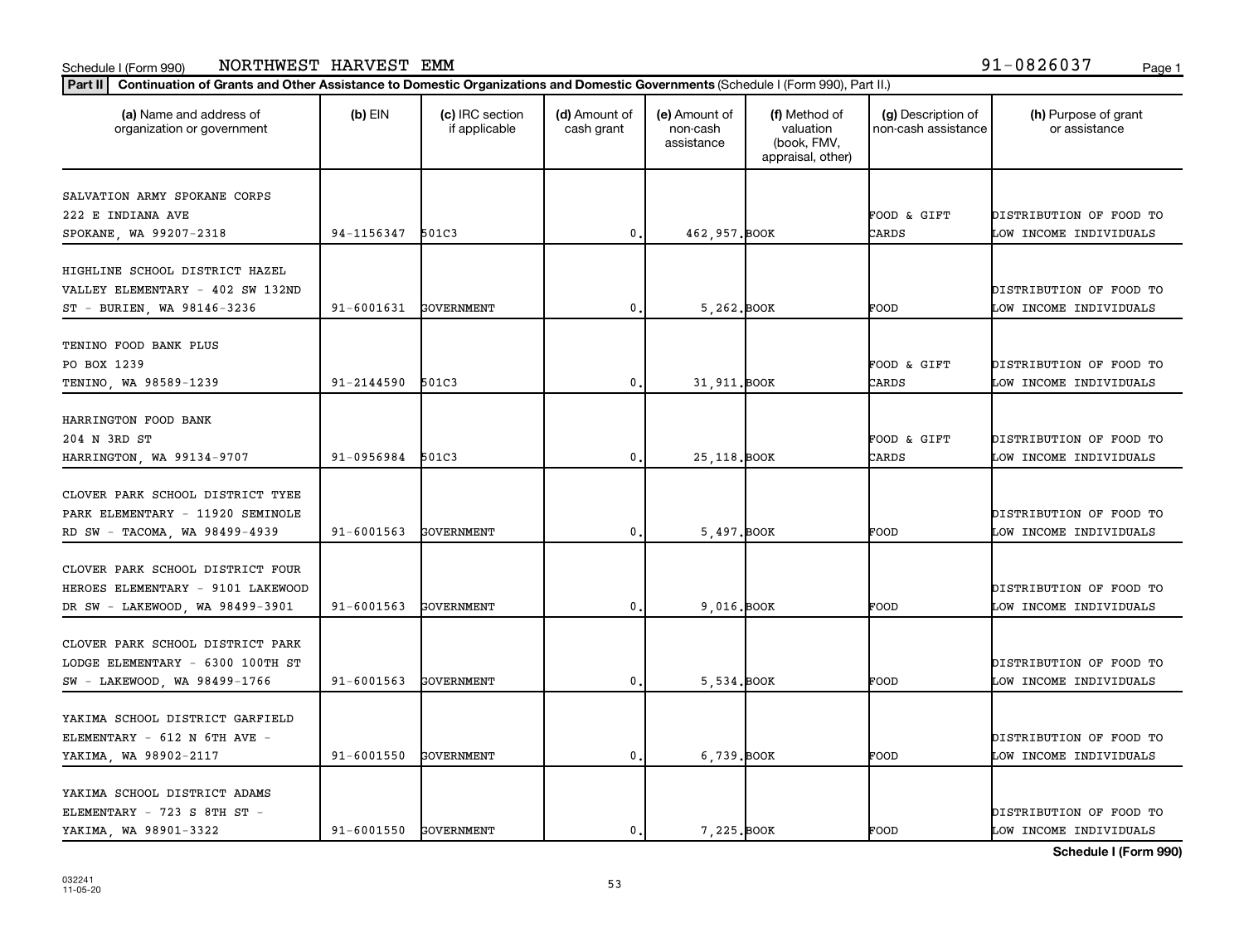| 91-0826037 |  |  | Page |
|------------|--|--|------|

**Schedule I (Form 990)**

| (a) Name and address of<br>organization or government | $(b)$ EIN      | (c) IRC section<br>if applicable | (d) Amount of<br>cash grant | (e) Amount of<br>non-cash<br>assistance | (f) Method of<br>valuation<br>(book, FMV,<br>appraisal, other) | (g) Description of<br>non-cash assistance | (h) Purpose of grant<br>or assistance |
|-------------------------------------------------------|----------------|----------------------------------|-----------------------------|-----------------------------------------|----------------------------------------------------------------|-------------------------------------------|---------------------------------------|
| YAKIMA SCHOOL DISTRICT                                |                |                                  |                             |                                         |                                                                |                                           |                                       |
| BARGE-LINCOLN ELEMENTARY - 219 E I                    |                |                                  |                             |                                         |                                                                |                                           | DISTRIBUTION OF FOOD TO               |
| ST - YAKIMA, WA 98901-1962                            | $91 - 6001550$ | GOVERNMENT                       | $\mathbf 0$ .               | 5.837. BOOK                             |                                                                | FOOD                                      | LOW INCOME INDIVIDUALS                |
|                                                       |                |                                  |                             |                                         |                                                                |                                           |                                       |
| YAKIMA SCHOOL DISTRICT HOOVER                         |                |                                  |                             |                                         |                                                                |                                           |                                       |
| ELEMENTARY - 400 W VIOLA AVE -                        |                |                                  |                             |                                         |                                                                |                                           | DISTRIBUTION OF FOOD TO               |
| YAKIMA, WA 98902-5609                                 | $91 - 6001550$ | GOVERNMENT                       | 0.                          | 6,150. BOOK                             |                                                                | FOOD                                      | LOW INCOME INDIVIDUALS                |
|                                                       |                |                                  |                             |                                         |                                                                |                                           |                                       |
| YAKIMA SCHOOL DISTRICT MARTIN                         |                |                                  |                             |                                         |                                                                |                                           |                                       |
| LUTHER KING JR - 2000 S 18TH ST -                     |                |                                  |                             |                                         |                                                                |                                           | DISTRIBUTION OF FOOD TO               |
| UNION GAP, WA 98903-3932                              | 91-6001550     | GOVERNMENT                       | $\mathfrak o$ .             | 7.087. BOOK                             |                                                                | FOOD                                      | LOW INCOME INDIVIDUALS                |
|                                                       |                |                                  |                             |                                         |                                                                |                                           |                                       |
| YAKIMA SCHOOL DISTRICT RIDGEVIEW                      |                |                                  |                             |                                         |                                                                |                                           |                                       |
| ELEMENTARY - 609 W WASHINGTON AVE                     |                |                                  |                             |                                         |                                                                |                                           | DISTRIBUTION OF FOOD TO               |
| - UNION GAP, WA 98903-1310                            | 91-6001550     | GOVERNMENT                       | 0.                          | 5,143. BOOK                             |                                                                | FOOD                                      | LOW INCOME INDIVIDUALS                |
|                                                       |                |                                  |                             |                                         |                                                                |                                           |                                       |
| SD SKAGIT COUNTY DIST. CENTER                         |                |                                  |                             |                                         |                                                                |                                           |                                       |
| 220 MICHAEL STREET                                    |                |                                  |                             |                                         |                                                                |                                           | DISTRIBUTION OF FOOD TO               |
| SEDRO WOOLLEY, WA 98284                               | 91-1140086     | 501C3                            | $\mathbf{0}$ .              | 217, 161. BOOK                          |                                                                | FOOD                                      | LOW INCOME INDIVIDUALS                |
|                                                       |                |                                  |                             |                                         |                                                                |                                           |                                       |
| SD LEWIS COUNTY FOOD COALITION                        |                |                                  |                             |                                         |                                                                |                                           |                                       |
| PO BOX 307                                            |                |                                  |                             |                                         |                                                                |                                           | DISTRIBUTION OF FOOD TO               |
| CHEHALIS, WA 98532                                    | 91-1391826     | 501C3                            | $\mathbf{0}$ .              | 139,866. BOOK                           |                                                                | FOOD                                      | LOW INCOME INDIVIDUALS                |
|                                                       |                |                                  |                             |                                         |                                                                |                                           |                                       |
| SERVE SPOKANE FOOD PANTRY                             |                |                                  |                             |                                         |                                                                |                                           |                                       |
| 8303 N DIVISION ST                                    |                |                                  |                             |                                         |                                                                | FOOD & GIFT                               | DISTRIBUTION OF FOOD TO               |
| SPOKANE, WA 99208-5715                                | $20 - 4040980$ | 501C3                            | 0.                          | 117,180. BOOK                           |                                                                | CARDS                                     | LOW INCOME INDIVIDUALS                |
|                                                       |                |                                  |                             |                                         |                                                                |                                           |                                       |
| SHALOM MINISTRIES                                     |                |                                  |                             |                                         |                                                                |                                           |                                       |
| PO BOX 4684                                           |                |                                  |                             |                                         |                                                                | FOOD & GIFT                               | DISTRIBUTION OF FOOD TO               |
| SPOKANE, WA 99220-0684                                | 91-1878389     | 501C3                            | $\mathbf{0}$ .              | 32,510. BOOK                            |                                                                | CARDS                                     | LOW INCOME INDIVIDUALS                |
|                                                       |                |                                  |                             |                                         |                                                                |                                           |                                       |
| MARTIN LUTHER KING JR. COMMUNITY                      |                |                                  |                             |                                         |                                                                |                                           |                                       |
| CENTER - 500 S STONE ST - SPOKANE                     |                |                                  |                             |                                         |                                                                | FOOD & GIFT                               | DISTRIBUTION OF FOOD TO               |
| WA 99202-4150                                         | 91-1143596     | 501C3                            | $\mathbf{0}$ .              | 129, 327. BOOK                          |                                                                | CARDS                                     | LOW INCOME INDIVIDUALS                |
|                                                       |                |                                  |                             |                                         |                                                                |                                           |                                       |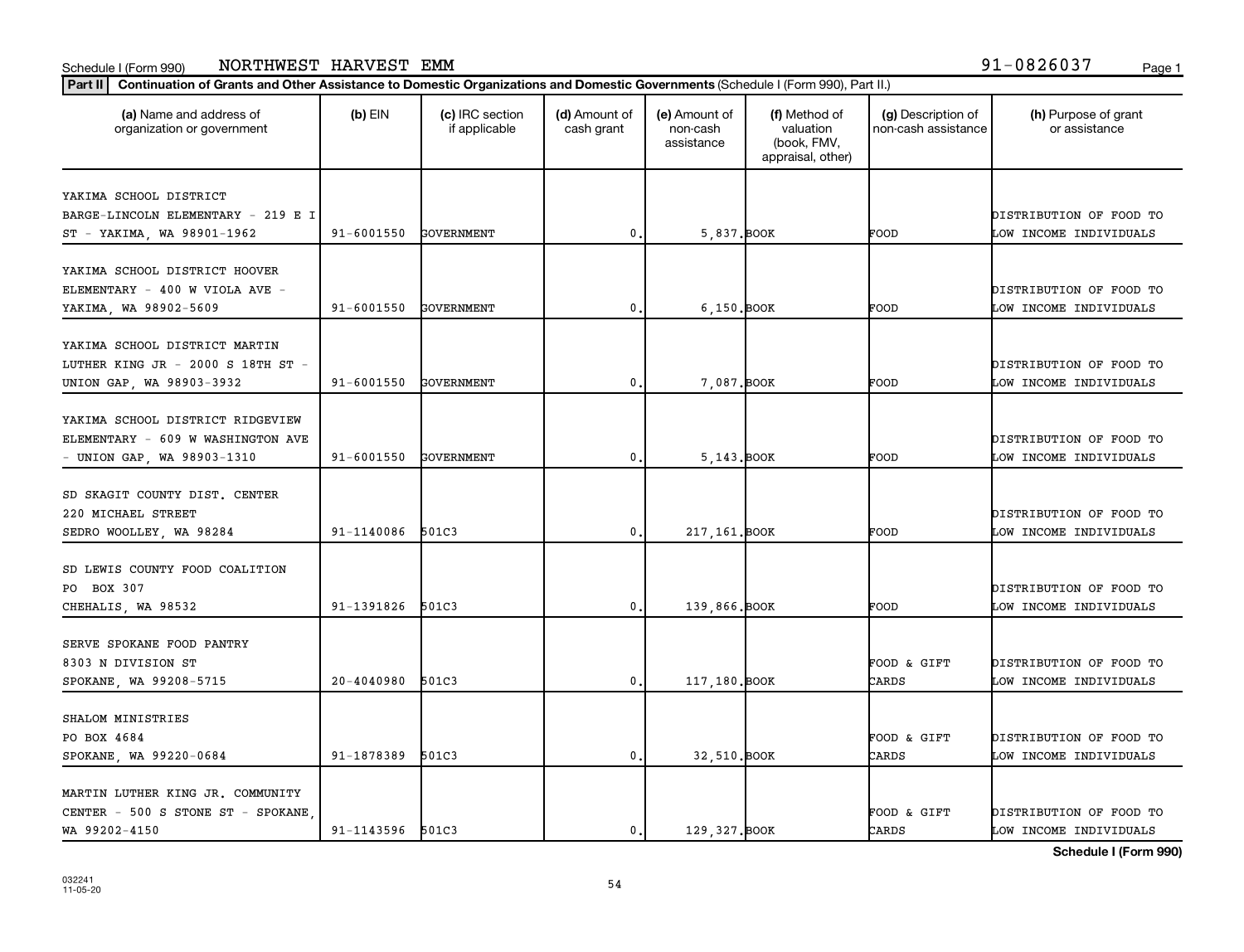# Schedule I (Form 990) NORTHWEST HARVEST EMM 91-0826037 <sub>Page 1</sub>

| (a) Name and address of<br>organization or government                                        | $(b)$ EIN        | (c) IRC section<br>if applicable | (d) Amount of<br>cash grant | (e) Amount of<br>non-cash<br>assistance | (f) Method of<br>valuation<br>(book, FMV,<br>appraisal, other) | (g) Description of<br>non-cash assistance | (h) Purpose of grant<br>or assistance             |
|----------------------------------------------------------------------------------------------|------------------|----------------------------------|-----------------------------|-----------------------------------------|----------------------------------------------------------------|-------------------------------------------|---------------------------------------------------|
| KENT SCHOOL DISTRICT KENT<br>ELEMENTARY SCHOOL - 24700 64TH AVE<br>$S$ - KENT, WA 98032-6169 | 91-6001646       | GOVERNMENT                       | 0                           | 5,322. BOOK                             |                                                                | FOOD                                      | DISTRIBUTION OF FOOD TO<br>LOW INCOME INDIVIDUALS |
| KENT SCHOOL DISTRICT EAST HILL<br>ELEMENTARY - 9825 S 240TH ST -<br>KENT, WA 98031-4842      | 91-6001646       | GOVERNMENT                       | $\mathbf 0$                 | 5,394. BOOK                             |                                                                | FOOD                                      | DISTRIBUTION OF FOOD TO<br>LOW INCOME INDIVIDUALS |
| KENT SCHOOL DISTRICT DANIEL<br>ELEMENTARY - 11310 SE 248TH ST -<br>KENT, WA 98030-4922       | 91-6001646       | GOVERNMENT                       | 0                           | 5,437. BOOK                             |                                                                | FOOD                                      | DISTRIBUTION OF FOOD TO<br>LOW INCOME INDIVIDUALS |
| KENT SCHOOL DISTRICT SPRINGBROOK<br>ELEMENTARY - 20035 100TH AVE SE -<br>KENT, WA 98031-4309 | $91 - 6001646$   | <b>GOVERNMENT</b>                | $\mathbf{0}$                | 5,401. BOOK                             |                                                                | FOOD                                      | DISTRIBUTION OF FOOD TO<br>LOW INCOME INDIVIDUALS |
| KENT SCHOOL DISTRICT PARK ORCHARD<br>ELEMENTARY - 11010 SE 232ND ST -<br>KENT, WA 98031-3457 | 91-6001646       | <b>GOVERNMENT</b>                | $\mathbf{0}$                | 5,391. BOOK                             |                                                                | FOOD                                      | DISTRIBUTION OF FOOD TO<br>LOW INCOME INDIVIDUALS |
| SD LOWER COLUMBIA CAP (HELP)<br>1526 COMMERCE<br>LONGVIEW, WA 98632                          | 91-0814141 501C3 |                                  | 0                           | 178,592. BOOK                           |                                                                | FOOD                                      | DISTRIBUTION OF FOOD TO<br>LOW INCOME INDIVIDUALS |
| MULTI-SERVICE CENTER<br>PO BOX 23699<br>FEDERAL WAY, WA 98093-0699                           | 23-7120815       | 501C3                            | $\mathbf{0}$                | 295, 339. BOOK                          |                                                                | FOOD & GIFT<br>CARDS                      | DISTRIBUTION OF FOOD TO<br>LOW INCOME INDIVIDUALS |
| ENTIAT VALLEY COMMUNITY SERVICES<br>FOOD BANK - PO BOX 697 - ENTIAT,<br>WA 98822-0697        | 26-0901943 501C3 |                                  | $\mathbf{0}$                | 11,709. BOOK                            |                                                                | FOOD & GIFT<br>CARDS                      | DISTRIBUTION OF FOOD TO<br>LOW INCOME INDIVIDUALS |
| <b>OZANAM HOUSE</b><br>801 9TH AVE<br>SEATTLE, WA 98104-3200                                 | 91-1099134 501C3 |                                  | 0.1                         | 11,251. BOOK                            |                                                                | FOOD & GIFT<br>CARDS                      | DISTRIBUTION OF FOOD TO<br>LOW INCOME INDIVIDUALS |

**Part II Continuation of Grants and Other Assistance to Domestic Organizations and Domestic Governments**  (Schedule I (Form 990), Part II.)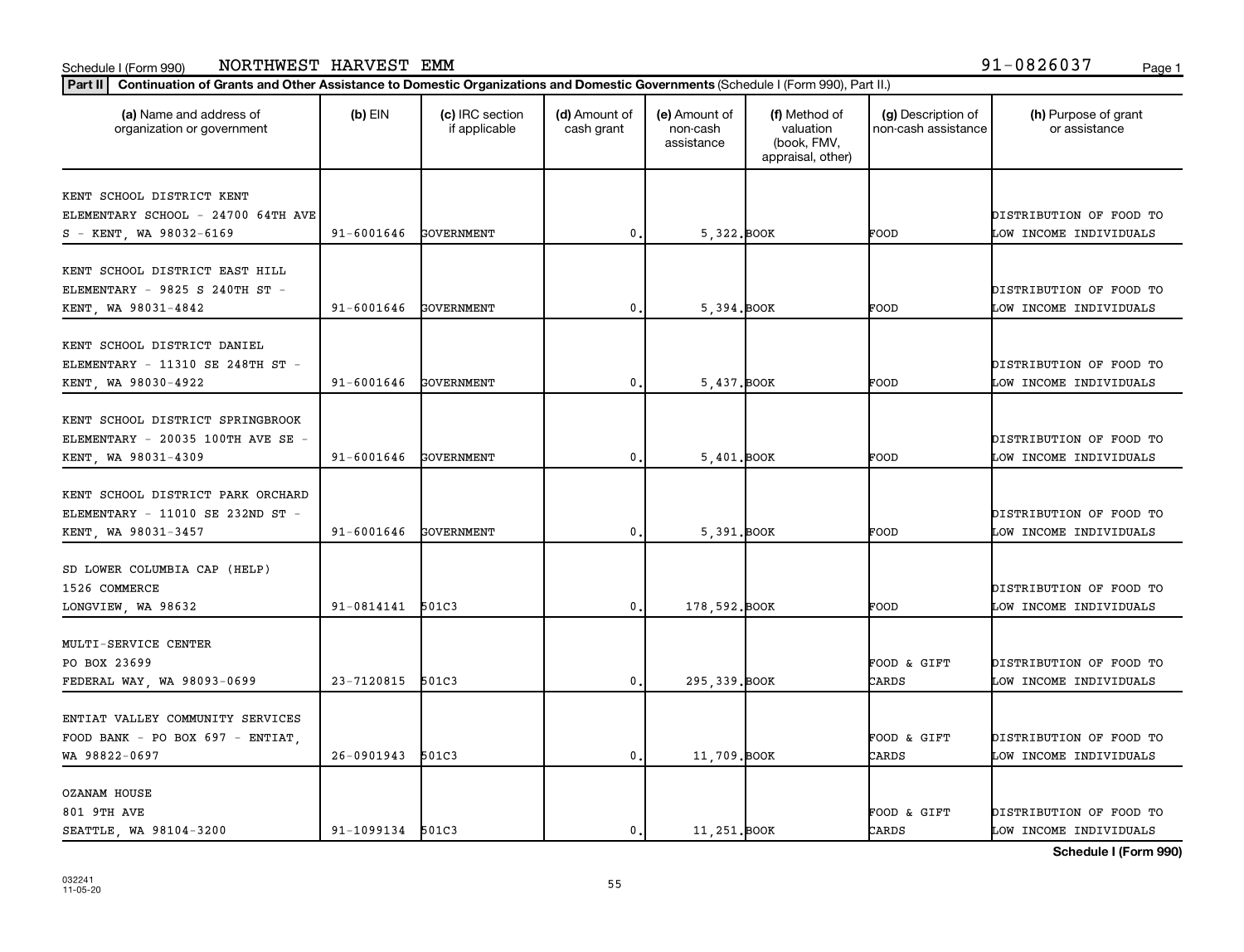| (a) Name and address of<br>organization or government | $(b)$ EIN        | (c) IRC section<br>if applicable | (d) Amount of<br>cash grant | (e) Amount of<br>non-cash<br>assistance | (f) Method of<br>valuation<br>(book, FMV,<br>appraisal, other) | (g) Description of<br>non-cash assistance | (h) Purpose of grant<br>or assistance |
|-------------------------------------------------------|------------------|----------------------------------|-----------------------------|-----------------------------------------|----------------------------------------------------------------|-------------------------------------------|---------------------------------------|
| GRANGER FOOD BANK                                     |                  |                                  |                             |                                         |                                                                |                                           |                                       |
| PO BOX 791                                            |                  |                                  |                             |                                         |                                                                | FOOD & GIFT                               | DISTRIBUTION OF FOOD TO               |
| GRANGER, WA 98932                                     | $91 - 2070485$   | 501C3                            | $\mathbf 0$                 | 61,844. BOOK                            |                                                                | CARDS                                     | LOW INCOME INDIVIDUALS                |
| THE PANTRY AT MOXEE                                   |                  |                                  |                             |                                         |                                                                |                                           |                                       |
| 7203 MIERAS ROAD                                      |                  |                                  |                             |                                         |                                                                | FOOD & GIFT                               | DISTRIBUTION OF FOOD TO               |
| YAKIMA, WA 98901                                      | 91-1010989       | 501C3                            | $\mathbf{0}$ .              | 72,592. BOOK                            |                                                                | CARDS                                     | LOW INCOME INDIVIDUALS                |
| TOPPENISH SCHOOL DISTRICT VALLEY                      |                  |                                  |                             |                                         |                                                                |                                           |                                       |
| VIEW ELEMENTARY - 515 ZILLAH AVE                      |                  |                                  |                             |                                         |                                                                |                                           | DISTRIBUTION OF FOOD TO               |
| TOPPENISH, WA 98948-1485                              | 91-6001615       | GOVERNMENT                       | $^{\circ}$ .                | 6,853. BOOK                             |                                                                | FOOD                                      | LOW INCOME INDIVIDUALS                |
|                                                       |                  |                                  |                             |                                         |                                                                |                                           |                                       |
| TOPPENISH SCHOOL DISTRICT LINCOLN                     |                  |                                  |                             |                                         |                                                                |                                           |                                       |
| ELEMENTARY - 309 N ALDER ST -                         |                  |                                  |                             |                                         |                                                                |                                           | DISTRIBUTION OF FOOD TO               |
| TOPPENISH, WA 98948-1308                              | 91-6001615       | GOVERNMENT                       | 0                           | 8,846. BOOK                             |                                                                | FOOD                                      | LOW INCOME INDIVIDUALS                |
| ORTING FOOD BANK                                      |                  |                                  |                             |                                         |                                                                |                                           |                                       |
| PO BOX 1877                                           |                  |                                  |                             |                                         |                                                                | FOOD & GIFT                               | DISTRIBUTION OF FOOD TO               |
| ORTING, WA 98360-1877                                 | $20 - 8562623$   | 501C3                            | $\mathfrak o$ .             | 41, 355. BOOK                           |                                                                | CARDS                                     | LOW INCOME INDIVIDUALS                |
| PROJECT HOPE FOOD BANK                                |                  |                                  |                             |                                         |                                                                |                                           |                                       |
| 205 S BRITISH COLUMBIA AVE                            |                  |                                  |                             |                                         |                                                                | FOOD & GIFT                               | DISTRIBUTION OF FOOD TO               |
| LYNDEN, WA 98264-2053                                 | 91-0858511       | 501C3                            | 0.                          | 47,554. BOOK                            |                                                                | CARDS                                     | LOW INCOME INDIVIDUALS                |
|                                                       |                  |                                  |                             |                                         |                                                                |                                           |                                       |
| BOTHELL COMMUNITY KITCHEN                             |                  |                                  |                             |                                         |                                                                |                                           |                                       |
| 18204 83RD AVE NE                                     |                  |                                  |                             |                                         |                                                                |                                           | DISTRIBUTION OF FOOD TO               |
| KENMORE, WA 98028-2820                                | 91-0670299       | 501C3                            | 0                           | 106,300. BOOK                           |                                                                | GIFT CARDS                                | LOW INCOME INDIVIDUALS                |
| BONNEY LAKE FOOD BANK                                 |                  |                                  |                             |                                         |                                                                |                                           |                                       |
| PO BOX 7521                                           |                  |                                  |                             |                                         |                                                                |                                           | DISTRIBUTION OF FOOD TO               |
| BONNEY LAKE, WA 98391-0923                            | 27-0270499       | 501C3                            | 0.                          | 60,050. BOOK                            |                                                                | <b>GIFT CARDS</b>                         | LOW INCOME INDIVIDUALS                |
|                                                       |                  |                                  |                             |                                         |                                                                |                                           |                                       |
| AUBURN FOOD BANK                                      |                  |                                  |                             |                                         |                                                                |                                           |                                       |
| PO BOX 464                                            |                  |                                  |                             |                                         |                                                                | FOOD & GIFT                               | DISTRIBUTION OF FOOD TO               |
| AUBURN, WA 98071-0464                                 | 91-1215485 501C3 |                                  | 0.                          | 182,614. BOOK                           |                                                                | CARDS                                     | LOW INCOME INDIVIDUALS                |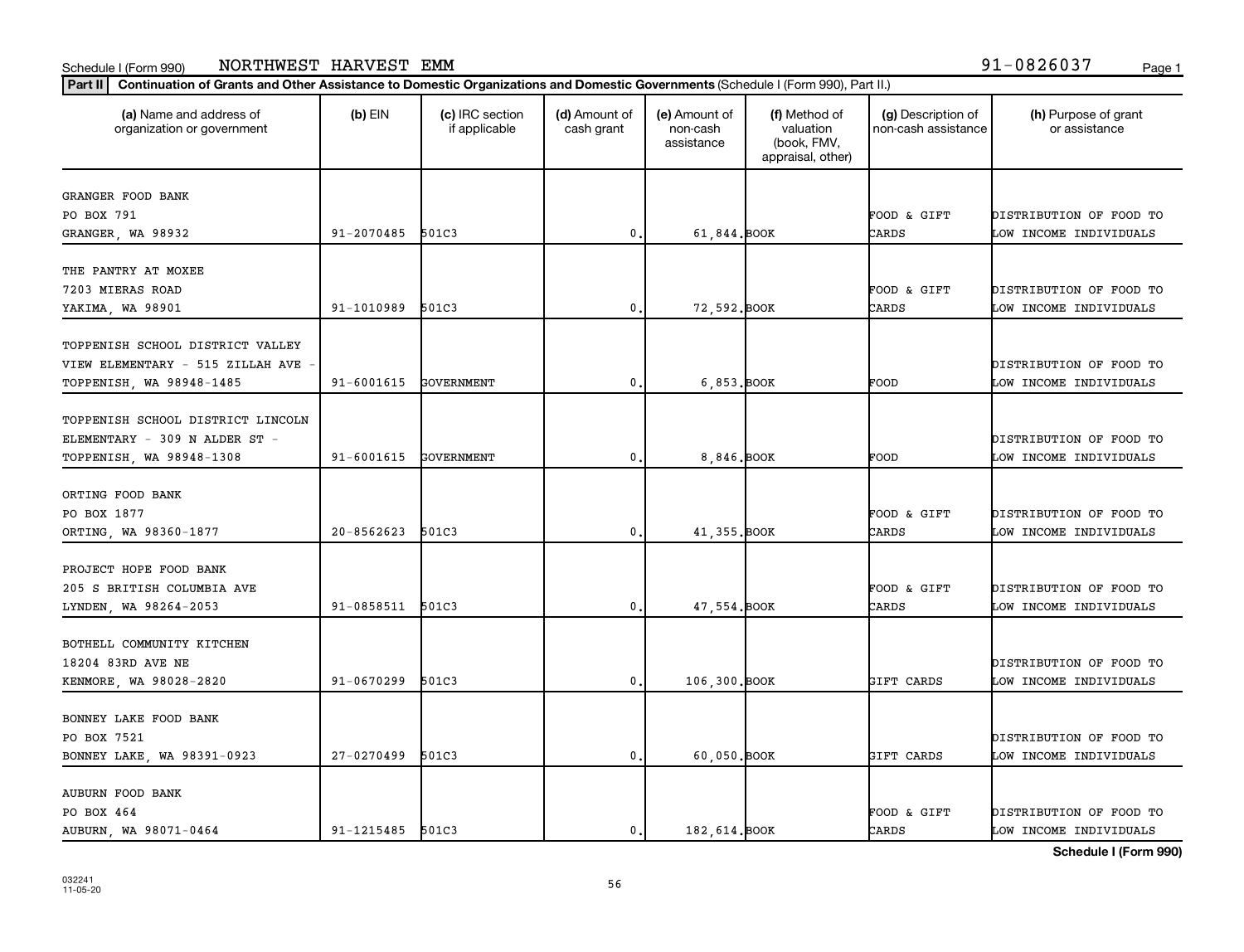# Schedule I (Form 990) NORTHWEST HARVEST EMM 91-0826037 <sub>Page 1</sub>

| Schedule I (Form 990) |  |  |
|-----------------------|--|--|
|-----------------------|--|--|

| (a) Name and address of<br>organization or government | $(b)$ EIN        | (c) IRC section<br>if applicable | (d) Amount of<br>cash grant | (e) Amount of<br>non-cash<br>assistance | (f) Method of<br>valuation<br>(book, FMV,<br>appraisal, other) | (g) Description of<br>non-cash assistance | (h) Purpose of grant<br>or assistance |
|-------------------------------------------------------|------------------|----------------------------------|-----------------------------|-----------------------------------------|----------------------------------------------------------------|-------------------------------------------|---------------------------------------|
| ELOISE COOKING POT                                    |                  |                                  |                             |                                         |                                                                |                                           |                                       |
| PO BOX 94545                                          |                  |                                  |                             |                                         |                                                                | FOOD & GIFT                               | DISTRIBUTION OF FOOD TO               |
| SEATTLE, WA 98124                                     | 54-2092145       | 501C3                            | 0                           | 610,049. BOOK                           |                                                                | CARDS                                     | LOW INCOME INDIVIDUALS                |
| YWCA - CENTRAL AREA FOOD BANK                         |                  |                                  |                             |                                         |                                                                |                                           |                                       |
| 2820 E CHERRY ST                                      |                  |                                  |                             |                                         |                                                                | FOOD & GIFT                               | DISTRIBUTION OF FOOD TO               |
| SEATTLE, WA 98122-5032                                | 91-0482890       | 501C3                            | 0                           | 61,538. BOOK                            |                                                                | CARDS                                     | LOW INCOME INDIVIDUALS                |
| SPOKANE SCHOOL DISTRICT HOLMES                        |                  |                                  |                             |                                         |                                                                |                                           |                                       |
| ELEMENTARY - 2600 W SHARP AVE -                       |                  |                                  |                             |                                         |                                                                |                                           | DISTRIBUTION OF FOOD TO               |
| SPOKANE, WA 99201-2996                                | 91-6001550       | GOVERNMENT                       | 0                           | 7,486. BOOK                             |                                                                | FOOD                                      | LOW INCOME INDIVIDUALS                |
|                                                       |                  |                                  |                             |                                         |                                                                |                                           |                                       |
| SPOKANE SCHOOL DISTRICT LOGAN                         |                  |                                  |                             |                                         |                                                                |                                           |                                       |
| ELEMENTARY - 1001 E MONTGOMERY AVE                    |                  |                                  |                             |                                         |                                                                |                                           | DISTRIBUTION OF FOOD TO               |
| - SPOKANE, WA 99207-2674                              | $91 - 6001550$   | GOVERNMENT                       | $\mathbf 0$                 | 10,493. BOOK                            |                                                                | FOOD                                      | LOW INCOME INDIVIDUALS                |
|                                                       |                  |                                  |                             |                                         |                                                                |                                           |                                       |
| SPOKANE SCHOOL DISTRICT BEMISS                        |                  |                                  |                             |                                         |                                                                |                                           |                                       |
| ELEMENTARY - 2323 E BRIDGEPORT AVE                    |                  |                                  |                             |                                         |                                                                |                                           | DISTRIBUTION OF FOOD TO               |
| - SPOKANE, WA 99207-5705                              | 91-6001550       | GOVERNMENT                       | 0.                          | 10,820. BOOK                            |                                                                | FOOD                                      | LOW INCOME INDIVIDUALS                |
| SPOKANE SCHOOL DISTRICT GRANT                         |                  |                                  |                             |                                         |                                                                |                                           |                                       |
| ELEMENTARY - 1300 E 9TH AVE -                         |                  |                                  |                             |                                         |                                                                |                                           | DISTRIBUTION OF FOOD TO               |
| SPOKANE, WA 99202-2409                                | $91 - 6001550$   | GOVERNMENT                       | 0                           | 8.330. BOOK                             |                                                                | FOOD                                      | LOW INCOME INDIVIDUALS                |
|                                                       |                  |                                  |                             |                                         |                                                                |                                           |                                       |
| COMMUNITY FOOD PANTRY                                 |                  |                                  |                             |                                         |                                                                |                                           |                                       |
| PO BOX 1858                                           | 45-5576783       | 501C3                            | 0.                          |                                         |                                                                | GIFT CARDS                                | DISTRIBUTION OF FOOD TO               |
| BELFAIR, WA 98528-1858<br>WA STATE DEPT OF AG         |                  |                                  |                             | 16,850. BOOK                            |                                                                |                                           | LOW INCOME INDIVIDUALS                |
| FOOD ASSISTANCE PROGRAMS 1111                         |                  |                                  |                             |                                         |                                                                |                                           |                                       |
| WASHINGTON STREET SE - OLYMPIA, WA                    |                  |                                  |                             |                                         |                                                                |                                           | DISTRIBUTION OF FOOD TO               |
| 98504-2560                                            | 91-6001062       | GOVERNMENT                       | 0.                          | 1,239,424. BOOK                         |                                                                | FOOD                                      | LOW INCOME INDIVIDUALS                |
|                                                       |                  |                                  |                             |                                         |                                                                |                                           |                                       |
| ALL SAINTS SOUP KITCHEN                               |                  |                                  |                             |                                         |                                                                |                                           |                                       |
| 314 S SPRUCE ST                                       |                  |                                  |                             |                                         |                                                                |                                           | DISTRIBUTION OF FOOD TO               |
| SPOKANE, WA 99201-5823                                | 91-6017136 501C3 |                                  | $\mathbf{0}$ .              | 5,403. BOOK                             |                                                                | FOOD                                      | LOW INCOME INDIVIDUALS                |

**Part II Continuation of Grants and Other Assistance to Domestic Organizations and Domestic Governments**  (Schedule I (Form 990), Part II.)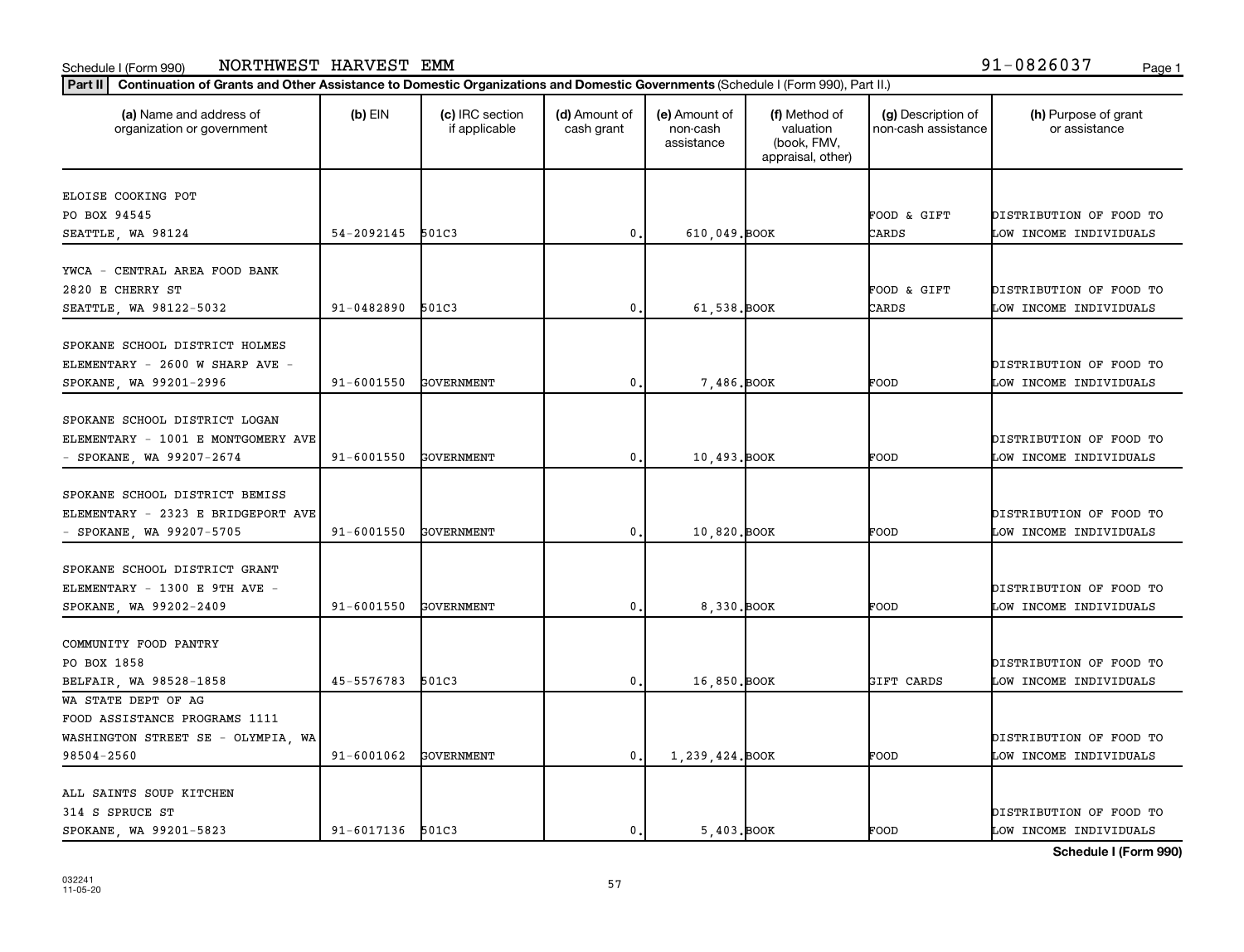| Continuation of Grants and Other Assistance to Domestic Organizations and Domestic Governments (Schedule I (Form 990), Part II.)<br>  Part II |                  |                                  |                             |                                         |                                                                |                                           |                                       |
|-----------------------------------------------------------------------------------------------------------------------------------------------|------------------|----------------------------------|-----------------------------|-----------------------------------------|----------------------------------------------------------------|-------------------------------------------|---------------------------------------|
| (a) Name and address of<br>organization or government                                                                                         | $(b)$ EIN        | (c) IRC section<br>if applicable | (d) Amount of<br>cash grant | (e) Amount of<br>non-cash<br>assistance | (f) Method of<br>valuation<br>(book, FMV,<br>appraisal, other) | (g) Description of<br>non-cash assistance | (h) Purpose of grant<br>or assistance |
| ALL SAINTS FOOD PANTRY                                                                                                                        |                  |                                  |                             |                                         |                                                                |                                           |                                       |
| 314 S SPRUCE ST                                                                                                                               |                  |                                  |                             |                                         |                                                                | FOOD & GIFT                               | DISTRIBUTION OF FOOD TO               |
| SPOKANE, WA 99201-5823                                                                                                                        | 91-6017136       | 501C3                            | $\mathbf 0$                 | 30,774. BOOK                            |                                                                | CARDS                                     | LOW INCOME INDIVIDUALS                |
|                                                                                                                                               |                  |                                  |                             |                                         |                                                                |                                           |                                       |
| EVERETT BOYS & GIRLS CLUB                                                                                                                     |                  |                                  |                             |                                         |                                                                |                                           |                                       |
| 2316 12TH ST                                                                                                                                  |                  |                                  |                             |                                         |                                                                | FOOD & GIFT                               | DISTRIBUTION OF FOOD TO               |
| EVERETT, WA 98201-1880                                                                                                                        | 91-0549511 501C3 |                                  | $\mathbf{0}$ .              | 24,200. BOOK                            |                                                                | CARDS                                     | LOW INCOME INDIVIDUALS                |
|                                                                                                                                               |                  |                                  |                             |                                         |                                                                |                                           |                                       |
| FALL CITY COMMUNITY FOOD PANTRY                                                                                                               |                  |                                  |                             |                                         |                                                                |                                           |                                       |
| PO BOX 640                                                                                                                                    |                  |                                  |                             |                                         |                                                                | FOOD & GIFT                               | DISTRIBUTION OF FOOD TO               |
| FALL CITY, WA 98024-0640                                                                                                                      | 91-6198453 501C3 |                                  | 0.                          | 20,136. BOOK                            |                                                                | CARDS                                     | LOW INCOME INDIVIDUALS                |
|                                                                                                                                               |                  |                                  |                             |                                         |                                                                |                                           |                                       |
| HOUSE OF CHARITY                                                                                                                              |                  |                                  |                             |                                         |                                                                |                                           |                                       |
| PO BOX 2253                                                                                                                                   |                  |                                  |                             |                                         |                                                                | FOOD & GIFT                               | DISTRIBUTION OF FOOD TO               |
| SPOKANE, WA 99210                                                                                                                             | 91-0569880       | 501C3                            | 0                           | 59,562. BOOK                            |                                                                | CARDS                                     | LOW INCOME INDIVIDUALS                |
|                                                                                                                                               |                  |                                  |                             |                                         |                                                                |                                           |                                       |
| NEW HOPE RANCH MEAL PROGRAM                                                                                                                   |                  |                                  |                             |                                         |                                                                |                                           |                                       |
| 13507 W CHARLES RD                                                                                                                            |                  |                                  |                             |                                         |                                                                | FOOD & GIFT                               | DISTRIBUTION OF FOOD TO               |
| NINE MILE FLS, WA 99026-9608                                                                                                                  | 91-1630914 501C3 |                                  | 0.                          | 33,076. BOOK                            |                                                                | CARDS                                     | LOW INCOME INDIVIDUALS                |
| NEW HOPE RANCH FOOD BANK                                                                                                                      |                  |                                  |                             |                                         |                                                                |                                           |                                       |
| 13507 W CHARLES RD                                                                                                                            |                  |                                  |                             |                                         |                                                                | FOOD & GIFT                               | DISTRIBUTION OF FOOD TO               |
| NINE MILE FLS, WA 99026-9608                                                                                                                  | 91-1630914       | 501C3                            | 0.                          | 58.040. BOOK                            |                                                                | CARDS                                     | LOW INCOME INDIVIDUALS                |
|                                                                                                                                               |                  |                                  |                             |                                         |                                                                |                                           |                                       |
| PASCO COMMUNITY SERVICES                                                                                                                      |                  |                                  |                             |                                         |                                                                |                                           |                                       |
| 1468 OXFORD AVE                                                                                                                               |                  |                                  |                             |                                         |                                                                | FOOD & GIFT                               | DISTRIBUTION OF FOOD TO               |
| RICHLAND, WA 99352-7615                                                                                                                       | 91-0160609       | 501C3                            | 0                           | 292,794. BOOK                           |                                                                | CARDS                                     | LOW INCOME INDIVIDUALS                |
|                                                                                                                                               |                  |                                  |                             |                                         |                                                                |                                           |                                       |
| VALLEY FOOD PANTRY                                                                                                                            |                  |                                  |                             |                                         |                                                                |                                           |                                       |
| PO BOX 81                                                                                                                                     |                  |                                  |                             |                                         |                                                                | FOOD & GIFT                               | DISTRIBUTION OF FOOD TO               |
| VALLEY, WA 99181                                                                                                                              | 27-1907351 501C3 |                                  | 0.                          | 53,624. BOOK                            |                                                                | CARDS                                     | LOW INCOME INDIVIDUALS                |
|                                                                                                                                               |                  |                                  |                             |                                         |                                                                |                                           |                                       |
| NORTH MASON CCC FB ON WHEELS                                                                                                                  |                  |                                  |                             |                                         |                                                                |                                           |                                       |
| PO BOX 1331                                                                                                                                   |                  |                                  |                             |                                         |                                                                |                                           | DISTRIBUTION OF FOOD TO               |
| BELFAIR, WA 98528-1331                                                                                                                        | 20-5496121 501C3 |                                  | 0.                          | 5,400. BOOK                             |                                                                | GIFT CARDS                                | LOW INCOME INDIVIDUALS                |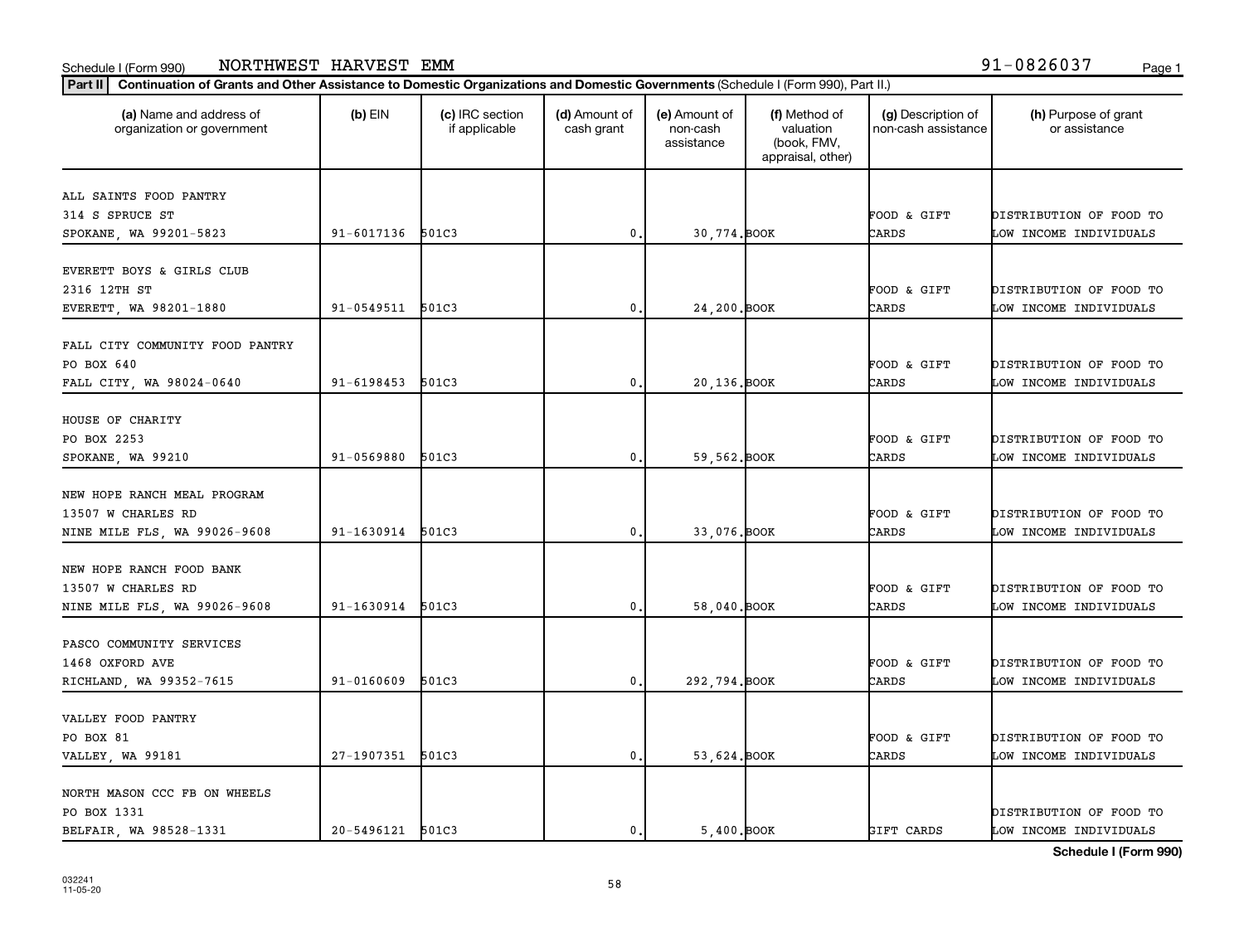| (a) Name and address of<br>organization or government | $(b)$ EIN        | (c) IRC section<br>if applicable | (d) Amount of<br>cash grant | (e) Amount of<br>non-cash<br>assistance | (f) Method of<br>valuation<br>(book, FMV,<br>appraisal, other) | (g) Description of<br>non-cash assistance | (h) Purpose of grant<br>or assistance |
|-------------------------------------------------------|------------------|----------------------------------|-----------------------------|-----------------------------------------|----------------------------------------------------------------|-------------------------------------------|---------------------------------------|
| EAST VALLEY BAPTIST CHURCH FOOD                       |                  |                                  |                             |                                         |                                                                |                                           |                                       |
| PANTRY - 14516 E WELLESLEY -                          |                  |                                  |                             |                                         |                                                                | FOOD & GIFT                               | DISTRIBUTION OF FOOD TO               |
| SPOKANE, WA 99216                                     | 36-4546005       | 501C3                            | $\mathbf{0}$                | 32,381. BOOK                            |                                                                | CARDS                                     | LOW INCOME INDIVIDUALS                |
|                                                       |                  |                                  |                             |                                         |                                                                |                                           |                                       |
| SPRAGUE HORIZONS COMMUNITY FOOD                       |                  |                                  |                             |                                         |                                                                |                                           |                                       |
| BANK - PO BOX 178 - SPRAGUE, WA                       |                  |                                  |                             |                                         |                                                                | FOOD & GIFT                               | DISTRIBUTION OF FOOD TO               |
| 99032-0178                                            | 26-2231541       | 501C3                            | 0.                          | 19,832. BOOK                            |                                                                | CARDS                                     | LOW INCOME INDIVIDUALS                |
| NOAH'S ARK                                            |                  |                                  |                             |                                         |                                                                |                                           |                                       |
| PO BOX 1562                                           |                  |                                  |                             |                                         |                                                                |                                           | DISTRIBUTION OF FOOD TO               |
| YAKIMA, WA 98907                                      | $20 - 3070634$   | 501C3                            | 0.                          | 39,142. BOOK                            |                                                                | FOOD                                      | LOW INCOME INDIVIDUALS                |
| ROD'S HOUSE                                           |                  |                                  |                             |                                         |                                                                |                                           |                                       |
| 204 S NACHES AVE                                      |                  |                                  |                             |                                         |                                                                |                                           | DISTRIBUTION OF FOOD TO               |
| YAKIMA, WA 98901-2910                                 | 36-4659738       | 501C3                            | $\mathbf 0$                 | 39,476. BOOK                            |                                                                | FOOD                                      | LOW INCOME INDIVIDUALS                |
|                                                       |                  |                                  |                             |                                         |                                                                |                                           |                                       |
| SEEDS OF GRACE                                        |                  |                                  |                             |                                         |                                                                |                                           |                                       |
| 7314 44TH AVE NE                                      |                  |                                  |                             |                                         |                                                                | FOOD & GIFT                               | DISTRIBUTION OF FOOD TO               |
| MARYSVILLE, WA 98270-3716                             | 91-1643947       | 501C3                            | 0.                          | 14,408. BOOK                            |                                                                | CARDS                                     | LOW INCOME INDIVIDUALS                |
| HOPELINK BELLEVUE                                     |                  |                                  |                             |                                         |                                                                |                                           |                                       |
| 14812 MAIN ST                                         |                  |                                  |                             |                                         |                                                                | FOOD & GIFT                               | DISTRIBUTION OF FOOD TO               |
| BELLEVUE, WA 98007-5245                               | 91-0982116       | 501C3                            | 0.                          | 204,079. BOOK                           |                                                                | CARDS                                     | LOW INCOME INDIVIDUALS                |
|                                                       |                  |                                  |                             |                                         |                                                                |                                           |                                       |
| HOPELINK KIRKLAND                                     |                  |                                  |                             |                                         |                                                                |                                           |                                       |
| 10675 WILLOWS RD #275                                 |                  |                                  |                             |                                         |                                                                | FOOD & GIFT                               | DISTRIBUTION OF FOOD TO               |
| REDMOND, WA 98052                                     | 91-0982116       | 501C3                            | $\pmb{0}$                   | 132,139. BOOK                           |                                                                | CARDS                                     | LOW INCOME INDIVIDUALS                |
| HOPELINK REDMOND                                      |                  |                                  |                             |                                         |                                                                |                                           |                                       |
| P.O. BOX 3577                                         |                  |                                  |                             |                                         |                                                                |                                           | DISTRIBUTION OF FOOD TO               |
| REDMOND, WA 98073                                     | 91-0982116       | 501C3                            | 0.                          | 83,850. BOOK                            |                                                                | GIFT CARDS                                | LOW INCOME INDIVIDUALS                |
|                                                       |                  |                                  |                             |                                         |                                                                |                                           |                                       |
| HOPELINK SHORELINE                                    |                  |                                  |                             |                                         |                                                                |                                           |                                       |
| 15809 WESTMINSTER WAY N                               |                  |                                  |                             |                                         |                                                                |                                           | DISTRIBUTION OF FOOD TO               |
| SHORELINE, WA 98133-5928                              | 91-0982116 501C3 |                                  | $0$ .                       | 45,200. BOOK                            |                                                                | GIFT CARDS                                | LOW INCOME INDIVIDUALS                |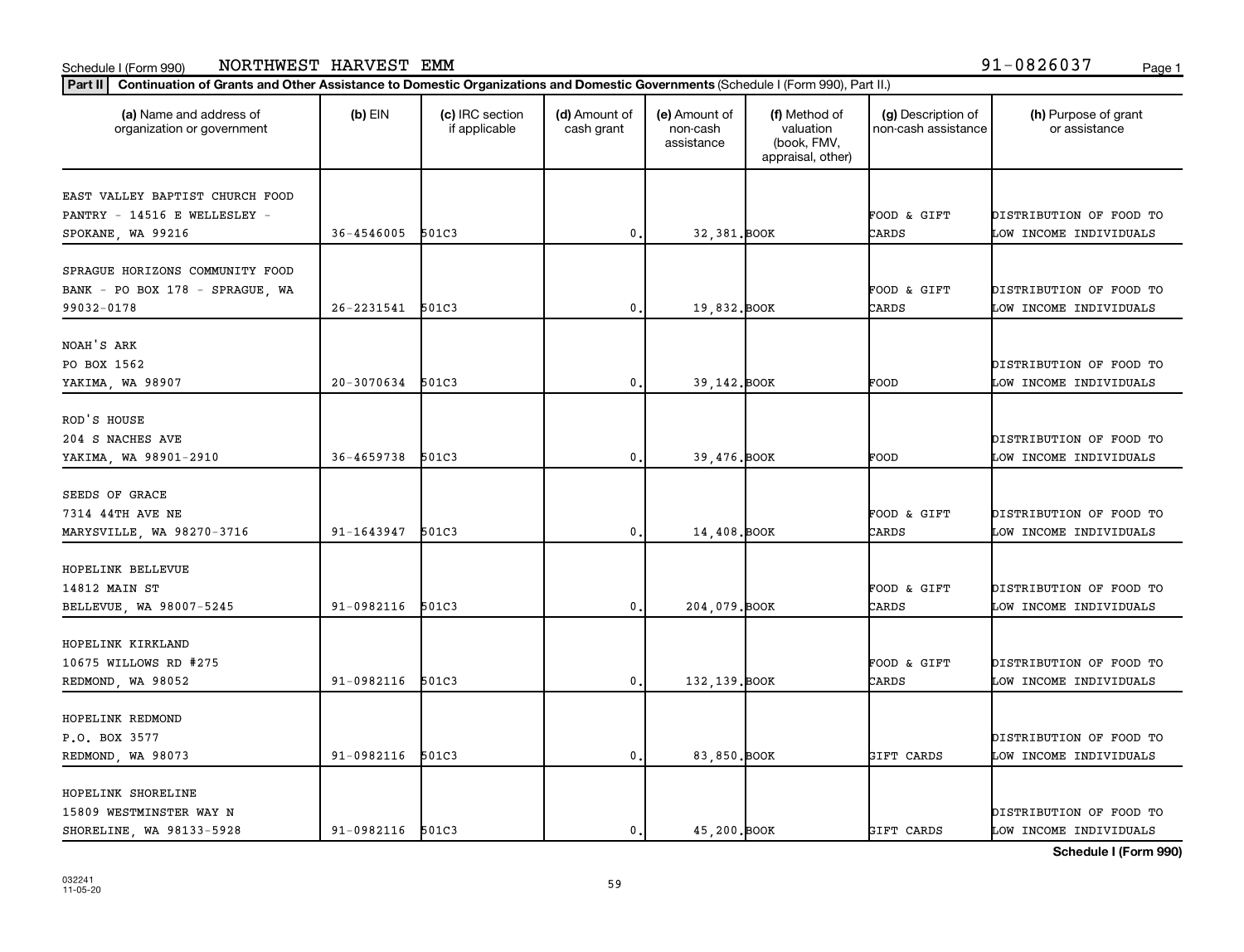| Continuation of Grants and Other Assistance to Domestic Organizations and Domestic Governments (Schedule I (Form 990), Part II.)<br>  Part II |                  |                                  |                             |                                         |                                                                |                                           |                                       |
|-----------------------------------------------------------------------------------------------------------------------------------------------|------------------|----------------------------------|-----------------------------|-----------------------------------------|----------------------------------------------------------------|-------------------------------------------|---------------------------------------|
| (a) Name and address of<br>organization or government                                                                                         | $(b)$ EIN        | (c) IRC section<br>if applicable | (d) Amount of<br>cash grant | (e) Amount of<br>non-cash<br>assistance | (f) Method of<br>valuation<br>(book, FMV,<br>appraisal, other) | (g) Description of<br>non-cash assistance | (h) Purpose of grant<br>or assistance |
| HOPELINK SNO-VALLEY                                                                                                                           |                  |                                  |                             |                                         |                                                                |                                           |                                       |
| PO BOX 485                                                                                                                                    |                  |                                  |                             |                                         |                                                                |                                           | DISTRIBUTION OF FOOD TO               |
| CARNATION, WA 98014-0485                                                                                                                      | 91-0982116       | 501C3                            | $\mathbf{0}$ .              | 42,450. BOOK                            |                                                                | GIFT CARDS                                | LOW INCOME INDIVIDUALS                |
|                                                                                                                                               |                  |                                  |                             |                                         |                                                                |                                           |                                       |
| FISH OF ELLENSBURG                                                                                                                            |                  |                                  |                             |                                         |                                                                |                                           |                                       |
| 804 ELMVIEW ROAD                                                                                                                              |                  |                                  |                             |                                         |                                                                |                                           | DISTRIBUTION OF FOOD TO               |
| ELLENSBURG, WA 98926                                                                                                                          | 91-1059920       | 501C3                            | $\mathbf{0}$ .              | 39,828. BOOK                            |                                                                | FOOD                                      | LOW INCOME INDIVIDUALS                |
|                                                                                                                                               |                  |                                  |                             |                                         |                                                                |                                           |                                       |
| SBP-GIG HARBOR PENINSULA FISH                                                                                                                 |                  |                                  |                             |                                         |                                                                |                                           |                                       |
| PO BOX 154                                                                                                                                    |                  |                                  |                             |                                         |                                                                |                                           | DISTRIBUTION OF FOOD TO               |
| GIG HARBOR, WA 98335                                                                                                                          | 91-1307991 501C3 |                                  | 0.                          | 124,900. BOOK                           |                                                                | GIFT CARDS                                | LOW INCOME INDIVIDUALS                |
| SNOQUALMIE VALLEY FOOD BANK                                                                                                                   |                  |                                  |                             |                                         |                                                                |                                           |                                       |
| PO BOX 1541                                                                                                                                   |                  |                                  |                             |                                         |                                                                | FOOD & GIFT                               | DISTRIBUTION OF FOOD TO               |
| NORTH BEND, WA 98045                                                                                                                          | 46-4388454 501C3 |                                  | $\mathbf 0$                 | 114,389. BOOK                           |                                                                | CARDS                                     | LOW INCOME INDIVIDUALS                |
|                                                                                                                                               |                  |                                  |                             |                                         |                                                                |                                           |                                       |
| RURAL RESOURCES SD                                                                                                                            |                  |                                  |                             |                                         |                                                                |                                           |                                       |
| 956 S MAIN ST                                                                                                                                 |                  |                                  |                             |                                         |                                                                |                                           | DISTRIBUTION OF FOOD TO               |
| COLVILLE, WA 99114-2505                                                                                                                       | 91-0793447       | 501C3                            | $\mathbf{0}$ .              | 146,703. BOOK                           |                                                                | FOOD                                      | LOW INCOME INDIVIDUALS                |
|                                                                                                                                               |                  |                                  |                             |                                         |                                                                |                                           |                                       |
| SD CLARK COUNTY FOOD BANK                                                                                                                     |                  |                                  |                             |                                         |                                                                |                                           |                                       |
| 6502 NE 47TH AVE                                                                                                                              |                  |                                  |                             |                                         |                                                                |                                           | DISTRIBUTION OF FOOD TO               |
| VANCOUVER, WA 98661                                                                                                                           | 91-1307564       | 501C3                            | 0.                          | 346, 216. BOOK                          |                                                                | FOOD                                      | LOW INCOME INDIVIDUALS                |
|                                                                                                                                               |                  |                                  |                             |                                         |                                                                |                                           |                                       |
| SD BELLINGHAM FOOD BANK                                                                                                                       |                  |                                  |                             |                                         |                                                                |                                           |                                       |
| 1824 ELLIS STREET                                                                                                                             |                  |                                  |                             |                                         |                                                                |                                           | DISTRIBUTION OF FOOD TO               |
| BELLINGHAM, WA 98225                                                                                                                          | 91-0918619       | 501C3                            | $\pmb{0}$                   | 430,670. BOOK                           |                                                                | FOOD                                      | LOW INCOME INDIVIDUALS                |
| SD OKANOGAN CAC                                                                                                                               |                  |                                  |                             |                                         |                                                                |                                           |                                       |
| PO BOX 1067                                                                                                                                   |                  |                                  |                             |                                         |                                                                |                                           | DISTRIBUTION OF FOOD TO               |
| OKANOGAN, WA 98840                                                                                                                            | 91-0814162 501C3 |                                  | 0.                          | 474, 299. BOOK                          |                                                                | FOOD                                      | LOW INCOME INDIVIDUALS                |
|                                                                                                                                               |                  |                                  |                             |                                         |                                                                |                                           |                                       |
| MT SI HELPING HAND FOOD BANK                                                                                                                  |                  |                                  |                             |                                         |                                                                |                                           |                                       |
| PO BOX 2464                                                                                                                                   |                  |                                  |                             |                                         |                                                                |                                           | DISTRIBUTION OF FOOD TO               |
| NORTH BEND, WA 98045-2464                                                                                                                     | 94-3073249 501C3 |                                  | $0$ .                       | 24,350. BOOK                            |                                                                | GIFT CARDS                                | LOW INCOME INDIVIDUALS                |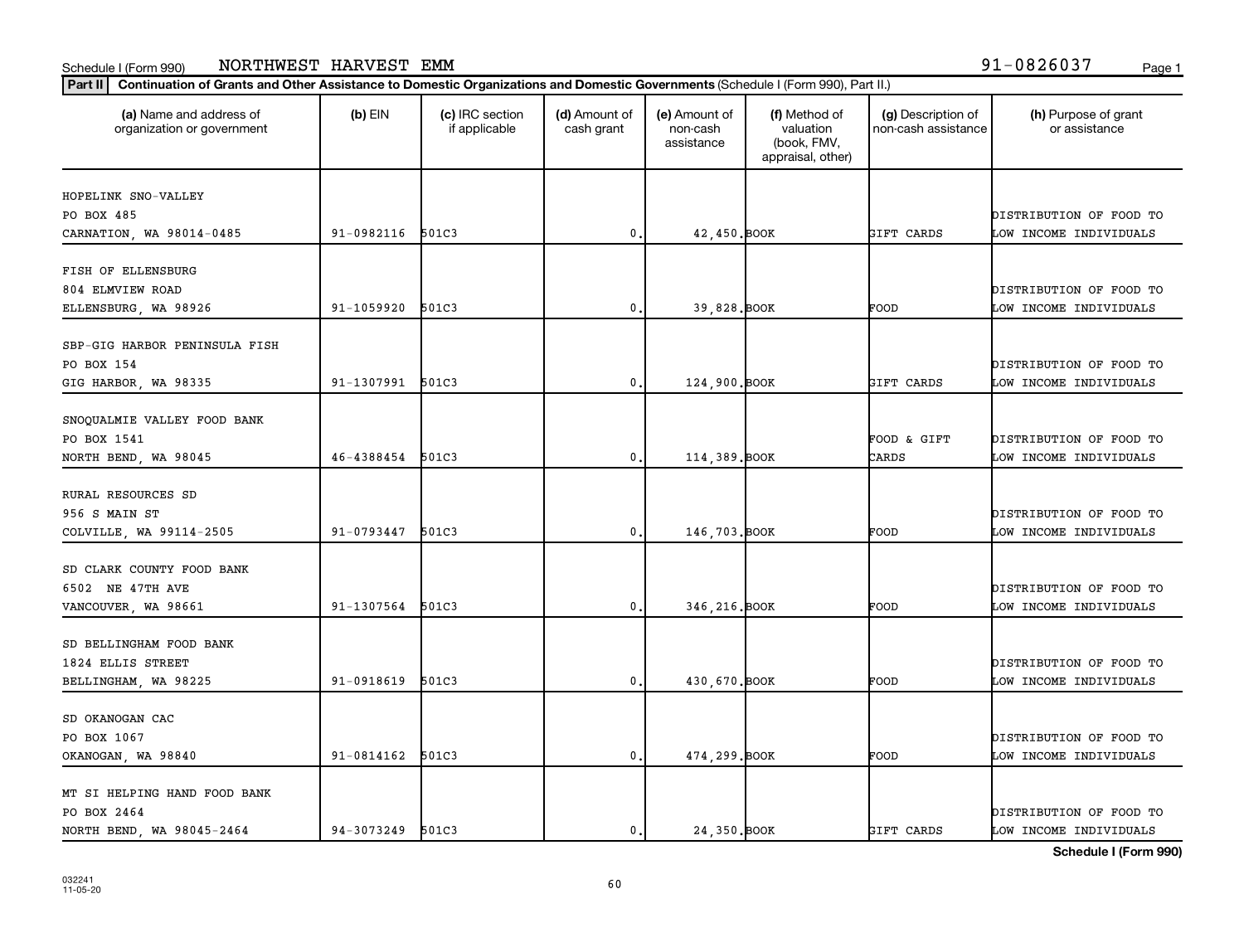# Schedule I (Form 990) NORTHWEST HARVEST EMM 91-0826037 <sub>Page 1</sub>

**Schedule I (Form 990)**

| (a) Name and address of<br>organization or government               | $(b)$ EIN  | (c) IRC section<br>if applicable | (d) Amount of<br>cash grant | (e) Amount of<br>non-cash<br>assistance | (f) Method of<br>valuation<br>(book, FMV,<br>appraisal, other) | (g) Description of<br>non-cash assistance | (h) Purpose of grant<br>or assistance             |
|---------------------------------------------------------------------|------------|----------------------------------|-----------------------------|-----------------------------------------|----------------------------------------------------------------|-------------------------------------------|---------------------------------------------------|
| SEQUIM FOOD BANK                                                    |            |                                  |                             |                                         |                                                                |                                           |                                                   |
| P.O. BOX 1453                                                       |            |                                  |                             |                                         |                                                                | FOOD & GIFT                               | DISTRIBUTION OF FOOD TO                           |
| SEQUIM, WA 98382                                                    | 91-1215709 | 501C3                            | $\mathbf{0}$ .              | 111,075. BOOK                           |                                                                | CARDS                                     | LOW INCOME INDIVIDUALS                            |
| SD WA GORGE ACTION PROGRAMS                                         |            |                                  |                             |                                         |                                                                |                                           |                                                   |
| PO BOX 805                                                          |            |                                  |                             |                                         |                                                                |                                           | DISTRIBUTION OF FOOD TO                           |
| BINGEN, WA 98605                                                    | 91-0793062 | 501C3                            | $^{\rm 0}$ .                | 9,378. BOOK                             |                                                                | FOOD                                      | LOW INCOME INDIVIDUALS                            |
|                                                                     |            |                                  |                             |                                         |                                                                |                                           |                                                   |
| SD BREMERTON FOODLINE                                               |            |                                  |                             |                                         |                                                                |                                           |                                                   |
| PO BOX 824<br>BREMERTON, WA 98337                                   | 91-1111086 | 501C3                            | $\mathbf{0}$ .              | 277,960. BOOK                           |                                                                | FOOD                                      | DISTRIBUTION OF FOOD TO<br>LOW INCOME INDIVIDUALS |
|                                                                     |            |                                  |                             |                                         |                                                                |                                           |                                                   |
| SD OLYCAP                                                           |            |                                  |                             |                                         |                                                                |                                           |                                                   |
| 803 COMMERCE LOOP                                                   |            |                                  |                             |                                         |                                                                |                                           | DISTRIBUTION OF FOOD TO                           |
| PORT TOWNSEND, WA 98368                                             | 91-0814319 | 501C3                            | $\mathbf{0}$ .              | 44,032. BOOK                            |                                                                | FOOD                                      | LOW INCOME INDIVIDUALS                            |
|                                                                     |            |                                  |                             |                                         |                                                                |                                           |                                                   |
| SD NCWDC-CHELAN/DOUGLAS CAC                                         |            |                                  |                             |                                         |                                                                |                                           |                                                   |
| TOWN TOYOTA CENTER 1300 WALLA WALLA                                 |            |                                  |                             |                                         |                                                                |                                           | DISTRIBUTION OF FOOD TO                           |
| WENATCHEE, WA 98801                                                 | 91-6064514 | 501C3                            | 200.                        | 822,695. BOOK                           |                                                                | FOOD                                      | LOW INCOME INDIVIDUALS                            |
| ASOTIN COUNTY FOOD BANK                                             |            |                                  |                             |                                         |                                                                |                                           |                                                   |
| 1546 MAPLE ST                                                       |            |                                  |                             |                                         |                                                                |                                           | DISTRIBUTION OF FOOD TO                           |
| CLARKSTON, WA 99403-1128                                            | 82-0388109 | 501C3                            | $\mathbf{0}$ .              | 6.100. BOOK                             |                                                                | GIFT CARDS                                | LOW INCOME INDIVIDUALS                            |
|                                                                     |            |                                  |                             |                                         |                                                                |                                           |                                                   |
| KEY PENINSULA BISCHOFF FOOD BANK                                    |            |                                  |                             |                                         |                                                                |                                           |                                                   |
| PO BOX 554                                                          |            |                                  |                             |                                         |                                                                |                                           | DISTRIBUTION OF FOOD TO                           |
| VAUGHN, WA 98394-0554                                               | 46-5405179 | 501C3                            | $\mathbf{0}$ .              | 23,366. BOOK                            |                                                                | FOOD                                      | LOW INCOME INDIVIDUALS                            |
|                                                                     |            |                                  |                             |                                         |                                                                |                                           |                                                   |
| SAINT VINCENT DE PAUL CLARKSTON                                     |            |                                  |                             |                                         |                                                                |                                           |                                                   |
| 604 2ND ST                                                          |            |                                  |                             |                                         |                                                                | FOOD & GIFT                               | DISTRIBUTION OF FOOD TO                           |
| CLARKSTON, WA 99403                                                 | 23-7278799 | 501C3                            | $\mathbf{0}$ .              | 82, 241. BOOK                           |                                                                | CARDS                                     | LOW INCOME INDIVIDUALS                            |
|                                                                     |            |                                  |                             |                                         |                                                                |                                           |                                                   |
| BLUE MOUNTAIN ACTION COUNCIL FOOD<br>BANK - 921 W CHERRY ST - WALLA |            |                                  |                             |                                         |                                                                |                                           | DISTRIBUTION OF FOOD TO                           |
| WALLA, WA 99362-1864                                                | 91-0793597 | 501C3                            | 0.                          | 152,570. BOOK                           |                                                                | FOOD                                      | LOW INCOME INDIVIDUALS                            |

**Part II Continuation of Grants and Other Assistance to Domestic Organizations and Domestic Governments**  (Schedule I (Form 990), Part II.)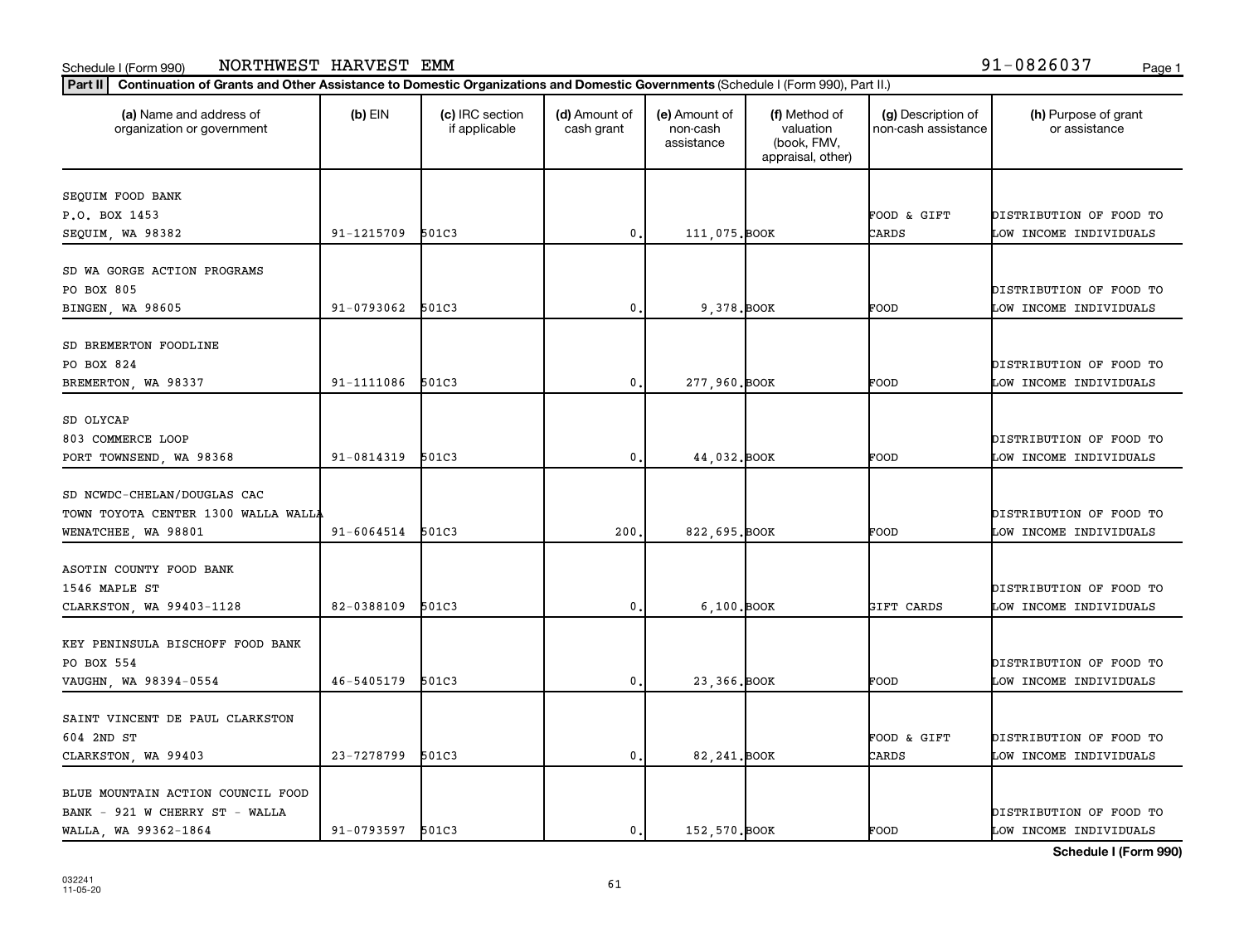| (a) Name and address of<br>organization or government | $(b)$ EIN        | (c) IRC section<br>if applicable | (d) Amount of<br>cash grant | (e) Amount of<br>non-cash<br>assistance | (f) Method of<br>valuation<br>(book, FMV,<br>appraisal, other) | (g) Description of<br>non-cash assistance | (h) Purpose of grant<br>or assistance |
|-------------------------------------------------------|------------------|----------------------------------|-----------------------------|-----------------------------------------|----------------------------------------------------------------|-------------------------------------------|---------------------------------------|
| PEOPLE FOR PEOPLE                                     |                  |                                  |                             |                                         |                                                                |                                           |                                       |
| 1008 W AHTANUM STE 3                                  |                  |                                  |                             |                                         |                                                                | FOOD & GIFT                               | DISTRIBUTION OF FOOD TO               |
| UNION GAP, WA 98903                                   | 91-0783225       | 501C3                            | $\mathbf{0}$                | 69,040. BOOK                            |                                                                | CARDS                                     | LOW INCOME INDIVIDUALS                |
|                                                       |                  |                                  |                             |                                         |                                                                |                                           |                                       |
| NORTH COUNTY COMMUNITY FOOD BANK                      |                  |                                  |                             |                                         |                                                                |                                           |                                       |
| PO BOX 2106                                           |                  |                                  |                             |                                         |                                                                |                                           | DISTRIBUTION OF FOOD TO               |
| BATTLE GROUND, WA 98604-2106                          | 91-1715580       | 501C3                            | $\mathbf 0$ .               | 8,850. BOOK                             |                                                                | GIFT CARDS                                | LOW INCOME INDIVIDUALS                |
|                                                       |                  |                                  |                             |                                         |                                                                |                                           |                                       |
| CARITAS OUTREACH MINISTRIES                           |                  |                                  |                             |                                         |                                                                |                                           |                                       |
| 1228 W. NEBRASKA AVE                                  |                  |                                  |                             |                                         |                                                                | FOOD & GIFT                               | DISTRIBUTION OF FOOD TO               |
| SPOKANE, WA 99205-6857                                | 91-1569891       | 501C3                            | 0.                          | 62,764. BOOK                            |                                                                | CARDS                                     | LOW INCOME INDIVIDUALS                |
|                                                       |                  |                                  |                             |                                         |                                                                |                                           |                                       |
| JUBILEE MINISTRY PROSSER                              |                  |                                  |                             |                                         |                                                                |                                           |                                       |
| 1429 STACY AVE                                        |                  |                                  |                             |                                         |                                                                | FOOD & GIFT                               | DISTRIBUTION OF FOOD TO               |
| PROSSER, WA 99350-1173                                | 94-3061007       | 501C3                            | 0                           | 58,873. BOOK                            |                                                                | CARDS                                     | LOW INCOME INDIVIDUALS                |
|                                                       |                  |                                  |                             |                                         |                                                                |                                           |                                       |
| KENT FOOD BANK AND EMERGENCY                          |                  |                                  |                             |                                         |                                                                |                                           |                                       |
| SERVICES - 515 W HARRISON ST STE                      |                  |                                  |                             |                                         |                                                                | FOOD & GIFT                               | DISTRIBUTION OF FOOD TO               |
| 107 - KENT, WA 98032-4403                             | 91-0881434       | 501C3                            | $\mathbf{0}$                | 256,076. BOOK                           |                                                                | CARDS                                     | LOW INCOME INDIVIDUALS                |
| SEATTLE CHILDREN'S HOSPITAL                           |                  |                                  |                             |                                         |                                                                |                                           |                                       |
| 4800 SAND POINT WAY NE                                |                  |                                  |                             |                                         |                                                                | FOOD & GIFT                               | DISTRIBUTION OF FOOD TO               |
| SEATTLE, WA 98105-3901                                | 91-0564748       | 501C3                            | $^{\circ}$ .                | 47.710. BOOK                            |                                                                | CARDS                                     | LOW INCOME INDIVIDUALS                |
|                                                       |                  |                                  |                             |                                         |                                                                |                                           |                                       |
| FEED SPOKANE                                          |                  |                                  |                             |                                         |                                                                |                                           |                                       |
| 1114 N FANCHER #109                                   |                  |                                  |                             |                                         |                                                                | FOOD & GIFT                               | DISTRIBUTION OF FOOD TO               |
| SPOKANE VALLEY, WA 99212                              | 77-0669783       | 501C3                            | $\mathbf 0$ .               | 146, 255. BOOK                          |                                                                | CARDS                                     | LOW INCOME INDIVIDUALS                |
|                                                       |                  |                                  |                             |                                         |                                                                |                                           |                                       |
| FAMILY OF FAITH BREAKING BREAD                        |                  |                                  |                             |                                         |                                                                |                                           |                                       |
| MEAL PLAN - 1504 W GRACE -                            |                  |                                  |                             |                                         |                                                                |                                           | DISTRIBUTION OF FOOD TO               |
| SPOKANE, WA 99205                                     | 30-0588274       | 501C3                            | 0.                          | 8,431. BOOK                             |                                                                | FOOD                                      | LOW INCOME INDIVIDUALS                |
|                                                       |                  |                                  |                             |                                         |                                                                |                                           |                                       |
| FEED MEDICAL LAKE                                     |                  |                                  |                             |                                         |                                                                |                                           |                                       |
| 223 S HALLETT                                         |                  |                                  |                             |                                         |                                                                |                                           | DISTRIBUTION OF FOOD TO               |
| MEDICAL LAKE, WA 99022                                | 91-0890078 501C3 |                                  | $\mathbf{0}$ .              | 10.039. BOOK                            |                                                                | FOOD                                      | LOW INCOME INDIVIDUALS                |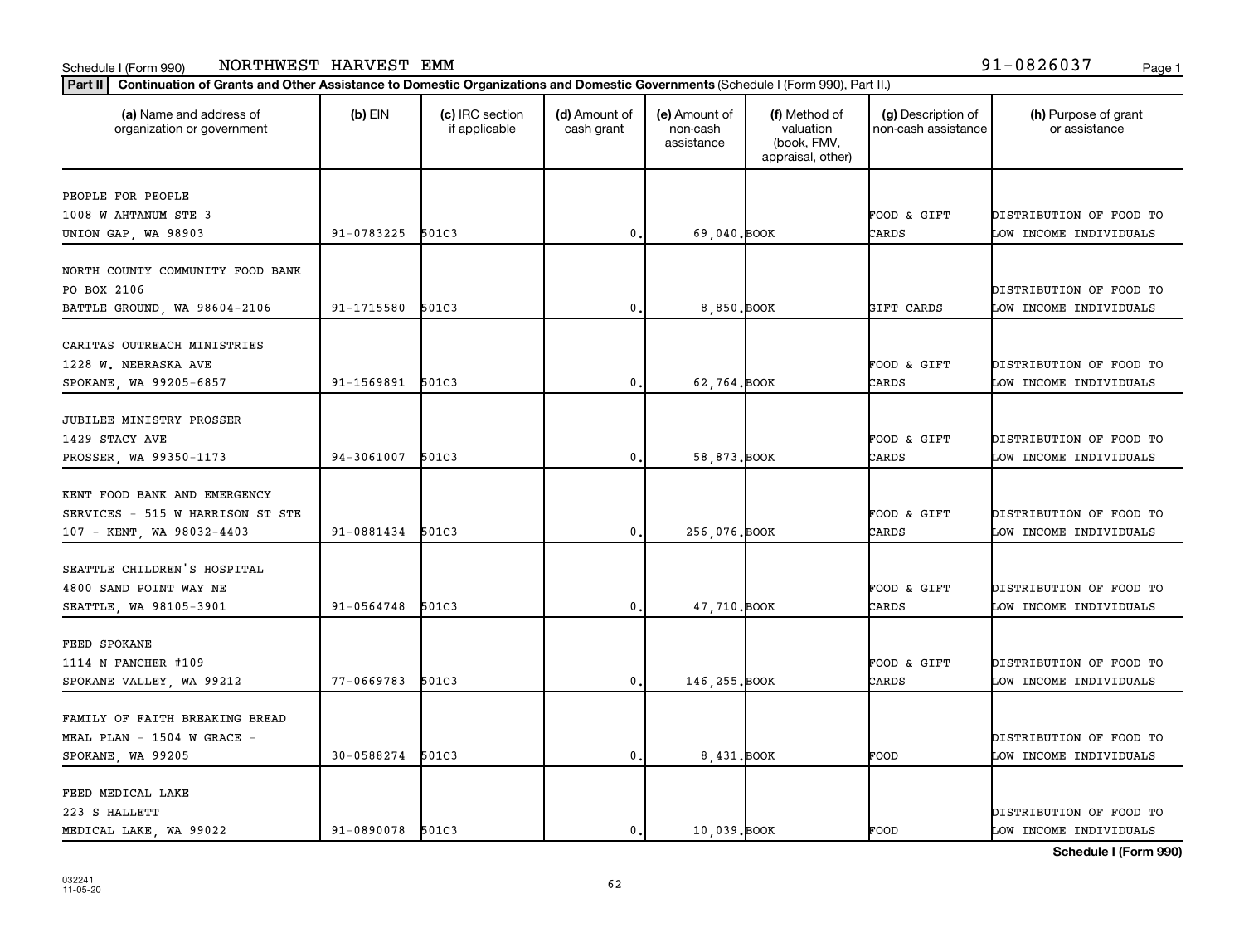# Schedule I (Form 990) NORTHWEST HARVEST EMM 91-0826037 <sub>Page 1</sub>

| (a) Name and address of<br>organization or government | $(b)$ EIN        | (c) IRC section<br>if applicable | (d) Amount of<br>cash grant | (e) Amount of<br>non-cash<br>assistance | (f) Method of<br>valuation<br>(book, FMV,<br>appraisal, other) | (g) Description of<br>non-cash assistance | (h) Purpose of grant<br>or assistance |
|-------------------------------------------------------|------------------|----------------------------------|-----------------------------|-----------------------------------------|----------------------------------------------------------------|-------------------------------------------|---------------------------------------|
| OFF BROADWAY FAMILY OUTREACH                          |                  |                                  |                             |                                         |                                                                |                                           |                                       |
| W 2225 MALLON                                         |                  |                                  |                             |                                         |                                                                |                                           | DISTRIBUTION OF FOOD TO               |
| SPOKANE, WA 99201                                     | 30-0569413       | 501C3                            | $\mathbf{0}$                | 6,007. BOOK                             |                                                                | FOOD                                      | LOW INCOME INDIVIDUALS                |
| COMMUNITY ACTION CENTER                               |                  |                                  |                             |                                         |                                                                |                                           |                                       |
| 350 SE FAIRMONT RD                                    |                  |                                  |                             |                                         |                                                                | FOOD & GIFT                               | DISTRIBUTION OF FOOD TO               |
| PULLMAN, WA 99163                                     | 94-3080214       | 501C3                            | 0                           | 131, 162. BOOK                          |                                                                | CARDS                                     | LOW INCOME INDIVIDUALS                |
| WARDEN SCHOOL DISTRICT WARDEN                         |                  |                                  |                             |                                         |                                                                |                                           |                                       |
| ELEMENTARY - 1010 W. BECK WAY -                       |                  |                                  |                             |                                         |                                                                |                                           | DISTRIBUTION OF FOOD TO               |
| WARDEN, WA 98857                                      | 91-6012236       | <b>GOVERNMENT</b>                | 0.                          | 5,507. BOOK                             |                                                                | FOOD                                      | LOW INCOME INDIVIDUALS                |
|                                                       |                  |                                  |                             |                                         |                                                                |                                           |                                       |
| ANACORTES 100 FOOD BANK                               |                  |                                  |                             |                                         |                                                                |                                           |                                       |
| 512 4TH ST.                                           |                  |                                  |                             |                                         |                                                                |                                           | DISTRIBUTION OF FOOD TO               |
| ANACORTES, WA 98221                                   | 94-3142388       | 501C3                            | $\mathbf 0$ .               | 89,550. BOOK                            |                                                                | GIFT CARDS                                | LOW INCOME INDIVIDUALS                |
| ARLINGTON FOOD BANK                                   |                  |                                  |                             |                                         |                                                                |                                           |                                       |
| 19118 63RD AVE NE                                     |                  |                                  |                             |                                         |                                                                |                                           | DISTRIBUTION OF FOOD TO               |
| ARLINGTON, WA 98223-8729                              | 94-1445025       | 501C3                            | $\mathbf 0$                 | 144,400. BOOK                           |                                                                | GIFT CARDS                                | LOW INCOME INDIVIDUALS                |
|                                                       |                  |                                  |                             |                                         |                                                                |                                           |                                       |
| LAKE STEVENS COMMUNITY FOOD BANK                      |                  |                                  |                             |                                         |                                                                |                                           |                                       |
| 2111 117TH AVE NE PO BOX 1031                         |                  |                                  |                             |                                         |                                                                |                                           | DISTRIBUTION OF FOOD TO               |
| LAKE STEVENS, WA 98258-1031                           | 91-1215080       | 501C3                            | 0.                          | 101,800. BOOK                           |                                                                | GIFT CARDS                                | LOW INCOME INDIVIDUALS                |
| MILL CREEK COMMUNITY FOOD BANK                        |                  |                                  |                             |                                         |                                                                |                                           |                                       |
| 4326 148TH STREET SE                                  |                  |                                  |                             |                                         |                                                                |                                           | DISTRIBUTION OF FOOD TO               |
| BOTHELL, WA 98012                                     | 45-3528260       | 501C3                            | 0.                          | 12,500. BOOK                            |                                                                | GIFT CARDS                                | LOW INCOME INDIVIDUALS                |
| SD EMERGENCY FOOD NETWORK                             |                  |                                  |                             |                                         |                                                                |                                           |                                       |
| 3318 92ND ST SOUTH                                    |                  |                                  |                             |                                         |                                                                | FOOD & GIFT                               | DISTRIBUTION OF FOOD TO               |
| LAKEWOOD, WA 98499                                    | 94-3131776       | 501C3                            | 0.                          | 1,365,983. BOOK                         |                                                                | CARDS                                     | LOW INCOME INDIVIDUALS                |
|                                                       |                  |                                  |                             |                                         |                                                                |                                           |                                       |
| WORLD RELIEF                                          |                  |                                  |                             |                                         |                                                                |                                           |                                       |
| HILLSIDE CHURCH 930 E. JAMES ST.                      |                  |                                  |                             |                                         |                                                                |                                           | DISTRIBUTION OF FOOD TO               |
| KENT, WA 98031                                        | 23-6393344 501C3 |                                  | 0.                          | 41,943. BOOK                            |                                                                | FOOD                                      | LOW INCOME INDIVIDUALS                |

**Part II Continuation of Grants and Other Assistance to Domestic Organizations and Domestic Governments**  (Schedule I (Form 990), Part II.)

63

**Schedule I (Form 990)**

 $\mathbf{I}$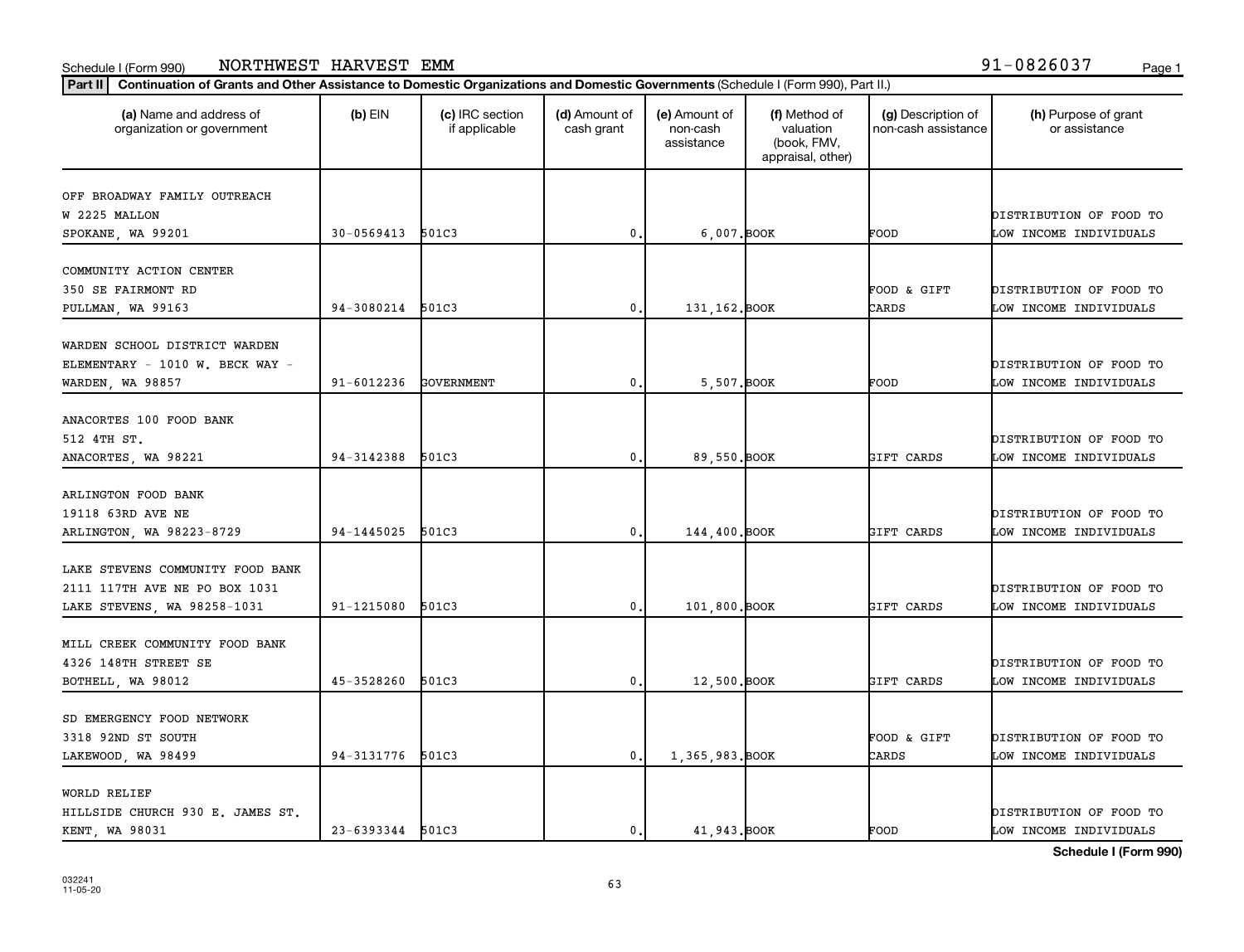| (a) Name and address of<br>organization or government | $(b)$ EIN      | (c) IRC section<br>if applicable | (d) Amount of<br>cash grant | (e) Amount of<br>non-cash<br>assistance | (f) Method of<br>valuation<br>(book, FMV,<br>appraisal, other) | (g) Description of<br>non-cash assistance | (h) Purpose of grant<br>or assistance |
|-------------------------------------------------------|----------------|----------------------------------|-----------------------------|-----------------------------------------|----------------------------------------------------------------|-------------------------------------------|---------------------------------------|
| THE PLAIN PANTRY                                      |                |                                  |                             |                                         |                                                                |                                           |                                       |
| 12565 CHAPEL DIRVE 12565 CHAPEL DRI                   |                |                                  |                             |                                         |                                                                | FOOD & GIFT                               | DISTRIBUTION OF FOOD TO               |
| LEAVENWORTH, WA 98826                                 | 91-6066767     | 501C3                            | $\mathbf 0$                 | 15,754. BOOK                            |                                                                | CARDS                                     | LOW INCOME INDIVIDUALS                |
|                                                       |                |                                  |                             |                                         |                                                                |                                           |                                       |
| PLU PANTRY                                            |                |                                  |                             |                                         |                                                                |                                           |                                       |
| 12180 PARK AVE S                                      |                |                                  |                             |                                         |                                                                | FOOD & GIFT                               | DISTRIBUTION OF FOOD TO               |
| TACOMA, WA 98447-0001                                 | 91-0565571     | 501C3                            | $^{\circ}$ .                | 42,597. BOOK                            |                                                                | CARDS                                     | LOW INCOME INDIVIDUALS                |
| CITY GATE MINISTRIES                                  |                |                                  |                             |                                         |                                                                |                                           |                                       |
| 1416 26TH AVE NE                                      |                |                                  |                             |                                         |                                                                |                                           | DISTRIBUTION OF FOOD TO               |
| OLYMPIA, WA 98506                                     | 73-1729574     | 501C3                            | 0.                          | 40,850. BOOK                            |                                                                | GIFT CARDS                                | LOW INCOME INDIVIDUALS                |
|                                                       |                |                                  |                             |                                         |                                                                |                                           |                                       |
| YAKAMA NATION VILLAGE OF HOPE                         |                |                                  |                             |                                         |                                                                |                                           |                                       |
| 280 BUSTER RD                                         |                |                                  |                             |                                         |                                                                |                                           | DISTRIBUTION OF FOOD TO               |
| TOPPENISH, WA 98948                                   | 91-0576806     | 501C3                            | $\mathbf 0$                 | 28, 226. BOOK                           |                                                                | FOOD                                      | LOW INCOME INDIVIDUALS                |
|                                                       |                |                                  |                             |                                         |                                                                |                                           |                                       |
| FEDERAL WAY SENIOR CENTER                             |                |                                  |                             |                                         |                                                                |                                           |                                       |
| 4016 S 352ND ST                                       |                |                                  |                             |                                         |                                                                |                                           | DISTRIBUTION OF FOOD TO               |
| AUBURN, WA 98001                                      | 91-0936089     | 501C3                            | $\mathbf{0}$ .              | 99,994. BOOK                            |                                                                | FOOD                                      | LOW INCOME INDIVIDUALS                |
| ENUMCLAW FOOD BANK                                    |                |                                  |                             |                                         |                                                                |                                           |                                       |
| 1350 COLE ST                                          |                |                                  |                             |                                         |                                                                |                                           | DISTRIBUTION OF FOOD TO               |
| ENUMCLAW, WA 98022                                    | 91-1503603     | 501C3                            | 0.                          | 13,693. BOOK                            |                                                                | FOOD                                      | LOW INCOME INDIVIDUALS                |
|                                                       |                |                                  |                             |                                         |                                                                |                                           |                                       |
| PRAISEALUJAH                                          |                |                                  |                             |                                         |                                                                |                                           |                                       |
| 20832 INTERNATIONAL BOULEVARD                         |                |                                  |                             |                                         |                                                                |                                           | DISTRIBUTION OF FOOD TO               |
| SEATAC, WA 98198                                      | $01 - 0964541$ | 501C3                            | $\mathbf{0}$ .              | 826, 322. BOOK                          |                                                                | FOOD                                      | LOW INCOME INDIVIDUALS                |
|                                                       |                |                                  |                             |                                         |                                                                |                                           |                                       |
| STOREHOUSE FOOD BANK                                  |                |                                  |                             |                                         |                                                                |                                           |                                       |
| 26201 180TH AVE SE                                    |                |                                  |                             |                                         |                                                                | FOOD & GIFT                               | DISTRIBUTION OF FOOD TO               |
| COVINGTON, WA 98042                                   | 02-0551015     | 501C3                            | $\mathbf{0}$ .              | 111,874. BOOK                           |                                                                | CARDS                                     | LOW INCOME INDIVIDUALS                |
| MCKINLEY INDIAN MISSION                               |                |                                  |                             |                                         |                                                                |                                           |                                       |
| 1101 S MCKINLEY RD                                    |                |                                  |                             |                                         |                                                                |                                           | DISTRIBUTION OF FOOD TO               |
| TOPPENISH, WA 98948                                   | 16-1778694     | 501C3                            | 0.                          | 10,884. BOOK                            |                                                                | FOOD                                      | LOW INCOME INDIVIDUALS                |
|                                                       |                |                                  |                             |                                         |                                                                |                                           |                                       |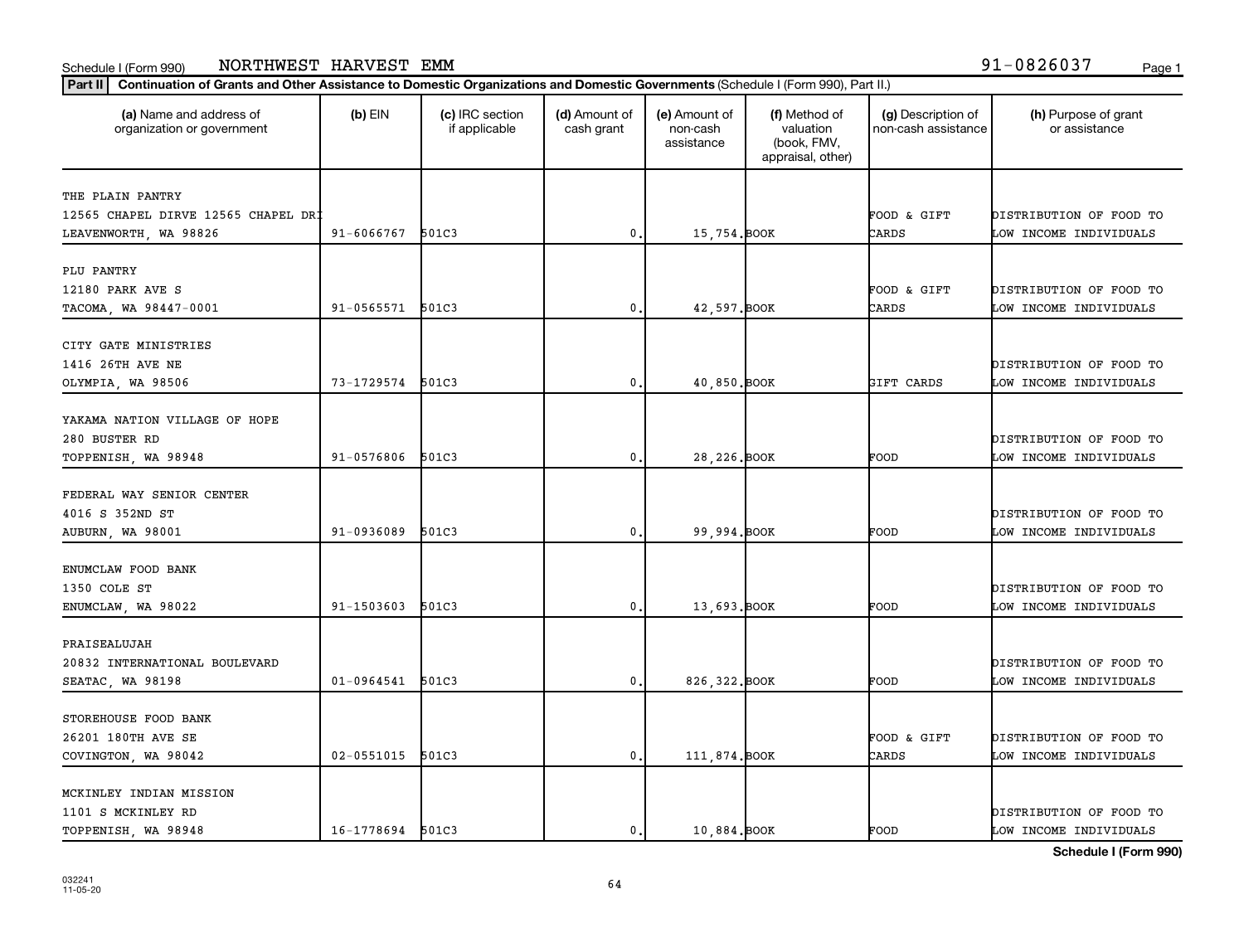| Part II   Continuation of Grants and Other Assistance to Domestic Organizations and Domestic Governments (Schedule I (Form 990), Part II.) |                  |                                  |                             |                                         |                                                                |                                           |                                       |
|--------------------------------------------------------------------------------------------------------------------------------------------|------------------|----------------------------------|-----------------------------|-----------------------------------------|----------------------------------------------------------------|-------------------------------------------|---------------------------------------|
| (a) Name and address of<br>organization or government                                                                                      | $(b)$ EIN        | (c) IRC section<br>if applicable | (d) Amount of<br>cash grant | (e) Amount of<br>non-cash<br>assistance | (f) Method of<br>valuation<br>(book, FMV,<br>appraisal, other) | (g) Description of<br>non-cash assistance | (h) Purpose of grant<br>or assistance |
|                                                                                                                                            |                  |                                  |                             |                                         |                                                                |                                           |                                       |
| SALVATION ARMY YAKIMA<br>9 S 6TH ST                                                                                                        |                  |                                  |                             |                                         |                                                                |                                           | DISTRIBUTION OF FOOD TO               |
| YAKIMA, WA 98902                                                                                                                           | 91-1156347       | 501C3                            | $\mathbf 0$                 | 220, 138. BOOK                          |                                                                | FOOD                                      | LOW INCOME INDIVIDUALS                |
|                                                                                                                                            |                  |                                  |                             |                                         |                                                                |                                           |                                       |
| ST. VINCENT CENTERS OF YAKIMA                                                                                                              |                  |                                  |                             |                                         |                                                                |                                           |                                       |
| 2629 MAIN ST.                                                                                                                              |                  |                                  |                             |                                         |                                                                |                                           | DISTRIBUTION OF FOOD TO               |
| UNION GAP, WA 98903                                                                                                                        | 91-0582318       | 501C3                            | $\mathbf 0$                 | 195,752. BOOK                           |                                                                | FOOD                                      | LOW INCOME INDIVIDUALS                |
|                                                                                                                                            |                  |                                  |                             |                                         |                                                                |                                           |                                       |
| UNION GOSPEL MISSION YAKIMA                                                                                                                |                  |                                  |                             |                                         |                                                                |                                           |                                       |
| 1300 N.1ST ST.                                                                                                                             |                  |                                  |                             |                                         |                                                                |                                           | DISTRIBUTION OF FOOD TO               |
| YAKIMA, WA 98901                                                                                                                           | 23-7050061       | 501C3                            | $\mathbf 0$                 | 32, 339. BOOK                           |                                                                | FOOD                                      | LOW INCOME INDIVIDUALS                |
|                                                                                                                                            |                  |                                  |                             |                                         |                                                                |                                           |                                       |
| YAKAMA CONFEDERATED TRIBES                                                                                                                 |                  |                                  |                             |                                         |                                                                |                                           |                                       |
| 802 E 1ST AVE                                                                                                                              |                  |                                  |                             |                                         |                                                                |                                           | DISTRIBUTION OF FOOD TO               |
| TOPPENISH, WA 98948                                                                                                                        | 91-0576806       | TRIBAL                           | $\mathbf 0$                 | 289,673. BOOK                           |                                                                | FOOD                                      | LOW INCOME INDIVIDUALS                |
| MEAD FOOD BANK                                                                                                                             |                  |                                  |                             |                                         |                                                                |                                           |                                       |
| 12611 N WILSON                                                                                                                             |                  |                                  |                             |                                         |                                                                |                                           | DISTRIBUTION OF FOOD TO               |
| MEAD, WA 99021                                                                                                                             | 91-2041726       | 501C3                            | 0                           | 13,041. BOOK                            |                                                                | FOOD                                      | LOW INCOME INDIVIDUALS                |
|                                                                                                                                            |                  |                                  |                             |                                         |                                                                |                                           |                                       |
| ERITREAN ASSOCIATION                                                                                                                       |                  |                                  |                             |                                         |                                                                |                                           |                                       |
| 1954 S. MASSACHUSETTS ST                                                                                                                   |                  |                                  |                             |                                         |                                                                |                                           | DISTRIBUTION OF FOOD TO               |
| SEATTLE, WA 98144                                                                                                                          | 91-1703201       | 501C3                            | $\mathbf 0$                 | 15,869. BOOK                            |                                                                | FOOD                                      | LOW INCOME INDIVIDUALS                |
|                                                                                                                                            |                  |                                  |                             |                                         |                                                                |                                           |                                       |
| CRESTON POINT APARTMENTS                                                                                                                   |                  |                                  |                             |                                         |                                                                |                                           |                                       |
| 13445 MARTIN LUTHER KING JR WAY S                                                                                                          |                  |                                  |                             |                                         |                                                                |                                           | DISTRIBUTION OF FOOD TO               |
| SEATTLE, WA 98178                                                                                                                          |                  | OTHER                            | $\mathbf 0$                 | 6,699. BOOK                             |                                                                | FOOD                                      | LOW INCOME INDIVIDUALS                |
|                                                                                                                                            |                  |                                  |                             |                                         |                                                                |                                           |                                       |
| FOOD FOR KIDZ                                                                                                                              |                  |                                  |                             |                                         |                                                                |                                           |                                       |
| 6009 N. HAYE STREET                                                                                                                        |                  |                                  |                             |                                         |                                                                |                                           | DISTRIBUTION OF FOOD TO               |
| NEWMAN LAKE, WA 99025                                                                                                                      | 84-1640830       | 501C3                            | $\mathbf 0$                 | 9,092. BOOK                             |                                                                | FOOD                                      | LOW INCOME INDIVIDUALS                |
|                                                                                                                                            |                  |                                  |                             |                                         |                                                                |                                           |                                       |
| OTIS ORCHARDS CHURCH                                                                                                                       |                  |                                  |                             |                                         |                                                                |                                           |                                       |
| 4308N HARVED RD                                                                                                                            |                  |                                  |                             |                                         |                                                                |                                           | DISTRIBUTION OF FOOD TO               |
| OTIS ORCHARD, WA 99027                                                                                                                     | 91-0906697 501C3 |                                  | $\mathbf{0}$                | 34,050. BOOK                            |                                                                | <b>GIFT CARDS</b>                         | LOW INCOME INDIVIDUALS                |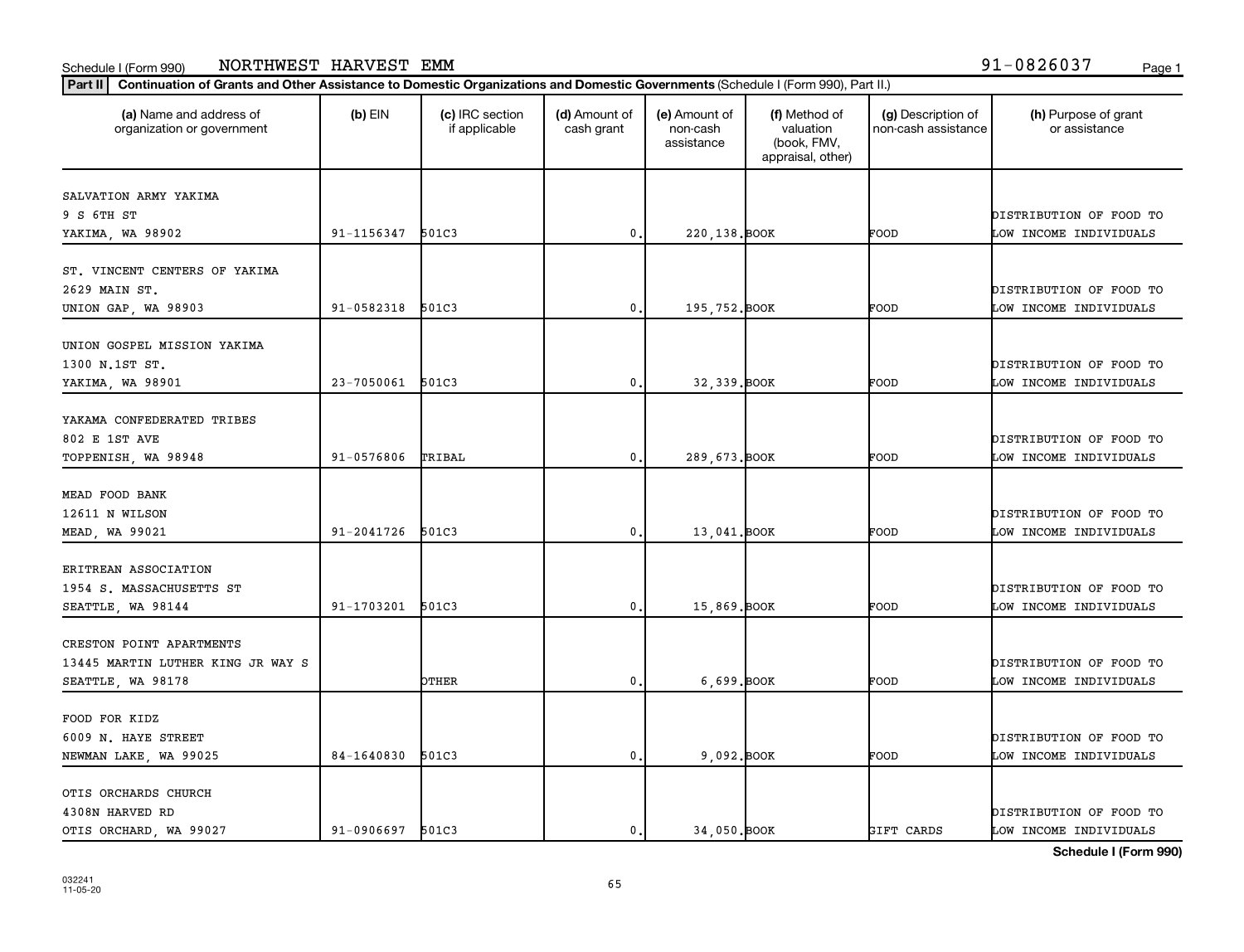| Part II                                               | Continuation of Grants and Other Assistance to Domestic Organizations and Domestic Governments (Schedule I (Form 990), Part II.) |                                  |                             |                                         |                                                                |                                           |                                       |  |  |  |
|-------------------------------------------------------|----------------------------------------------------------------------------------------------------------------------------------|----------------------------------|-----------------------------|-----------------------------------------|----------------------------------------------------------------|-------------------------------------------|---------------------------------------|--|--|--|
| (a) Name and address of<br>organization or government | $(b)$ EIN                                                                                                                        | (c) IRC section<br>if applicable | (d) Amount of<br>cash grant | (e) Amount of<br>non-cash<br>assistance | (f) Method of<br>valuation<br>(book, FMV,<br>appraisal, other) | (g) Description of<br>non-cash assistance | (h) Purpose of grant<br>or assistance |  |  |  |
|                                                       |                                                                                                                                  |                                  |                             |                                         |                                                                |                                           |                                       |  |  |  |
| HRC<br>9212 E MONTGOMERY AVE #504                     |                                                                                                                                  |                                  |                             |                                         |                                                                | FOOD & GIFT                               | DISTRIBUTION OF FOOD TO               |  |  |  |
| SPOKANE, WA 99206                                     | 46-3709621                                                                                                                       | 501C3                            | $\mathbf{0}$ .              | 303, 927. BOOK                          |                                                                | CARDS                                     | LOW INCOME INDIVIDUALS                |  |  |  |
|                                                       |                                                                                                                                  |                                  |                             |                                         |                                                                |                                           |                                       |  |  |  |
| THE ZONE PROJECT                                      |                                                                                                                                  |                                  |                             |                                         |                                                                |                                           |                                       |  |  |  |
| 4001 N. COOK STREET                                   |                                                                                                                                  |                                  |                             |                                         |                                                                |                                           | DISTRIBUTION OF FOOD TO               |  |  |  |
| SPOKANE, WA 99207                                     | 91-1196071                                                                                                                       | 501C3                            | 0.                          | 7,838. BOOK                             |                                                                | FOOD                                      | LOW INCOME INDIVIDUALS                |  |  |  |
|                                                       |                                                                                                                                  |                                  |                             |                                         |                                                                |                                           |                                       |  |  |  |
| FILIPINO COMMUNITY CENTER                             |                                                                                                                                  |                                  |                             |                                         |                                                                |                                           |                                       |  |  |  |
| 1000 OAKESDALE AVE SW STE 140                         |                                                                                                                                  |                                  |                             |                                         |                                                                | FOOD & GIFT                               | DISTRIBUTION OF FOOD TO               |  |  |  |
| RENTON, WA 98057                                      | $91 - 6055858$                                                                                                                   | 501C3                            | 0.                          | 16,157. BOOK                            |                                                                | CARDS                                     | LOW INCOME INDIVIDUALS                |  |  |  |
|                                                       |                                                                                                                                  |                                  |                             |                                         |                                                                |                                           |                                       |  |  |  |
| AREA AGENCY ON AGING                                  |                                                                                                                                  |                                  |                             |                                         |                                                                |                                           |                                       |  |  |  |
| DELIVERY-201 WANITY DR. 91 WISHPOO\$                  |                                                                                                                                  |                                  |                             |                                         |                                                                |                                           | DISTRIBUTION OF FOOD TO               |  |  |  |
| TOPPENISH, WA 98948                                   | 94-3074816                                                                                                                       | TRIBAL                           | $\mathbf 0$                 | 12,024. BOOK                            |                                                                | FOOD                                      | LOW INCOME INDIVIDUALS                |  |  |  |
|                                                       |                                                                                                                                  |                                  |                             |                                         |                                                                |                                           |                                       |  |  |  |
| NORTHEAST WA FOOD COALITION                           |                                                                                                                                  |                                  |                             |                                         |                                                                |                                           |                                       |  |  |  |
| 347 W. 2ND, STE B                                     |                                                                                                                                  |                                  |                             |                                         |                                                                |                                           | DISTRIBUTION OF FOOD TO               |  |  |  |
| COLVILLE, WA 99114                                    | 46-3051292                                                                                                                       | 501C3                            | 0.                          | 5,520. BOOK                             |                                                                | FOOD                                      | LOW INCOME INDIVIDUALS                |  |  |  |
| KENT COMMUNITY FOUNDATION                             |                                                                                                                                  |                                  |                             |                                         |                                                                |                                           |                                       |  |  |  |
| 8226 S 208TH ST                                       |                                                                                                                                  |                                  |                             |                                         |                                                                |                                           | DISTRIBUTION OF FOOD TO               |  |  |  |
| KENT, WA 98032                                        | 91-1349506                                                                                                                       | 501C3                            | 0.                          | 573,665. BOOK                           |                                                                | FOOD                                      | LOW INCOME INDIVIDUALS                |  |  |  |
|                                                       |                                                                                                                                  |                                  |                             |                                         |                                                                |                                           |                                       |  |  |  |
| SALVATION ARMY (GRANDVIEW)                            |                                                                                                                                  |                                  |                             |                                         |                                                                |                                           |                                       |  |  |  |
| 246 DIVISON ST                                        |                                                                                                                                  |                                  |                             |                                         |                                                                |                                           | DISTRIBUTION OF FOOD TO               |  |  |  |
| GRANDVIEW, WA 98930                                   | 91-1156347                                                                                                                       | 501C3                            | $\mathbf 0$                 | 24,584. BOOK                            |                                                                | FOOD                                      | LOW INCOME INDIVIDUALS                |  |  |  |
|                                                       |                                                                                                                                  |                                  |                             |                                         |                                                                |                                           |                                       |  |  |  |
| FARESTART                                             |                                                                                                                                  |                                  |                             |                                         |                                                                |                                           |                                       |  |  |  |
| 700 VIRGINIA ST                                       |                                                                                                                                  |                                  |                             |                                         |                                                                |                                           | DISTRIBUTION OF FOOD TO               |  |  |  |
| SEATTLE, WA 98101                                     | $91 - 1546757$                                                                                                                   | 501C3                            | 0.                          | 54, 173. BOOK                           |                                                                | FOOD                                      | LOW INCOME INDIVIDUALS                |  |  |  |
|                                                       |                                                                                                                                  |                                  |                             |                                         |                                                                |                                           |                                       |  |  |  |
| PEACEKEEPER                                           |                                                                                                                                  |                                  |                             |                                         |                                                                |                                           |                                       |  |  |  |
| 60 MAUCH ALLEY ST.                                    |                                                                                                                                  |                                  |                             |                                         |                                                                |                                           | DISTRIBUTION OF FOOD TO               |  |  |  |
| HARRAH, WA 98933                                      | 47-3686988                                                                                                                       | 501C3                            | 30,000.                     | 377, 227. BOOK                          |                                                                | FOOD                                      | LOW INCOME INDIVIDUALS                |  |  |  |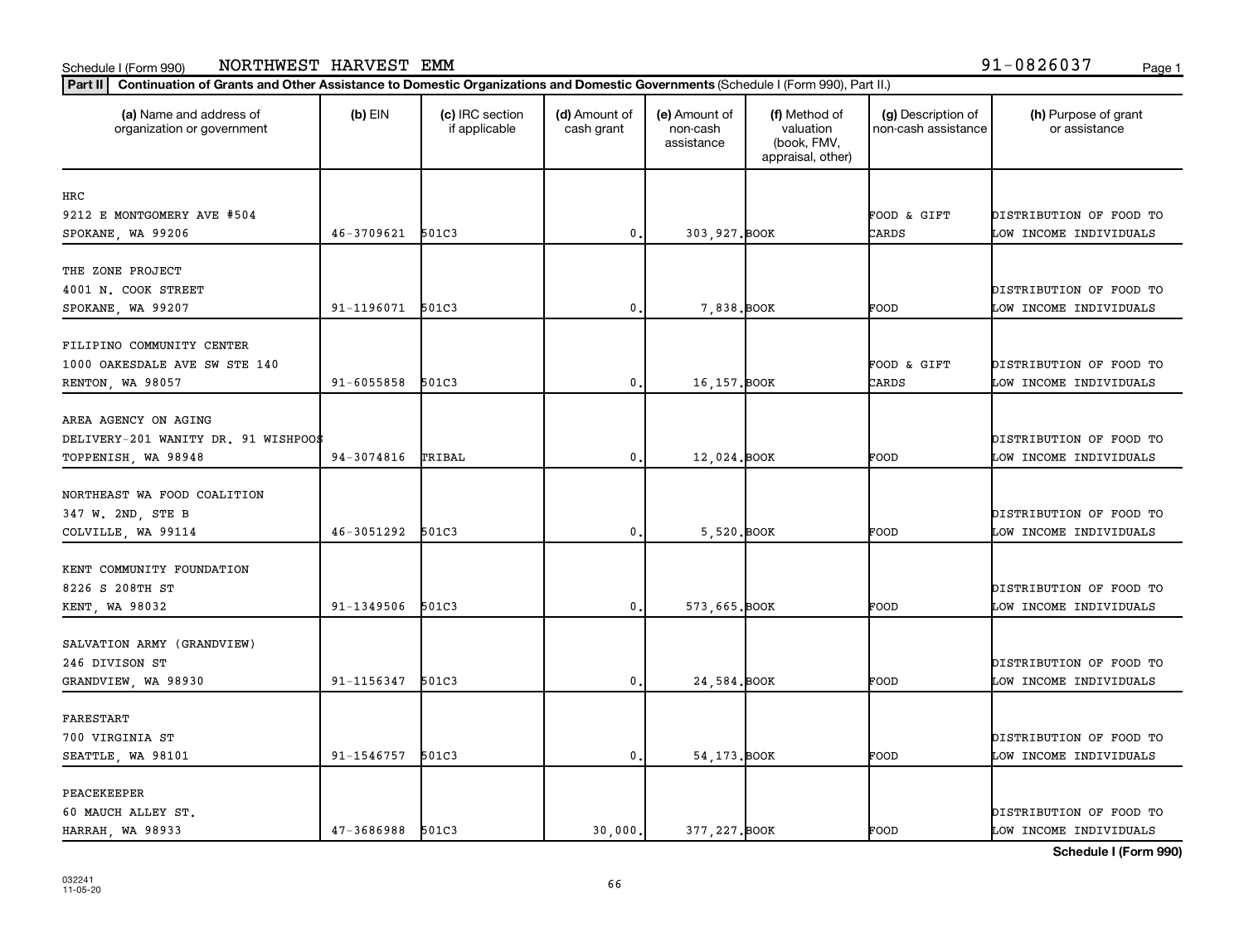| Part II   Continuation of Grants and Other Assistance to Domestic Organizations and Domestic Governments (Schedule I (Form 990), Part II.) |                  |                                  |                             |                                         |                                                                |                                           |                                       |  |
|--------------------------------------------------------------------------------------------------------------------------------------------|------------------|----------------------------------|-----------------------------|-----------------------------------------|----------------------------------------------------------------|-------------------------------------------|---------------------------------------|--|
| (a) Name and address of<br>organization or government                                                                                      | $(b)$ EIN        | (c) IRC section<br>if applicable | (d) Amount of<br>cash grant | (e) Amount of<br>non-cash<br>assistance | (f) Method of<br>valuation<br>(book, FMV,<br>appraisal, other) | (g) Description of<br>non-cash assistance | (h) Purpose of grant<br>or assistance |  |
| PACIFIC ISLANDER COMMUNITY                                                                                                                 |                  |                                  |                             |                                         |                                                                |                                           |                                       |  |
| ASSOCIATION PICA - 643 S 150TH ST                                                                                                          |                  |                                  |                             |                                         |                                                                | FOOD & GIFT                               | DISTRIBUTION OF FOOD TO               |  |
| - BURIEN, WA 98148-1105                                                                                                                    | 84-2470123       | 501C3                            | 30,000.                     | 109,366. BOOK                           |                                                                | CARDS                                     | LOW INCOME INDIVIDUALS                |  |
|                                                                                                                                            |                  |                                  |                             |                                         |                                                                |                                           |                                       |  |
| SPOKANE AIDS NETWORK                                                                                                                       |                  |                                  |                             |                                         |                                                                |                                           |                                       |  |
| 1121 S PERRY ST                                                                                                                            |                  |                                  |                             |                                         |                                                                |                                           | DISTRIBUTION OF FOOD TO               |  |
| SPOKANE, WA 99207                                                                                                                          | 91-1380583       | 501C3                            | $\mathbf{0}$                | 13, 215. BOOK                           |                                                                | FOOD                                      | LOW INCOME INDIVIDUALS                |  |
|                                                                                                                                            |                  |                                  |                             |                                         |                                                                |                                           |                                       |  |
| MALDEN FOOD BANK                                                                                                                           |                  |                                  |                             |                                         |                                                                |                                           |                                       |  |
| 215 W, MORELAND                                                                                                                            |                  |                                  |                             |                                         |                                                                |                                           | DISTRIBUTION OF FOOD TO               |  |
| MALDEN, WA 99149                                                                                                                           | 91-0964790       | 501C3                            | 0.                          | 24, 387. BOOK                           |                                                                | FOOD                                      | LOW INCOME INDIVIDUALS                |  |
|                                                                                                                                            |                  |                                  |                             |                                         |                                                                |                                           |                                       |  |
| BLESSINGS UNDER THE BRIDGE                                                                                                                 |                  |                                  |                             |                                         |                                                                |                                           |                                       |  |
| 32 W. PACIFIC AVE,                                                                                                                         |                  |                                  |                             |                                         |                                                                |                                           | DISTRIBUTION OF FOOD TO               |  |
| SPOKANE, WA 99201                                                                                                                          | 26-1620304       | 501C3                            | 0                           | 17,412. BOOK                            |                                                                | FOOD                                      | LOW INCOME INDIVIDUALS                |  |
|                                                                                                                                            |                  |                                  |                             |                                         |                                                                |                                           |                                       |  |
| HOUSE OF HOPE                                                                                                                              |                  |                                  |                             |                                         |                                                                |                                           |                                       |  |
| 112 MAIN ST                                                                                                                                |                  |                                  |                             |                                         |                                                                |                                           | DISTRIBUTION OF FOOD TO               |  |
| IONE, WA 99139                                                                                                                             | 27-2588364       | 501C3                            | 0                           | 11,555. BOOK                            |                                                                | FOOD                                      | LOW INCOME INDIVIDUALS                |  |
| FIRCREST UNITED METHODIST CHURCH                                                                                                           |                  |                                  |                             |                                         |                                                                |                                           |                                       |  |
| PANTRY - 1018 COLUMBIA AVE -                                                                                                               |                  |                                  |                             |                                         |                                                                |                                           | DISTRIBUTION OF FOOD TO               |  |
| FIRCREST, WA 98466                                                                                                                         | 91-1162494       | 501C3                            | 0.                          | 13,236. BOOK                            |                                                                | FOOD                                      | LOW INCOME INDIVIDUALS                |  |
|                                                                                                                                            |                  |                                  |                             |                                         |                                                                |                                           |                                       |  |
| GOOD SHEPHERD YOUTH OUTREACH                                                                                                               |                  |                                  |                             |                                         |                                                                |                                           |                                       |  |
| 720 S 333RD ST STE 100                                                                                                                     |                  |                                  |                             |                                         |                                                                | FOOD & GIFT                               | DISTRIBUTION OF FOOD TO               |  |
| FEDERAL WAY, WA 98003-7358                                                                                                                 | 26-3713948       | 501C3                            | 0                           | 34, 547. BOOK                           |                                                                | CARDS                                     | LOW INCOME INDIVIDUALS                |  |
|                                                                                                                                            |                  |                                  |                             |                                         |                                                                |                                           |                                       |  |
| LIVING WATERS RELIEF CENTER                                                                                                                |                  |                                  |                             |                                         |                                                                |                                           |                                       |  |
| 360 E JACKSON                                                                                                                              |                  |                                  |                             |                                         |                                                                |                                           | DISTRIBUTION OF FOOD TO               |  |
| MEDFORD, OR 97501                                                                                                                          | 83-1392533       | 501C3                            | $\mathbf{0}$ .              | 44,890. BOOK                            |                                                                | FOOD                                      | LOW INCOME INDIVIDUALS                |  |
|                                                                                                                                            |                  |                                  |                             |                                         |                                                                |                                           |                                       |  |
| ZION BRIDGE 58                                                                                                                             |                  |                                  |                             |                                         |                                                                |                                           |                                       |  |
| 545 E. WELLESLEY                                                                                                                           |                  |                                  |                             |                                         |                                                                |                                           | DISTRIBUTION OF FOOD TO               |  |
| SPOKANE, WA 99207                                                                                                                          | 91-1018310 501C3 |                                  | $\mathbf{0}$ .              | 22,871. BOOK                            |                                                                | FOOD                                      | LOW INCOME INDIVIDUALS                |  |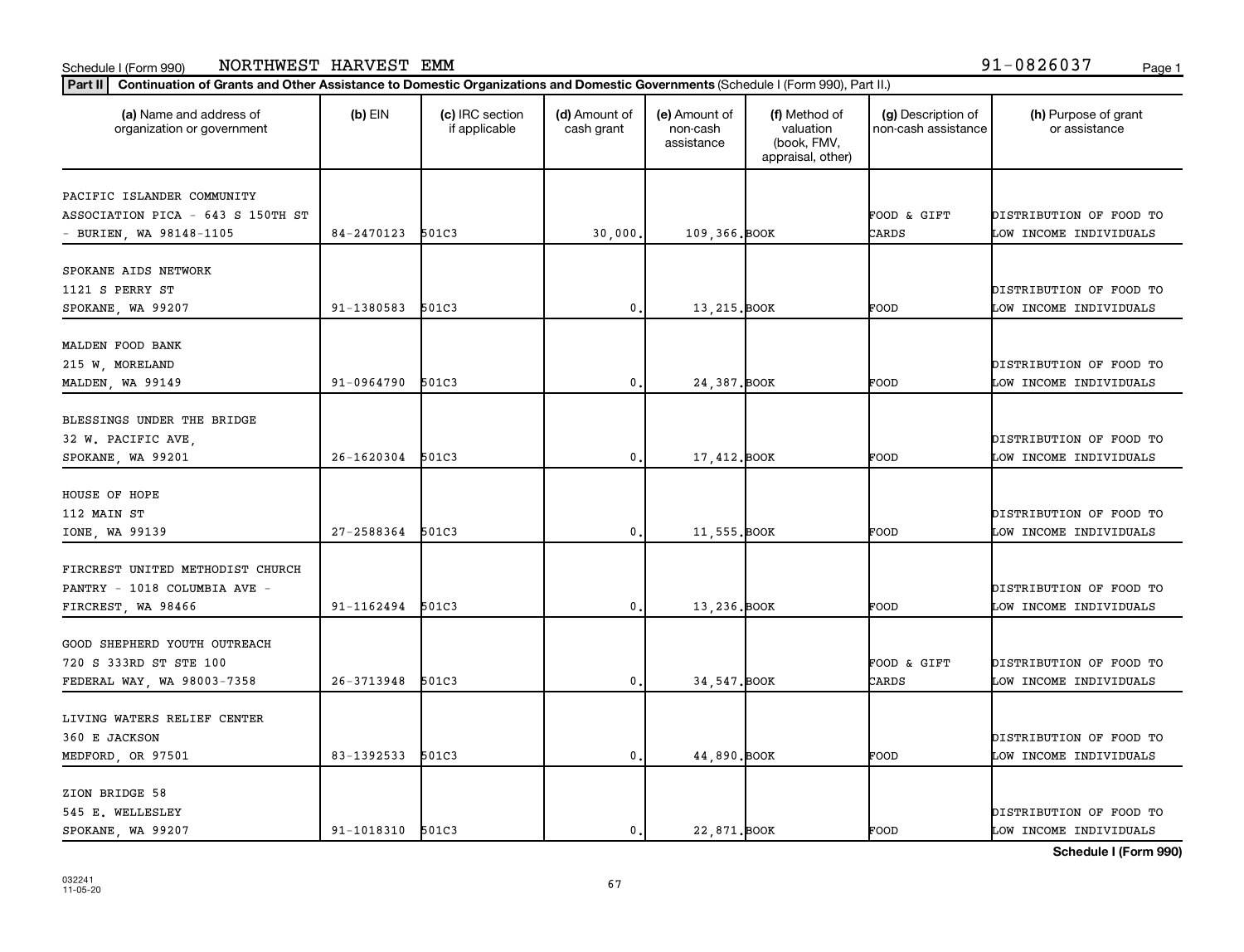| (a) Name and address of<br>organization or government | $(b)$ EIN        | (c) IRC section<br>if applicable | (d) Amount of<br>cash grant | (e) Amount of<br>non-cash<br>assistance | (f) Method of<br>valuation<br>(book, FMV,<br>appraisal, other) | (g) Description of<br>non-cash assistance | (h) Purpose of grant<br>or assistance |
|-------------------------------------------------------|------------------|----------------------------------|-----------------------------|-----------------------------------------|----------------------------------------------------------------|-------------------------------------------|---------------------------------------|
| ENDICOTT PANTRY                                       |                  |                                  |                             |                                         |                                                                |                                           |                                       |
| 101 BANTA ST                                          |                  |                                  |                             |                                         |                                                                |                                           | DISTRIBUTION OF FOOD TO               |
| ENDICOTT, WA 99125                                    | $01 - 0961474$   | 501C3                            | 0                           | 14,035. BOOK                            |                                                                | FOOD                                      | LOW INCOME INDIVIDUALS                |
| GUARDIAN'S FOUNDATION                                 |                  |                                  |                             |                                         |                                                                |                                           |                                       |
| 115 N. STONE                                          |                  |                                  |                             |                                         |                                                                |                                           | DISTRIBUTION OF FOOD TO               |
| SPOKANE, WA 99207                                     | 45-1625374       | 501C3                            | 0                           | 28,507. BOOK                            |                                                                | FOOD                                      | LOW INCOME INDIVIDUALS                |
|                                                       |                  |                                  |                             |                                         |                                                                |                                           |                                       |
| REVIVAL CHURCH                                        |                  |                                  |                             |                                         |                                                                |                                           |                                       |
| 12 W. PACIFIC                                         |                  |                                  |                             |                                         |                                                                |                                           | DISTRIBUTION OF FOOD TO               |
| SPOKANE, WA 99201                                     | 85-2804185       | 501C3                            | 0.                          | 16.537. BOOK                            |                                                                | FOOD                                      | LOW INCOME INDIVIDUALS                |
| JEWELS HELPING HAND                                   |                  |                                  |                             |                                         |                                                                |                                           |                                       |
| 527 S. CANNON ST                                      |                  |                                  |                             |                                         |                                                                |                                           | DISTRIBUTION OF FOOD TO               |
| SPOKANE, WA 99201                                     | 84-2198820       | 501C3                            | 0                           | 26,500. BOOK                            |                                                                | FOOD                                      | LOW INCOME INDIVIDUALS                |
|                                                       |                  |                                  |                             |                                         |                                                                |                                           |                                       |
| HOUSTON FOOD BANK                                     |                  |                                  |                             |                                         |                                                                |                                           |                                       |
| 535 PORTWALL ST.                                      |                  |                                  |                             |                                         |                                                                |                                           | DISTRIBUTION OF FOOD TO               |
| HOUSTON, TX 77029                                     | 74-2181456       | 501C3                            | 0                           | 122, 324. BOOK                          |                                                                | FOOD                                      | LOW INCOME INDIVIDUALS                |
|                                                       |                  |                                  |                             |                                         |                                                                |                                           |                                       |
| NORTH TEXAS FOOD BANK                                 |                  |                                  |                             |                                         |                                                                |                                           |                                       |
| 3677 MAPLESHADE LANE                                  |                  |                                  |                             |                                         |                                                                |                                           | DISTRIBUTION OF FOOD TO               |
| PLANO, TX 75057                                       | 75-1785357       | 501C3                            | $\mathbf{0}$                | 58,356. BOOK                            |                                                                | FOOD                                      | LOW INCOME INDIVIDUALS                |
| SOUTHWEST SPOKANE COMMUNITY CENTER                    |                  |                                  |                             |                                         |                                                                |                                           |                                       |
| 310 S SPRUCE ST                                       |                  |                                  |                             |                                         |                                                                |                                           | DISTRIBUTION OF FOOD TO               |
| SPOKANE, WA 99201                                     | 94-3060693       | 501C3                            | 0                           | 9,781. BOOK                             |                                                                | FOOD                                      | LOW INCOME INDIVIDUALS                |
|                                                       |                  |                                  |                             |                                         |                                                                |                                           |                                       |
| PROVIDENCE HOUSE                                      |                  |                                  |                             |                                         |                                                                |                                           |                                       |
| 312 NORTH 4TH STREET                                  |                  |                                  |                             |                                         |                                                                |                                           | DISTRIBUTION OF FOOD TO               |
| YAKIMA, WA 98901                                      | 91-1180824       | 501C3                            | $\mathbf{0}$                | 6,215. BOOK                             |                                                                | FOOD                                      | LOW INCOME INDIVIDUALS                |
|                                                       |                  |                                  |                             |                                         |                                                                |                                           |                                       |
| CURLEW FOOD BANK                                      |                  |                                  |                             |                                         |                                                                |                                           |                                       |
| 10 S MAIN ST.                                         |                  |                                  |                             |                                         |                                                                |                                           | DISTRIBUTION OF FOOD TO               |
| CURLEW, WA 99118                                      | 83-3073824 501C3 |                                  | $\mathbf{0}$ .              | 15,087. BOOK                            |                                                                | FOOD                                      | LOW INCOME INDIVIDUALS                |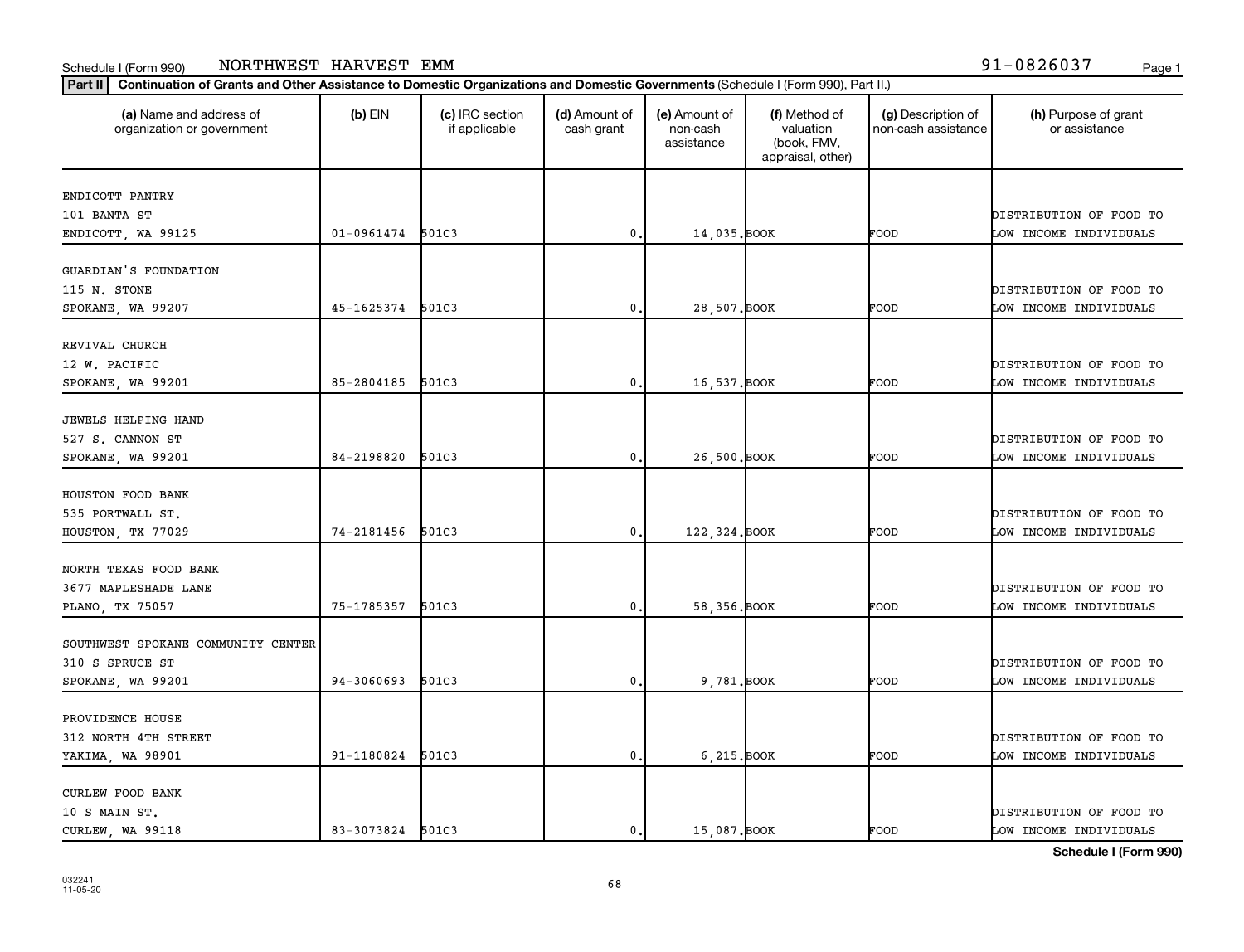| , c u u a u |  | Page 1 |  |
|-------------|--|--------|--|
|             |  |        |  |

**Schedule I (Form 990)**

| Part II   Continuation of Grants and Other Assistance to Domestic Organizations and Domestic Governments (Schedule I (Form 990), Part II.) |                |                                  |                             |                                         |                                                                |                                           |                                                   |
|--------------------------------------------------------------------------------------------------------------------------------------------|----------------|----------------------------------|-----------------------------|-----------------------------------------|----------------------------------------------------------------|-------------------------------------------|---------------------------------------------------|
| (a) Name and address of<br>organization or government                                                                                      | $(b)$ EIN      | (c) IRC section<br>if applicable | (d) Amount of<br>cash grant | (e) Amount of<br>non-cash<br>assistance | (f) Method of<br>valuation<br>(book, FMV,<br>appraisal, other) | (g) Description of<br>non-cash assistance | (h) Purpose of grant<br>or assistance             |
| YAKIMA- TEMPLO AMIGOS DEL ALTISIMO                                                                                                         |                |                                  |                             |                                         |                                                                |                                           |                                                   |
| 1802 WILLOW STREET                                                                                                                         |                |                                  |                             |                                         |                                                                | FOOD & GIFT                               | DISTRIBUTION OF FOOD TO                           |
| YAKIMA, WA 98902                                                                                                                           | 47-4422255     | 501C3                            | $\mathbf{0}$ .              | 56,841. BOOK                            |                                                                | CARDS                                     | LOW INCOME INDIVIDUALS                            |
|                                                                                                                                            |                |                                  |                             |                                         |                                                                |                                           |                                                   |
| SUNNYSIDE- TEMPLO AMIGOS DEL                                                                                                               |                |                                  |                             |                                         |                                                                |                                           |                                                   |
| ALTISIMO - 1517 HARRISON AVE. -                                                                                                            |                |                                  |                             |                                         |                                                                |                                           | DISTRIBUTION OF FOOD TO                           |
| SUNNYSIDE, WA 98944                                                                                                                        | 47-4422255     | 501C3                            | 0.                          | 55,091. BOOK                            |                                                                | FOOD                                      | LOW INCOME INDIVIDUALS                            |
| SEATTLE PUBLIC SCHOOLS                                                                                                                     |                |                                  |                             |                                         |                                                                |                                           |                                                   |
| 9430 30TH AVE SW                                                                                                                           |                |                                  |                             |                                         |                                                                |                                           | DISTRIBUTION OF FOOD TO                           |
| SEATTLE, WA 98126                                                                                                                          | 91-6001541     | GOVERNMENT                       | $\mathbf{0}$ .              | 74,650. BOOK                            |                                                                | GIFT CARDS                                | LOW INCOME INDIVIDUALS                            |
|                                                                                                                                            |                |                                  |                             |                                         |                                                                |                                           |                                                   |
| SUSTAINABLE RENTON                                                                                                                         |                |                                  |                             |                                         |                                                                |                                           |                                                   |
| ST. MATTHEW'S CHURCH 1700 EDMONDS                                                                                                          |                |                                  |                             |                                         |                                                                |                                           | DISTRIBUTION OF FOOD TO                           |
| RENTON, WA 98056                                                                                                                           | 45-1777828     | 501C3                            | $\mathbf{0}$ .              | 11,100. BOOK                            |                                                                | GIFT CARDS                                | LOW INCOME INDIVIDUALS                            |
|                                                                                                                                            |                |                                  |                             |                                         |                                                                |                                           |                                                   |
| HOUSE OF PRAYER FOUNDATION<br>6602 S FERDINAND ST                                                                                          |                |                                  |                             |                                         |                                                                |                                           |                                                   |
|                                                                                                                                            | $30 - 0455670$ | 501C3                            | $\mathbf{0}$ .              | 20,000. BOOK                            |                                                                | GIFT CARDS                                | DISTRIBUTION OF FOOD TO<br>LOW INCOME INDIVIDUALS |
| TACOMA, WA 98409                                                                                                                           |                |                                  |                             |                                         |                                                                |                                           |                                                   |
| YMCA SEATTLE KING COUNTY                                                                                                                   |                |                                  |                             |                                         |                                                                |                                           |                                                   |
| 909 4TH AVE                                                                                                                                |                |                                  |                             |                                         |                                                                |                                           | DISTRIBUTION OF FOOD TO                           |
| SEATTLE, WA 98104                                                                                                                          | 91-0482710     | 501C3                            | $\mathbf{0}$ .              | 10,000. BOOK                            |                                                                | GIFT CARDS                                | LOW INCOME INDIVIDUALS                            |
|                                                                                                                                            |                |                                  |                             |                                         |                                                                |                                           |                                                   |
| EMERGENCY FEEDING PROGRAM (EFP)                                                                                                            |                |                                  |                             |                                         |                                                                |                                           |                                                   |
| 851 HOUSER WAY N                                                                                                                           |                |                                  |                             |                                         |                                                                | FOOD & GIFT                               | DISTRIBUTION OF FOOD TO                           |
| RENTON, WA 98057-5518                                                                                                                      | $91 - 1902023$ | 501C3                            | $\mathbf{0}$ .              | 1,021,084. BOOK                         |                                                                | CARDS                                     | LOW INCOME INDIVIDUALS                            |
| LIVING WELL KENT                                                                                                                           |                |                                  |                             |                                         |                                                                |                                           |                                                   |
| 24604 104TH AVE SE #102                                                                                                                    |                |                                  |                             |                                         |                                                                |                                           | DISTRIBUTION OF FOOD TO                           |
| KENT, WA 98030                                                                                                                             | 81-4451307     | 501C3                            | 30,000.                     | 5,000. BOOK                             |                                                                | GIFT CARDS                                | LOW INCOME INDIVIDUALS                            |
|                                                                                                                                            |                |                                  |                             |                                         |                                                                |                                           |                                                   |
| FOOD FOR GOOD (PURPOSE DRIVEN                                                                                                              |                |                                  |                             |                                         |                                                                |                                           |                                                   |
| $GIRL$ ) - 2044 NW TALUS DR -                                                                                                              |                |                                  |                             |                                         |                                                                |                                           | DISTRIBUTION OF FOOD TO                           |
| ISSAQUAH, WA 98027                                                                                                                         | 85-3274043     | 501C3                            | $0$ .                       | 15,000. BOOK                            |                                                                | GIFT CARDS                                | LOW INCOME INDIVIDUALS                            |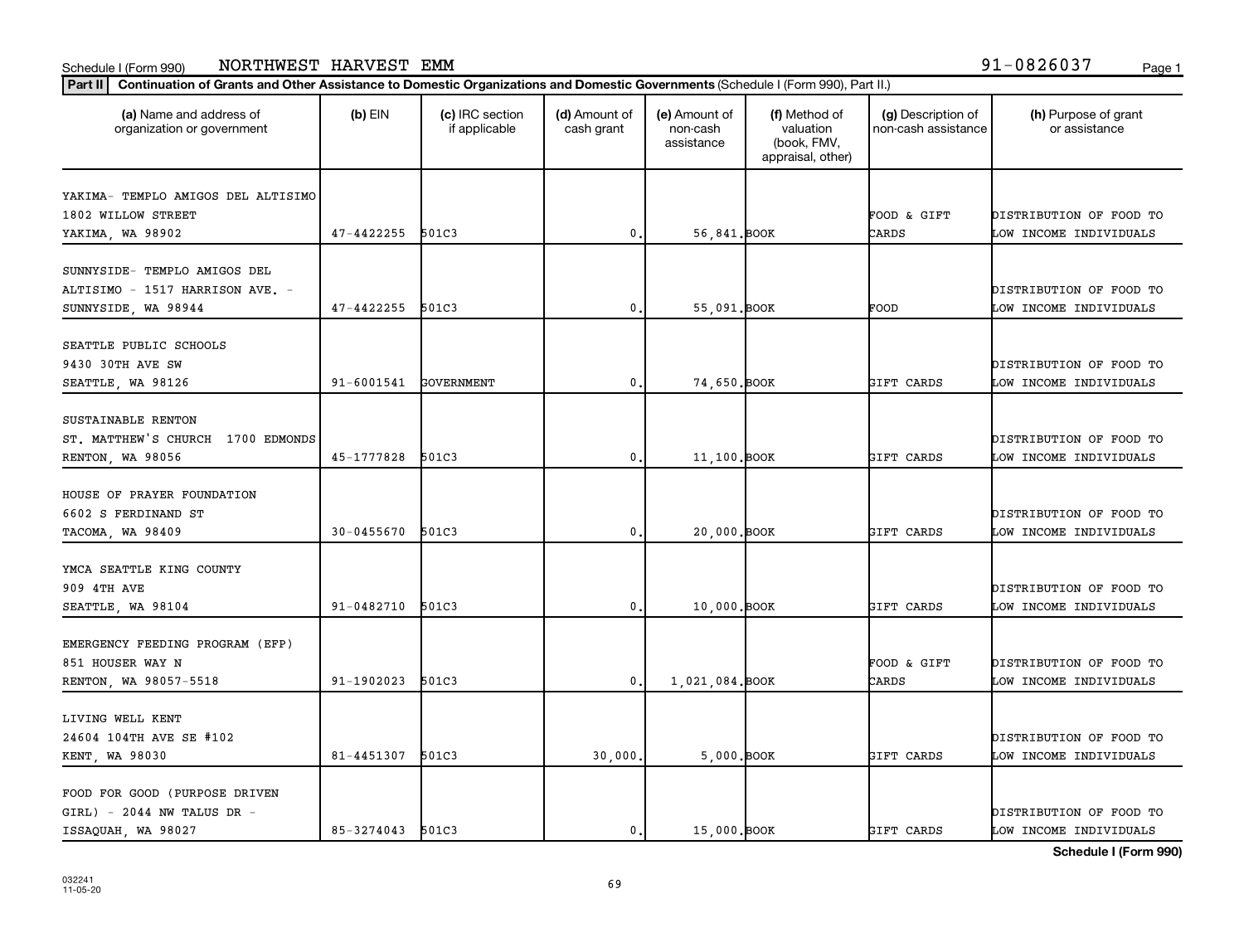| (a) Name and address of<br>organization or government | $(b)$ EIN        | (c) IRC section<br>if applicable | (d) Amount of<br>cash grant | (e) Amount of<br>non-cash<br>assistance | (f) Method of<br>valuation<br>(book, FMV,<br>appraisal, other) | (g) Description of<br>non-cash assistance | (h) Purpose of grant<br>or assistance |
|-------------------------------------------------------|------------------|----------------------------------|-----------------------------|-----------------------------------------|----------------------------------------------------------------|-------------------------------------------|---------------------------------------|
| MOTHER AFRICA                                         |                  |                                  |                             |                                         |                                                                |                                           |                                       |
| 1209 CENTRAL AVE. SOUTH #120                          |                  |                                  |                             |                                         |                                                                |                                           | DISTRIBUTION OF FOOD TO               |
| KENT, WA 98092                                        | 46-1793603       | 501C3                            | 30,000.                     | 0.                                      |                                                                |                                           | LOW INCOME INDIVIDUALS                |
| SOUTHSIDE FOOD PANTRY                                 |                  |                                  |                             |                                         |                                                                |                                           |                                       |
| 2934 E 27TH AVE, SPOKANE, WA 99223                    |                  |                                  |                             |                                         |                                                                |                                           | DISTRIBUTION OF FOOD TO               |
| SPOKANE, WA 99223                                     | 91-2153486       | 501C3                            | $\mathbf{0}$ .              | 52,900. BOOK                            |                                                                | GIFT CARDS                                | LOW INCOME INDIVIDUALS                |
|                                                       |                  |                                  |                             |                                         |                                                                |                                           |                                       |
| BELLEVUE LIFESPRING                                   |                  |                                  |                             |                                         |                                                                |                                           |                                       |
| 302 BELLEVUE SQUARE                                   |                  |                                  |                             |                                         |                                                                |                                           | DISTRIBUTION OF FOOD TO               |
| BELLEVUE, WA 98004                                    | 91-0658331 501C3 |                                  | 0.                          | 38,650. BOOK                            |                                                                | GIFT CARDS                                | LOW INCOME INDIVIDUALS                |
| CHENEY FOOD BANK                                      |                  |                                  |                             |                                         |                                                                |                                           |                                       |
| 624 3RD ST.                                           |                  |                                  |                             |                                         |                                                                |                                           | DISTRIBUTION OF FOOD TO               |
| CHENEY, WA 99004                                      | 91-1418097       | 501C3                            | 0                           | 27,900. BOOK                            |                                                                | GIFT CARDS                                | LOW INCOME INDIVIDUALS                |
|                                                       |                  |                                  |                             |                                         |                                                                |                                           |                                       |
| HOPELINK WOODINVILLE                                  |                  |                                  |                             |                                         |                                                                |                                           |                                       |
| 8990 154TH AVENUE NE                                  |                  |                                  | $\mathbf{0}$ .              |                                         |                                                                | GIFT CARDS                                | DISTRIBUTION OF FOOD TO               |
| REDMOND, WA 98052                                     | 91-0982116       | 501C3                            |                             | 64,550. BOOK                            |                                                                |                                           | LOW INCOME INDIVIDUALS                |
| NORTHSHORE CEDAR PARK CHURCH                          |                  |                                  |                             |                                         |                                                                |                                           |                                       |
| 18737 68TH AVE NW                                     |                  |                                  |                             |                                         |                                                                |                                           | DISTRIBUTION OF FOOD TO               |
| KENMORE, WA 98028                                     | 91-1608102       | 501C3                            | 0.                          | 32,700. BOOK                            |                                                                | <b>GIFT CARDS</b>                         | LOW INCOME INDIVIDUALS                |
| QUEEN ANNE HELPLINE                                   |                  |                                  |                             |                                         |                                                                |                                           |                                       |
| 311 MCGRAW ST                                         |                  |                                  |                             |                                         |                                                                |                                           | DISTRIBUTION OF FOOD TO               |
| SEATTLE, WA 98119                                     | 91-1187354       | 501C3                            | 0                           | 20,850. BOOK                            |                                                                | GIFT CARDS                                | LOW INCOME INDIVIDUALS                |
|                                                       |                  |                                  |                             |                                         |                                                                |                                           |                                       |
| SPANAWAY FISH FOOD BANK                               |                  |                                  |                             |                                         |                                                                |                                           |                                       |
| 16001 A SREET S.                                      |                  |                                  |                             |                                         |                                                                |                                           | DISTRIBUTION OF FOOD TO               |
| SPANAWAY, WA 98387                                    | 83-1901212       | 501C3                            | 0.                          | 25,800. BOOK                            |                                                                | <b>GIFT CARDS</b>                         | LOW INCOME INDIVIDUALS                |
| VISION HOUSE                                          |                  |                                  |                             |                                         |                                                                |                                           |                                       |
| 501 UNION AVE NE                                      |                  |                                  |                             |                                         |                                                                |                                           | DISTRIBUTION OF FOOD TO               |
| RENTON, WA 98059                                      | 91-1493474 501C3 |                                  | 0.                          | 26,000. BOOK                            |                                                                | GIFT CARDS                                | LOW INCOME INDIVIDUALS                |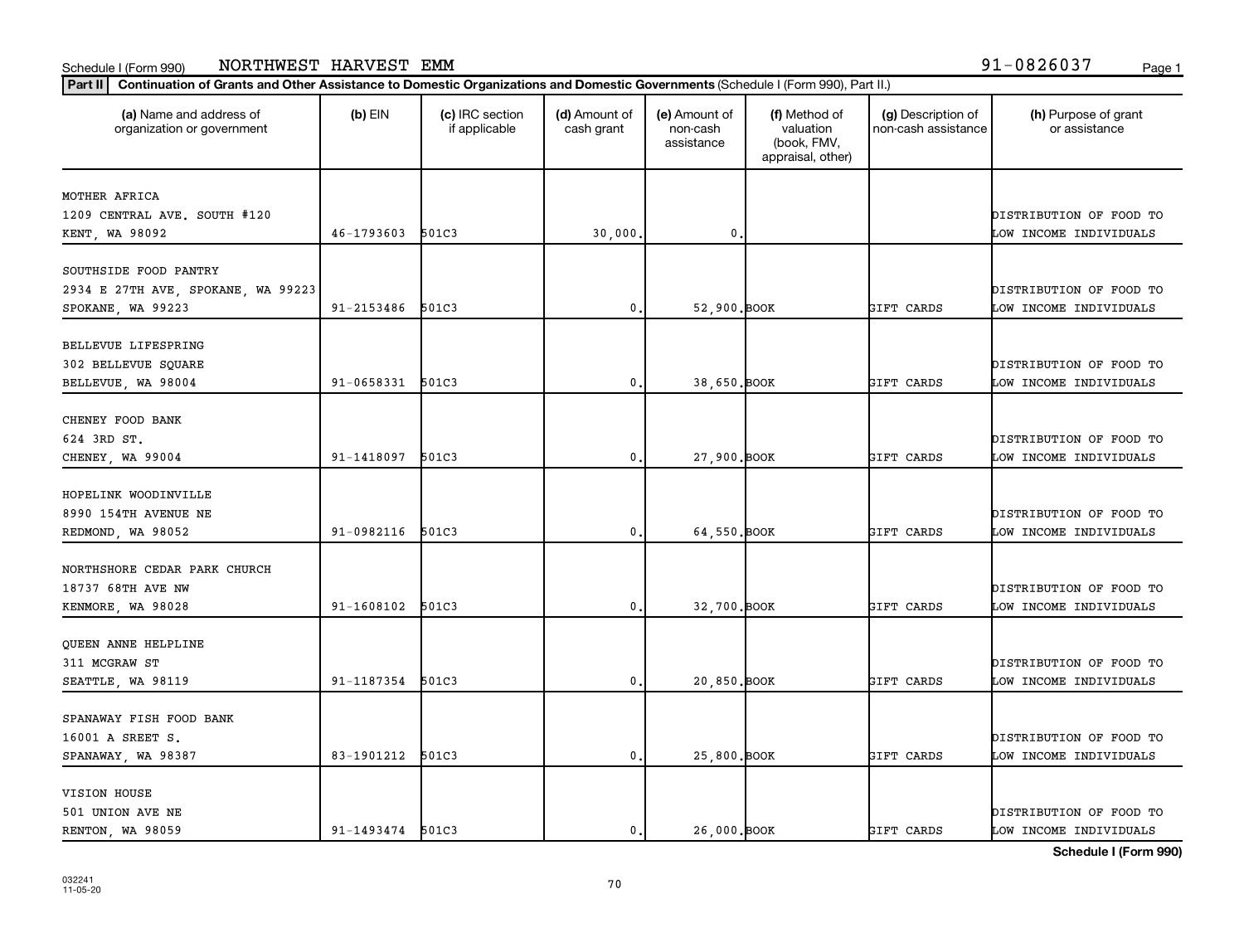|                                                                                | Part II   Continuation of Grants and Other Assistance to Domestic Organizations and Domestic Governments (Schedule I (Form 990), Part II.) |                                  |                             |                                         |                                                                |                                           |                                                   |  |  |
|--------------------------------------------------------------------------------|--------------------------------------------------------------------------------------------------------------------------------------------|----------------------------------|-----------------------------|-----------------------------------------|----------------------------------------------------------------|-------------------------------------------|---------------------------------------------------|--|--|
| (a) Name and address of<br>organization or government                          | $(b)$ EIN                                                                                                                                  | (c) IRC section<br>if applicable | (d) Amount of<br>cash grant | (e) Amount of<br>non-cash<br>assistance | (f) Method of<br>valuation<br>(book, FMV,<br>appraisal, other) | (g) Description of<br>non-cash assistance | (h) Purpose of grant<br>or assistance             |  |  |
| AFRICANS AMERICANS REACH & TEACH                                               |                                                                                                                                            |                                  |                             |                                         |                                                                |                                           |                                                   |  |  |
| HEALTH MINISTRY - 901 RAINIER                                                  |                                                                                                                                            |                                  |                             |                                         |                                                                |                                           |                                                   |  |  |
| AVENUE NORTH, SUITE B 102 -                                                    |                                                                                                                                            |                                  |                             |                                         |                                                                |                                           | DISTRIBUTION OF FOOD TO                           |  |  |
| RENTON, WA 98057                                                               | 27-0054883                                                                                                                                 | 501C3                            | 0                           | 10,000. BOOK                            |                                                                | GIFT CARDS                                | LOW INCOME INDIVIDUALS                            |  |  |
| SPORTS IN SCHOOLS (SEATTLE)<br>1463 E. REPUBLICAN STREET, BOX B-7              |                                                                                                                                            |                                  |                             |                                         |                                                                |                                           | DISTRIBUTION OF FOOD TO                           |  |  |
| SEATTLE, WA 98112                                                              | 27-1754999                                                                                                                                 | 501C3                            | 0                           | 5,000. BOOK                             |                                                                | GIFT CARDS                                | LOW INCOME INDIVIDUALS                            |  |  |
| FEEST<br>605 SW 108TH ST.<br>SEATTLE, WA 98146                                 | 46-2268038                                                                                                                                 | 501C3                            | 0                           | $5,000$ . BOOK                          |                                                                | GIFT CARDS                                | DISTRIBUTION OF FOOD TO<br>LOW INCOME INDIVIDUALS |  |  |
|                                                                                |                                                                                                                                            |                                  |                             |                                         |                                                                |                                           |                                                   |  |  |
| CHOOSE 180<br>1416 SW 151ST ST.<br>BURIEN, WA 98166                            | 46-4242313                                                                                                                                 | 501C3                            | 0                           | 5,000. BOOK                             |                                                                | GIFT CARDS                                | DISTRIBUTION OF FOOD TO<br>LOW INCOME INDIVIDUALS |  |  |
| FAMILIES OF COLOR SEATTLE<br>1544 S SNOQUALMIE ST<br>SEATTLE, WA 98108         | $47 - 4257834$                                                                                                                             | 501C3                            | 0                           | 5,000. BOOK                             |                                                                | GIFT CARDS                                | DISTRIBUTION OF FOOD TO<br>LOW INCOME INDIVIDUALS |  |  |
| P'S COMMUNITY CLOSET<br>1500 SW DASH POINT ROAD #2108<br>FEDERAL WAY, WA 98023 | 81-1785213                                                                                                                                 | 501C3                            | 0                           | 18,350. BOOK                            |                                                                | GIFT CARDS                                | DISTRIBUTION OF FOOD TO<br>LOW INCOME INDIVIDUALS |  |  |
| BLACK STAR FARMERS<br>409B MAYNARD AVE S<br>SEATTLE, WA 98104                  | 82-5059908                                                                                                                                 | 501C3                            | 0                           | 5,000. BOOK                             |                                                                | GIFT CARDS                                | DISTRIBUTION OF FOOD TO<br>LOW INCOME INDIVIDUALS |  |  |
| THE GOOD FOOT ARTS<br>4913 S. PILGRIM ST.<br>SEATTLE, WA 98118                 | 84-2944224                                                                                                                                 | 501C3                            | $\mathbf{0}$                | $5,000$ . BOOK                          |                                                                | GIFT CARDS                                | DISTRIBUTION OF FOOD TO<br>LOW INCOME INDIVIDUALS |  |  |
| WOMEN OF WISDOM TRICITIES<br>745 THE PARKWAY<br>RICHLAND, WA 99352             | 85-1726598                                                                                                                                 | 501C3                            | $\mathbf{0}$ .              | 5,000. BOOK                             |                                                                | GIFT CARDS                                | DISTRIBUTION OF FOOD TO<br>LOW INCOME INDIVIDUALS |  |  |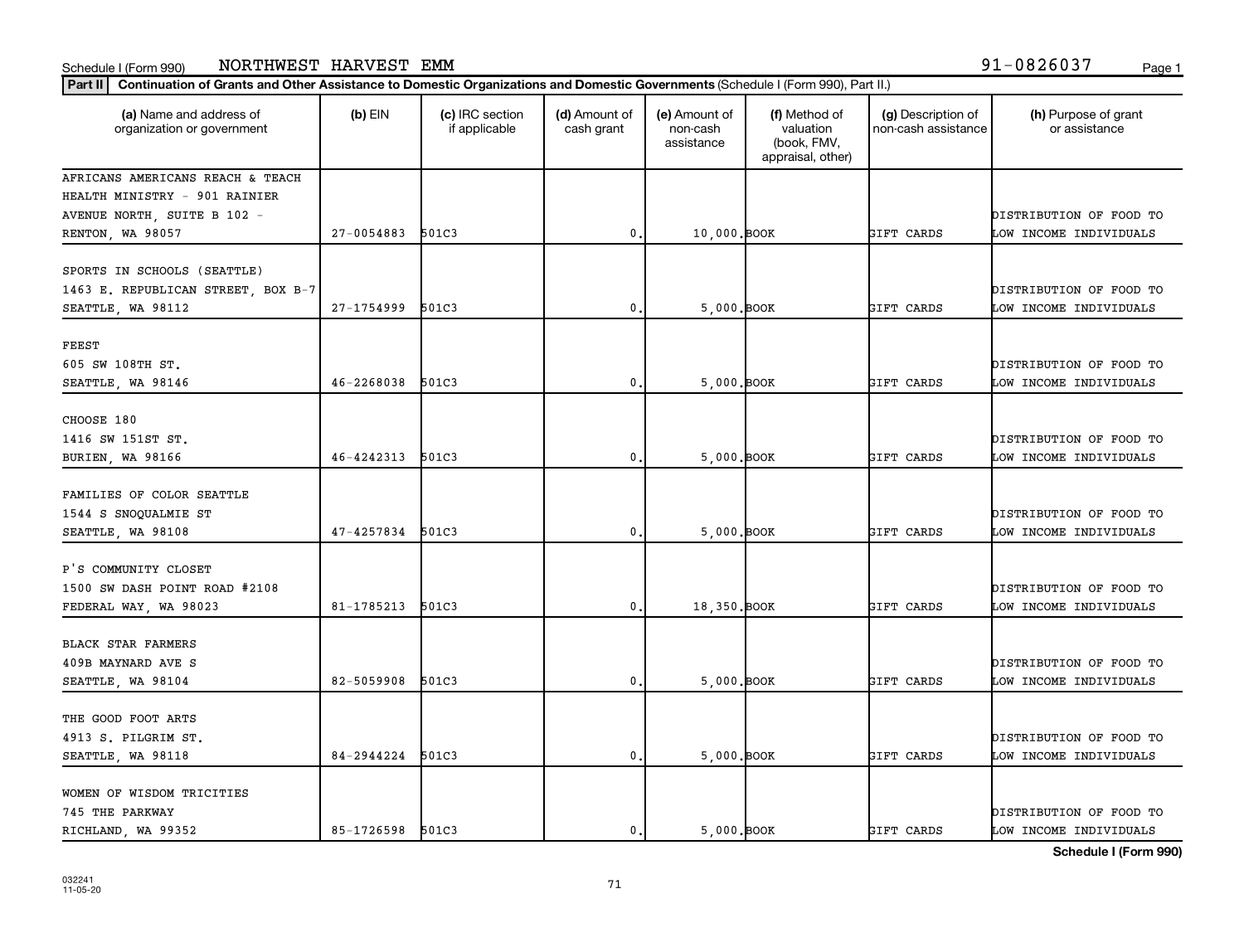| Part II                                               | Continuation of Grants and Other Assistance to Domestic Organizations and Domestic Governments (Schedule I (Form 990), Part II.) |                                  |                             |                                         |                                                                |                                           |                                       |  |  |
|-------------------------------------------------------|----------------------------------------------------------------------------------------------------------------------------------|----------------------------------|-----------------------------|-----------------------------------------|----------------------------------------------------------------|-------------------------------------------|---------------------------------------|--|--|
| (a) Name and address of<br>organization or government | $(b)$ EIN                                                                                                                        | (c) IRC section<br>if applicable | (d) Amount of<br>cash grant | (e) Amount of<br>non-cash<br>assistance | (f) Method of<br>valuation<br>(book, FMV,<br>appraisal, other) | (g) Description of<br>non-cash assistance | (h) Purpose of grant<br>or assistance |  |  |
|                                                       |                                                                                                                                  |                                  |                             |                                         |                                                                |                                           |                                       |  |  |
| UNIDAS CULTURAS<br>7916 14TH AVE SW                   |                                                                                                                                  |                                  |                             |                                         |                                                                |                                           | DISTRIBUTION OF FOOD TO               |  |  |
| SEATTLE, WA 98106-2118                                | 87-1560594                                                                                                                       | 501C3                            | $\mathbf 0$                 | 13,750. BOOK                            |                                                                | GIFT CARDS                                | LOW INCOME INDIVIDUALS                |  |  |
|                                                       |                                                                                                                                  |                                  |                             |                                         |                                                                |                                           |                                       |  |  |
| GIRLSFRIENDS ORGANIZATION                             |                                                                                                                                  |                                  |                             |                                         |                                                                |                                           |                                       |  |  |
| PO BOX 28837                                          |                                                                                                                                  |                                  |                             |                                         |                                                                |                                           | DISTRIBUTION OF FOOD TO               |  |  |
| SEATTLE, WA 98118                                     | 90-0280983                                                                                                                       | 501C3                            | $\mathbf{0}$ .              | 5,000. BOOK                             |                                                                | GIFT CARDS                                | LOW INCOME INDIVIDUALS                |  |  |
|                                                       |                                                                                                                                  |                                  |                             |                                         |                                                                |                                           |                                       |  |  |
| CHILD HAVEN                                           |                                                                                                                                  |                                  |                             |                                         |                                                                |                                           |                                       |  |  |
| 316 BROADWAY                                          |                                                                                                                                  |                                  |                             |                                         |                                                                |                                           | DISTRIBUTION OF FOOD TO               |  |  |
| SEATTLE, WA 98122                                     | 91-0402430                                                                                                                       | 501C3                            | $\mathbf{0}$ .              | 5,000. BOOK                             |                                                                | GIFT CARDS                                | LOW INCOME INDIVIDUALS                |  |  |
| URBAN LEAGUE SEATTLE                                  |                                                                                                                                  |                                  |                             |                                         |                                                                |                                           |                                       |  |  |
| 105 14TH AVENUE STE 200                               |                                                                                                                                  |                                  |                             |                                         |                                                                |                                           | DISTRIBUTION OF FOOD TO               |  |  |
| SEATTLE, WA 98122                                     | 91-0575954                                                                                                                       | 501C3                            | $\mathbf 0$                 | 15,000. BOOK                            |                                                                | GIFT CARDS                                | LOW INCOME INDIVIDUALS                |  |  |
|                                                       |                                                                                                                                  |                                  |                             |                                         |                                                                |                                           |                                       |  |  |
| MT. ZION BAPTIST CHURCH                               |                                                                                                                                  |                                  |                             |                                         |                                                                |                                           |                                       |  |  |
| 1634 19TH AVE                                         |                                                                                                                                  |                                  |                             |                                         |                                                                |                                           | DISTRIBUTION OF FOOD TO               |  |  |
| SEATTLE, WA 98122                                     | 91-0722334                                                                                                                       | 501C3                            | 0.                          | 5,000. BOOK                             |                                                                | GIFT CARDS                                | LOW INCOME INDIVIDUALS                |  |  |
|                                                       |                                                                                                                                  |                                  |                             |                                         |                                                                |                                           |                                       |  |  |
| HIGHLINE COLLEGE                                      |                                                                                                                                  |                                  |                             |                                         |                                                                |                                           |                                       |  |  |
| 2400 S. 240TH ST.                                     |                                                                                                                                  |                                  |                             |                                         |                                                                |                                           | DISTRIBUTION OF FOOD TO               |  |  |
| DES MOINES, WA 98198                                  | 91-0752489                                                                                                                       | 501C3                            | 0.                          | 33,250. BOOK                            |                                                                | GIFT CARDS                                | LOW INCOME INDIVIDUALS                |  |  |
|                                                       |                                                                                                                                  |                                  |                             |                                         |                                                                |                                           |                                       |  |  |
| URBAN LEAGUE TACOMA                                   |                                                                                                                                  |                                  |                             |                                         |                                                                |                                           |                                       |  |  |
| 2550 S. YAKIMA AVE                                    |                                                                                                                                  |                                  |                             |                                         |                                                                |                                           | DISTRIBUTION OF FOOD TO               |  |  |
| TACOMA, WA 98405                                      | 91-0826302                                                                                                                       | 501C3                            | $\mathbf 0$                 | 10,000. BOOK                            |                                                                | GIFT CARDS                                | LOW INCOME INDIVIDUALS                |  |  |
|                                                       |                                                                                                                                  |                                  |                             |                                         |                                                                |                                           |                                       |  |  |
| KANDELIA                                              |                                                                                                                                  |                                  |                             |                                         |                                                                |                                           |                                       |  |  |
| 3829B S. EDMUNDS ST, MAILBOX 9                        |                                                                                                                                  |                                  |                             |                                         |                                                                |                                           | DISTRIBUTION OF FOOD TO               |  |  |
| SEATTLE, WA 98118                                     | 91-1122532                                                                                                                       | 501C3                            | 0.                          | 5,000. BOOK                             |                                                                | GIFT CARDS                                | LOW INCOME INDIVIDUALS                |  |  |
| CHURCH BY THE SIDE OF THE ROAD                        |                                                                                                                                  |                                  |                             |                                         |                                                                |                                           |                                       |  |  |
| FOOD PANTRY - 3455 S. 148TH ST -                      |                                                                                                                                  |                                  |                             |                                         |                                                                |                                           | DISTRIBUTION OF FOOD TO               |  |  |
| TUKWILA, WA 98168                                     | 91-1143439 501C3                                                                                                                 |                                  | 0.                          | 5,000. BOOK                             |                                                                | GIFT CARDS                                | LOW INCOME INDIVIDUALS                |  |  |
|                                                       |                                                                                                                                  |                                  |                             |                                         |                                                                |                                           |                                       |  |  |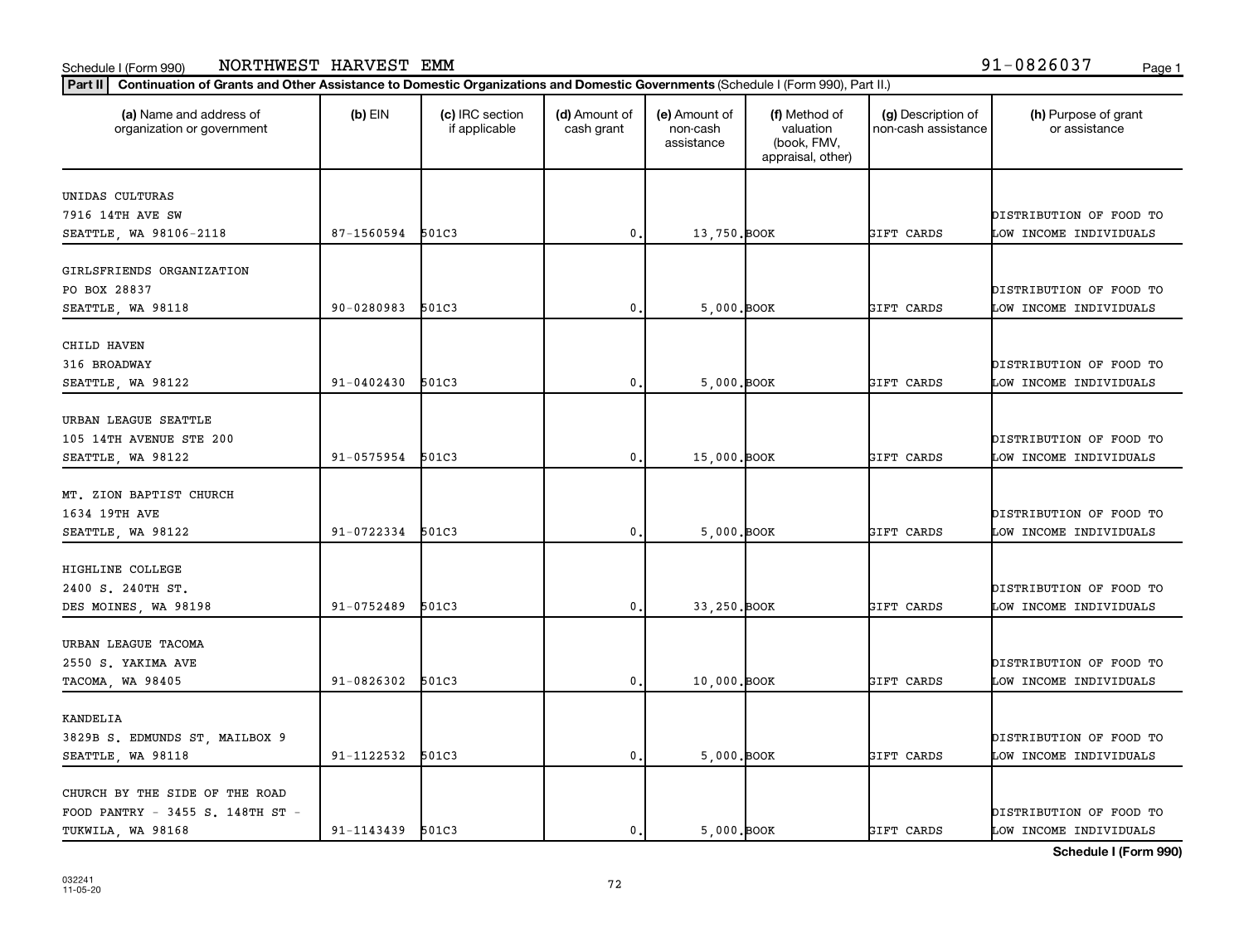| (a) Name and address of<br>organization or government | $(b)$ EIN  | (c) IRC section<br>if applicable | (d) Amount of<br>cash grant | (e) Amount of<br>non-cash<br>assistance | (f) Method of<br>valuation<br>(book, FMV,<br>appraisal, other) | (g) Description of<br>non-cash assistance | (h) Purpose of grant<br>or assistance |
|-------------------------------------------------------|------------|----------------------------------|-----------------------------|-----------------------------------------|----------------------------------------------------------------|-------------------------------------------|---------------------------------------|
| FIRST AME CHURCH FOOD PANTRY                          |            |                                  |                             |                                         |                                                                |                                           |                                       |
| 1801 E. YESLER WAY                                    |            |                                  |                             |                                         |                                                                |                                           | DISTRIBUTION OF FOOD TO               |
| SEATTLE, WA 98122                                     | 91-1148798 | 501C3                            | 0                           | 32,500. BOOK                            |                                                                | GIFT CARDS                                | LOW INCOME INDIVIDUALS                |
| SOUTHEAST SEATTLE SENIOR CENTER                       |            |                                  |                             |                                         |                                                                |                                           |                                       |
| 4655 S. HOLLY ST.                                     |            |                                  |                             |                                         |                                                                |                                           | DISTRIBUTION OF FOOD TO               |
| SEATTLE, WA 98118                                     | 91-1156576 | 501C3                            | 0                           | 10,000. BOOK                            |                                                                | GIFT CARDS                                | LOW INCOME INDIVIDUALS                |
| TABERNACLE FOOD PANTRY                                |            |                                  |                             |                                         |                                                                |                                           |                                       |
| 2801 S. JACKSON ST                                    |            |                                  |                             |                                         |                                                                |                                           | DISTRIBUTION OF FOOD TO               |
| SEATTLE, WA 98144                                     | 91-1226843 | 501C3                            | 0.                          | 5,000. BOOK                             |                                                                | <b>GIFT CARDS</b>                         | LOW INCOME INDIVIDUALS                |
| COYOTE CENTRAL FEED THE PEOPLE                        |            |                                  |                             |                                         |                                                                |                                           |                                       |
| 2300 E. CHERRY ST.                                    |            |                                  |                             |                                         |                                                                |                                           | DISTRIBUTION OF FOOD TO               |
| SEATTLE, WA 98122                                     | 91-1444797 | 501C3                            | 0                           | 13,750. BOOK                            |                                                                | GIFT CARDS                                | LOW INCOME INDIVIDUALS                |
| THE BREAKFAST GROUP                                   |            |                                  |                             |                                         |                                                                |                                           |                                       |
| PO BOX 18334                                          |            |                                  |                             |                                         |                                                                |                                           | DISTRIBUTION OF FOOD TO               |
| SEATTLE, WA 98118                                     | 91-1543286 | 501C3                            | 0                           | $5,000$ . BOOK                          |                                                                | GIFT CARDS                                | LOW INCOME INDIVIDUALS                |
| TECHNOLOGY ACCESS FOUNDATION                          |            |                                  |                             |                                         |                                                                |                                           |                                       |
| 605 SW 108TH ST.                                      |            |                                  |                             |                                         |                                                                |                                           | DISTRIBUTION OF FOOD TO               |
| SEATTLE, WA 98146                                     | 91-1731833 | 501C3                            | 0.                          | 10,000. BOOK                            |                                                                | GIFT CARDS                                | LOW INCOME INDIVIDUALS                |
| ASIAN PACIFIC CULTURAL CENTER                         |            |                                  |                             |                                         |                                                                |                                           |                                       |
| 4851 S. TACOMA WAY                                    |            |                                  |                             |                                         |                                                                |                                           | DISTRIBUTION OF FOOD TO               |
| TACOMA, WA 98409                                      | 91-1854410 | 501C3                            | 0                           | $5,000$ . BOOK                          |                                                                | GIFT CARDS                                | LOW INCOME INDIVIDUALS                |
| TABOR 100                                             |            |                                  |                             |                                         |                                                                |                                           |                                       |
| 2330 130TH AVE NE                                     |            |                                  |                             |                                         |                                                                |                                           | DISTRIBUTION OF FOOD TO               |
| BELLEVUE, WA 98005                                    | 91-2013635 | 501C3                            | 0.                          | 15,000. BOOK                            |                                                                | GIFT CARDS                                | LOW INCOME INDIVIDUALS                |
| SEATTLE AREA YOUTH FOR CHRIST                         |            |                                  |                             |                                         |                                                                |                                           |                                       |
| PO BOX 75128                                          |            |                                  |                             |                                         |                                                                |                                           | DISTRIBUTION OF FOOD TO               |
| SEATTLE, WA 98175-0128                                | 91-6000608 | 501C3                            | $\mathbf{0}$ .              | 5,000. BOOK                             |                                                                | GIFT CARDS                                | LOW INCOME INDIVIDUALS                |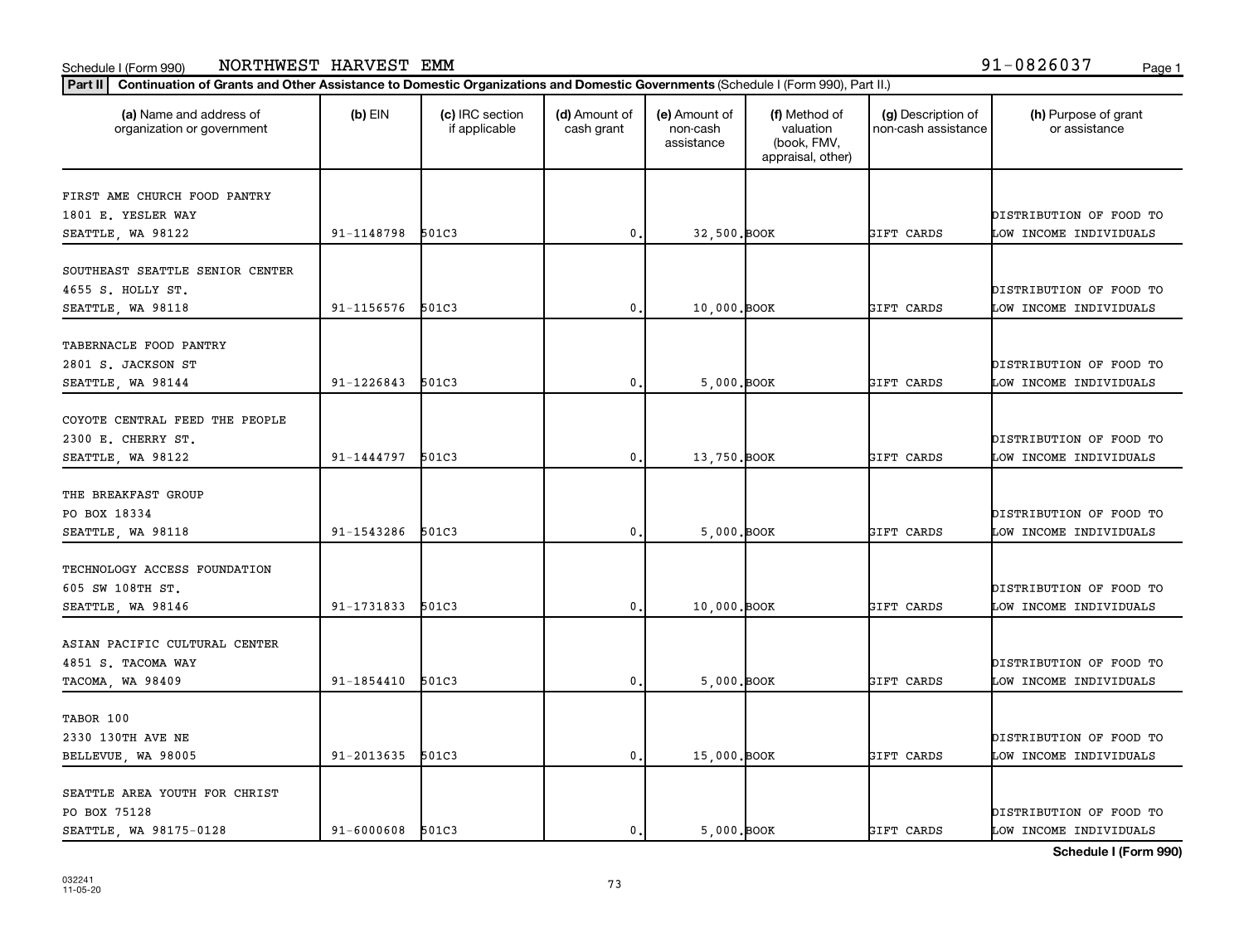#### Schedule I (Form 990) Page 1 NORTHWEST HARVEST EMM 91-0826037

| Part II   Continuation of Grants and Other Assistance to Domestic Organizations and Domestic Governments (Schedule I (Form 990), Part II.) |                  |                                  |                             |                                         |                                                                |                                           |                                                   |
|--------------------------------------------------------------------------------------------------------------------------------------------|------------------|----------------------------------|-----------------------------|-----------------------------------------|----------------------------------------------------------------|-------------------------------------------|---------------------------------------------------|
| (a) Name and address of<br>organization or government                                                                                      | $(b)$ EIN        | (c) IRC section<br>if applicable | (d) Amount of<br>cash grant | (e) Amount of<br>non-cash<br>assistance | (f) Method of<br>valuation<br>(book, FMV,<br>appraisal, other) | (g) Description of<br>non-cash assistance | (h) Purpose of grant<br>or assistance             |
| CENTRAL AREA SENIOR CENTER (SENIOR                                                                                                         |                  |                                  |                             |                                         |                                                                |                                           |                                                   |
| SERVICES OF SEATTLE/KING COUNTY)                                                                                                           |                  |                                  |                             |                                         |                                                                |                                           |                                                   |
| 2208 SECOND AVENUE - SEATTLE, WA                                                                                                           |                  |                                  |                             |                                         |                                                                |                                           | DISTRIBUTION OF FOOD TO                           |
| 98121                                                                                                                                      | 91-1870393       | 501C3                            | $\mathbf{0}$                | $5,000$ . BOOK                          |                                                                | GIFT CARDS                                | LOW INCOME INDIVIDUALS                            |
| CREATIVE JUSTICE (RAINIER VALLEY<br>CORPS) - 1225 S. WELLER ST., SUITE                                                                     |                  |                                  |                             |                                         |                                                                |                                           | DISTRIBUTION OF FOOD TO                           |
| 400 - SEATTLE, WA 98144                                                                                                                    | 47-4257834 501C3 |                                  | $\mathbf{0}$                | 5,000. BOOK                             |                                                                | GIFT CARDS                                | LOW INCOME INDIVIDUALS                            |
| MT. CALVARY CHRISTIAN CHURCH<br>1341 NAZARETH CHURCH RD<br>SPARTANBURG, SC 29301-5942                                                      | 47-4250457       | 501C3                            | $\mathbf{0}$                | 5,000. BOOK                             |                                                                | GIFT CARDS                                | DISTRIBUTION OF FOOD TO<br>LOW INCOME INDIVIDUALS |
| PROJECT 253/TUFF LOVE INTERVENTION<br>(COMMUNITY OF SCHOOLS IN TACOMA)<br>PO BOX 111646 - TACOMA, WA 98411                                 | 91-2138848       | 501C3                            | $\mathbf{0}$                | 5,000. BOOK                             |                                                                | GIFT CARDS                                | DISTRIBUTION OF FOOD TO<br>LOW INCOME INDIVIDUALS |
| WASHINGTON IMMIGRANT SOLIDARITY<br>NETWORK - PO BOX 48159 - SEATTLE,<br>WA 98148-0159                                                      | 46-1470709       | 501C3                            | 21,000                      | 0.                                      |                                                                |                                           | DISTRIBUTION OF FOOD TO<br>LOW INCOME INDIVIDUALS |
| COMMUNITIES IN SCHOOLS OF SEATTLE<br>PO BOX 24872<br>SEATTLE, WA 98124-0872                                                                | 91-1910330       | 501C3                            | 30,000                      | $\mathbf 0$ .                           |                                                                |                                           | DISTRIBUTION OF FOOD TO<br>LOW INCOME INDIVIDUALS |
| NUESTRA CASA<br>906 E EDISON AVE<br>SUNNYSIDE, WA 98944-2208                                                                               | 65-1206137       | 501C3                            | 30,000                      | 0.                                      |                                                                |                                           | DISTRIBUTION OF FOOD TO<br>LOW INCOME INDIVIDUALS |
| LATINO COMMUNITY FUND OF<br>WASHINGTON STATE - PO BOX 30669 -<br>SEATTLE, WA 98113-0669                                                    | 20-5987399       | 501C3                            | 30,000                      | 0.                                      |                                                                |                                           | DISTRIBUTION OF FOOD TO<br>LOW INCOME INDIVIDUALS |
| NORTHWEST IMMIGRANT RIGHTS PROJECT<br>615 2ND AVE STE 400<br>SEATTLE, WA 98104-2244                                                        | 91-1393082 501C3 |                                  | 30,000                      | 0.                                      |                                                                |                                           | DISTRIBUTION OF FOOD TO<br>LOW INCOME INDIVIDUALS |

**Schedule I (Form 990)**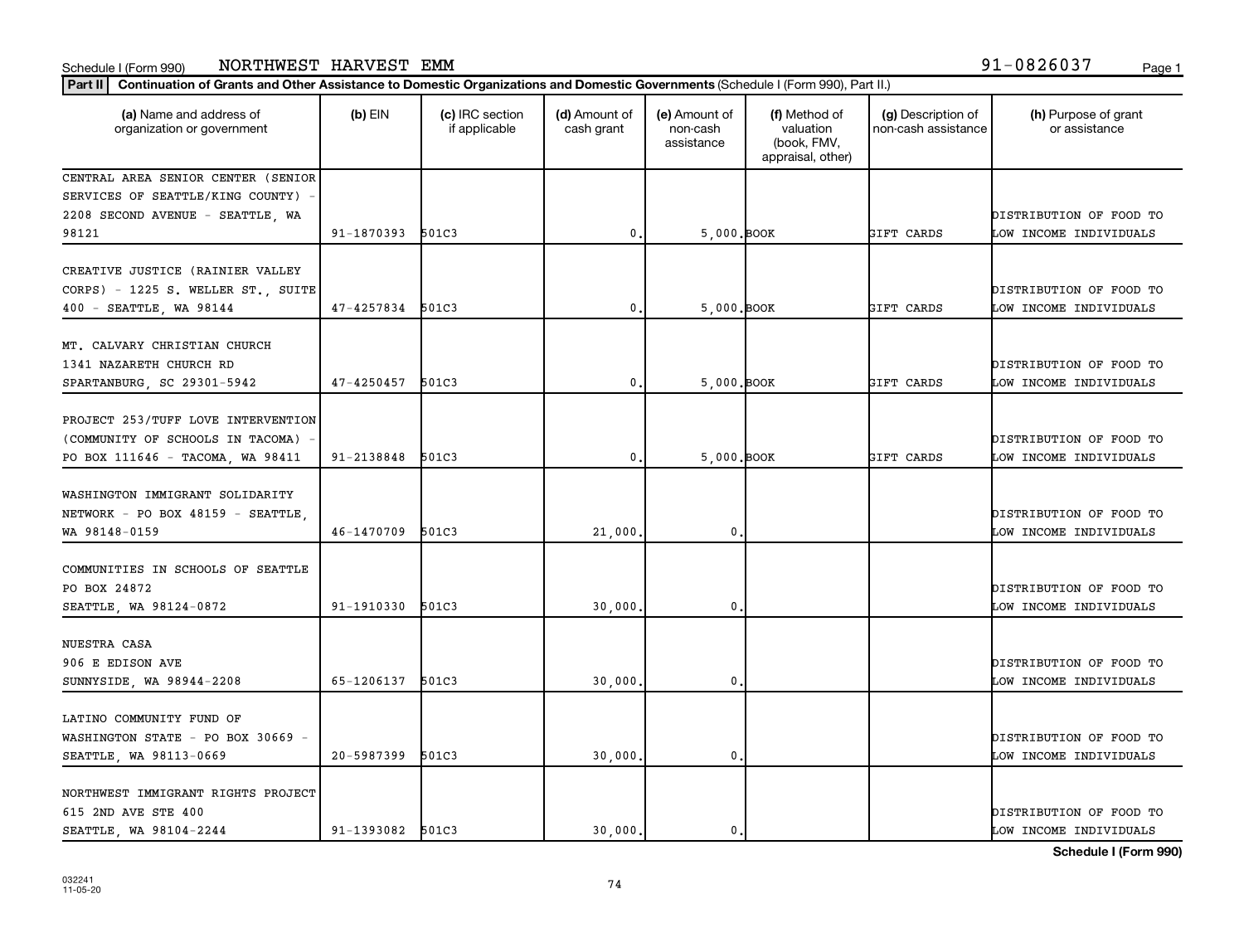### Schedule I (Form 990) NORTHWEST HARVEST EMM 91-0826037 <sub>Page 1</sub>

| 91-0826037<br>Page |  |
|--------------------|--|
|--------------------|--|

| (a) Name and address of<br>organization or government                                    | $(b)$ EIN        | (c) IRC section<br>if applicable | (d) Amount of<br>cash grant | (e) Amount of<br>non-cash<br>assistance | (f) Method of<br>valuation<br>(book, FMV,<br>appraisal, other) | (g) Description of<br>non-cash assistance | (h) Purpose of grant<br>or assistance             |
|------------------------------------------------------------------------------------------|------------------|----------------------------------|-----------------------------|-----------------------------------------|----------------------------------------------------------------|-------------------------------------------|---------------------------------------------------|
| ISLAMIC CENTER OF KENT<br>PO BOX 6339<br>KENT, WA 98064-6339                             | $91 - 1876641$   | 501C3                            | 15,000.                     | $\mathsf{0}$ .                          |                                                                |                                           | DISTRIBUTION OF FOOD TO<br>LOW INCOME INDIVIDUALS |
| MUST - MENTORING URBAN STUDENTS<br>AND TEENS - 506 2ND AVE STE 1400<br>SEATTLE, WA 98102 | 47-3006113 501C3 |                                  | 100,000.                    | 5,000. BOOK                             |                                                                | GIFT CARDS                                | DISTRIBUTION OF FOOD TO<br>LOW INCOME INDIVIDUALS |
| UNITED FARM WORKERS<br>220 SW 11TH STREET<br>HERMISTON, OR 97838                         | 95-2703575       | 501C3                            | $\mathbf 0$ .               | 11,939. BOOK                            |                                                                | FOOD                                      | DISTRIBUTION OF FOOD TO<br>LOW INCOME INDIVIDUALS |
|                                                                                          |                  |                                  |                             |                                         |                                                                |                                           |                                                   |
|                                                                                          |                  |                                  |                             |                                         |                                                                |                                           |                                                   |
|                                                                                          |                  |                                  |                             |                                         |                                                                |                                           |                                                   |
|                                                                                          |                  |                                  |                             |                                         |                                                                |                                           |                                                   |
|                                                                                          |                  |                                  |                             |                                         |                                                                |                                           |                                                   |
|                                                                                          |                  |                                  |                             |                                         |                                                                |                                           |                                                   |

**Schedule I (Form 990)**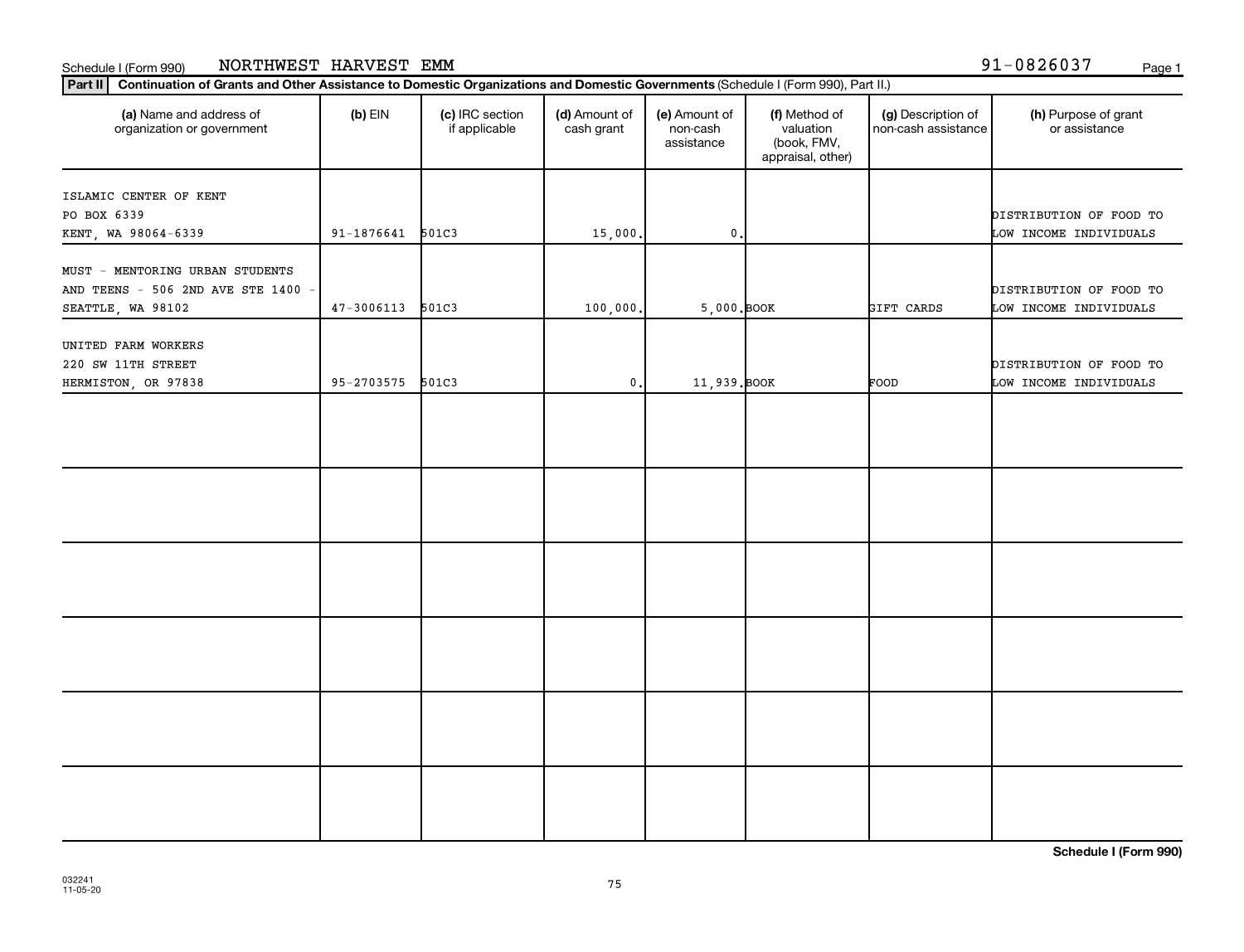Part III can be duplicated if additional space is needed.

Part III | Grants and Other Assistance to Domestic Individuals. Complete if the organization answered "Yes" on Form 990, Part IV, line 22.

(a) Type of grant or assistance **(b)** Number of  $|$  **(c)** Amount of  $|$  **(d)** Amount of non- $|$  **(e)** Method of valuation  $|$  **(f)** (e) Method of valuation (book, FMV, appraisal, other) recipients (c) Amount of cash grant (d) Amount of noncash assistance (f) Description of noncash assistance

Part IV | Supplemental Information. Provide the information required in Part I, line 2; Part III, column (b); and any other additional information.

PART I, LINE 2:

FOOD IS DISTRIBUTED TO HUNGER PROGRAMS WHO SERVE INDIVIDUALS IN NEED.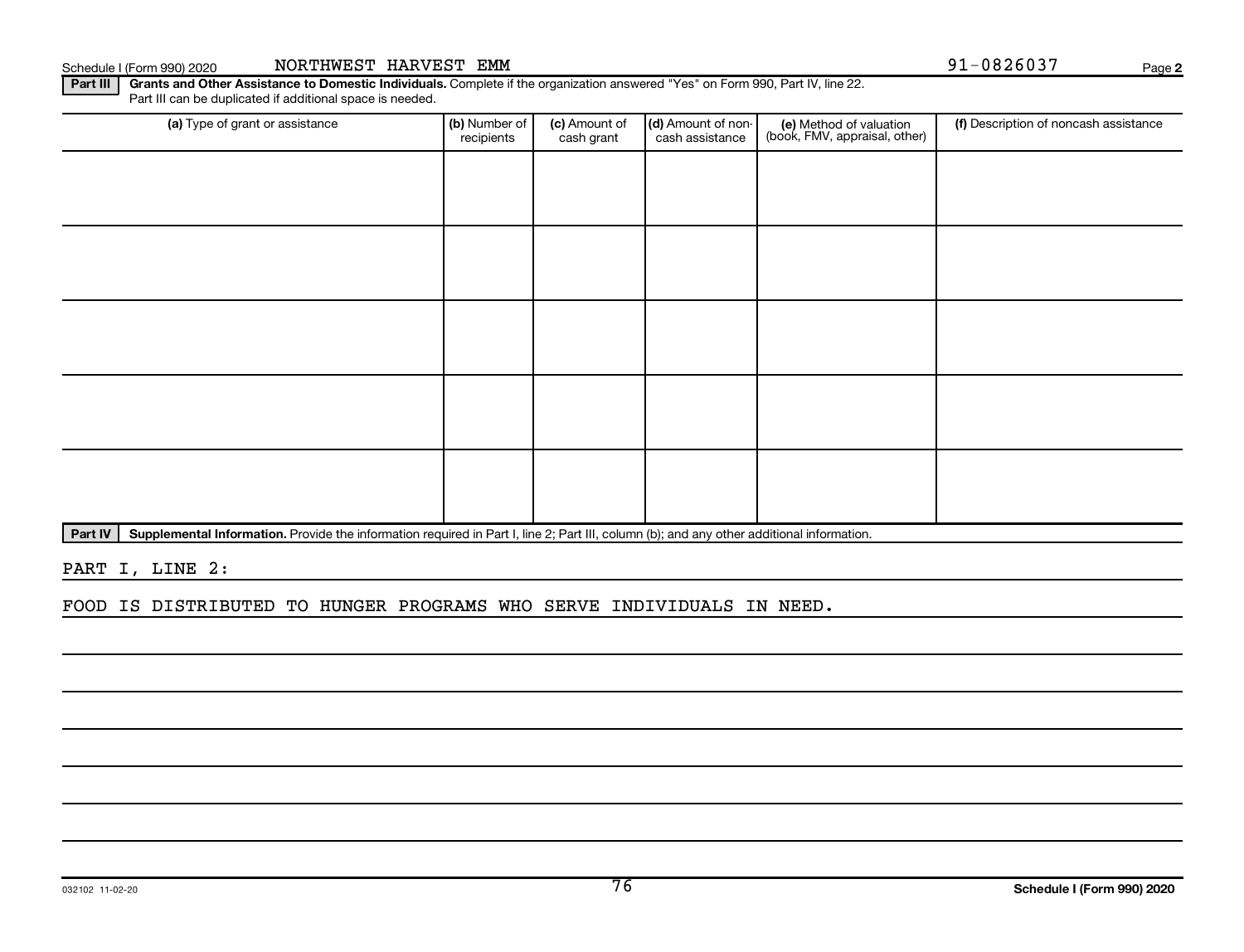|   | <b>SCHEDULE J</b>                              | <b>Compensation Information</b>                                                                                                                                                                                                     |                                       | OMB No. 1545-0047          |     |             |
|---|------------------------------------------------|-------------------------------------------------------------------------------------------------------------------------------------------------------------------------------------------------------------------------------------|---------------------------------------|----------------------------|-----|-------------|
|   | (Form 990)                                     | For certain Officers, Directors, Trustees, Key Employees, and Highest                                                                                                                                                               |                                       | 2020                       |     |             |
|   |                                                | <b>Compensated Employees</b>                                                                                                                                                                                                        |                                       |                            |     |             |
|   | Department of the Treasury                     | Complete if the organization answered "Yes" on Form 990, Part IV, line 23.<br>Attach to Form 990.                                                                                                                                   |                                       | <b>Open to Public</b>      |     |             |
|   | Internal Revenue Service                       | Go to www.irs.gov/Form990 for instructions and the latest information.                                                                                                                                                              |                                       | Inspection                 |     |             |
|   | Name of the organization                       |                                                                                                                                                                                                                                     | <b>Employer identification number</b> |                            |     |             |
|   |                                                | NORTHWEST HARVEST EMM                                                                                                                                                                                                               |                                       | 91-0826037                 |     |             |
|   | Part I                                         | <b>Questions Regarding Compensation</b>                                                                                                                                                                                             |                                       |                            |     |             |
|   |                                                |                                                                                                                                                                                                                                     |                                       |                            | Yes | No          |
|   |                                                | 1a Check the appropriate box(es) if the organization provided any of the following to or for a person listed on Form 990,                                                                                                           |                                       |                            |     |             |
|   |                                                | Part VII, Section A, line 1a. Complete Part III to provide any relevant information regarding these items.                                                                                                                          |                                       |                            |     |             |
|   | First-class or charter travel                  | Housing allowance or residence for personal use                                                                                                                                                                                     |                                       |                            |     |             |
|   | Travel for companions                          | Payments for business use of personal residence                                                                                                                                                                                     |                                       |                            |     |             |
|   |                                                | Tax indemnification and gross-up payments<br>Health or social club dues or initiation fees                                                                                                                                          |                                       |                            |     |             |
|   |                                                | Discretionary spending account<br>Personal services (such as maid, chauffeur, chef)                                                                                                                                                 |                                       |                            |     |             |
|   |                                                |                                                                                                                                                                                                                                     |                                       |                            |     |             |
|   |                                                | <b>b</b> If any of the boxes on line 1a are checked, did the organization follow a written policy regarding payment or                                                                                                              |                                       |                            |     |             |
|   |                                                |                                                                                                                                                                                                                                     |                                       | 1b                         |     |             |
| 2 |                                                | Did the organization require substantiation prior to reimbursing or allowing expenses incurred by all directors,                                                                                                                    |                                       |                            |     |             |
|   |                                                | trustees, and officers, including the CEO/Executive Director, regarding the items checked on line 1a?                                                                                                                               |                                       | $\mathbf{2}$               |     |             |
|   |                                                |                                                                                                                                                                                                                                     |                                       |                            |     |             |
| З |                                                | Indicate which, if any, of the following the organization used to establish the compensation of the organization's                                                                                                                  |                                       |                            |     |             |
|   |                                                | CEO/Executive Director. Check all that apply. Do not check any boxes for methods used by a related organization to                                                                                                                  |                                       |                            |     |             |
|   |                                                | establish compensation of the CEO/Executive Director, but explain in Part III.                                                                                                                                                      |                                       |                            |     |             |
|   | Compensation committee                         | Written employment contract                                                                                                                                                                                                         |                                       |                            |     |             |
|   |                                                | Compensation survey or study<br>Independent compensation consultant                                                                                                                                                                 |                                       |                            |     |             |
|   | $ \mathbf{X} $ Form 990 of other organizations | $\lfloor \underline{X} \rfloor$ Approval by the board or compensation committee                                                                                                                                                     |                                       |                            |     |             |
| 4 |                                                | During the year, did any person listed on Form 990, Part VII, Section A, line 1a, with respect to the filing                                                                                                                        |                                       |                            |     |             |
|   | organization or a related organization:        |                                                                                                                                                                                                                                     |                                       |                            |     |             |
| а |                                                | Receive a severance payment or change-of-control payment?                                                                                                                                                                           |                                       | 4a                         | х   |             |
| b |                                                |                                                                                                                                                                                                                                     |                                       | 4b                         |     | х           |
| c |                                                |                                                                                                                                                                                                                                     |                                       | 4c                         |     | $\mathbf x$ |
|   |                                                | If "Yes" to any of lines 4a-c, list the persons and provide the applicable amounts for each item in Part III.                                                                                                                       |                                       |                            |     |             |
|   |                                                |                                                                                                                                                                                                                                     |                                       |                            |     |             |
|   |                                                | Only section 501(c)(3), 501(c)(4), and 501(c)(29) organizations must complete lines 5-9.                                                                                                                                            |                                       |                            |     |             |
|   |                                                | For persons listed on Form 990, Part VII, Section A, line 1a, did the organization pay or accrue any compensation                                                                                                                   |                                       |                            |     |             |
|   | contingent on the revenues of:                 |                                                                                                                                                                                                                                     |                                       |                            |     |             |
|   |                                                | a The organization? <b>contracts</b> and contracts are contracted and contract and contract and contract and contract and contract and contract and contract and contract and contract and contract and contract and contract and c |                                       | 5а                         |     | х           |
|   |                                                |                                                                                                                                                                                                                                     |                                       | 5b                         |     | x           |
|   |                                                | If "Yes" on line 5a or 5b, describe in Part III.                                                                                                                                                                                    |                                       |                            |     |             |
|   |                                                | 6 For persons listed on Form 990, Part VII, Section A, line 1a, did the organization pay or accrue any compensation                                                                                                                 |                                       |                            |     |             |
|   | contingent on the net earnings of:             |                                                                                                                                                                                                                                     |                                       |                            |     |             |
|   |                                                |                                                                                                                                                                                                                                     |                                       | 6a                         |     | х           |
|   |                                                |                                                                                                                                                                                                                                     |                                       | 6b                         |     | x           |
|   |                                                | If "Yes" on line 6a or 6b, describe in Part III.                                                                                                                                                                                    |                                       |                            |     |             |
|   |                                                | 7 For persons listed on Form 990, Part VII, Section A, line 1a, did the organization provide any nonfixed payments                                                                                                                  |                                       |                            |     |             |
|   |                                                |                                                                                                                                                                                                                                     |                                       | 7                          |     | х           |
| 8 |                                                | Were any amounts reported on Form 990, Part VII, paid or accrued pursuant to a contract that was subject to the                                                                                                                     |                                       |                            |     |             |
|   |                                                |                                                                                                                                                                                                                                     |                                       | 8                          |     | х           |
| 9 |                                                | If "Yes" on line 8, did the organization also follow the rebuttable presumption procedure described in                                                                                                                              |                                       |                            |     |             |
|   |                                                |                                                                                                                                                                                                                                     |                                       | 9                          |     |             |
|   |                                                | LHA For Paperwork Reduction Act Notice, see the Instructions for Form 990.                                                                                                                                                          |                                       | Schedule J (Form 990) 2020 |     |             |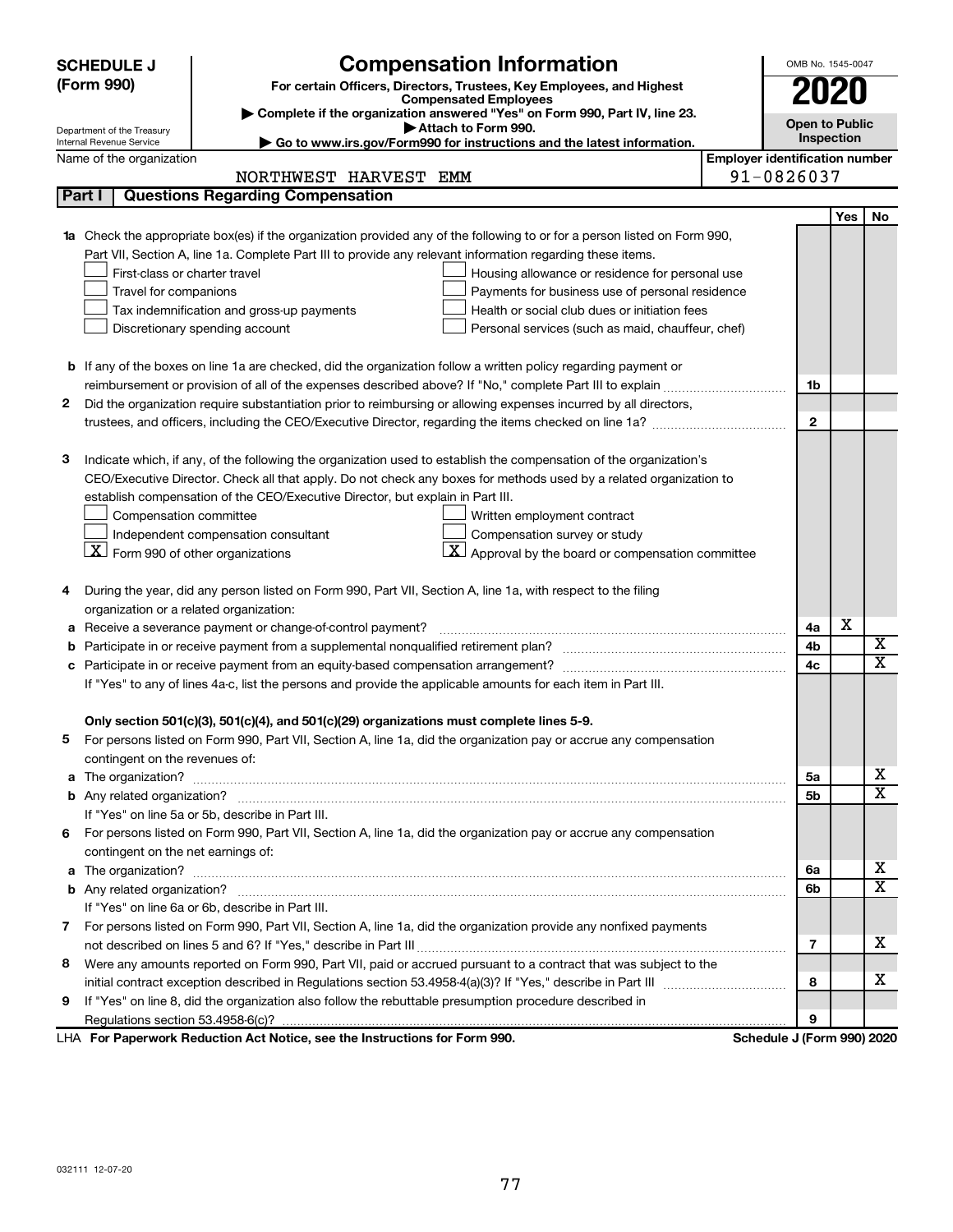#### Part II | Officers, Directors, Trustees, Key Employees, and Highest Compensated Employees. Use duplicate copies if additional space is needed.

For each individual whose compensation must be reported on Schedule J, report compensation from the organization on row (i) and from related organizations, described in the instructions, on row (ii). Do not list any individuals that aren't listed on Form 990, Part VII.

Note: The sum of columns (B)(i)-(iii) for each listed individual must equal the total amount of Form 990, Part VII, Section A, line 1a, applicable column (D) and (E) amounts for that individual.

|                           |             |                          | (B) Breakdown of W-2 and/or 1099-MISC compensation |                                           | (C) Retirement and<br>other deferred | (D) Nontaxable<br>benefits  | (E) Total of columns<br>$(B)(i)-(D)$ | (F) Compensation<br>in column (B)         |
|---------------------------|-------------|--------------------------|----------------------------------------------------|-------------------------------------------|--------------------------------------|-----------------------------|--------------------------------------|-------------------------------------------|
| (A) Name and Title        |             | (i) Base<br>compensation | (ii) Bonus &<br>incentive<br>compensation          | (iii) Other<br>reportable<br>compensation | compensation                         |                             |                                      | reported as deferred<br>on prior Form 990 |
| THOMAS REYNOLDS<br>(1)    | (i)         | 192,091.                 | $\overline{0}$ .                                   | $\overline{\mathbf{0}}$ .                 | 11,525.                              | 20, 153.                    | 223,769.                             | $\overline{\mathbf{0}}$ .                 |
| CEO                       | (ii)        | $\overline{0}$ .         | $\overline{\mathfrak{o}}$ .                        | $\overline{\mathbf{0}}$ .                 | σ.                                   | $\overline{\mathfrak{o}}$ . | $\overline{\mathfrak{o}}$ .          | $\overline{0}$ .                          |
| (2)<br>WAYNE SHORTER      | (i)         | 158, 247.                | $\overline{0}$ .                                   | $\overline{\mathbf{0}}$ .                 | 9,495.                               | 9,344.                      | 177,086.                             | $\overline{0}$ .                          |
| COO                       | (ii)        | $\overline{0}$ .         | $\overline{\mathfrak{o}}$ .                        | $\overline{\mathfrak{o}}$ .               | $\overline{0}$ .                     | 0.                          | $\overline{\mathfrak{o}}$ .          | $\overline{0}$ .                          |
| LAURA HAMILTON<br>(3)     | (i)         | 107,987.                 | $\overline{0}$ .                                   | $\overline{\mathbf{0}}$ .                 | 6,479.                               | 37,287                      | 151, 753.                            | $\overline{0}$ .                          |
| CHIEF ADVANCEMENT OFFICER | (ii)        | $\overline{0}$ .         | $\overline{0}$ .                                   | $\overline{0}$ .                          | $\overline{0}$ .                     | $\overline{0}$ .            | $\overline{\mathfrak{o}}$ .          | $\overline{0}$ .                          |
|                           | (i)         |                          |                                                    |                                           |                                      |                             |                                      |                                           |
|                           | (ii)        |                          |                                                    |                                           |                                      |                             |                                      |                                           |
|                           | (i)         |                          |                                                    |                                           |                                      |                             |                                      |                                           |
|                           | (ii)        |                          |                                                    |                                           |                                      |                             |                                      |                                           |
|                           | (i)         |                          |                                                    |                                           |                                      |                             |                                      |                                           |
|                           | (ii)        |                          |                                                    |                                           |                                      |                             |                                      |                                           |
|                           | (i)         |                          |                                                    |                                           |                                      |                             |                                      |                                           |
|                           | (ii)        |                          |                                                    |                                           |                                      |                             |                                      |                                           |
|                           | (i)         |                          |                                                    |                                           |                                      |                             |                                      |                                           |
|                           | (ii)        |                          |                                                    |                                           |                                      |                             |                                      |                                           |
|                           | (i)         |                          |                                                    |                                           |                                      |                             |                                      |                                           |
|                           | (ii)        |                          |                                                    |                                           |                                      |                             |                                      |                                           |
|                           | (i)<br>(ii) |                          |                                                    |                                           |                                      |                             |                                      |                                           |
|                           | (i)         |                          |                                                    |                                           |                                      |                             |                                      |                                           |
|                           | (ii)        |                          |                                                    |                                           |                                      |                             |                                      |                                           |
|                           | (i)         |                          |                                                    |                                           |                                      |                             |                                      |                                           |
|                           | (ii)        |                          |                                                    |                                           |                                      |                             |                                      |                                           |
|                           | (i)         |                          |                                                    |                                           |                                      |                             |                                      |                                           |
|                           | (ii)        |                          |                                                    |                                           |                                      |                             |                                      |                                           |
|                           | (i)         |                          |                                                    |                                           |                                      |                             |                                      |                                           |
|                           | (ii)        |                          |                                                    |                                           |                                      |                             |                                      |                                           |
|                           | (i)         |                          |                                                    |                                           |                                      |                             |                                      |                                           |
|                           | (ii)        |                          |                                                    |                                           |                                      |                             |                                      |                                           |
|                           | (i)         |                          |                                                    |                                           |                                      |                             |                                      |                                           |
|                           | (ii)        |                          |                                                    |                                           |                                      |                             |                                      |                                           |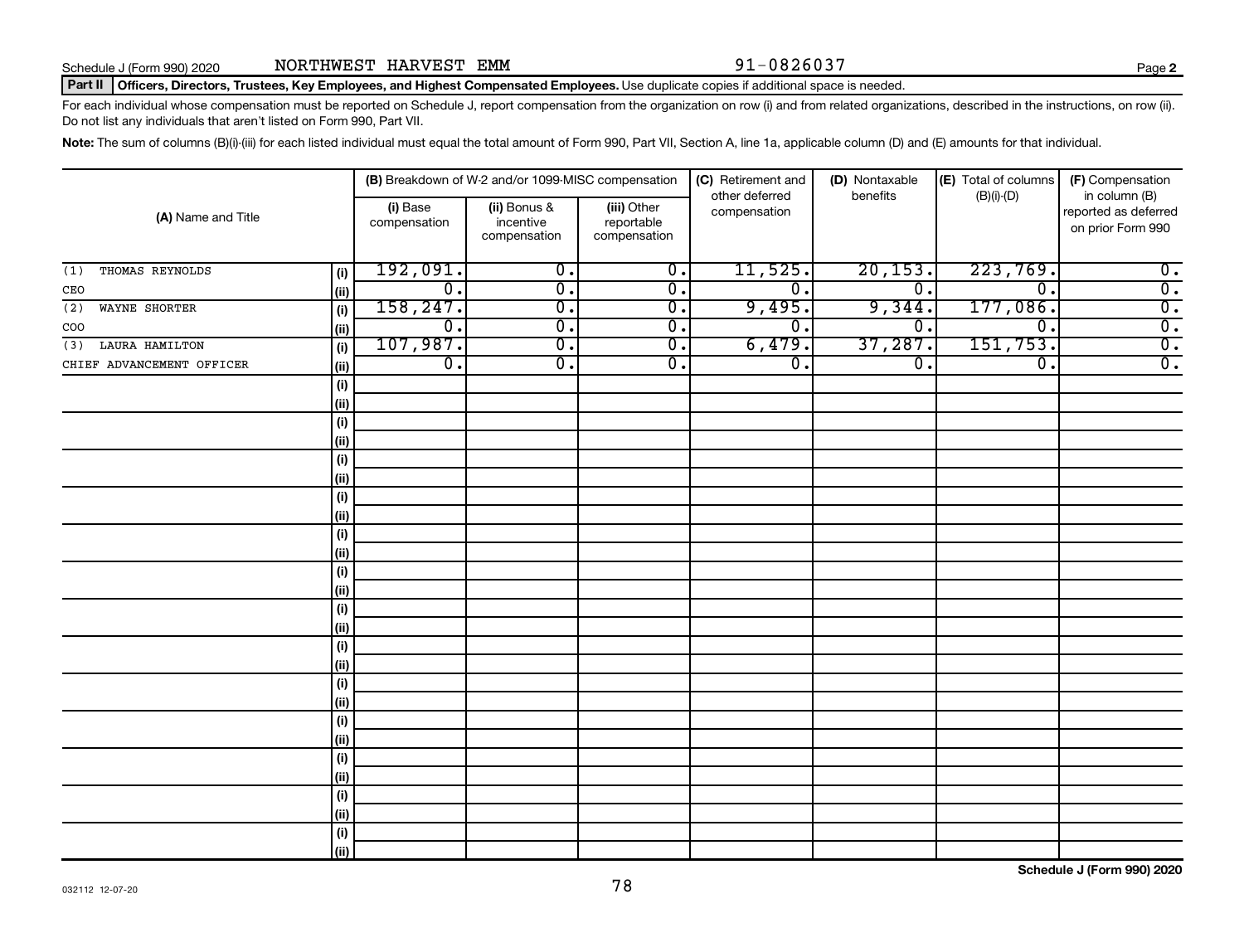#### **Part III Supplemental Information**

Provide the information, explanation, or descriptions required for Part I, lines 1a, 1b, 3, 4a, 4b, 4c, 5a, 5b, 6a, 6b, 7, and 8, and for Part II. Also complete this part for any additional information.

PART I, LINE 3:

THE FOLLOWING FACTORS ARE TAKEN INTO ACCOUNT FOR DETERMINING THE

COMPENSATION OF THE CEO: THE PAST PERFORMANCE OF THE CEO, THE PRESENT AND

FUTURE NEEDS OF THE AGENCY, AND THE COMPENSATION OF THE COMPARABLE CEO'S IN

THE REGION. COMPENSATION OF THE CEO IS DISCUSSED AND DETERMINED ANNUALLY BY

THE BOARD OF DIRECTORS IN A PRIVATE EXECUTIVE SESSION.

PART I, LINE 4A:

CARMEN D'ARCHANGELO RECEIVED SEVERANCE PAY OF \$9,018.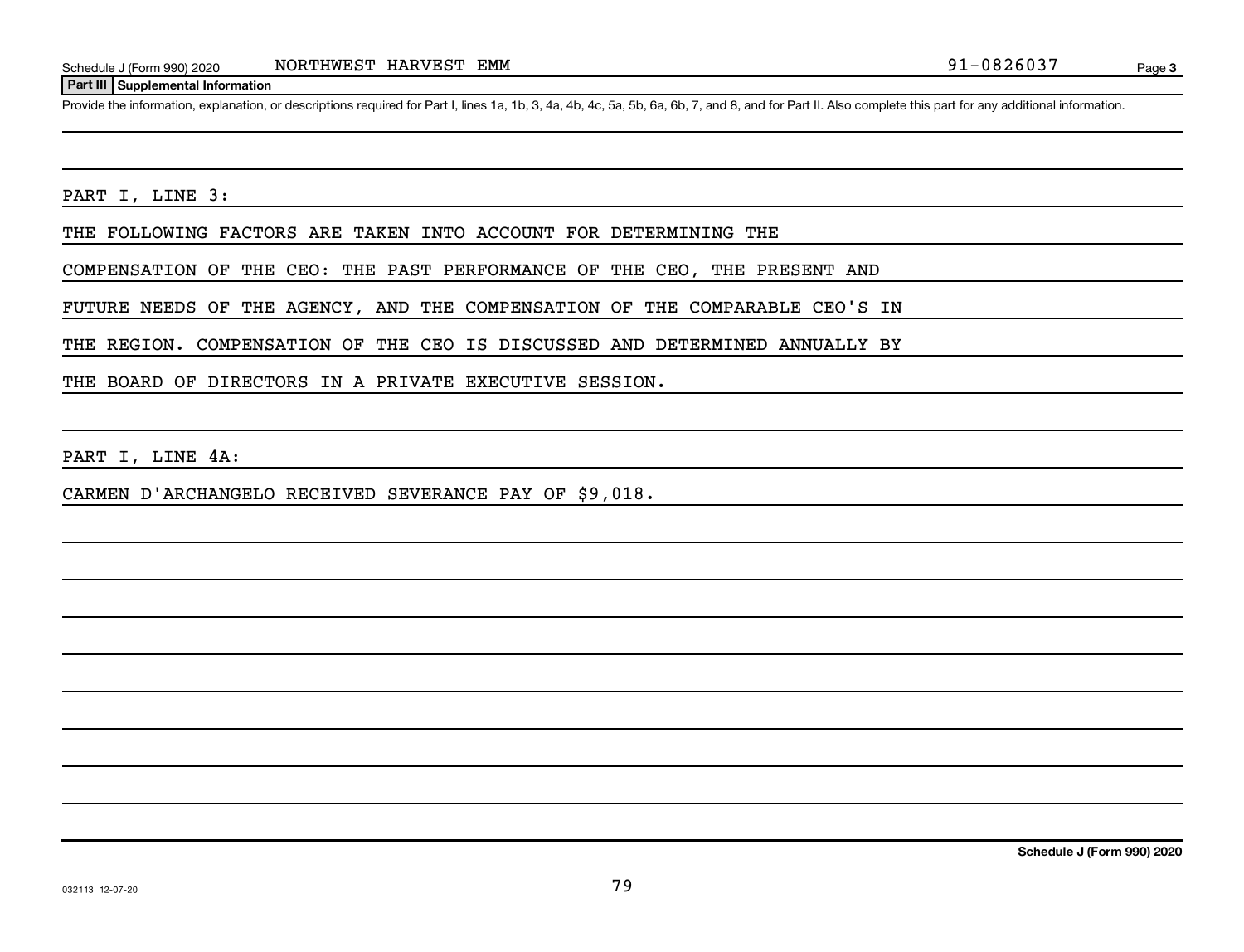## **SCHEDULE M (Form 990)**

# **Noncash Contributions**

OMB No. 1545-0047

**Employer identification number**

| Department of the Treasury |  |
|----------------------------|--|
| Internal Revenue Service   |  |

◆ Complete if the organizations answered "Yes" on Form 990, Part IV, lines 29 or 30.<br>● Complete if the organizations answered "Yes" on Form 990, Part IV, lines 29 or 30. **Attach to Form 990.**  $\blacktriangleright$ 

 **Go to www.irs.gov/Form990 for instructions and the latest information.** J

**Open to Public Inspection**

|  | Name of the organization |  |
|--|--------------------------|--|
|  |                          |  |
|  |                          |  |
|  |                          |  |

| NORTHWEST HARVEST EMM |  |
|-----------------------|--|
|                       |  |

|               | NORTHWEST HARVEST EMM                                                                                                          |                               |                                      |                                                                                                      |                                                              | 91-0826037 |     |           |
|---------------|--------------------------------------------------------------------------------------------------------------------------------|-------------------------------|--------------------------------------|------------------------------------------------------------------------------------------------------|--------------------------------------------------------------|------------|-----|-----------|
| <b>Part I</b> | <b>Types of Property</b>                                                                                                       |                               |                                      |                                                                                                      |                                                              |            |     |           |
|               |                                                                                                                                | (a)<br>Check if<br>applicable | (b)<br>Number of<br>contributions or | (c)<br>Noncash contribution<br>amounts reported on<br>items contributed Form 990, Part VIII, line 1g | (d)<br>Method of determining<br>noncash contribution amounts |            |     |           |
| 1             |                                                                                                                                |                               |                                      |                                                                                                      |                                                              |            |     |           |
| 2             |                                                                                                                                |                               |                                      |                                                                                                      |                                                              |            |     |           |
| З             | Art - Fractional interests                                                                                                     |                               |                                      |                                                                                                      |                                                              |            |     |           |
| 4             | Books and publications                                                                                                         |                               |                                      |                                                                                                      |                                                              |            |     |           |
| 5             | Clothing and household goods                                                                                                   |                               |                                      |                                                                                                      |                                                              |            |     |           |
| 6             |                                                                                                                                |                               |                                      |                                                                                                      |                                                              |            |     |           |
| 7             |                                                                                                                                |                               |                                      |                                                                                                      |                                                              |            |     |           |
| 8             |                                                                                                                                |                               |                                      |                                                                                                      |                                                              |            |     |           |
| 9             | Securities - Publicly traded                                                                                                   | $\overline{\text{x}}$         | 94                                   | 1,067,590.FMV                                                                                        |                                                              |            |     |           |
| 10            | Securities - Closely held stock                                                                                                |                               |                                      |                                                                                                      |                                                              |            |     |           |
| 11            | Securities - Partnership, LLC, or                                                                                              |                               |                                      |                                                                                                      |                                                              |            |     |           |
|               | trust interests                                                                                                                |                               |                                      |                                                                                                      |                                                              |            |     |           |
| 12            | Securities - Miscellaneous                                                                                                     |                               |                                      |                                                                                                      |                                                              |            |     |           |
| 13            | Qualified conservation contribution -                                                                                          |                               |                                      |                                                                                                      |                                                              |            |     |           |
|               |                                                                                                                                |                               |                                      |                                                                                                      |                                                              |            |     |           |
| 14            | Qualified conservation contribution - Other                                                                                    |                               |                                      |                                                                                                      |                                                              |            |     |           |
| 15            | Real estate - Residential                                                                                                      |                               |                                      |                                                                                                      |                                                              |            |     |           |
| 16            | Real estate - Commercial                                                                                                       |                               |                                      |                                                                                                      |                                                              |            |     |           |
| 17            |                                                                                                                                |                               |                                      |                                                                                                      |                                                              |            |     |           |
| 18            |                                                                                                                                |                               |                                      |                                                                                                      |                                                              |            |     |           |
| 19            |                                                                                                                                | $\overline{\text{x}}$         | 17888359                             | 29,880,418.FMV                                                                                       |                                                              |            |     |           |
| 20            | Drugs and medical supplies                                                                                                     |                               |                                      |                                                                                                      |                                                              |            |     |           |
| 21            |                                                                                                                                |                               |                                      |                                                                                                      |                                                              |            |     |           |
| 22            |                                                                                                                                |                               |                                      |                                                                                                      |                                                              |            |     |           |
| 23            |                                                                                                                                |                               |                                      |                                                                                                      |                                                              |            |     |           |
| 24            |                                                                                                                                | $\overline{\text{x}}$         |                                      | 3,783,150.FMV                                                                                        |                                                              |            |     |           |
| 25            | (GIFT CARDS<br>Other $\blacktriangleright$<br>$(NON-FOOD$ ITEM)                                                                | $\overline{\text{x}}$         | 75, 364<br><u> 255, 315</u>          | 127,657.FMV                                                                                          |                                                              |            |     |           |
| 26            | Other $\blacktriangleright$                                                                                                    |                               |                                      |                                                                                                      |                                                              |            |     |           |
| 27<br>28      | Other $\blacktriangleright$<br>Other $\blacktriangleright$                                                                     |                               |                                      |                                                                                                      |                                                              |            |     |           |
| 29            | Number of Forms 8283 received by the organization during the tax year for contributions                                        |                               |                                      |                                                                                                      |                                                              |            |     |           |
|               | for which the organization completed Form 8283, Part V, Donee Acknowledgement                                                  |                               |                                      | 29                                                                                                   |                                                              |            |     |           |
|               |                                                                                                                                |                               |                                      |                                                                                                      |                                                              |            | Yes | <b>No</b> |
|               | 30a During the year, did the organization receive by contribution any property reported in Part I, lines 1 through 28, that it |                               |                                      |                                                                                                      |                                                              |            |     |           |
|               | must hold for at least three years from the date of the initial contribution, and which isn't required to be used for          |                               |                                      |                                                                                                      |                                                              |            |     |           |
|               |                                                                                                                                |                               |                                      |                                                                                                      |                                                              | 30a        |     | x         |
|               | <b>b</b> If "Yes," describe the arrangement in Part II.                                                                        |                               |                                      |                                                                                                      |                                                              |            |     |           |
| 31            | Does the organization have a gift acceptance policy that requires the review of any nonstandard contributions?                 |                               |                                      |                                                                                                      |                                                              | 31         | х   |           |
|               | 32a Does the organization hire or use third parties or related organizations to solicit, process, or sell noncash              |                               |                                      |                                                                                                      |                                                              |            |     |           |
|               | contributions?                                                                                                                 |                               |                                      |                                                                                                      |                                                              | <b>32a</b> |     | x         |
|               |                                                                                                                                |                               |                                      |                                                                                                      |                                                              |            |     |           |

**b** If "Yes," describe in Part II.

| For Paperwork Reduction Act Notice, see the Instructions for Form 990.<br>LHA |
|-------------------------------------------------------------------------------|
|-------------------------------------------------------------------------------|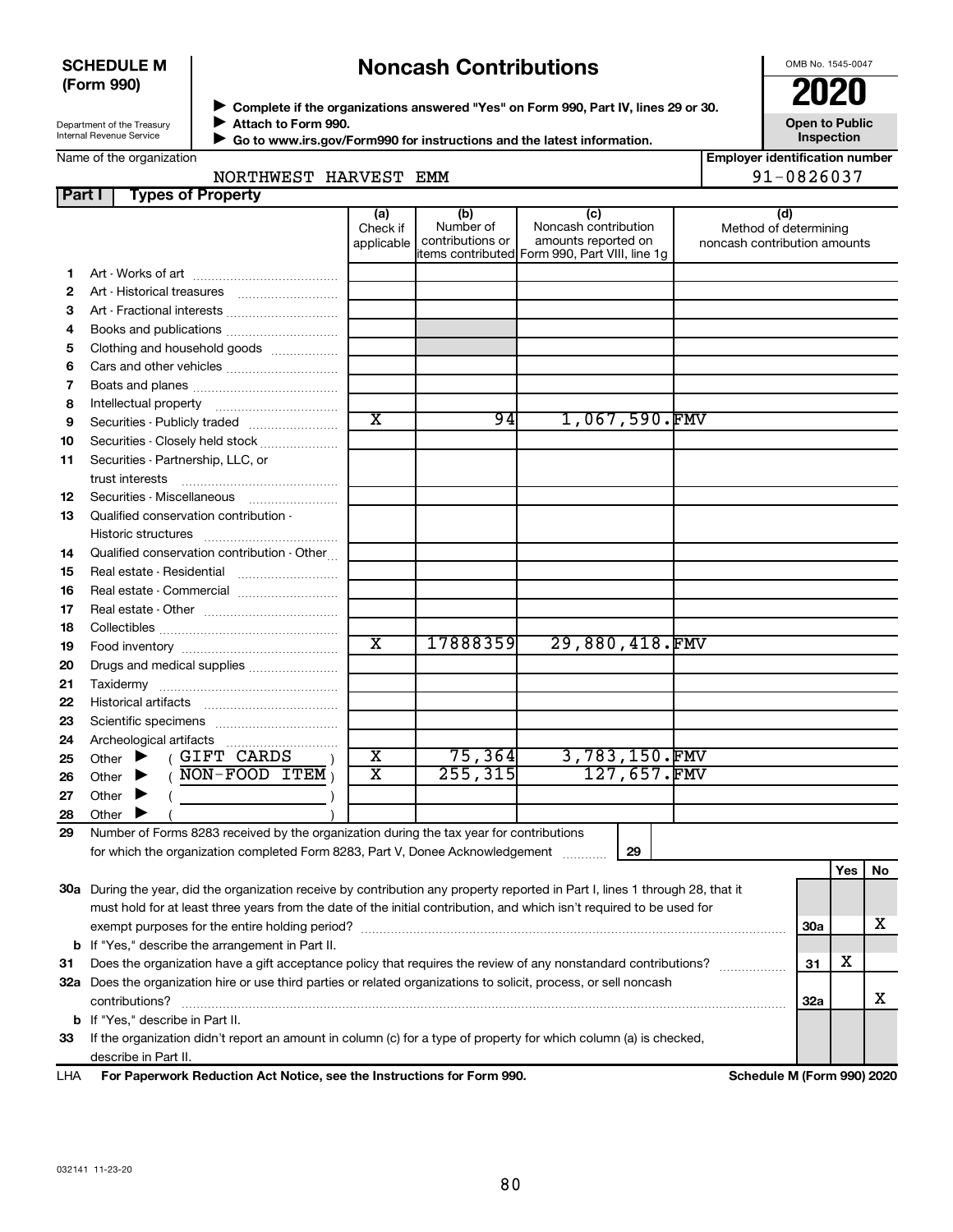Part II | Supplemental Information. Provide the information required by Part I, lines 30b, 32b, and 33, and whether the organization is reporting in Part I, column (b), the number of contributions, the number of items received, or a combination of both. Also complete this part for any additional information.

SCHEDULE M, PART I, COLUMN (B):

SECURITIES - PUBLICLY TRADED: NUMBER OF CONTRIBUTORS.

FOOD INVENTORY: NUMBER OF ITEMS RECEIVED.

NON-FOOD ITEMS: NUMBER OF ITEMS RECEIVED.

GIFT CARDS: NUMBER OF ITEMS RECEIVED.